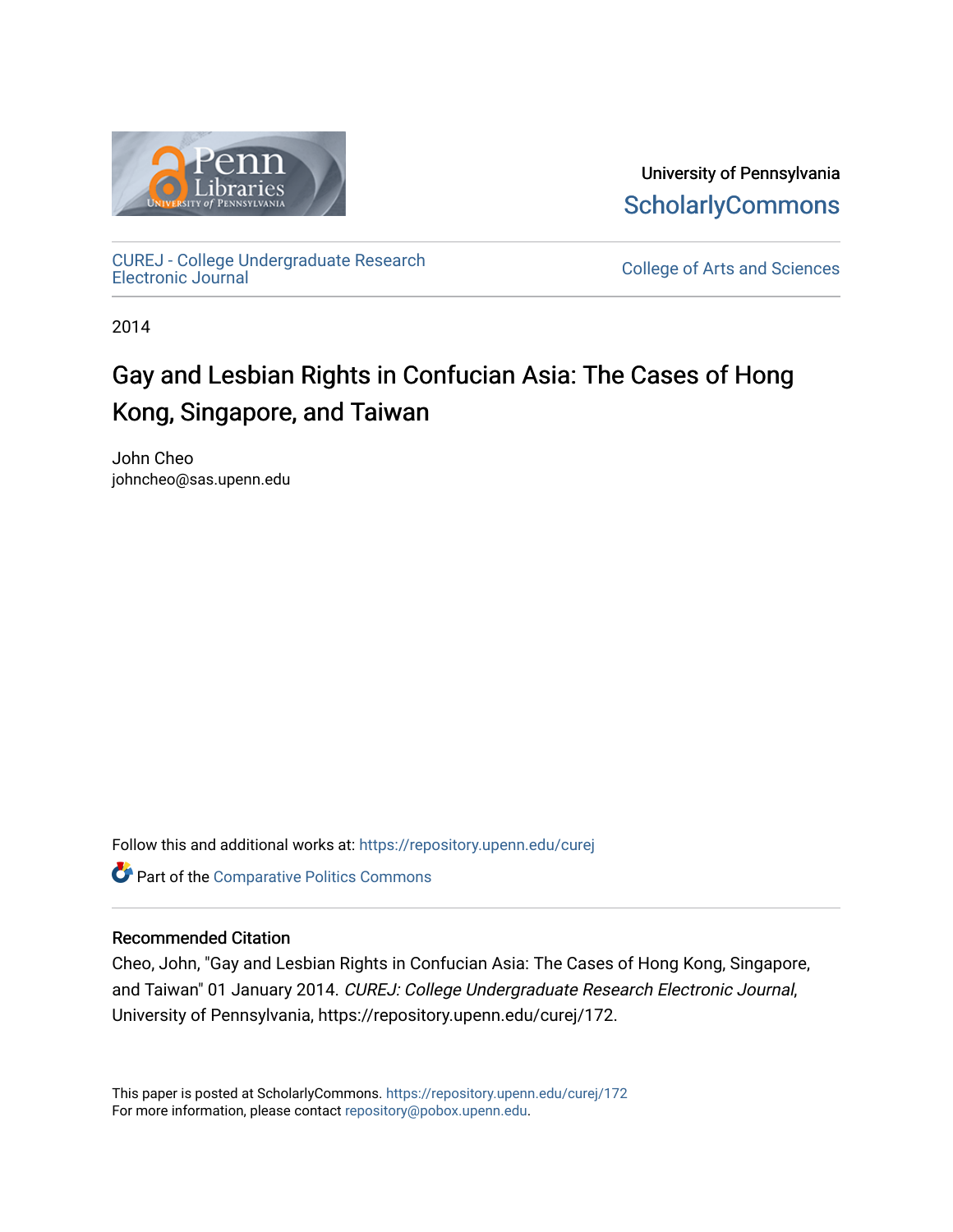# Gay and Lesbian Rights in Confucian Asia: The Cases of Hong Kong, Singapore, and Taiwan

### Abstract

From being a love that dared not speak its name to one that is legally recognized by many countries today, same-sex acts and relations have indeed undergone a remarkable transformation in terms of how they are perceived and, consequently, regulated. Yet, globally speaking, this transformation is taking place unevenly as many countries continue to criminalize homosexuality and the commission of same-sex acts.

In Asia, a region that has traditionally if misguidedly been seen as more sexually conservative than the socalled 'Wild West,' the debate over the acceptability of homosexuality rages on. As three of Asia's most economically developed, cosmopolitan, and Confucian Chinese-majority societies, Hong Kong, Singapore, and Taiwan nevertheless treat homosexuality very differently; sex between males continue to be a crime in Singapore while Taiwan appears poised to be Asia's first country to legalize same-sex marriage.

This paper seeks to examine the domestic and external factors that combine to produce in each country a unique set of dynamics and logics governing public policy and discourse about homosexuality. It is argued that one-party hegemony in Singapore, transfer of Hong Kong's sovereignty to China, and Taiwan's insecure international status vis-à-vis China represent the primary factors mediating state regulation of homosexuality. This paper also includes a survey of traditional Chinese, Confucian, and Japanese attitudes regarding homosexuality, as well as the implications of Singapore being the only de jure independent sovereign state among the three case studies.

#### Keywords

Gay rights, LGBT, homosexuality, Confucian, Singapore, Hong Kong, Taiwan, Asia, Political Science, Brendan O'Leary, O'Leary, Brendan

#### **Disciplines**

Comparative Politics | Political Science | Social and Behavioral Sciences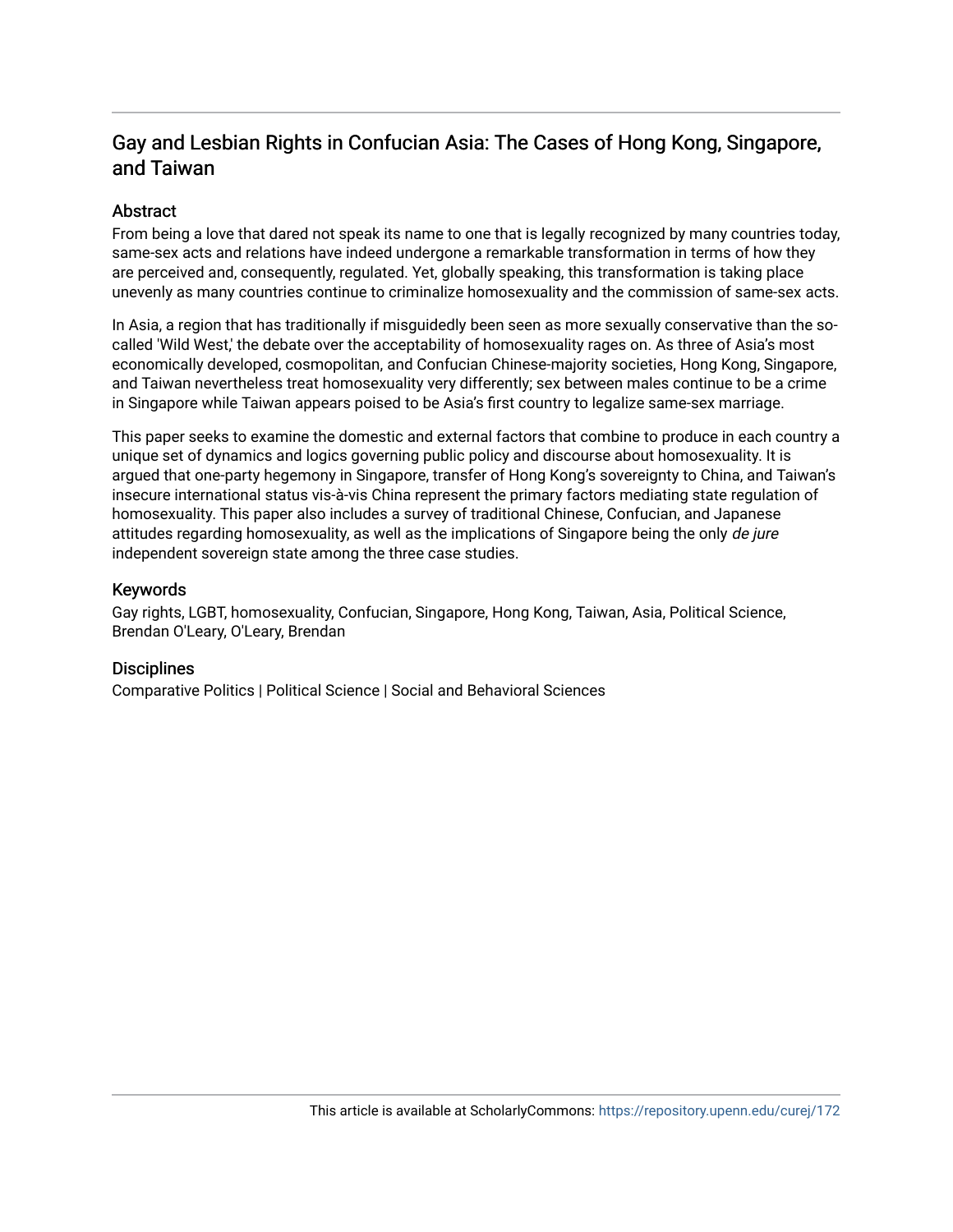# *Senior Honors Thesis in Political Science University of Pennsylvania Spring 2014*

| <b>Title:</b>   | Gay and Lesbian Rights in Confucian Asia: |
|-----------------|-------------------------------------------|
|                 | The Cases of Hong Kong, Singapore, and    |
|                 | Taiwan                                    |
| <b>Author:</b>  | <b>Cheo Hock Keng, John</b>               |
| <b>Advisor:</b> | <b>Professor Brendan O'Leary</b>          |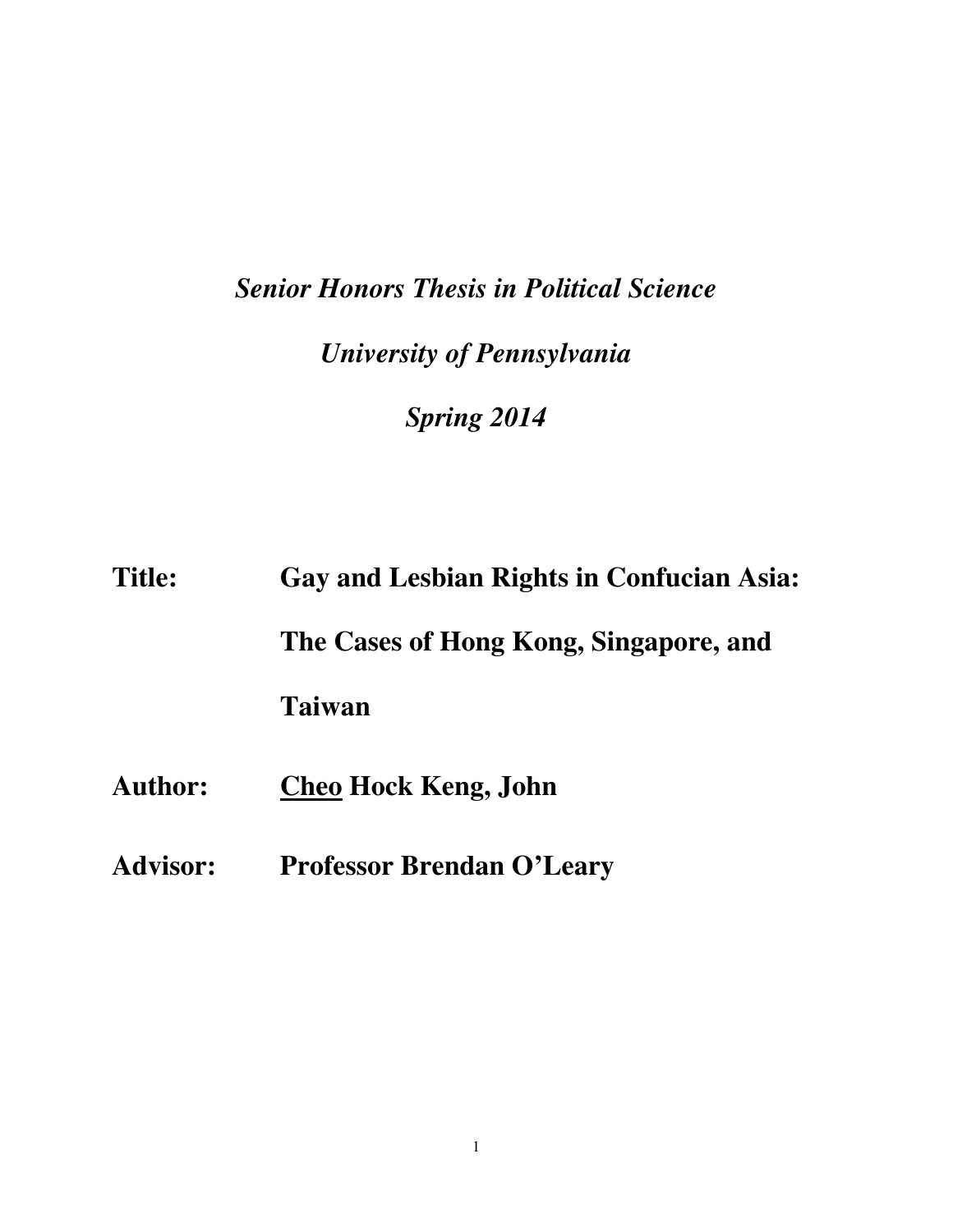#### **ACKNOWLEDGMENTS**

First, I wish to thank Professor Brendan O'Leary for his generous, patient, and perspicacious mentorship throughout the course of my research and writing. In particular, while I initially wanted to undertake a comparative study of gay and lesbian rights in both the United States and Singapore, he advised that examining countries with greater affinities might be a more profitable project. On this point and many others, he was right. Quite literally, this senior honors thesis would not have been possible without his encouragement and guidance. It has been a pleasure getting to know Professor Brendan O'Leary better through this project.

Second, I wish to thank Professor Doherty-Sil for her passionate instruction in the thesis seminar last semester (PSCI 497) as well as for being such a fantastic advisor for all Political Science students. She has been a wonderful source of constant support and timely reminders.

Third, I wish to thank Professor John DiIulio for being one of the best sounding boards a student could ask for. His advice on methodology and reference materials has been invaluable to my research, especially in its early stages.

Last, I wish to dedicate this senior honors thesis to all those who labour for the cause of equality and justice. In particular, I wish to honor the many gay and lesbian activists and their allies in Hong Kong, Singapore, and Taiwan for their courage and commitment. Their sacrifice is the reason why I, in the year 2014, can look with hope (and a dash of idealism) that in the nottoo-distant future, the love that a man has for another man and a woman for another woman will no longer be grounds for marginalization, stigmatization, and oppression anywhere in the world.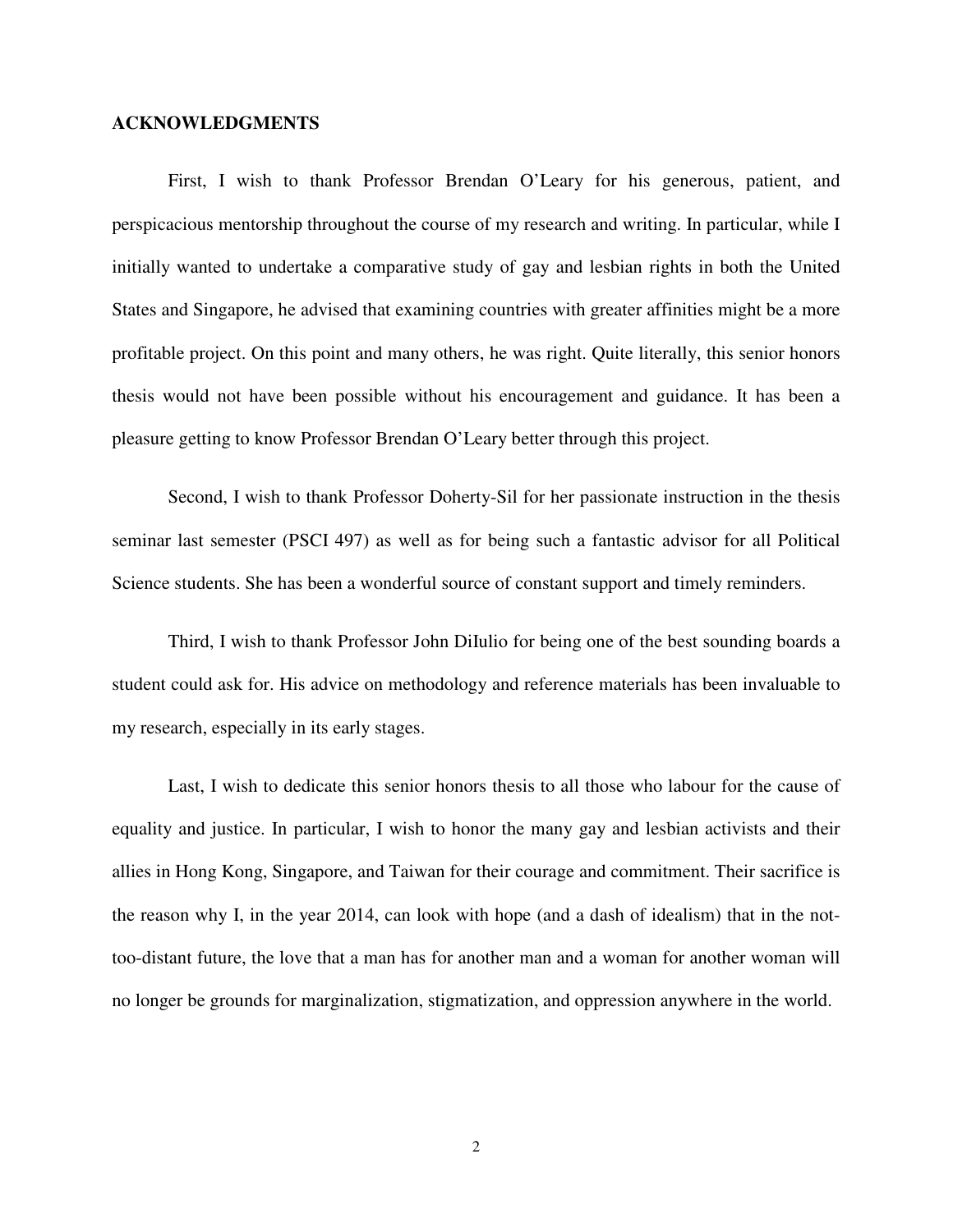#### **ABSTRACT**

From being a love that dared not speak its name to one that is legally recognized by many countries today, societal attitudes and legal positions regarding homosexuality have undergone a remarkable transformation in the past half a century. Yet, globally speaking, this transformation is taking place unevenly as many countries continue to criminalize homosexuality and the commission of same-sex acts. In Asia, a region that has traditionally if misguidedly been seen as more sexually conservative than the Wild West, the debate over the acceptability of homosexuality rages on. As three of Asia's most economically developed, cosmopolitan, and Confucian Chinese-majority societies, Hong Kong, Singapore, and Taiwan nevertheless treat homosexuality very differently; sex between males continue to be a crime in Singapore while Taiwan appears poised to be Asia's first country to legalize same-sex marriage. This paper seeks to examine the domestic and external factors that combine to produce in each country a unique set of dynamics and logics governing public policy and discourse about homosexuality. It is argued that one-party hegemony in Singapore, transfer of Hong Kong's sovereignty to China, and Taiwan's insecure international status vis-à-vis China represent the primary factors mediating state regulation of homosexuality. This paper also includes a survey of traditional Chinese, Confucian, and Japanese attitudes regarding homosexuality, as well as the implications of Singapore being the only *de jure* independent sovereign state among the three case studies.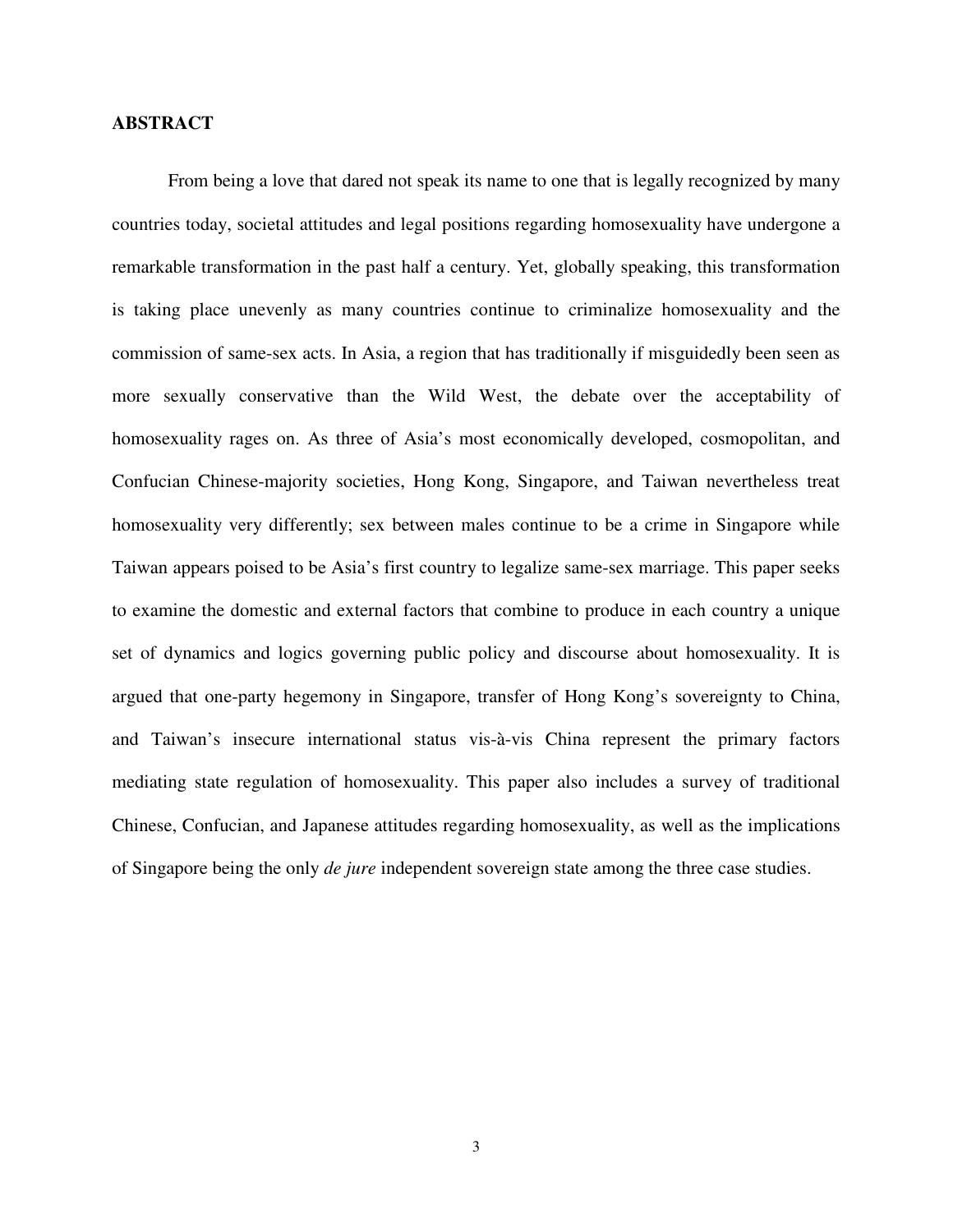## **CONTENT**

| <b>Chapters</b> | <b>Pages</b> |
|-----------------|--------------|
|-----------------|--------------|

| L.    | <b>Introduction</b>                                      | $5 - 10$  |
|-------|----------------------------------------------------------|-----------|
| П.    | <b>History of Sodomy Laws in Hong Kong and Singapore</b> | $11 - 15$ |
| Ш.    | <b>Theoretical Framework for Understanding</b>           |           |
|       | the Legality of Homosexuality Globally                   | $16 - 17$ |
| IV.   | <b>Chinese Culture and "Homosexuality"</b>               | $18 - 23$ |
| V.    | <b>Hong Kong</b>                                         | $24 - 39$ |
| VI.   | <b>Singapore</b>                                         | $40 - 56$ |
| VII.  | <b>Taiwan</b>                                            | $57 - 69$ |
| VIII. | <b>Conclusion</b>                                        | $70 - 77$ |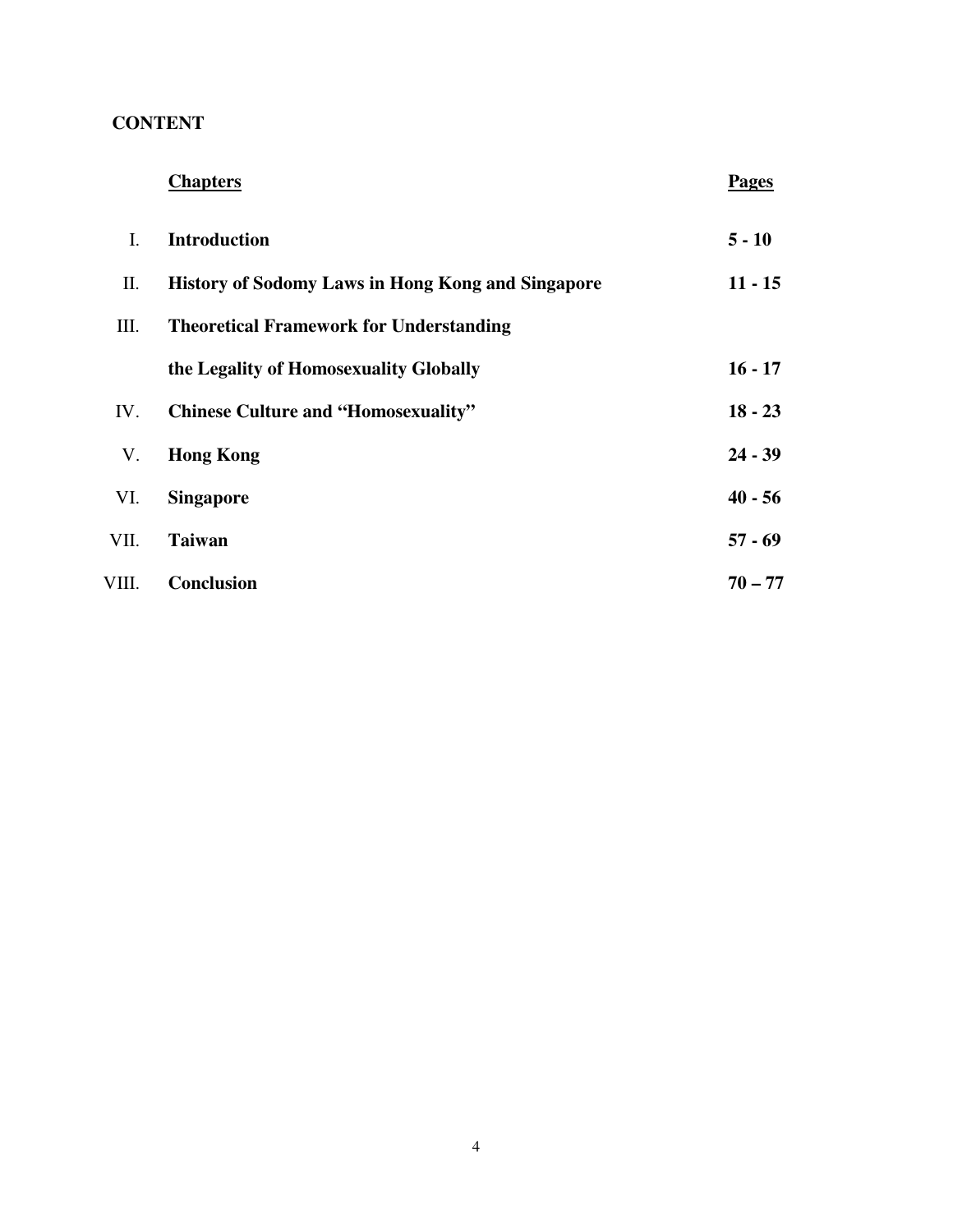#### **I. Introduction:**

l

 Unbeknown to the New York City police officers who raided the Stonewall Inn, a wellestablished gay bar in Greenwich Village, on  $28<sup>th</sup>$  June 1969 in an otherwise regular harassment of the city's "gay and lesbian underground culture,"<sup>1</sup> that event would go on to become "the defining moment for the dramatic entrance of gay and lesbian<sup>32</sup> political movements into American public life. Instead of acquiescing in the face of police actions as patrons of such nightlife establishments had usually done in an era when homosexuality was classified as a psychiatric disorder in the American Psychiatric Association's *Diagnostic and Statistical Manual*  of Mental Disorders (DSM),<sup>3</sup> those at the Stonewall Inn mounted a fierce resistance.<sup>4</sup>

What followed was a flowering of "new and more visible gay groups,"<sup>5</sup> the popular circulation of the term "coming out,"<sup>6</sup> and, as suggested above, a slow but undeniable development toward greater cultural and legal acceptance of homosexuality. Of course, embedded in all efforts to define a particular moment in history as *the* turning point is an inescapable degree of artificiality and arbitrariness; by privileging one set of information or viewpoints, the historian is, by definition, under-privileging another that might lead to very different narratives.

<sup>&</sup>lt;sup>1</sup> John David Skrentny, "White Males and the Limits of the Minority Rights Revolution: The Disabled, White Ethnics, and Gays," in *The Minority Rights Revolution* (Massachusetts: The Belknap Press of Harvard University Press, 2002), pp. 315.

<sup>2</sup> David A. J. Richards, "Breaking the Silence," in *The Sodomy Cases: Bowers v. Hardwick and Lawrence v. Texas* (Kansas: University Press of Kansas, 2009), pp. 21.

<sup>&</sup>lt;sup>3</sup> Not until December 1973 did the Board of Trustees of the American Psychiatric Association decide, in its proposed changes to the sixth printing of the DSM, to declassify homosexuality as a psychiatric disorder. American Psychiatric Association Document Reference No. 730008

<sup>4</sup> For more information on the riots, see David Carter, *Stonewall: The Riots That Sparked the Gay Revolution* (New York: St Martin's Griffins, 2010)

<sup>5</sup> John David Skrentny, "White Males and the Limits of the Minority Rights Revolution: The Disabled, White Ethnics, and Gays," in *The Minority Rights Revolution* (Massachusetts: The Belknap Press of Harvard University Press, 2002), pp. 316. 6 Ibid.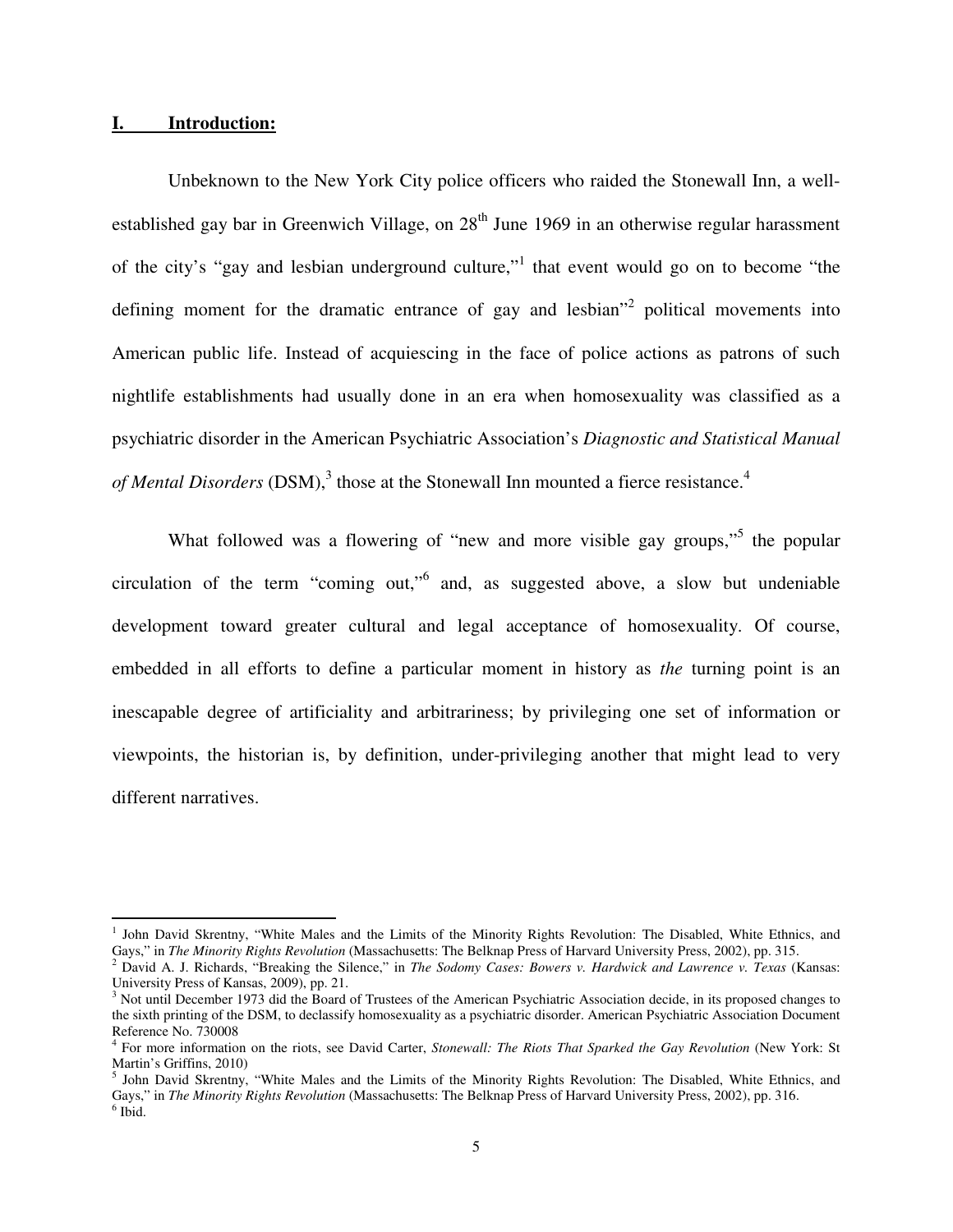Suffice then to underline that although "a few brave souls had publicly declared themselves and even banded together for limited political purposes [in the pre-Stonewall era,] the vast majority of gay people were locked away in painful isolation and fear, doing everything possible *not* to declare themselves. Many [even] cursed [their] fate [and] longed to be straight."<sup>7</sup>

In the past forty odd years since Stonewall, a sea-change has occurred in how human sexuality in general and homosexuality in particular have been perceived both within the United States (US) and globally. For example, while the United Nations Declaration of Human Rights (UN DHR) of 1948 and the International Covenant on Civil and Political Rights (ICCPR) of 1966 said nothing about sexual orientation, $8$  in 2011, under the leadership of South Africa, the UN Human Rights Council adopted the first UN resolution (Resolution 17/19) that explicitly addressed sexual orientation and gender identity.<sup>9</sup>

While Illinois notably became the first state in America to decriminalize same-sex acts and thus effectively homosexuality in  $1961$ ,<sup>10</sup> sodomy laws—legal prohibitions against so-called unnatural sexual conduct such as anal penetration—were deemed unconstitutional by the US Supreme Court in the landmark *Lawrence v. Texas* ruling in  $2003$ <sup>11</sup> While same-sex marriage was not legal anywhere in the 1960s, it now is in fourteen countries and certain parts of three others.<sup>12</sup> In addition, more Americans today support rather than oppose marriage equality.<sup>13</sup>

<sup>&</sup>lt;sup>7</sup> Martin Duberman, "Prologue," in *Cures: A Gay Man's Odyssey, Tenth Anniversary Edition* (Colorado: Westview Press, 2002), pp. 3<br><sup>8</sup> Tհ

The full texts of the UN DHR and the ICCPR are available at http://www.un.org/en/documents/udhr/ and http://www.ohchr.org/en/professionalinterest/pages/ccpr.aspx respectively

<sup>9</sup> For a copy of the resolution, visit http://iglhrc.org/sites/default/files/Resolution\_17%3A19\_2011\_%20HRC\_HRSOGI.pdf

<sup>10</sup> William N. Eskridge Jr., "The Case(s) Against Sodomy Laws, 1935 – 61," in *Dishonorable Passions: Sodomy Laws in America 1861-2003* (New York: Viking Penguin, 2008), pp. 111

<sup>11</sup> For more information on *Lawrence v. Texas*, consult Dale Carpenter, *Flagrant Conduct: The Story of Lawrence v. Texas – How a Bedroom Arrest Decriminalized Gay Americans* (New York: W. W. Norton & Company, Inc., 2012)

 $12$  As of March 2013, the following countries have legalized same-sex marriage (bracketed value represents the year in which same-sex marriage was legalized): The Netherlands (2000), Belgium (2003), Canada (2005), Spain (2005), South Africa (2006), Norway (2009), Sweden (2009), Argentina (2010), Iceland (2010), Portugal (2012), Denmark (2012), France (2013), New Zealand (2013), and Uruguay (2013). In United States (2003), Mexico (2009), and Brazil (2011), same-sex marriage is legal in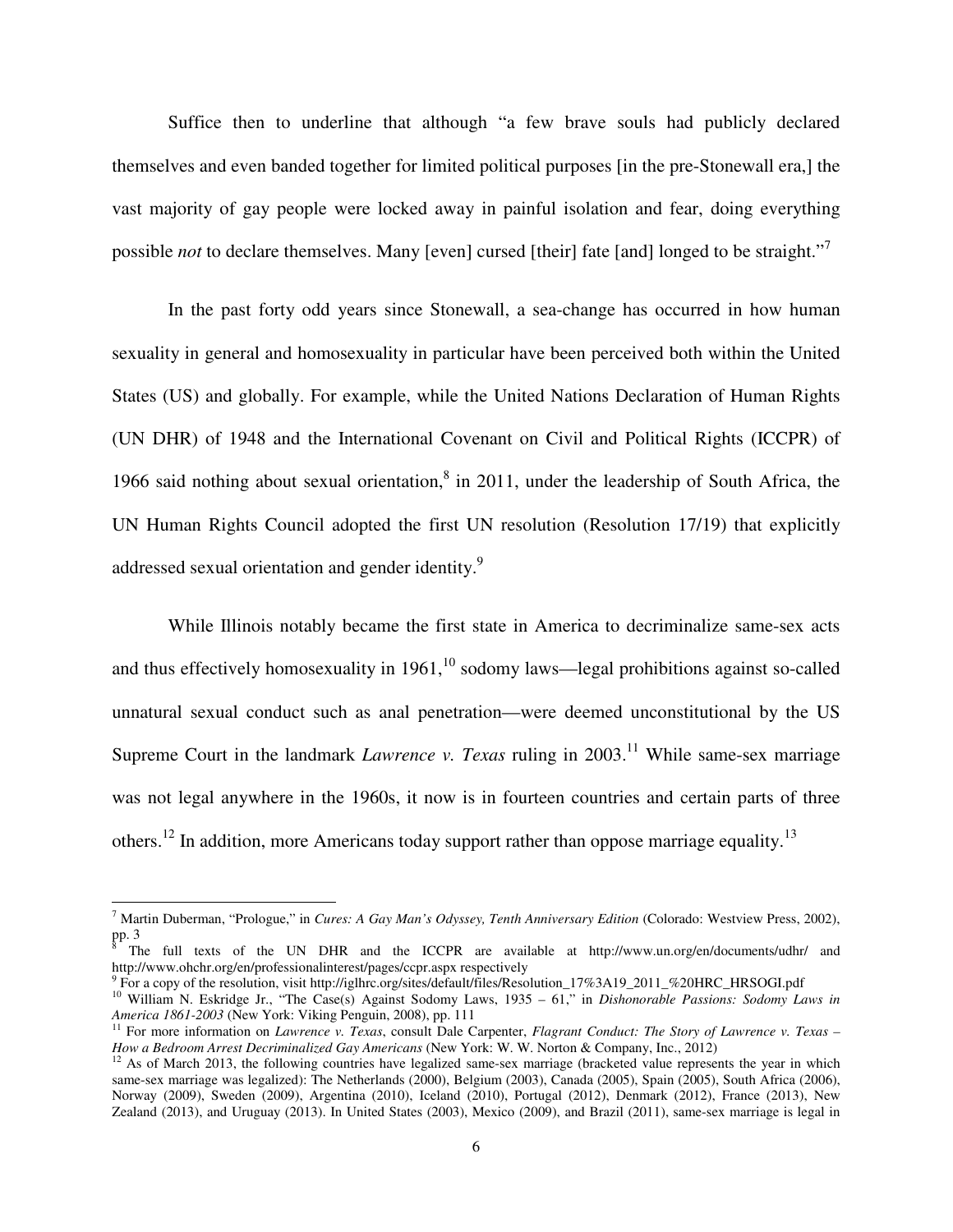Notwithstanding the remarkable developments regarding homosexuality's legality and acceptability, there remains in large parts of the world legal regimes and cultural practices that are either resistant or hostile to homosexuality. According to the International Lesbian Gay Bisexual Trans and Intersex Association (ILGA), as of May 2013, there were some 76 countries that continued to treat private, consensual same-sex acts between adults as a crime.<sup>14</sup> Notably, none of these 76 countries are from Europe or Northern America; the bulk of them are from Asia, Africa, and the Middle East.

In other words, a likely conclusion to draw from the current global landscape of gay and lesbian rights is that they have made more headway, that is, happened faster and gone further, in the West than any other region in the world. Still, this observation should not obscure the fact that a broadly comparable development regarding gay and lesbian identities and rightsconsciousness is unfolding outside the West.

As "part of the rapid globalization of lifestyle and identity politics,"<sup>15</sup> there is a clear if problematic "emergence of ostensibly Western-style lesbian and gay identities"<sup>16</sup> in the numerous non-Western societies. Given that Asian economies in general and East Asian ones in particular "grew faster than the rest of the world"<sup>17</sup> since the 1960s, it is unsurprising that Western-inflected expressions of sexual identities and differences found many outlets in the region's burgeoning cities. To be sure, the generation of "new forms of social space that

some, but not all, parts of the country. See James Q. Wilson, John J. Dilulio, Jr., Meena Bose, "Civil Rights," in *American Government: Institutions & Policies* (Kentucky: Cengage Learning, 2014), pp. 146

<sup>13</sup> Peyton Craighill and Scott Clement, "Support for same-sex marriage hits new high; half say Constitution guarantees right," *The Washington Post*, March 5, 2014, accessed March 27, 2014, http://www.washingtonpost.com/politics/support-for-same-sexmarriage-hits-new-high-half-say-constitution-guarantees-right/2014/03/04/f737e87e-a3e5-11e3-a5fa-55f0c77bf39c\_story.html

<sup>&</sup>lt;sup>14</sup> For a copy of the ILGA State-Sponsored Homophobia Report, visit http://ilga.org/ilga/en/article/o5VlRM41Oq

<sup>15</sup> Dennis Altman, "Rupture of Continuity? The Internationalization of Gay Identities," *Social Text* 48 (1996): 78

<sup>16</sup> "Introduction," in *AsiaPacifiQueer: Rethinking Genders and Sexualities* (2008)

<sup>&</sup>lt;sup>17</sup> Steven Radelet, Jeffrey Sachs, Jong-Wha Lee, "Economic Growth in Asia," background paper for the Asian Development Bank's *Emerging Asia: Changes and Challenges* available for download at Bank's *Emerging Asia: Changes and Challenges* available for download at http://www.cid.harvard.edu/archive/hiid/papers/ecgasia.pdf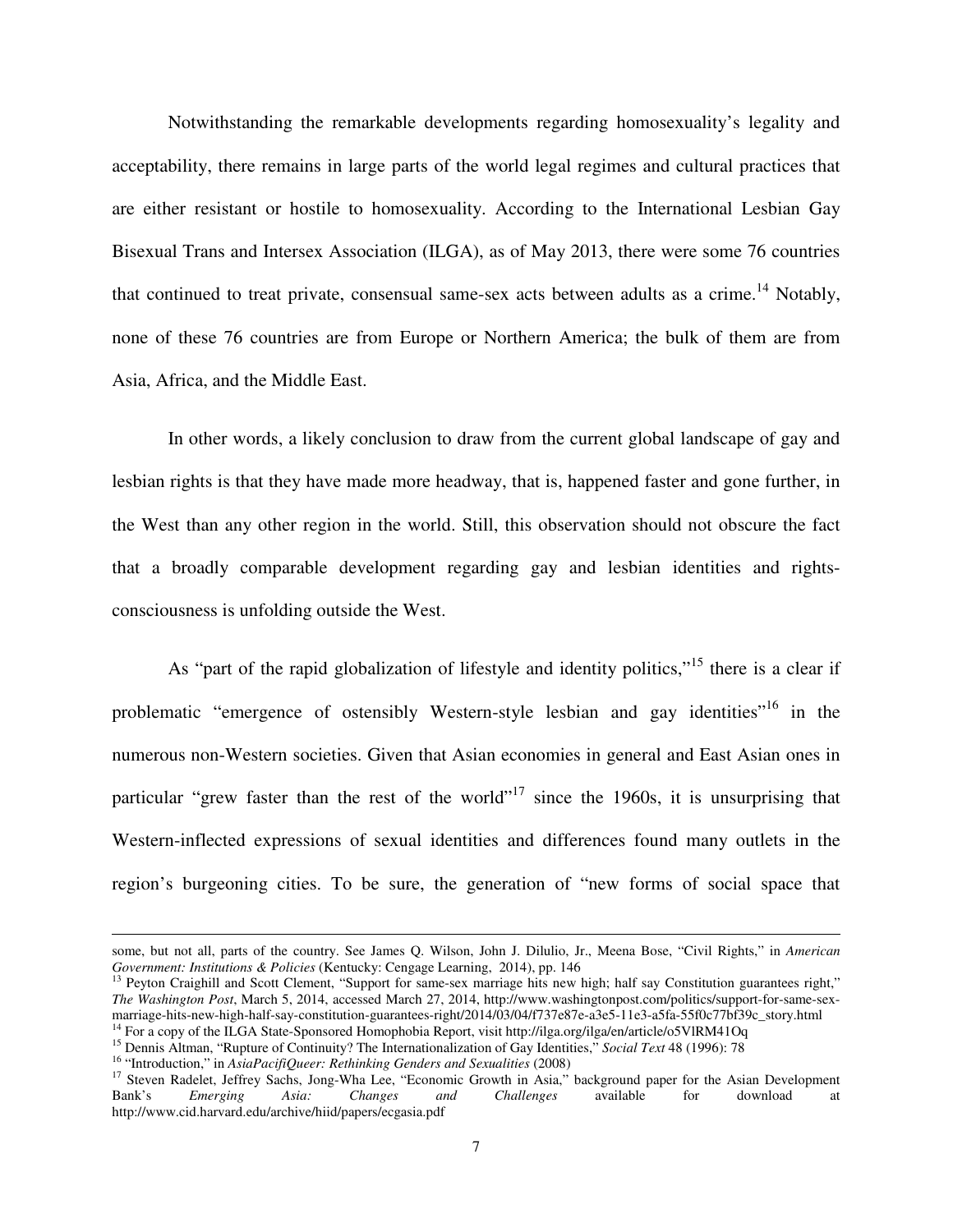reorganize the discursive practices of marginalized groups<sup>"18</sup> was always mediated, indeed constrained, by the broader political systems responsible for the stellar economic growth.

Nevertheless, Asia's economic "affluence gave many the opportunity to travel and experience gay/lesbian cultures<sup>"19</sup> beyond the borders of the region. While it is plainly inaccurate to think that homoerotic cultures or concepts did not exist in Asia before the economic boom in the second half of the  $20<sup>th</sup>$  century,<sup>20</sup> it is similarly misguided to ignore the material and complex ways in which gay and lesbian cultures in globalizing Asia have been mediated by the "spread of postmodern consumer capitalism<sup>321</sup> of which the West in general and the US in particular remain towering icons.

Beyond products and lifestyles, the influence of Western discourses on homosexuality and its place in a free and modern society has been considerable in Asia. This influence is especially visible and acute in Asian societies that have most enthusiastically embraced free market capitalism and the rule-of-law. Indeed, acceptance of and resistance to the claims of gay rights in such Asian countries have, with important differences, mirrored the dominant liberal conservative dichotomy in the West. For Hong Kong, Singapore, and Taiwan, conservatism is itself a curious if contradictory blend of an ostensibly (sexually) prudish brand of Confucian 'Asian Values' and evangelical Christian morality. In these countries, homosexuality-denying groups (of which the state and the judiciary are sometimes important parts) frown upon the aggressiveness and effectiveness of gay rights advocacy groups in the West. l

<sup>&</sup>lt;sup>18</sup> Chou Wah-shan, "Going Beyond "Cultural Carnival versus Political Confrontation": Pluralities of Contemporary Taiwanese *Tongzhi* Discourses," in *Tongzhi: Politics of Same-Sex Eroticism in Chinese Societies* (New York: The Haworth Press, 2000), pp. 144

<sup>19</sup> Peter A. Jackson, "Pre-Gay, Post Queer: Thai Perspectives on Proliferating Gender/Sex Diversity in Asia," in *Gay and Lesbian Asia: Culture, Identity, Community* (New York: Harrington Park Press, 2001), pp. 2

<sup>20</sup> For more information on indigenous Asian gay and lesbian cultures, refer to Peter A. Jackson and Gerard Sullivan eds, *Gay and Lesbian Asia: Culture, Identity, Community* (New York: Harrington Park Press, 2001) or Fran Martin, Peter A. Jackson, Mark McLelland, and Audrey Yue eds. *AsiaPacifiQueer: Rethinking Genders and Sexualities* (Illinois: University of Illinois Press, 2008)

<sup>21</sup> Chris Berry, *A Bit on the Side: East-West Topographies of Desire* (Sydney: EMPress, 1994), pp. 11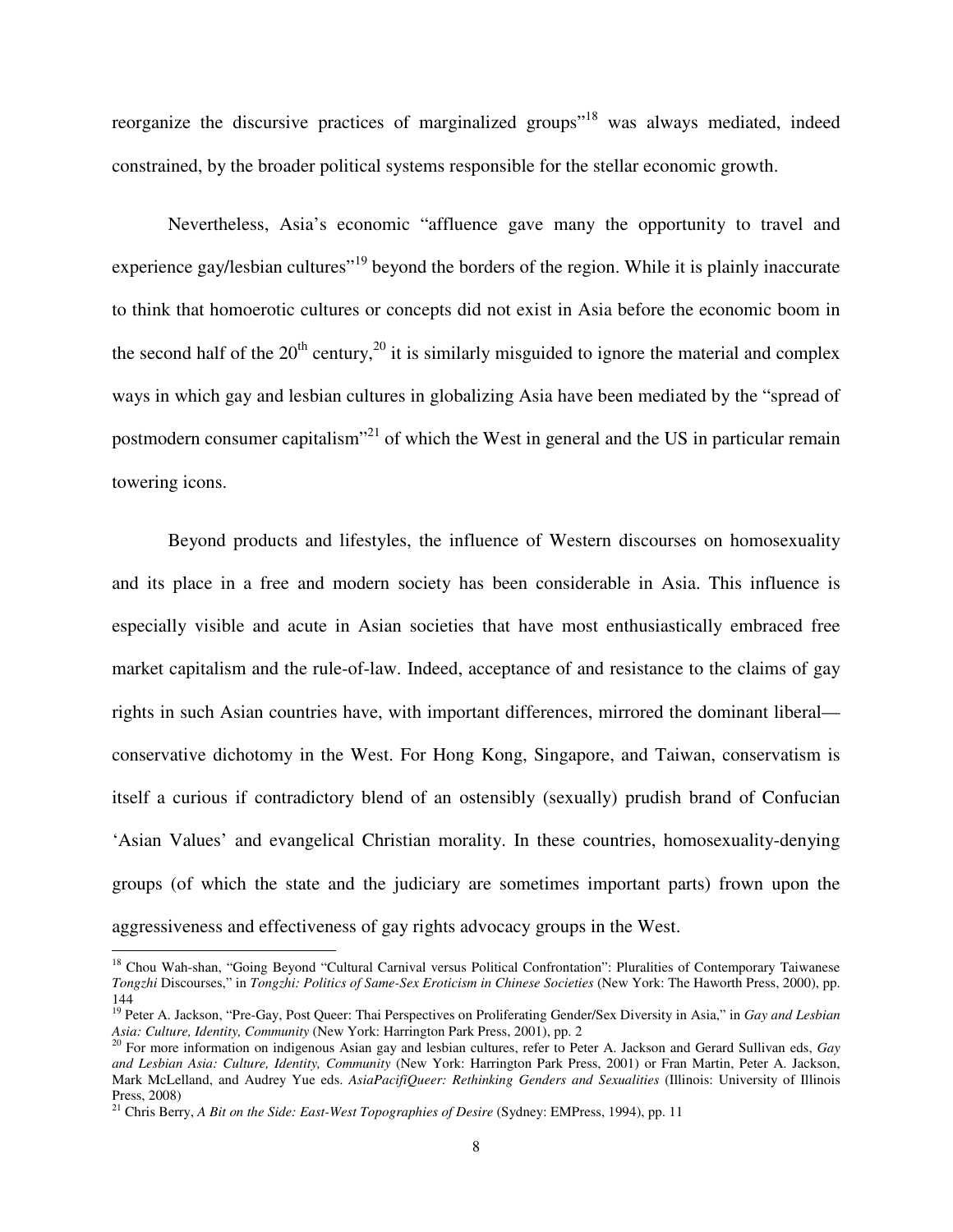This paper is primarily interested in discerning and scrutinizing the factors that most influence the extent to which negative and positive gay and lesbian rights are enshrined in Hong Kong, Singapore, and Taiwan. For this purpose, negative gay and lesbian right is taken to mean the decriminalization of consensual and private same-sex acts between adults while positive rights refer to the legal enactment of, among others, anti-discrimination regulation and same-sex marriage.

Specifically, this paper will analyse the history and politics regarding negative gay and lesbian rights in Hong Kong and Singapore—both former British colonies that inherited sodomy laws criminalizing consensual and private same-sex acts—and those regarding positive gay and lesbian rights in Taiwan, a former Japanese colony without a history of criminalizing such samesex acts.

The choice of case studies is informed by the fact that these countries are some of Asia's most Westernized ones; they are certainly some of the most economically developed countries in the region. More importantly, they share the following geographic, demographic, historical, cultural, and economic traits:

- 1) Geography: All three are small and urban (bracketed value denotes percentage of urban population)<sup>22</sup>: Hong Kong is 1,104 kilometres square (100%); Taiwan, 36,193 (78%)<sup>23</sup>; Singapore, 710 (100%).
- 2) Demography: All three are dominated by Chinese peoples (bracketed value denotes percentage of Chinese citizens): Hong Kong  $(94%)^{24}$ ; Taiwan (98%); and Singapore  $(74.2\%)$ <sup>25</sup>

<sup>&</sup>lt;sup>22</sup> Date from World Bank, available at http://data.worldbank.org/indicator/SP.URB.TOTL.IN.ZS

<sup>&</sup>lt;sup>23</sup> Data from the United Nations, available at http://esa.un.org/unpd/wup/index.htm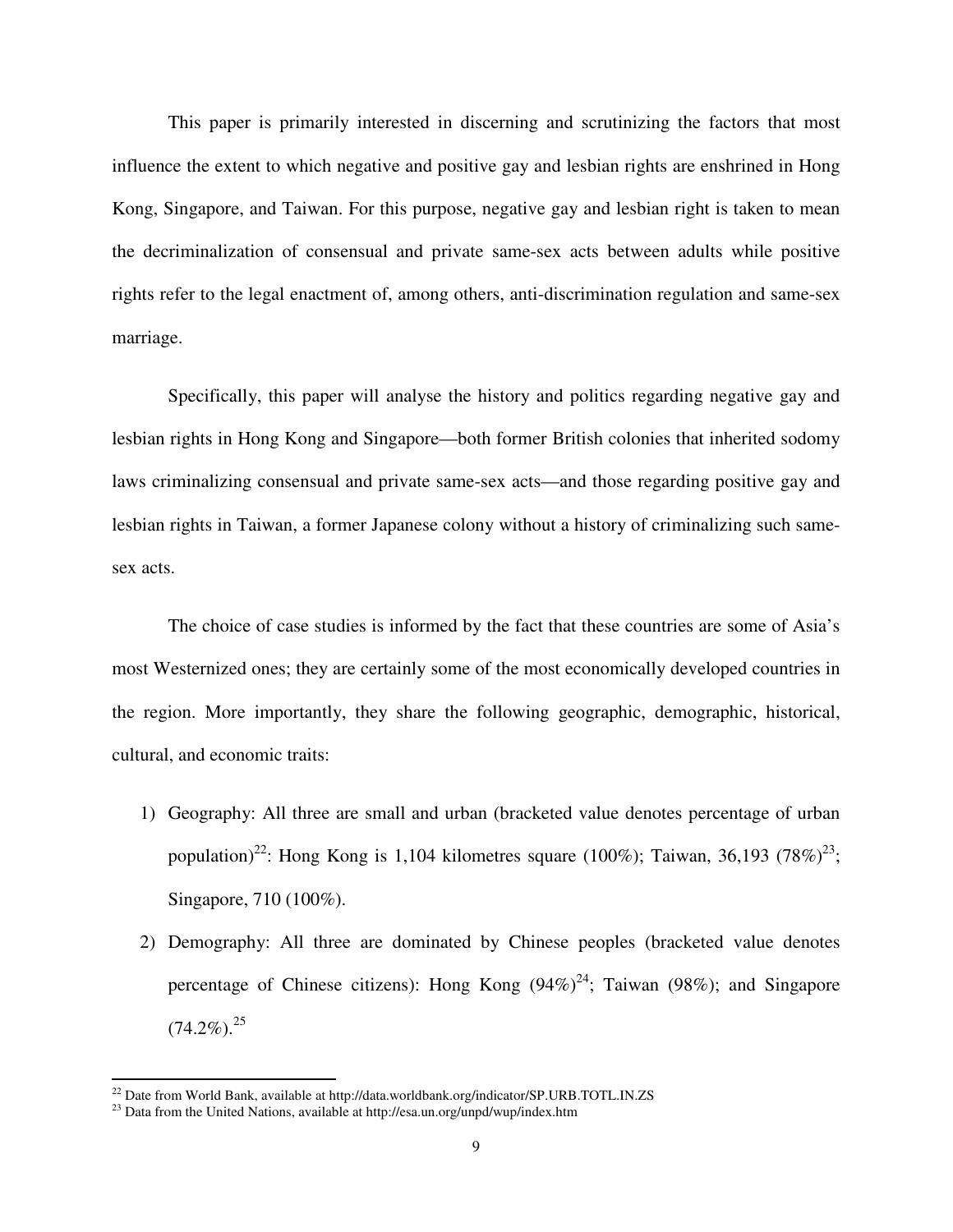- 3) History: Hong Kong and Singapore were British colonies until 1997 and 1963 respectively; Taiwan was a Japanese colony from 1895 to 1945
- 4) Culture: All three countries lay claim to a common Confucian heritage
- 5) Economy highly developed and open (bracketed value denotes rank position on annual Index of Economic Freedom/GDP per capita)<sup>26</sup>: Hong Kong  $(1<sup>st</sup>/$51,494)$ ; Singapore  $(2<sup>nd</sup>/$60,410)$ ; Taiwan  $(17<sup>th</sup>/$38,749)$

As aforementioned, despite these similarities, important differences exist in how homosexuality is popularly imagined, publicly discussed, and legally treated in each country. Most conspicuously, Singapore is an outlier among the three countries in that it continues to criminalize private same-sex acts between consenting male adults. Indeed, of the roughly 76 countries that still criminalize same-sex acts globally, Singapore stands out as the only country with what the International Monetary Fund (IMF) classifies as an advanced economy.<sup>27</sup> This paper seeks to account for this apparent incongruity. In addition, this paper will also explain why Taiwan became the most homosexuality-affirming among the three case studies.

 $\overline{a}$ 

<sup>25</sup> Date from Singapore Tourism Board, available at http://www.yoursingapore.com/content/traveller/en/browse/aboutsingapore/people-lang-culture.html

<sup>&</sup>lt;sup>24</sup> Data from Hong Kong government, available at http://www.had.gov.hk/rru/english/info/info\_dem.html<br><sup>25</sup> Deard Fourier Singapore

<sup>26</sup> Data from Heritage Foundation's *2014 Index of Economic Freedom*, available at http://www.heritage.org/index/

<sup>27</sup> Refer to Table B of the Statistical Appendix in IMF's *World Economic Outlook* (April 2013) available at http://www.imf.org/external/pubs/ft/weo/2013/01/pdf/text.pdf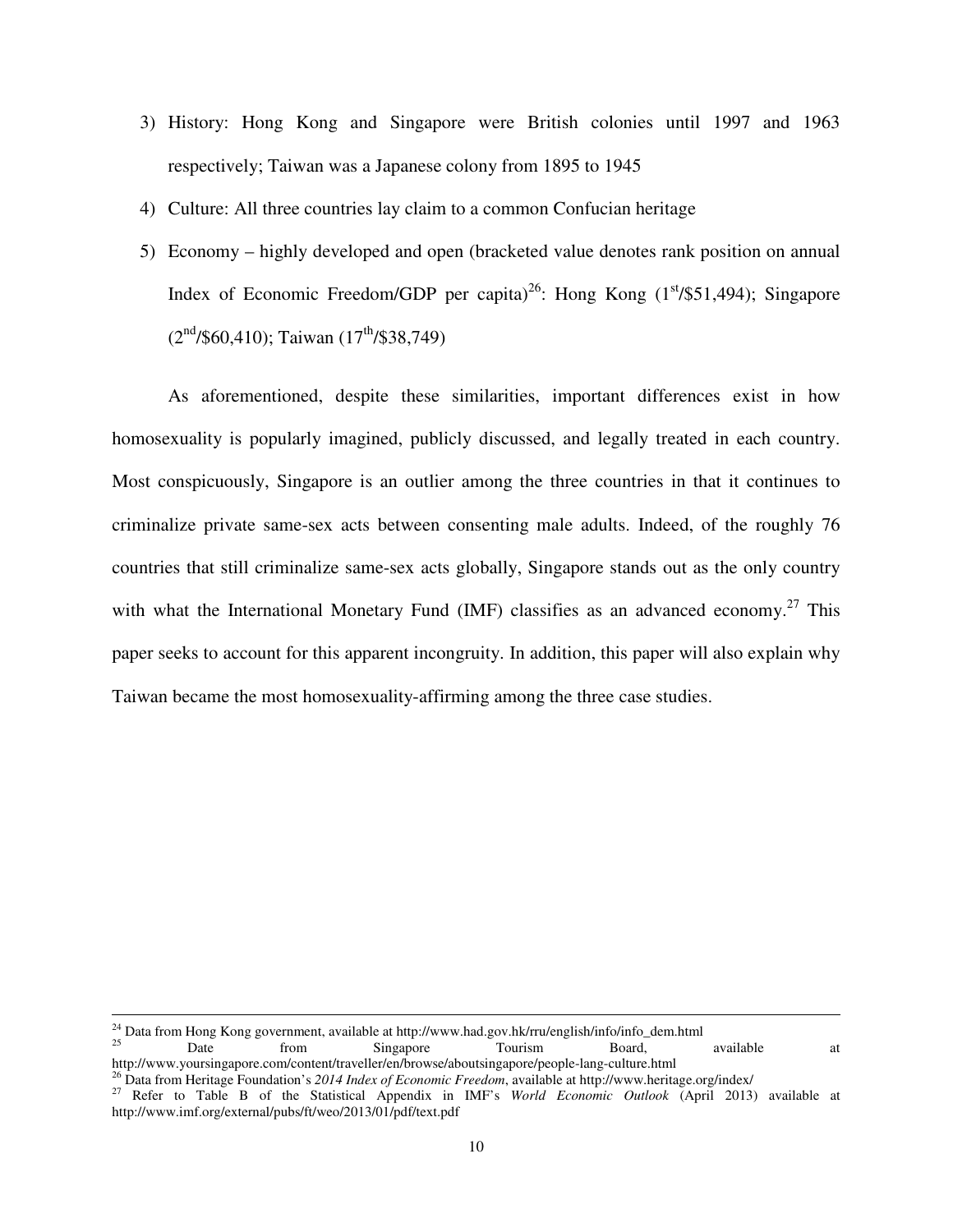#### **II. History of Sodomy Laws in Hong Kong and Singapore:**

 The earliest recorded mentions of "sodomy" in English law can be traced back to the reign of King Edward I (1239 to 1307) in the medieval period. In particular, *Fleta, seu Commentarius Juris Anglicani*, a Latin survey of English law, and *Britton*, a Norman French summary of English Common Laws both contain explicit references to sexual acts between men as well as any other sexual conduct deemed offensive to Christian theology.<sup>28</sup>

To be sure, sodomites were not the only persecuted class in twelfth- and thirteenthcentury Europe: lepers, witches, prostitutes, heretics, and Jews, among other minority groups, also faced the wrath of "clerics and courtiers [eager to] extend the power and advance the interests of their masters, while consolidating their own position and undermining potential rivals<sup>"29</sup> in "a persecuting society, rather than simply a society with persecution."<sup>30</sup>

 This juridical forbidding of sodomy persisted even after King Henry VIII's decision to remove England from the jurisdiction of the Roman Catholic Church. In 1533, the same year when Henry VIII coerced the Archbishop of Canterbury, Thomas Cranmer, to annul the marriage between him and Catherine of Aragon, England passed its first civil sodomy law named the Buggery Act; until then, sodomy "was unquestionably an ecclesiastical offence only."<sup>31</sup>

The Act, itself an assertion of Henry VIII's resolve to challenge and circumscribe the role of the Catholic Church in his Reformation State,  $32$  punished the "detestable and abominable Vice

<sup>28</sup> Alok Gupta, ""Sodomy," Colonialism, and Codification" in *This Alien Legacy: The Origins of "Sodomy" Laws in British Colonialism* (New York: Human Rights Watch, 2008), pp. 13

<sup>29</sup> R. I. Moore, "A Persecuting Society," in *The Formation of a Persecuting Society* (Singapore: Blackwell Publishing, 2007), pp. 144

<sup>30</sup> Ibid., pp. 156

<sup>31</sup> Francois Lafitte, "Homosexuality and the Law," in *British Journal of Delinquency* 9 (1958): 13

<sup>32</sup> Ibid., pp. 15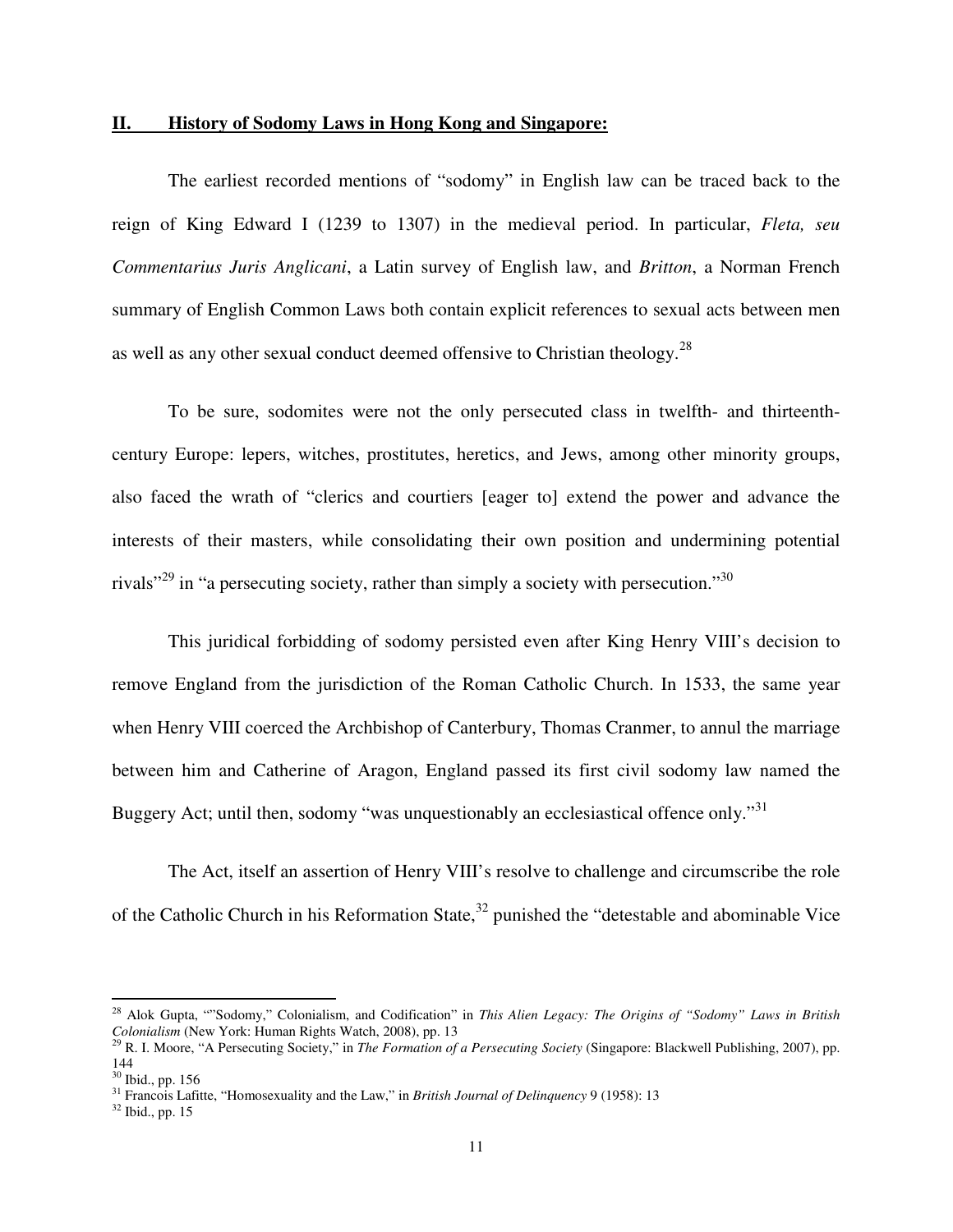of Buggery committed with mankind or beast<sup>33</sup> with death. While the Act was repealed when Mary I, a Catholic, ascended the English throne in 1553, it was reinstated wholesale in 1563 under the reign of Elizabeth I, a Protestant. $34$ 

 By the time Singapore and Hong Kong became British colonies in 1824 and 1842 respectively,<sup>35</sup> then, sodomy remained a crime punishable by death in England. The Indian Penal Code (IPC)—"the first comprehensive codified criminal law produced anywhere in the British Empire"<sup>36</sup>—was completed in 1837 under the lead authorship of Thomas Babington Macaulay and came into force in 1860. Section 377 of the Code read as follows:

*Unnatural Offences – Whoever voluntarily has carnal intercourse against the order of nature with any man, woman or animal shall be punished with imprisonment for life, or with imprisonment… for a term which may extend to 10 years, and shall be liable to fine.* 

 *Explanation – Penetration is sufficient to constitute the carnal intercourse necessary to the offence described in this Section.* 

 While the IPC "became the model for British colonies' legal systems throughout most of Asia and Africa,"<sup>37</sup> it also influenced the English *Offences Against the Person Act* of 1861 which replaced the death penalty for the crime of buggery with "Penal Servitude for Life or for any Term not less than Ten Years."<sup>38</sup> The criminalization of the act of anal intercourse was imported into the law books of Hong Kong when it, in 1865, adopted an *Offences Against the Person*

<sup>33</sup> Alok Gupta, ""Sodomy," Colonialism, and Codification" in *This Alien Legacy: The Origins of "Sodomy" Laws in British Colonialism* (New York: Human Rights Watch, 2008), pp. 14

<sup>34</sup> H. Montgomery Hyde, *The Other Love: An Historical and Contemporary Survey of Homosexuality in Britain* (London: Heinemann, 1970), pp. 40

<sup>&</sup>lt;sup>35</sup> For Singapore, see the Crawfurd Treaty of 1824 and the Anglo-Dutch Treaty of 1824; for Hong Kong, see the Treaty of Nanking of 1842

<sup>36</sup> Alok Gupta, ""Sodomy," Colonialism, and Codification" in *This Alien Legacy: The Origins of "Sodomy" Laws in British Colonialism* (New York: Human Rights Watch, 2008), pp. 15

<sup>37</sup> Ibid., pp. 21

<sup>&</sup>lt;sup>38</sup> See Section 61 of the Act, downloadable at http://www.legislation.gov.uk/ukpga/1861/100/pdfs/ukpga\_18610100\_en.pdf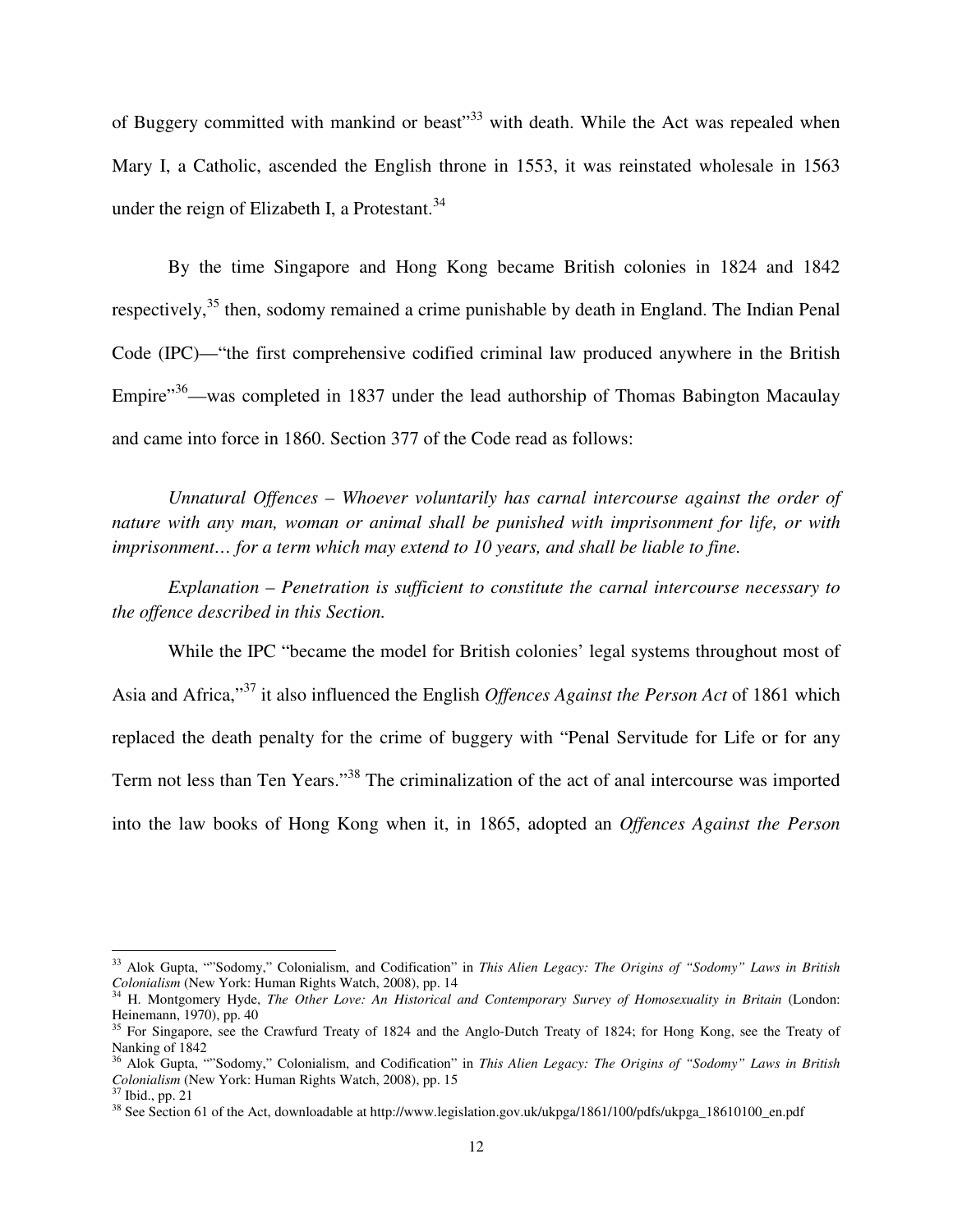*Ordinance* based on the 1861 English *Offences Against the Person Act*, <sup>39</sup> and those of Singapore when the *Straits Settlement Law* of 1871, mirrored on the IPC, was passed.<sup>40</sup>

 In Singapore, the application of criminality specifically to same-sex acts between males occurred much later. Only in 1938 did the Straits Settlement Legislative Council of Singapore enact Section 377A that in today's amended version reads as follows:

*Any male person who, in public or private, commits, or abets the commission of, or procures or attempts to procure the commission by any male person of, any act of gross indecency with another male person, shall be punished with imprisonment for a term which may extend to 2 years.<sup>41</sup>*

Curiously, even though Section 377A singled out males, this law was based off Henry Labouchere's 1885 amendment in the Singapore Legislative Assembly to "a Bill to make further provision for the protection of women and girls, the suppression of brothels and other purposes."<sup>42</sup> Equally curious is the similarly gendered language of Section 51 of Hong Kong's 1865 *Offences Against the Person Ordinance*:

*Any male person who, in public or private, commits, or is a party to the commission of, or procures or attempts to procure the commission by any male person of any act of gross indecency with another male person shall be guilty of a misdemeanour triable summarily, and shall be liable to imprisonment for 2 years.<sup>43</sup>*

 The gender-specific approach of these legislations dating back to the second half of the 19<sup>th</sup> century during Queen Victoria's reign is "probably connected with the fact that when the relevant provisions were drafted, public acknowledgement of female sexuality would have been

<sup>&</sup>lt;sup>39</sup> Carole J. Petersen, "Values in Transition: The Development of the Gay and Lesbian Rights Movement in Hong Kong," in *Loyola of Los Angeles International and Comparative Law Review* 337 (1991): 339

<sup>40</sup> Dominic Chan, "Oral Sex – A Case of Criminality or Morality?" *Singapore Law Gazette*, September 2004, http://www.lawgazette.com.sg/2004-9/Sep04-feature2.htm

<sup>&</sup>lt;sup>41</sup> The full text of the Singapore Penal Code is available at http://statutes.agc.gov.sg/aol/search/display/view.w3p;ident=e40d5913-c2dc-4284-bf68-

eb315c55c8fa;page=0;query=CompId%3Ae40d5913-c2dc-4284-bf68-eb315c55c8fa;rec=0#legis

<sup>42</sup> Lynette J. Chua, "Saying No: Sections 377 and 377A of the Penal Code," in *Singapore Journal of Legal Studies* (2003): 216

<sup>43</sup> The full text of the 1865 Ordinance is available at http://oelawhk.lib.hku.hk/items/show/2864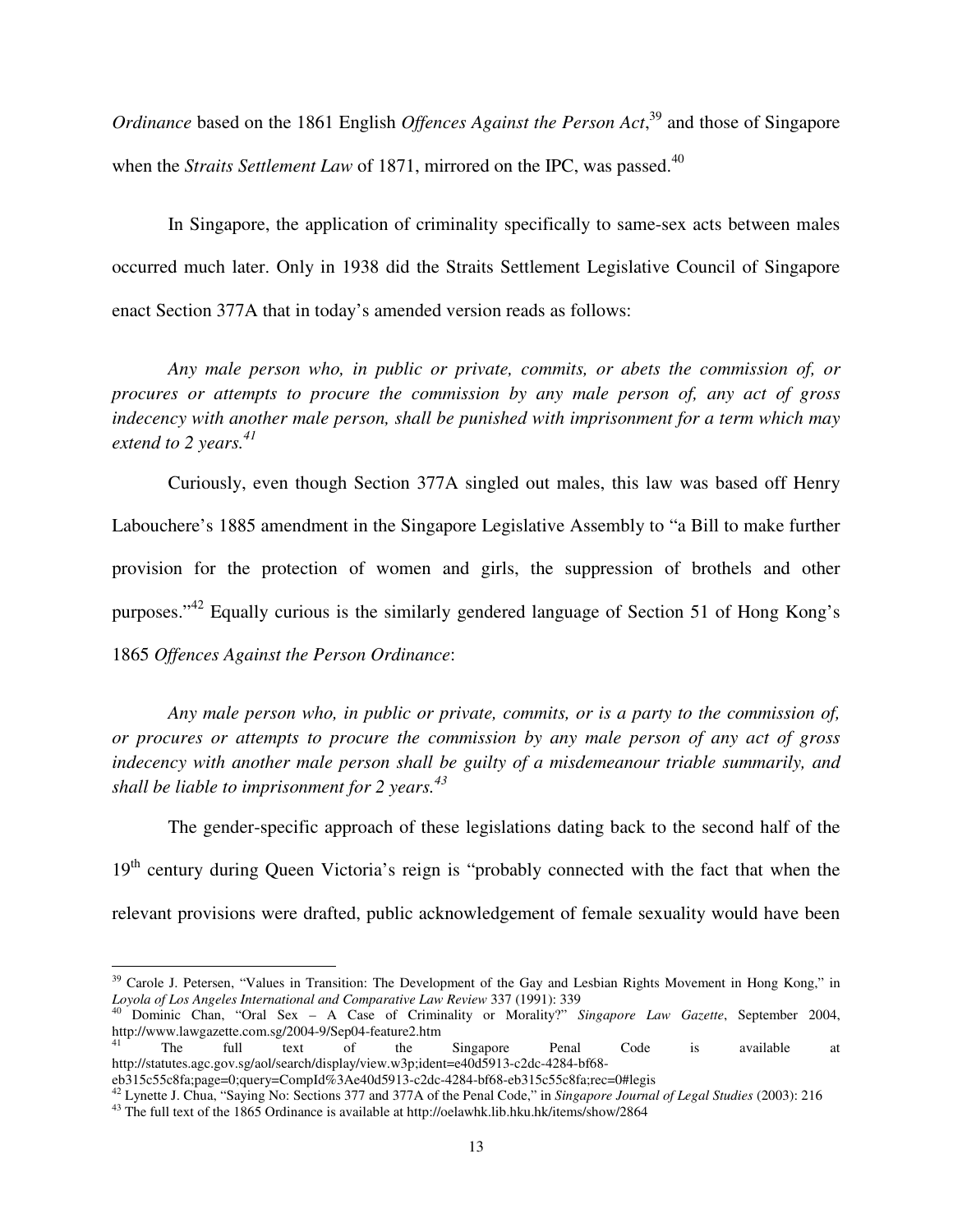unthinkable in English society."<sup>44</sup> The prevalent perception of female passionlessness<sup>45</sup> in Victorian England was coupled with the Queen's personal belief that same-sex acts between females simply did not exist in her empire.<sup>46</sup>

Needless to say, modern understandings of sexuality in general and female sexuality in particular have disproved and discarded much of the Victorian assumptions. Out of this post-Victorian milieu flowed a certain libertinism that today increasingly sees the criminalization of same-sex acts between only males to be legally problematic and morally suspect. It was precisely such an attitude which contributed to the repeal of Hong Kong's Britain-inspired sodomy laws in 1991 after more than a century. The same attitude was at work in England and Wales when they, in 1967, became the first two countries within the United Kingdom (UK) to repeal sodomy laws with the enactment of the *Sexual Offences Act* which declared that "a homosexual act in private shall not be an offence provided that the parties consent thereto and have attained the age of twenty-one years."<sup>47</sup>

The decriminalization in parts of the UK came ten years after the famous *Wolfenden Report* was released by the Committee on Homosexual Offences and Prostitution. The Report recommended, in paragraph 62, that "homosexual behaviour between consenting adults in private be no longer a criminal offence."<sup>48</sup> However, the Macmillan government was reluctant to implement the recommendations of the Report as they pertained to homosexuality because "on that subject public opinion was divided and strong views were held; and there was not sufficient

<sup>44</sup> Nicholas Bamforth, *Sexuality, Morals, and Justice: A Theory of Lesbian and Gay Rights Law* (London: Cassell, 1997), pp. 25

<sup>&</sup>lt;sup>45</sup> For more information on the concept of passionlessness and, more generally, Victorian sexual mores, see Nancy F. Cott, "Passionlessness: An Interpretation of Victorian Sexual Ideology, 1790 – 1850," in *Signs: Women in Culture and Society* 2  $(1978): 219 - 236$ 

<sup>46</sup> Lynette J. Chua, "Saying No: Sections 377 and 377A of the Penal Code," in *Singapore Journal of Legal Studies* (2003): 212 <sup>47</sup> The full text of the relevant chapter of the 1967 Act is available at

http://www.legislation.gov.uk/ukpga/1967/60/pdfs/ukpga\_19670060\_en.pdf<br><sup>48</sup> The full text of the <sup>48</sup> The full text of the Report is available at http://www.humandignitytrust.org/uploaded/Library/Other\_Reports\_and\_Analysis/Wolfenden\_Report\_1957.pdf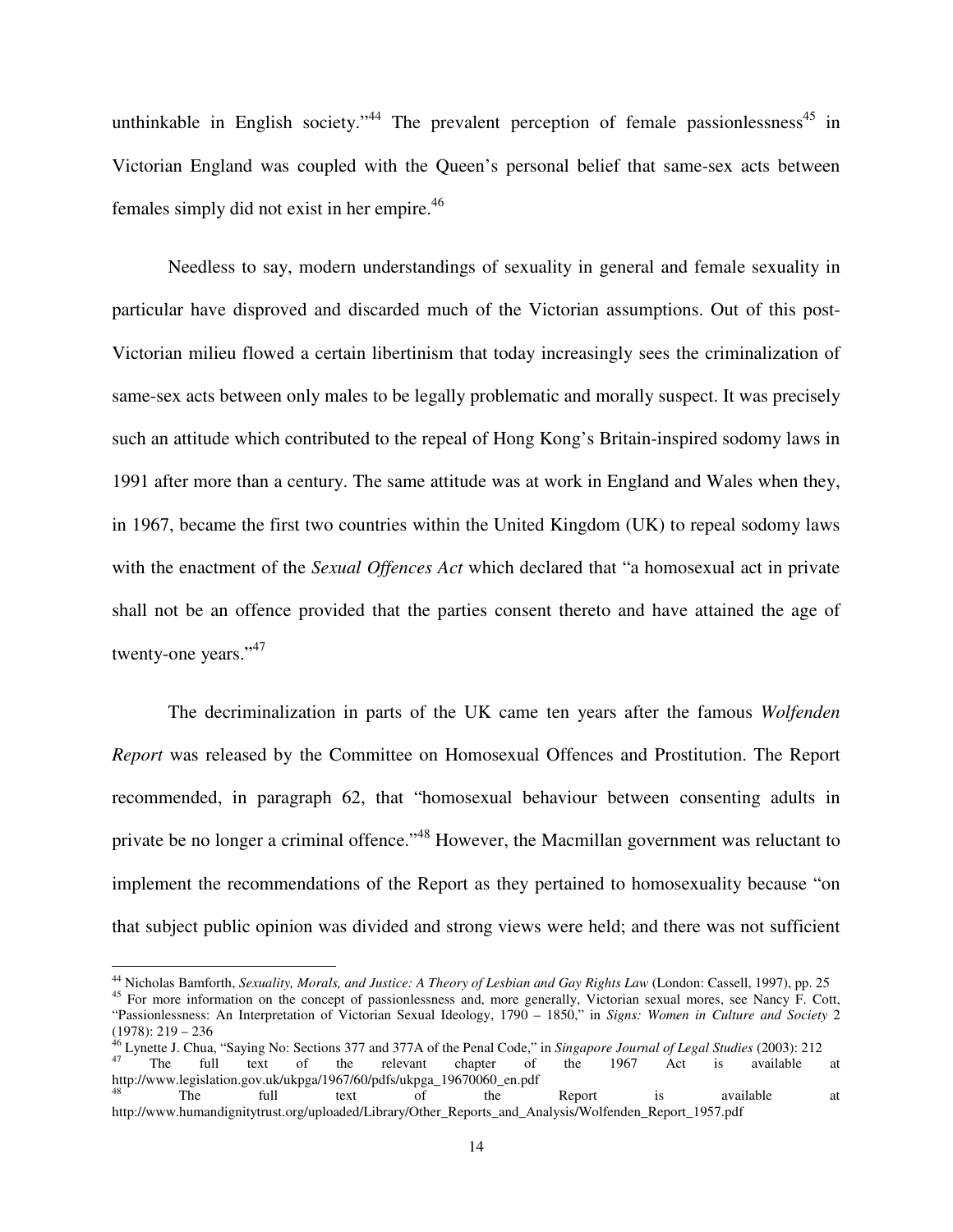measure of public support for the Committee's recommendations to justify the Government in introducing legislation to give effect to them… [Consequently,] there was no early prospect of Government legislation to amend the law relating to homosexual offences."<sup>49</sup>

Crucially, the rationale offered for the continued criminalization of homosexual acts made no reference to any notion of fundamental human rights or the UK's obligations to relevant regional or international treaties. Instead, "public opinion" was held up as the sole legitimate arbiter of the legality of homosexual acts; supposedly, decriminalization of homosexual acts required nothing more and nothing less than unambiguous "public support." The distance between relying on "public opinion" as a legitimate justification for the criminalization of homosexual acts and invoking cultural arguments to resist legal equality is a small one.

Indeed, while the Macmillan government did not disingenuously argue that homosexuality was somehow fundamentally alien to English culture, however defined, the governments of Hong Kong, Singapore, and Taiwan would, in a supremely ironic development of post-colonialism, blithely contend that homosexual acts had to be criminalized or at least strongly tabooed because homosexual rights (and presumably homosexuality itself) "are a Western issue."<sup>50</sup>

<sup>&</sup>lt;sup>49</sup> The full text of the relevant Cabinet Memorandum (82<sup>nd</sup> Conclusions of the Cabinet meeting held on 28<sup>th</sup> November 1957) is available at http://filestore.nationalarchives.gov.uk/pdfs/small/cab-128-31-cc-57-82-82.pdf

<sup>50</sup> Baden Offord and Leon Cantrell, "Homosexual Rights as Human Rights in Indonesia and Australia," in *Journal of Homosexuality* 40 (2001): 233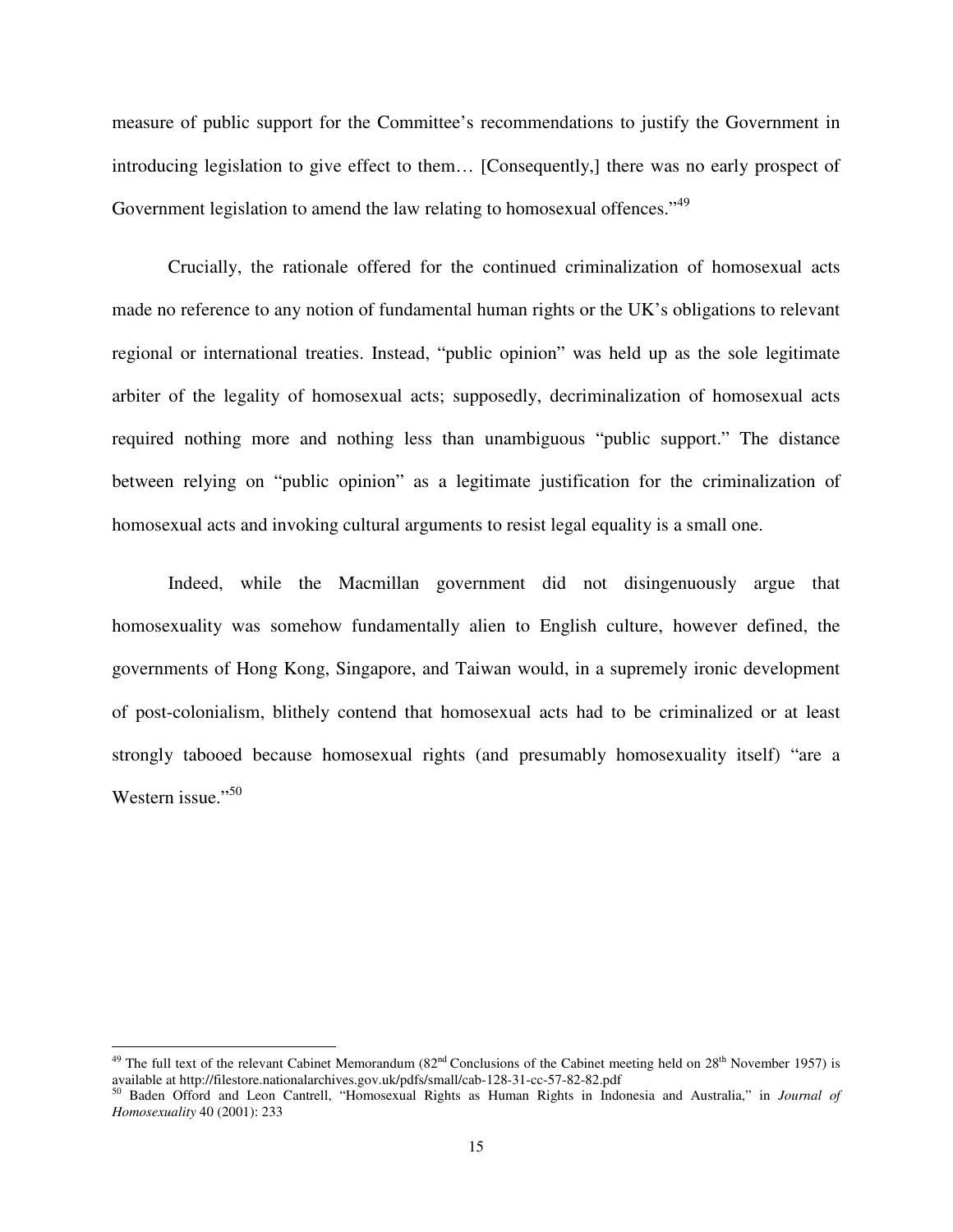#### **III. Theoretical Framework for Understanding the Legality of Homosexuality Globally:**

 Many factors commingle in any given society to determine the degree to which homosexuality is either accepted or rejected. Most importantly, the set of factors is not static but dynamic; all socio-political and legal mores evolve. While not intended to be exhaustive, the following has been posited by a group of scholars who undertook a global cross-national study to be the key factors: $51$ 

- 1. Type of Legal System: homosexuality is more likely to be illegal in, on the one hand, common law or Islamic countries, and, on the other, countries where there is a sizeable (and influential) Catholic population
- 2. Democratic Conditions and Political Opportunity Structure for Minority Population: homosexuality is more likely to be illegal in less democratic countries or/and countries with fewer number of women in the legislatures
- 3. The State of Economic Development and Modernization: homosexuality is more likely to be illegal in countries with low(er) Gross Domestic Product (GDP) per capita
- 4. Globalization: homosexuality is more likely to be illegal in countries less exposed to or plugged into the process of globalization

This paper will argue that in general these factors do not adequately or accurately explain the state of affairs in Hong Kong, Singapore, and Taiwan regarding homosexuality. In fact, it is arguable that only in the case of Singapore does a combination of the third and fourth factors broadly understood as economic imperatives—contribute to an understanding of the city-state's current live-and-let-live attitude toward homosexuality. Even then, economic imperatives faced

<sup>51</sup> Victor Asal, Udi Sommer, and Paul G. Harwood, "Original Sin: A Cross-National Study of the Legality of Homosexual Acts," in *Comparative Political Studies* 46 (2013): 320 – 351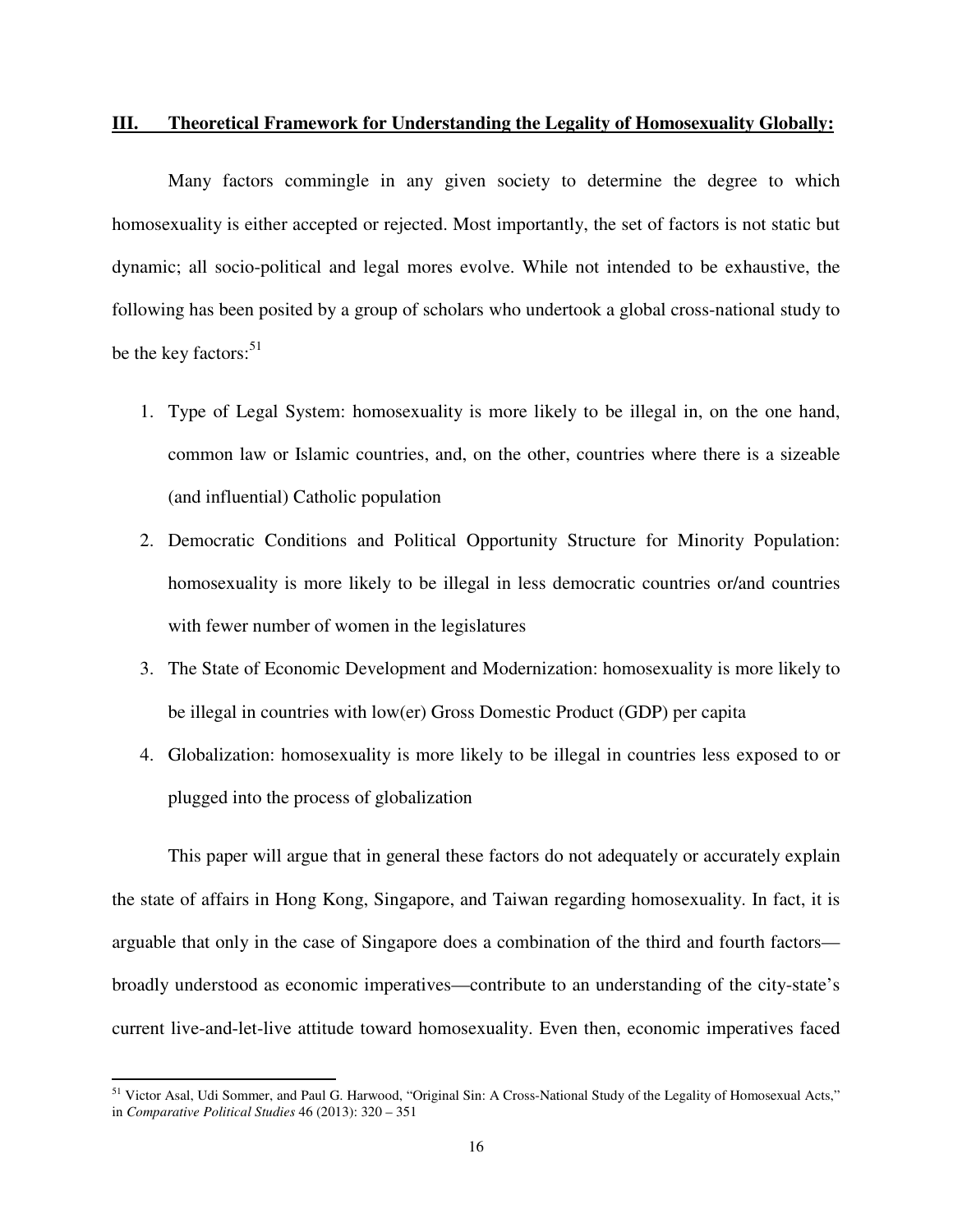by the small Southeast Asian island only explain a part of the story; as this paper will try to show, the political imperatives of a one-party state prove to be more decisive.

In the cases of Hong Kong and Taiwan, the factors enumerated above are even less directly relevant. This paper will argue that it is ultimately the complex relationship between, on the one hand, these two countries and on the other, the People's Republic of China (hereafter referred to as "China") that generated a set of social and political forces that tended in homosexuality-affirming directions. In particular, Hong Kong's move to decriminalize same-sex acts two years after the 1989 Tiananmen Square incident was chiefly influenced by the prospective transfer of its sovereignty from Britain to China in 1997 while Taiwan's continued embrace of certain positive gay and lesbian rights is inextricably bound up with its geopolitical need to gain international recognition in the context of China's coercive and widely-accepted "One China" policy.<sup>52</sup>

<sup>52</sup> For more information on the "One China" policy, see Shirley A. Kan, *"China/Taiwan: Evolution of the "One China" Policy— Key Statements from Washington, Beijing, and Taipei,"* Washington, DC: Congressional Research Service, 2013, http://www.fas.org/sgp/crs/row/RL30341.pdf, accessed March 16, 2014.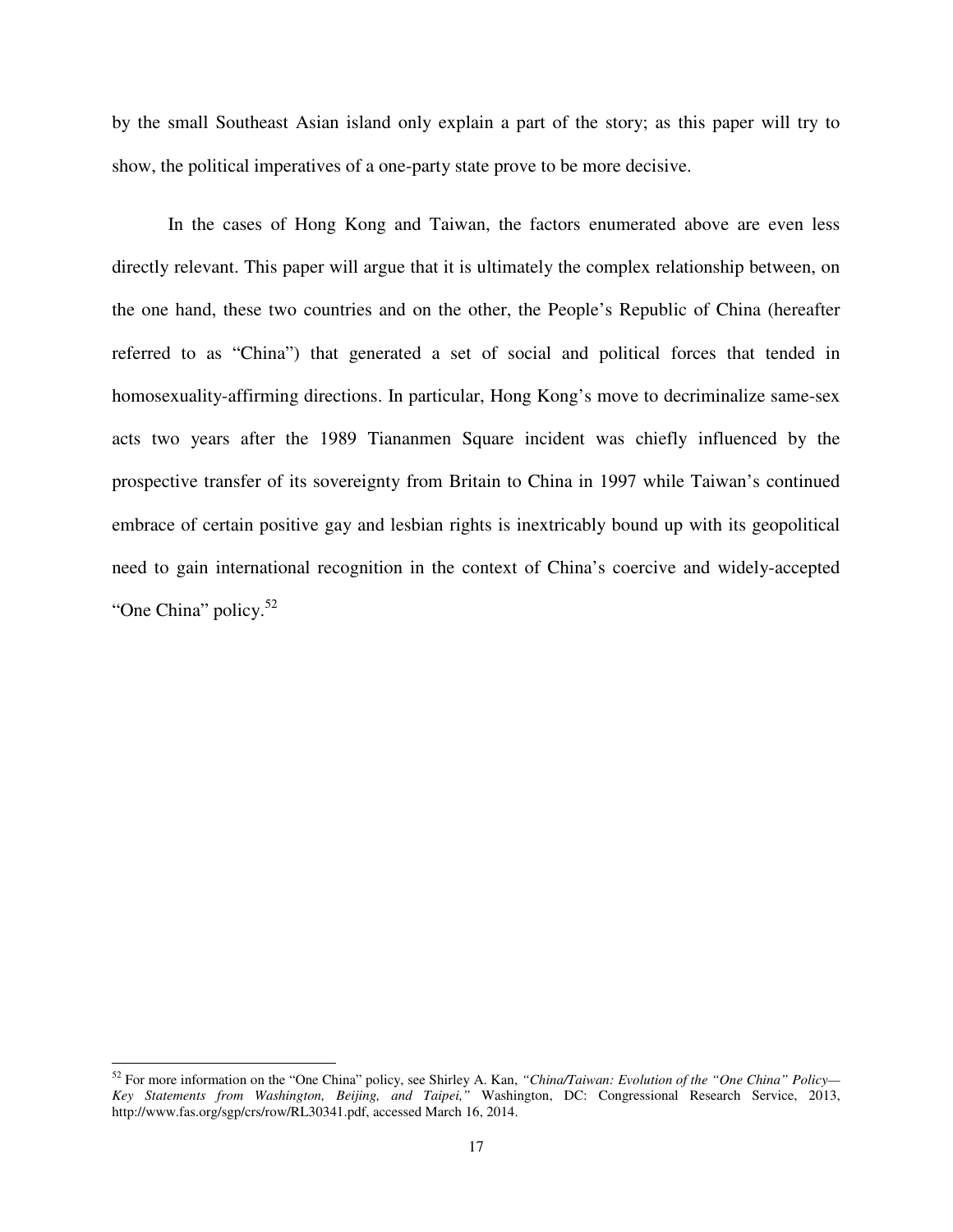#### **IV. Chinese Culture and "Homosexuality":**

 $\overline{a}$ 

It is not uncommon for homosexuality-denying advocates in any of the three countries to ground their opposition in Confucian ethics or more broadly, "Chinese culture." For example, during the July 1991 Hong Kong Legislative Council (LegCo) debate to decriminalize private homosexual acts between consenting male adults, LegCo Member Pang Chun-Hoi claimed that "homosexuality (buggery) is against the Chinese tradition [and] is considered evil by Chinese." He further mentioned that for the LegCo to think that the majority of Hong Kongers—Chinese by descent—supported decriminalization would be nothing but "a rape of public opinion."<sup>53</sup>

In the case of multiracial Singapore, direct references to Chinese culture are eschewed in favour of a more syncretic and thus politically palatable paradigm and rhetoric of "Asian values." For example, Member of Parliament (MP) Baey Yam Keng, otherwise seen as a liberal vis-à-vis his parliamentary colleagues<sup>54</sup> criticized the information regarding homosexuality on the Singapore Health Promotion Board's (HPB) website for lacking "the Asian values of family."<sup>55</sup> In essence, however, "Asian values," as the Singaporean authorities have defined and articulated them, are virtually indistinguishable from a particular interpretation of Confucianism and communitarianism in which the primacy of the whole rather than the individual is sacrosanct. In fact, the first of five "Shared Values" of Singapore promulgated by then-Deputy

<sup>&</sup>lt;sup>53</sup> The full text of the LegCo proceedings on  $10^{th}$  July 1990 is available at http://www.legco.gov.hk/yr90-91/english/lc\_sitg/hansard/h910710.pdf

<sup>&</sup>lt;sup>54</sup> Baey Yam Keng was one of only three Members of Parliament from the ruling People's Action Party to have argued for the repeal of Section 377A which criminalizes private same-sex acts between consenting male adults.

<sup>55</sup> Siau Ming En, "'Disappointed' MP criticizes HPB for its FAQ on sexuality," *Today*, February 7, 2014, accessed February 19, 2014, http://m.todayonline.com/singapore/disappointed-mp-criticises-hpb-its-faq-sexuality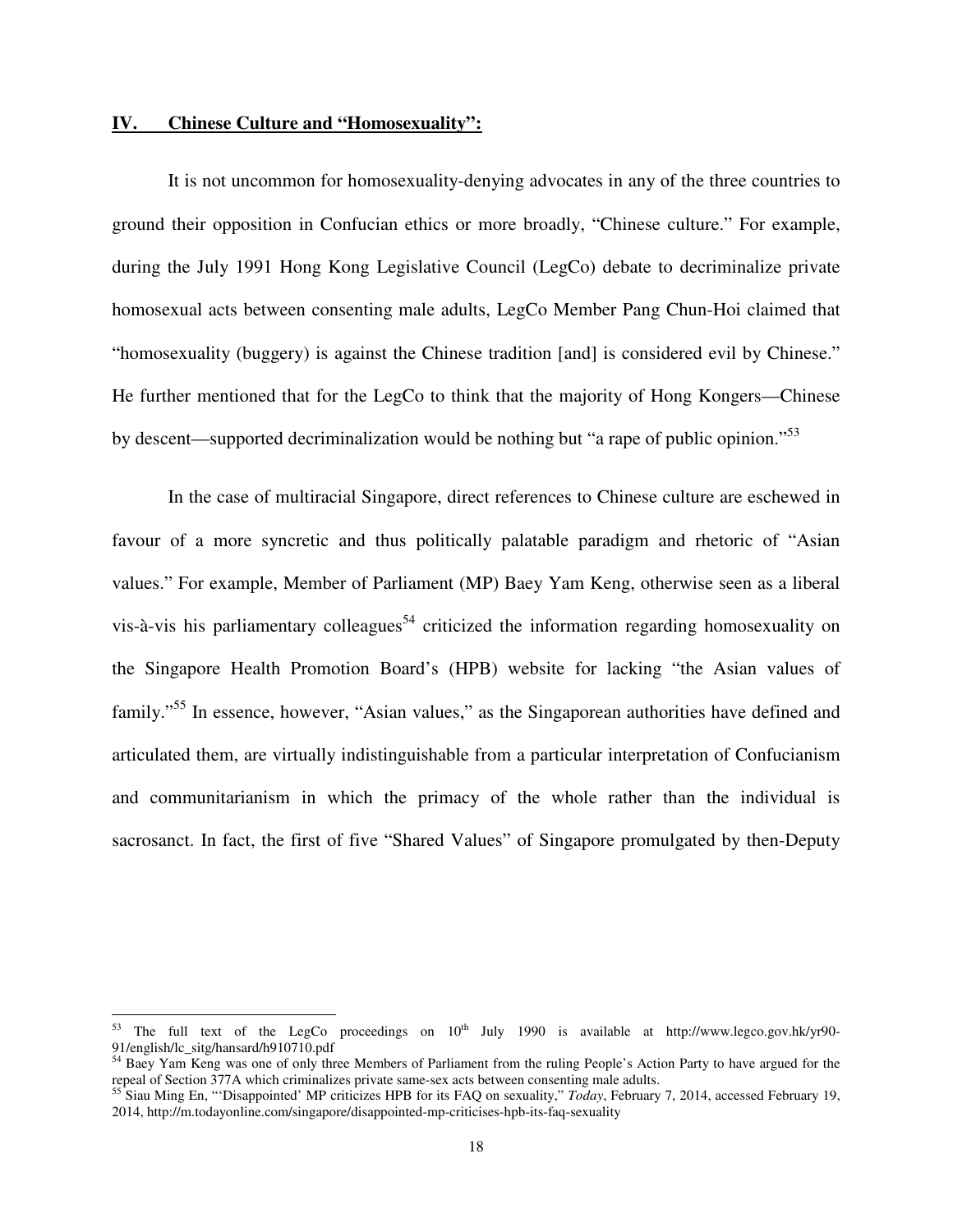Prime Minister Goh Chok Tong in 1990 reads "Nation before community and society above self."<sup>56</sup>

The employment by homosexuality-denying advocates of arguments ostensibly situated within or derived from Chinese culture is, to understate, disingenuous. First, "Chinese culture" is a loaded term which necessarily eludes simple characterizations; it is certainly neither homogeneous nor unequivocal regarding its views on homosexuality, among many other issues. Moreover, given the breathtakingly long history of China, to speak of a monolithic and homophobic "Chinese culture" is almost definitely an exercise in selective memory and arbitrariness; different dynasties and different time periods within a given dynasty treated homosexuality differently.<sup>57</sup> Thus, if indeed a generalization can be made in this regard, it ought to be that, absent "mythological or metaphysical support for treating homosexual acts as especially abominable"<sup>58</sup> as per the Judeo-Christian tradition, "Chinese traditional culture did not react to homosexuality with the same disgust that has pervaded Western Christian responses to same-sex love."<sup>59</sup>

Second, to invoke "Chinese culture" in general and Confucianism in particular to justify resistance to modern expressions of homosexuality is a classic example of anachronism; the term "homosexuality" was only coined in 1869 by Karl-Maria Kertbeny as "a Greco-Latin

<sup>56</sup> Kuah-Pearce Khun Eng, "Experimenting with Religious Values as Asian Values," in *State, Society, and Religious Engineering: Towards a Reformist Buddhism in Singapore* (Singapore: ISEAS Publishing, 2009), pp. 217

<sup>57</sup> For more information on the history of same-sex male relations in China, see Bret Hinsch, *Passions of the Cut Sleeve: The Male Homosexual Tradition in China* (Los Angeles: University of California Press, 1990)

<sup>58</sup> Henry Lethbridge, "The quare fellow: Homosexuality and the law in Hong Kong," in *Homosexuality and the Law* 6 (1976): pp. 292 – 326

<sup>59</sup> Wu Cuncun, "Historical Origins of Qing male homoerotic sensibilities," in *Homoerotic Sensibilities in Late Imperial China* (New York: RoutledgeCurzon, 2004), pp. 45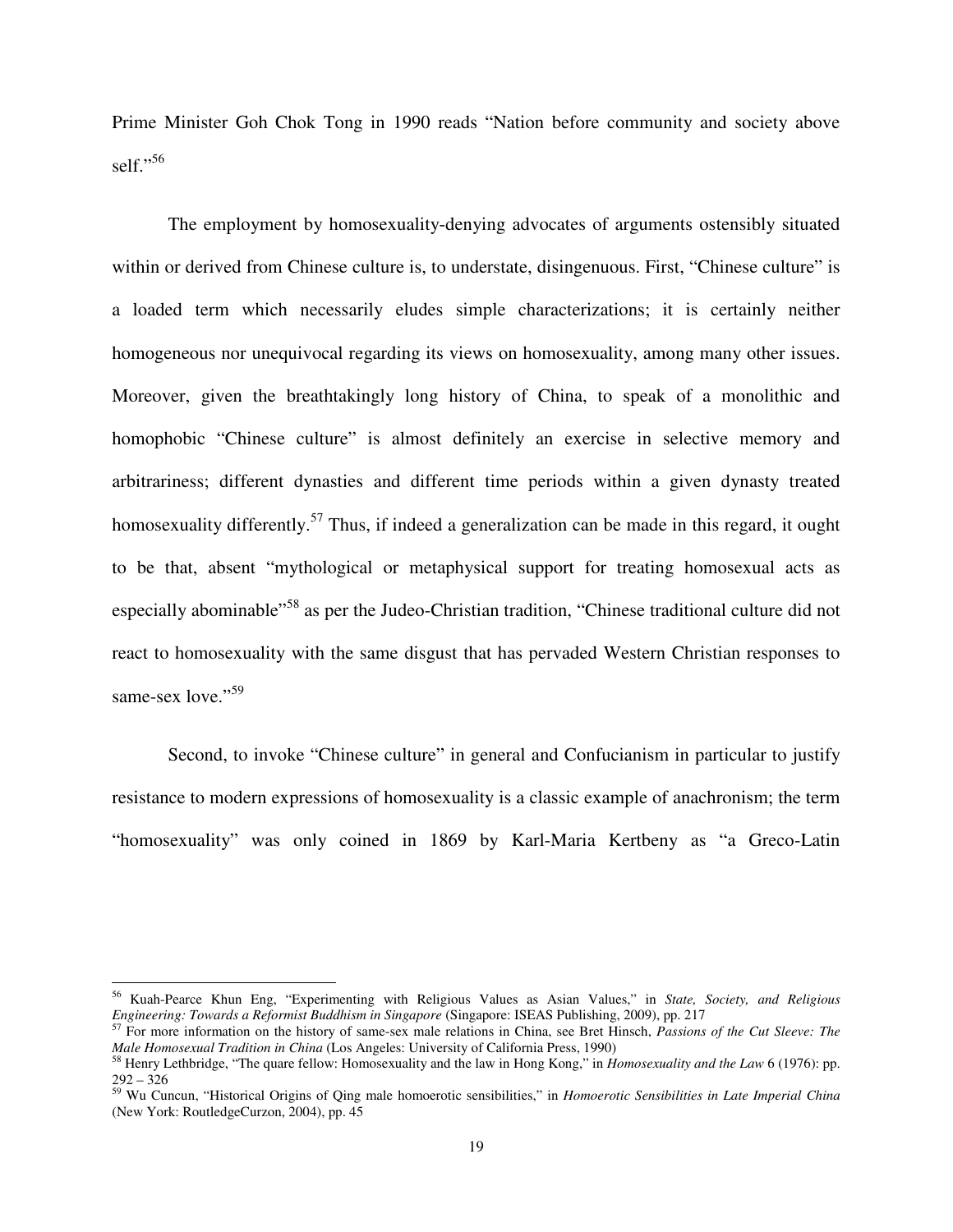neologism... that became a widely adopted appellation for same-sex behaviour."<sup>60</sup> According to Michel Foucault:

*The nineteenth-century homosexual became a personage, a past, a case history, and a childhood, in addition to being a type of life, a life form, and a morphology, with an indiscreet anatomy and possibly a mysterious physiology. Nothing that went into his total composition was unaffected by his sexuality. It was everywhere present in him: at the root of all his actions because it was their insidious and indefinitely active principle; written immodestly on his face and body because it was a secret that always gave itself away… The sodomite had been a temporary aberration; the homosexual was now a species.<sup>61</sup>*

In other words, to assert that homosexuality as it is understood today was uniformly condemned by a timeless "Chinese culture" is to purvey a partisan idealization and not a faithful representation of how homoerotic sensibilities had been interpreted throughout Chinese history.

Third, even if it is somehow arguable that "Chinese culture" presents a veritable and vigorous argument against the social and legal acceptance of homosexuality in the  $20<sup>th</sup>$  and  $21<sup>st</sup>$ centuries, such a stance has severe limits. In critiquing the tepid argument that "there should be a ceiling placed on local sexual orientation rights because sexual orientation is a sensitive cultural issue that should be moulded to fit the local culture of Hong Kong," the Hong Kong Human Rights Monitor reasoned why such culturally relativistic logic is faulty: "The UN Human Rights Committee has explicitly denounced culture as a defence to violations of sexual orientation rights [and] the human rights regime's purpose it to protect minorities, especially when they are marginalized by local majoritarian cultures."<sup>62</sup>

<sup>60</sup> Robert Aldrich, "Gay and Lesbian History," in *Gay Life and Culture: A World History*, edited by Robert Aldrich (New York: Universe Publishing, 2006), pp. 11

<sup>61</sup> Michel Foucault, "The Repressive Hypothesis," in *The History of Sexuality, Volume I: An Introduction*, translated by Robert Hurley (New York: Vintage Books, 1990), pp. 43.

 $\frac{62}{10}$  The full text of the Hong Kong Human Rights Monitor presentation, "Sexual Orientation and Human Rights in Hong Kong," at the 2005 Sexual Minorities Forum is available at http://www.cmab.gov.hk/en/images/issues/20\_5\_05/SMF%20Paper%206- 2005.pdf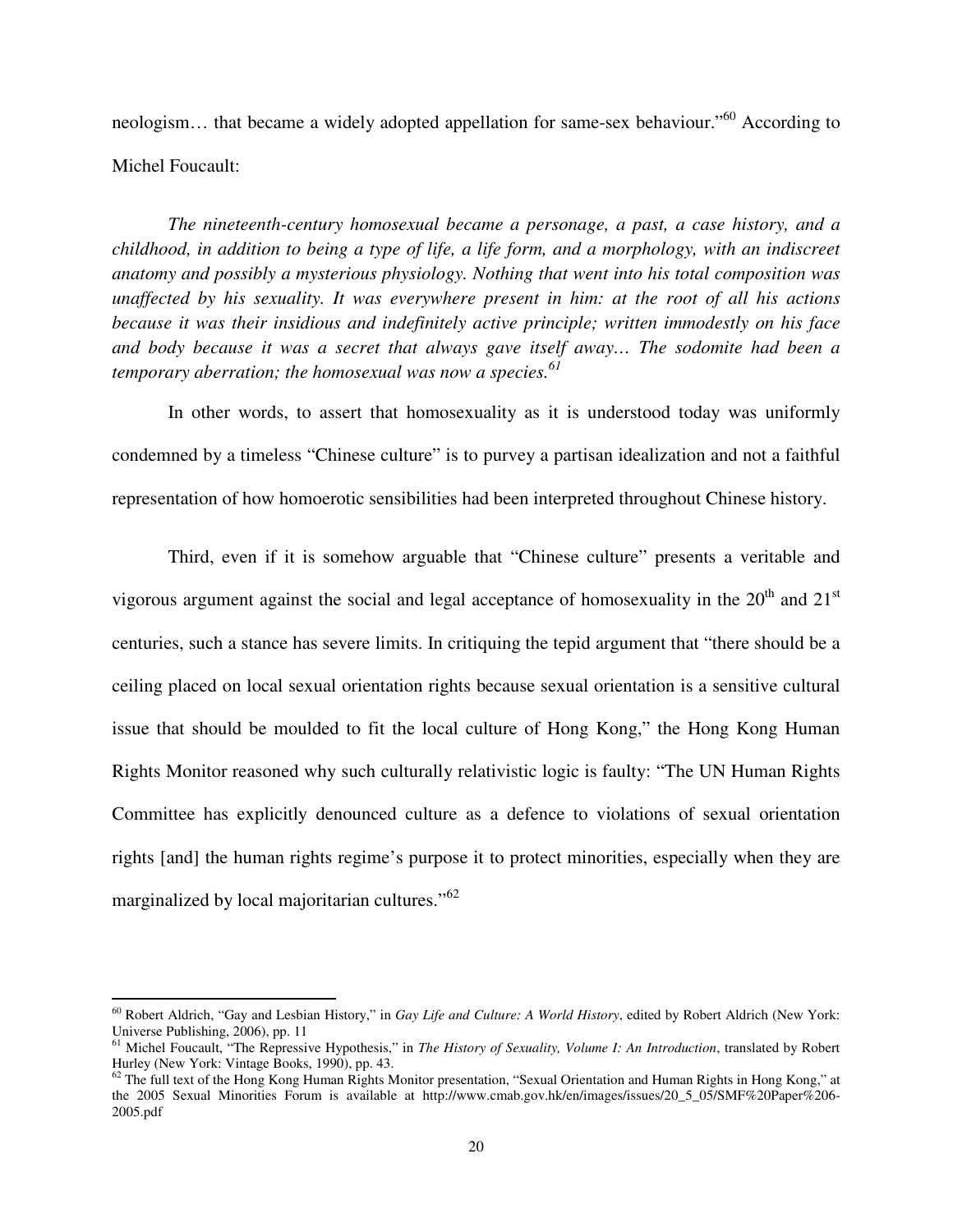In sum, "one must problematize the way Chineseness is essentialized through selective historicism (for instance, picking and choosing what aspects of Chinese culture and history to include or exclude) and the conflation of various strands of cultural lineages (for example, appropriating fundamentalist Christian values and rewriting them as Asian ones) all for a specific cultural political agenda: in this case, the perpetuation of homophobic laws."<sup>63</sup>

Given its role as "a complete way of life"<sup>64</sup> in Chinese society since the end of the Han Dynasty approximately in 220, the Confucian strand of Chinese cultural lineage deserves special attention. The worldviews posited in the *Analects*, a compendium of philosophies attributed to Confucius and his contemporaries, are characterized by "primitive rites of worship of ancestors [and] a hierarchy based upon the sanguinity of patriarchy<sup>55</sup> although strictly speaking, these rites concerned "a whole set of unwritten laws, ceremonies, proprieties, and shamanistic practices bearing upon the people."<sup>66</sup>

Of note is that neither Confucius nor neo-Confucian moralists "single[d] out homosexuality when they advocated sexual restraint.<sup>"67</sup> For instance, the prohibitions on officials engaging in sodomy or homoeroticism in both the Ming and Qing dynasties "must be understood in the context of parallel bans on officials visiting prostitutes."<sup>68</sup> Indeed, "Qing law

<sup>63</sup> Kenneth Chan, "Gay Sexuality in Singaporean Chinese Popular Culture: Where Have All the Boys Gone?" in *China Information* 2 (2008): pp. 305 – 329

<sup>64</sup> WM. Theodore De Bary and Richard Lufrano, "The New Culture Movement," in *Sources of Chinese Tradition: From 1600 through the Twentieth Century* (New York: Columbia University Press, 2000), pp. 351

<sup>&</sup>lt;sup>65</sup> Ibid., "Reopening the Debate on Chinese Tradition," pp. 575

<sup>66</sup> Ibid., pp. 576

<sup>67</sup> Wu Cuncun, "Historical Origins of Qing male homoerotic sensibilities," in *Homoerotic Sensibilities in Late Imperial China* (New York: RoutledgeCurzon, 2004), pp. 29

<sup>68</sup> Ibid., pp. 31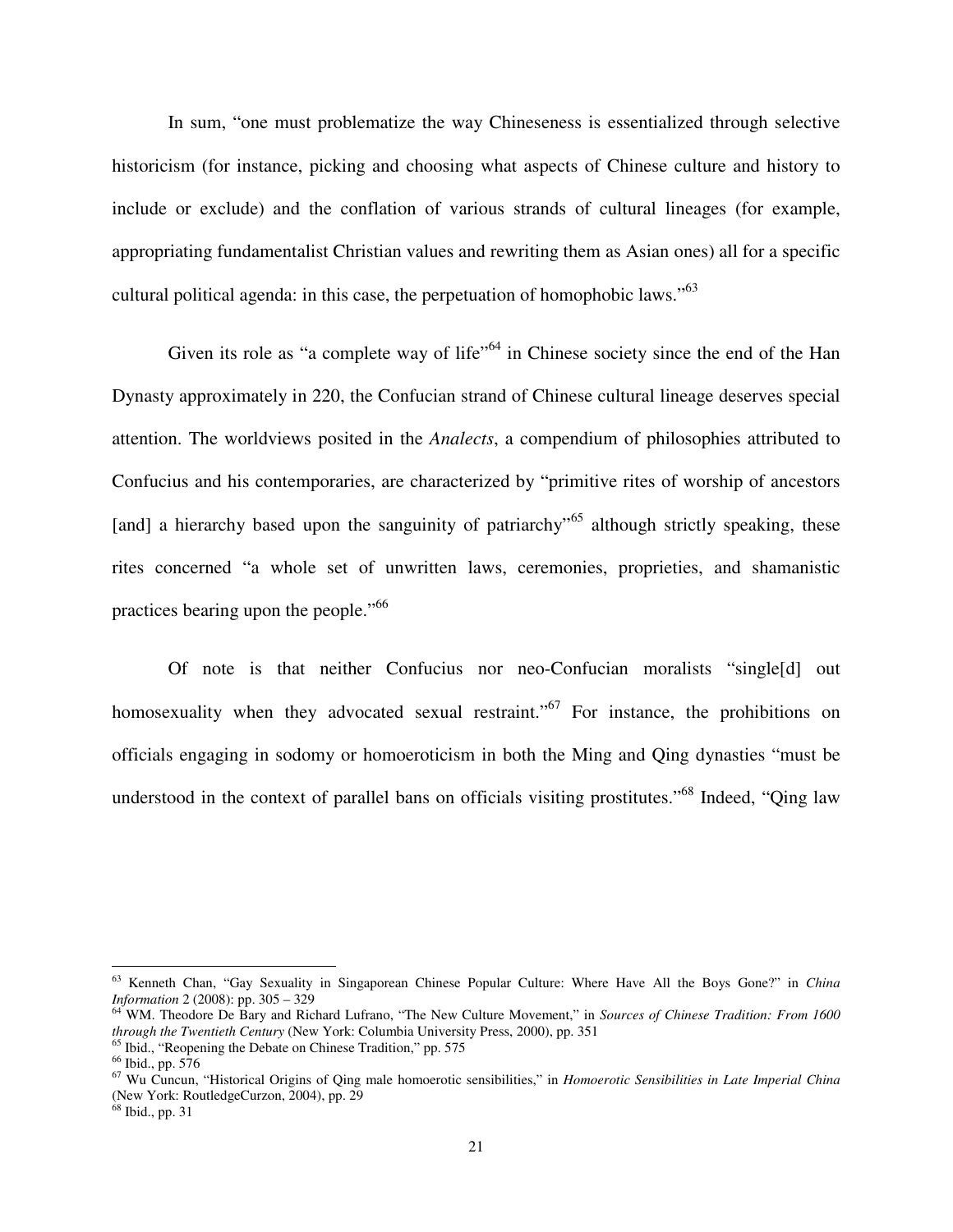treated all rapists comparably, regardless of the gender of their victim. Instead, punishment relied entirely on consideration of the age of the victim and the degree of violence perpetrated."<sup>69</sup>

It appears, then, that "as long as familial obligations were not neglected,"<sup>70</sup> "'sexual encounter between two men is never immoral *per se*; homosexuality does not violate the Confucian ethical system as long as it respects the boundaries of propriety assigned to it—the hierarchies of the social pact.' In some ways it is love that is most problematic... for passion is more threatening to the social order, more likely to lead to... transgression[s]."<sup>71</sup>

However, as benign or as indifferent as this reading of Confucianism regarding homosexuality is, it is inarguable that "the traditional Chinese cosmology of *yin-yang* was gradually abandoned in the name of (Western) modernity, and replaced by a biological determinism that medicalizes a woman's body as weak and passive, in contrast to the male body, which is said to be active and strong."<sup>72</sup>

The notion of an ironclad gender binary is a conceptual prerequisite for unidirectional and anatomically-based concepts of sexuality; sex is no longer contextual and relational but mechanical and biological. This "Westernization of Chinese sexual categories and a Westernization of the overall terms of discourse about homosexuality"<sup>73</sup> was accompanied by "imported Western intolerance of homosexuality."<sup>74</sup> China in the throes of colonial exploitation, domestic ferment, and violent nationalism in the late  $19<sup>th</sup>$  and early  $20<sup>th</sup>$  centuries would eventually elide her own traditional tolerance and appreciation of same-sex eroticism and link

<sup>69</sup> Bret Hinsch, "Reflections at the End of a Tradition: Qing Dynasty (1644 to 1912)," in *Passions of the Cut Sleeve: The Male Homosexual Tradition in China* (Los Angeles: University of California Press, 1990), pp. 145

<sup>70</sup> Wu Cuncun, "Introduction," in *Homoerotic Sensibilities in Late Imperial China* (New York: RoutledgeCurzon, 2004), pp. 22 <sup>71</sup> Ibid., pp. 24

<sup>&</sup>lt;sup>72</sup> Chou Wah-shan, "A World Without Homo-Hetero Duality: Rewriting the Traditional Chinese History of Same-Sex Eroticism," in *Tongzhi: Politics of Same-Sex Eroticism in Chinese Societies* (New York: The Haworth Press, 2000), pp. 14

<sup>73</sup> Bret Hinsch, "Epilogue," in *Passions of the Cut Sleeve: The Male Homosexual Tradition in China* (Los Angeles: University of California Press, 1990), pp. 169

<sup>74</sup> Ibid., pp. 167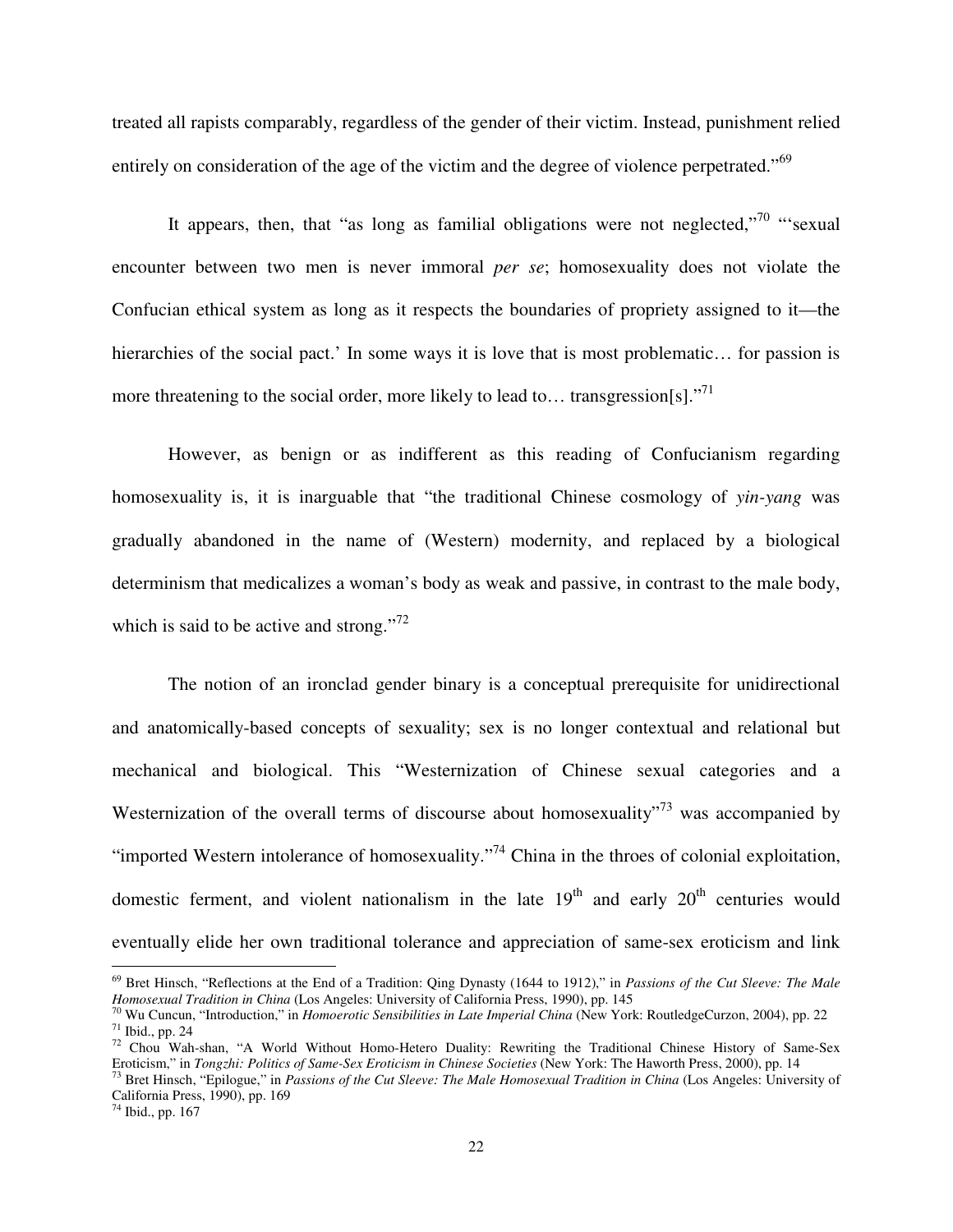homosexuality with, among others, Western corruption, bourgeois degeneration, and capitalistic immorality. In sum, and with utmost irony, "the Western vision of the decadent Orient is now matched with a parallel Chinese view of the exotic and depraved Occident."<sup>75</sup>

<sup>75</sup> Ibid., pp. 171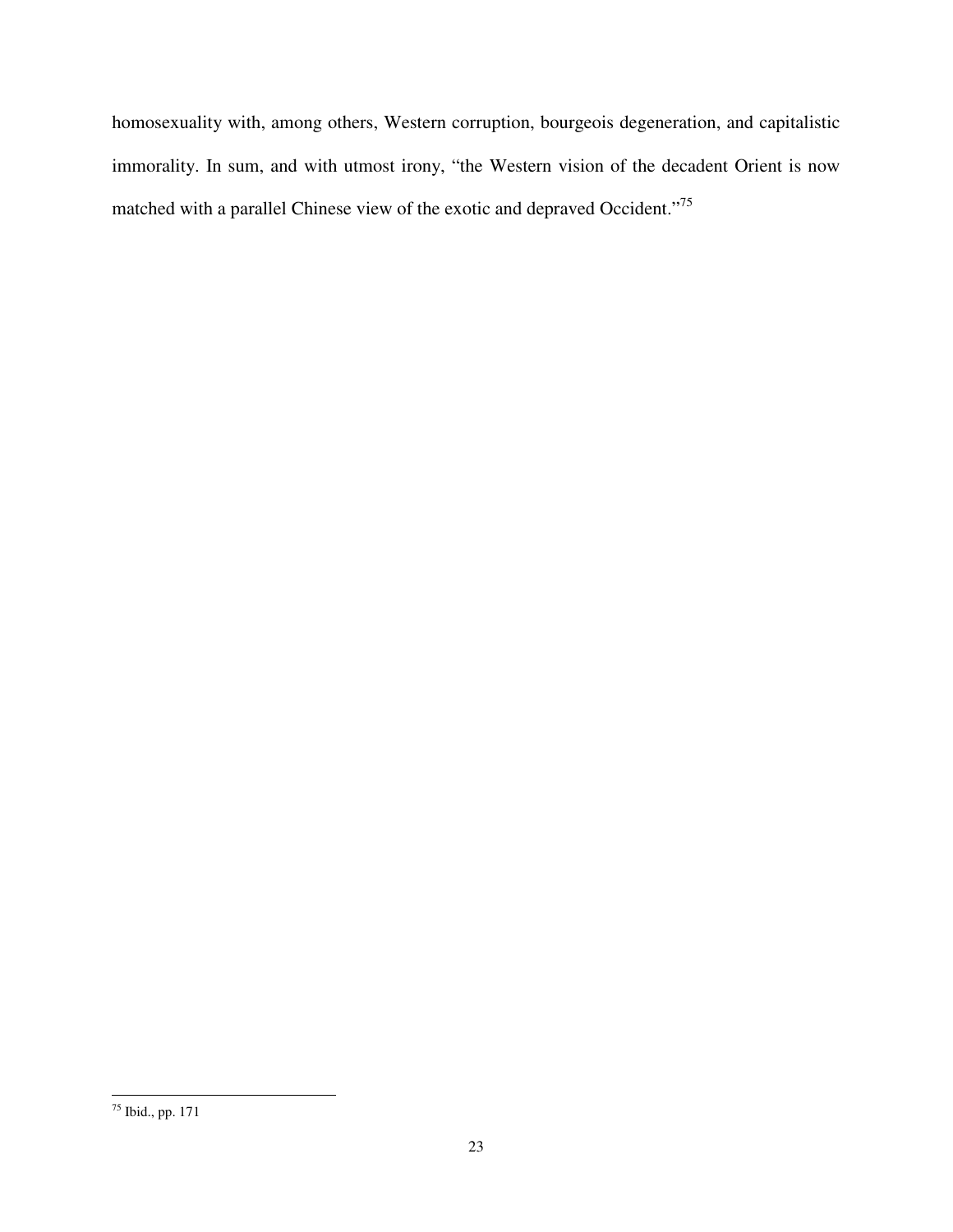#### **V. Hong Kong:**

 $\overline{a}$ 

#### *Majority support for continued criminalization of same-sex acts*

 Although Hong Kong's legislature "generally followed England's lead with respect to statutory reform… there was initially very little call in Hong Kong to follow the English example of decriminalizing homosexual acts."<sup>76</sup> This apparent lack of public support for the decriminalization of homosexual acts persisted into the 1980s when the Law Reform Commission (LRC) of Hong Kong, in compiling its *1983 Report on Laws Governing Homosexual Conduct* found that an overwhelming majority (71%) of those surveyed favoured the continued criminalization of homosexual acts.<sup>77</sup> Nevertheless, the Commission recommended that "consensual sexual conduct between not more than two males in total privacy, and provided both are over 21 years of age" should be decriminalized although it was quick to highlight that such a recommendation "does not imply any moral approval of homosexuality."<sup>78</sup>

 The reasons behind the Commission's recommendation are as follows: "there are no "victims" of private consensual sex between two adult men; the law should not unnecessarily interfere in private lives; anti-homosexuality laws are difficult to enforce and unlikely to deter homosexual conduct; and such laws caused gay men substantial anxiety because they made gay men vulnerable to blackmail and other forms of abuse and exploitation."<sup>79</sup>

Even though Hong Kong, by virtue of the UK's ratification of the ICCPR in 1976, was expected to protect her citizens from "arbitrary or unlawful interference with [their] privacy,

 $76$  Carole J. Petersen, "Values in Transition: The Development of the Gay and Lesbian Rights Movement in Hong Kong," in *Loyola of Los Angeles International and Comparative Law Review* 337 (1991): 340

 $77$  The full text of the Report, including the results of public surveys, is available at http://www.hkreform.gov.hk/en/docs/rhomosexual-e.pdf

<sup>&</sup>lt;sup>78</sup> The full text of the Report's summary is available at http://www.hkreform.gov.hk/en/docs/rhomosexualp-e.pdf

<sup>&</sup>lt;sup>79</sup> Carole J. Petersen, "Values in Transition: The Development of the Gay and Lesbian Rights Movement in Hong Kong," in *Loyola of Los Angeles International and Comparative Law Review* 337 (1991): 343 – 344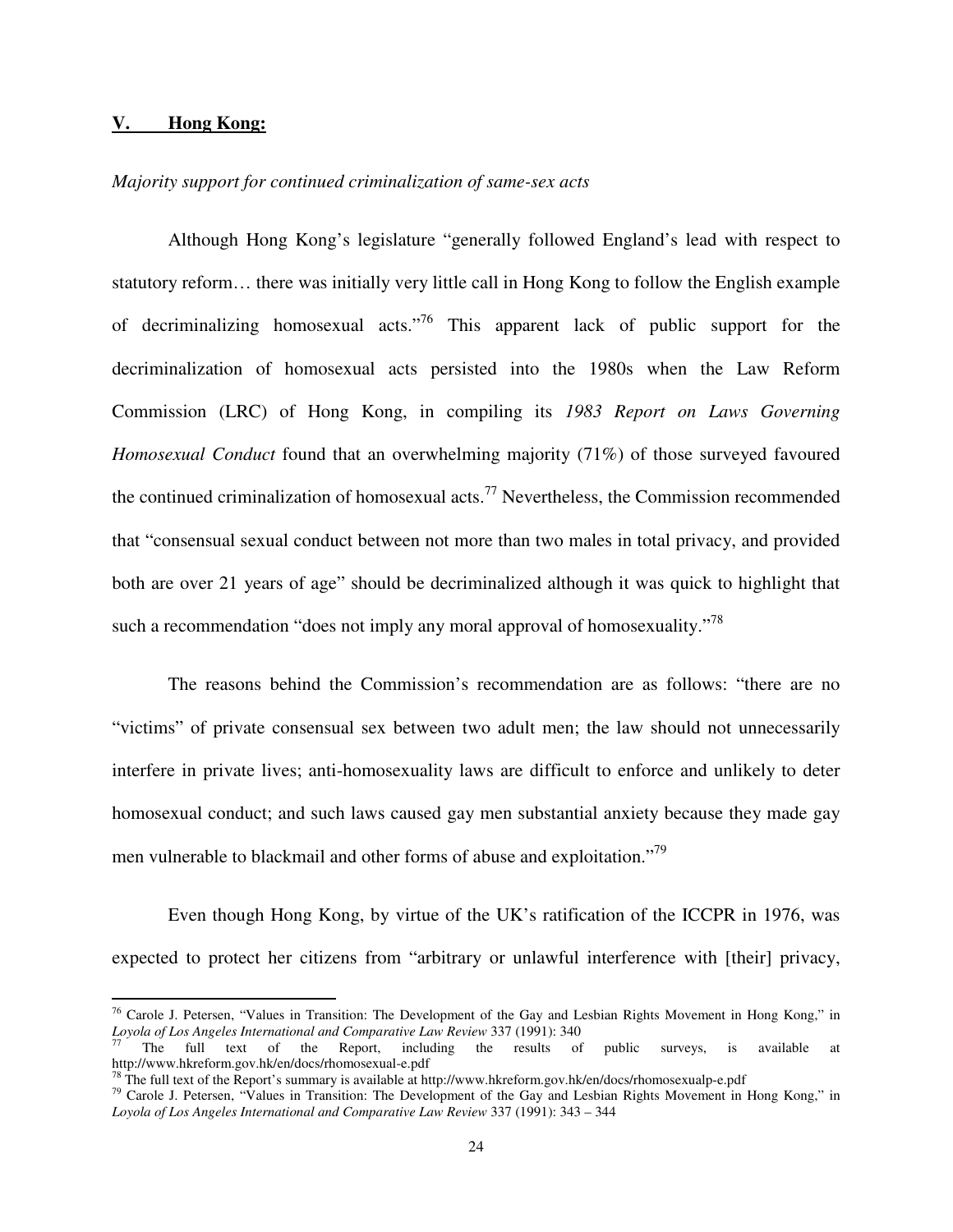family, home or correspondence,"<sup>80</sup> the Hong Kong LegCo decided stick to the legal status quo and not implement the Commission's recommendation regarding private homosexual acts between consenting male adults. Expectedly, strong "public opinion" against homosexuality was cited as the justification. $81$ 

Homosexuality-denying public opinion grew stronger when the moral panic regarding Human Immunodeficiency Virus infection/Acquired Immunodeficiency Syndrome (HIV/AIDS) ensued following Hong Kong's first reported cases of HIV infection in 1984 and AIDS in 1985.<sup>82</sup> Although not a single one of the ten "principle arguments… in favor of preserving the status quo" included in the 1983 LRC Report addressed the issue of sexually transmitted diseases,<sup>83</sup> the then-Attorney General of Hong Kong, Michael Thomas, revealed in 1985 that the HIV/AIDS scare "must be a factor" in considering any legal changes to the criminality of samesex acts.<sup>84</sup>

The implicit conflation of homosexuality with HIV/AIDS was despite the fact that in 1985, of the three reported cases of AIDs and 46 reported cases of HIV, an overwhelming majority of them was due to the "transfusion of blood or blood products in Hong Kong before HIV screening became available" and not due to the phenomenon termed "men having sex with men."<sup>85</sup> Another less-acknowledged factor would be the Executive Council's concern with not

<sup>80</sup> The full text of the ICCPR is available at http://www.ohchr.org/en/professionalinterest/pages/ccpr.aspx

<sup>&</sup>lt;sup>81</sup> Carole J. Petersen, "Values in Transition: The Development of the Gay and Lesbian Rights Movement in Hong Kong," in *Loyola of Los Angeles International and Comparative Law Review* 337 (1991): 344

 $82$  Data from the Hong Kong Government available at http://www.gov.hk/en/residents/health/sexedu/aids.htm

<sup>83</sup> Refer to Section 11.42 of the Report available at http://www.hkreform.gov.hk/en/docs/rhomosexual-e.pdf

<sup>84</sup> Ann Quon, "Gays Stranded in a Legal Twilight Zone," *Hong Kong Standard*, April 13, 1986, accessed February 16, 2014, http://www.lgbthongkong.com/?p=5146.

<sup>&</sup>lt;sup>85</sup> Refer to Box 2.2 of the *Epidemiology of HIV Infection in Hong Kong and Beyond* report by the Department of Health's Virtual AIDS Office of Hong Kong, available at http://www.info.gov.hk/aids/pdf/g190htm/02.htm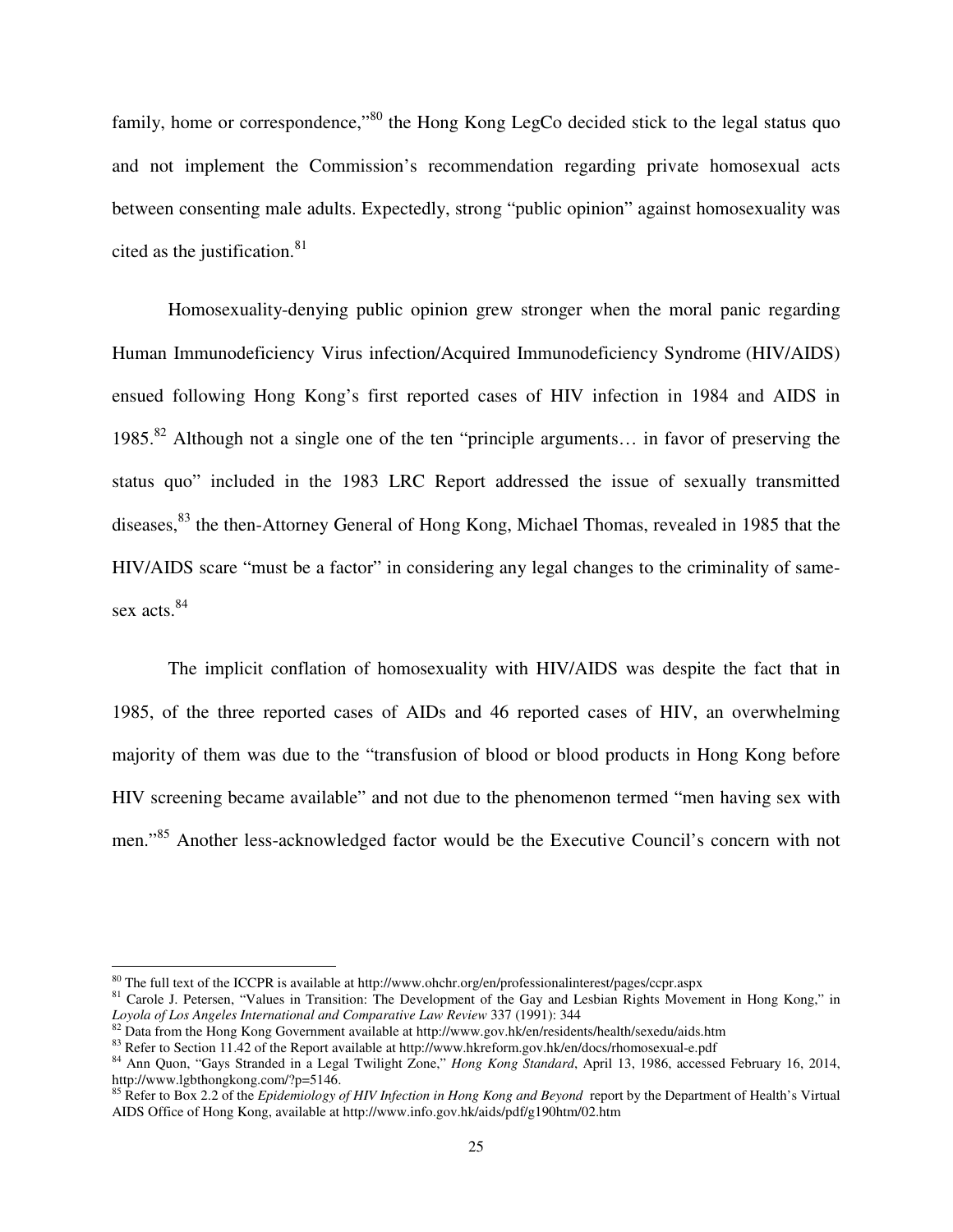complicating the then-ongoing negotiations between the UK and China regarding the controversial transfer of sovereignty over Hong Kong from the former to the latter.<sup>86</sup>

Consequently, on the issue of implementing LRC's recommendation to decriminalize same-sex acts, the Executive Council of Hong Kong dragged its feet. When questioned by prodecriminalization quarters, the government avoided "any clear answer except the usual bureaucratic jargon that other priority prevailed."<sup>87</sup> In June 1988, roughly five years after the LRC Report was released, the Hong Kong public was presented not with a legislative initiative to decriminalize same-sex acts but a Consultative Paper titled "Homosexual Offences: Should the Law be Changed?" which sought public feedback on the following three options: first, to make no changes to the law; second, to decriminalize private homosexual acts between consenting adults; and third, to reduce the penalties for private homosexual acts between consenting adults.<sup>88</sup>

 The 1988 Consultative Paper echoed some of the observations of the 1983 LRC Report. In particular, the Consultative Paper underlined that the law against homosexual acts in private was "difficult to enforce" since "few cases come to the attention of the police."<sup>89</sup> It went on to state that enforcement of the law "would require enormous police resources and a complete disregard for an individual's right to privacy."<sup>90</sup> More contentiously, perhaps, it suggested that because "the present law is not important in preventing family or marital breakdown…

<sup>86</sup> Ann Quon, "Gays Stranded in a Legal Twilight Zone," *Hong Kong Standard*, April 13, 1986, accessed February 16, 2014, http://www.lgbthongkong.com/?p=5146.

<sup>87</sup> Speech by Mrs Selina Chow during the Second Reading of the Crimes (Amendment) Bill 1991, available at http://www.legco.gov.hk/yr90-91/english/lc\_sitg/hansard/h910710.pdf

<sup>&</sup>lt;sup>88</sup> The Consultative Paper is available at http://www.lgbthongkong.com/?p=4234

<sup>89</sup> Paragraph 17 of the Consultative Paper

<sup>&</sup>lt;sup>90</sup> Paragraph 19 of the Consultative Paper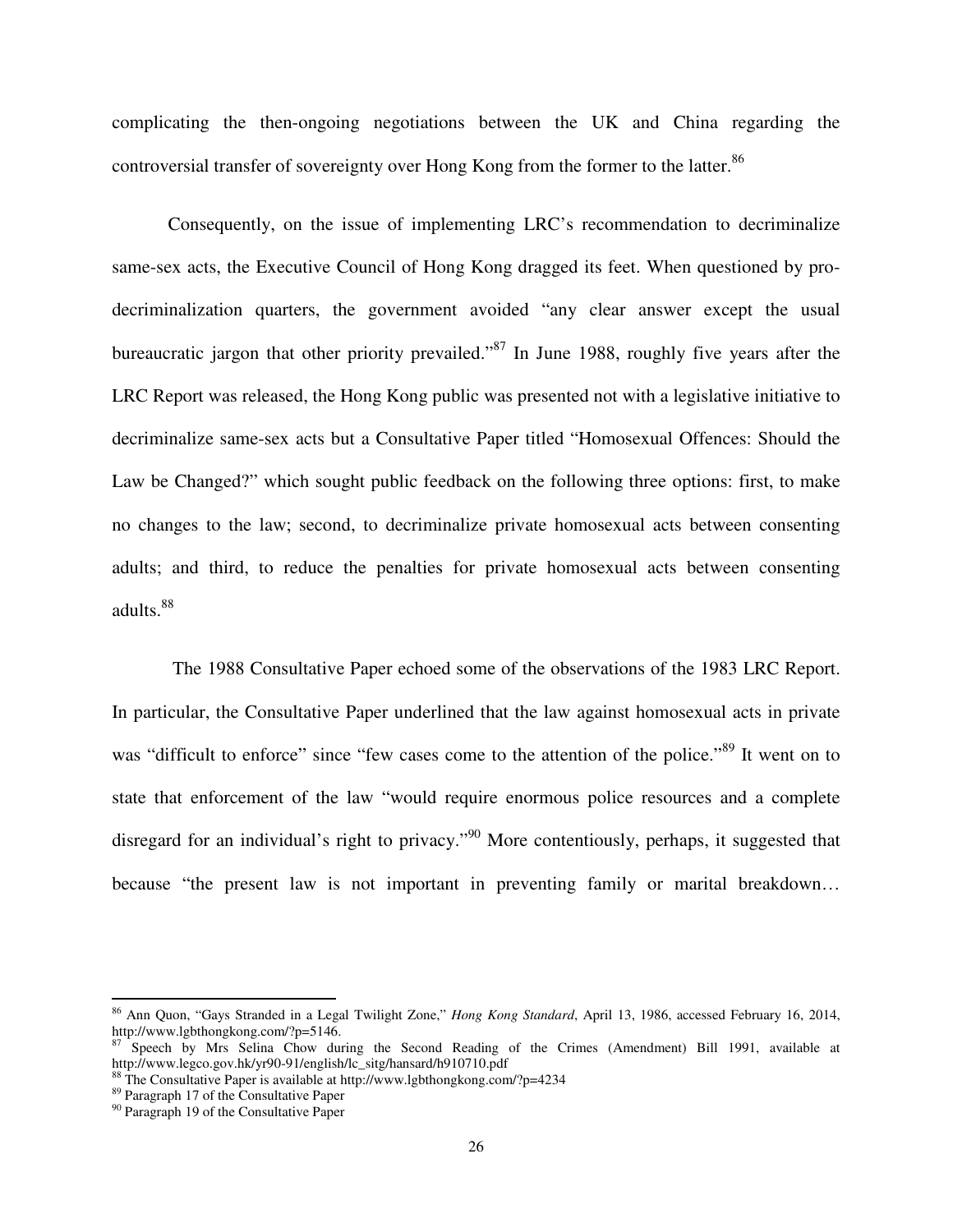[Decriminalizing homosexual acts in private between consenting adults] would therefore be unlikely to place significant new pressures on family life."<sup>91</sup>

The Consultative Paper further mentioned that there is "insufficient evidence to conclude that the control of AIDS would be either helped or hindered if [laws against homosexual acts] were changed."<sup>92</sup> It also noted that other laws exist to "safeguard standards of public decency"<sup>93</sup> and that because homosexual acts are criminalized, gay and lesbian Hong Kongers "all live under the threat of being derided and ostracized by the community as a result of prosecution and conviction."<sup>94</sup>

It is noteworthy that the Consultative Paper was, on the whole and notwithstanding its declared neutrality, a progressive one. Although it articulated the arguments both for and against the LRC Report, there was a subtle yet discernible impulse to humanize homosexuals and to problematize the dominant heteronormative discourses surrounding the issue. In a way, this was unsurprising because the Consultative Paper built upon the findings of the LRC Report.

In another way, however, the Consultative Paper could be perceived as a sign that the government was itself hoping to mold and move public opinion in the direction of supporting the decriminalization of homosexual acts. The latter perception is bolstered by the fact that in the same year, the government withdrew Secretariat Confidential Circular No. 106/82<sup>95</sup> which

<sup>&</sup>lt;sup>91</sup> Paragraph 26 of the Consultative Paper

<sup>&</sup>lt;sup>92</sup> Paragraph 24 of the Consultative Paper

<sup>&</sup>lt;sup>93</sup> Paragraph 28 of the Consultative Paper

 $94$  Paragraph 29 of the Consultative Paper

<sup>95</sup> Simon Macklin, "Civil Service Ban on Gays Revoked," *South China Morning Post*, February 11, 1986, accessed February 17, 2014, http://www.lgbthongkong.com/?p=4071.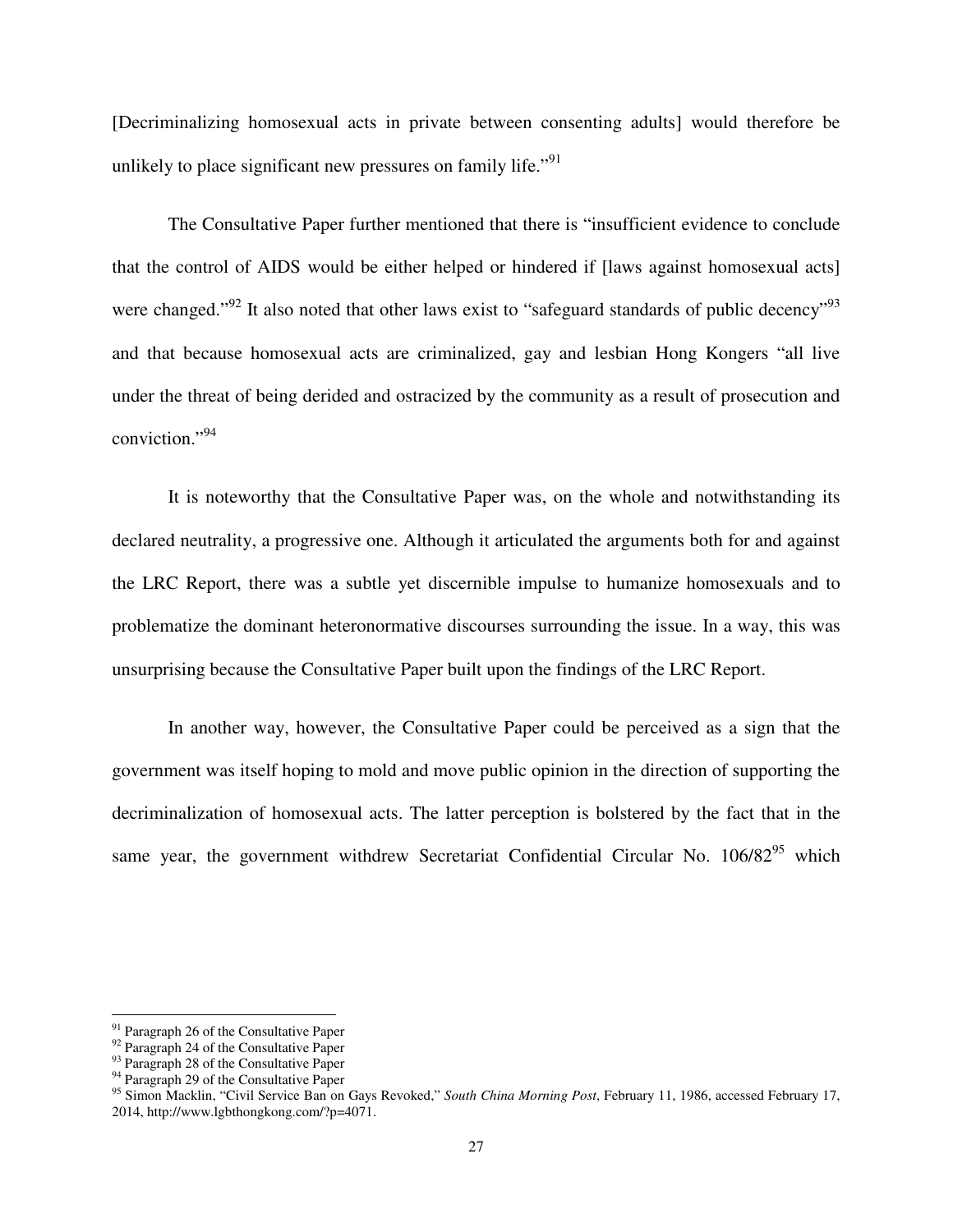declared, among other homosexuality-denying things, that "no known homosexual should be appointed to the Hong Kong civil service, irrespective of rank or grade.<sup>"96</sup>

 The government's stance regarding homosexuality in 1988, then, appears to be substantially different from that merely a decade ago. In the late 1970s, in response to claims by a prominent European solicitor who was then serving a three-year jail term for abusing young boys that he "was in a position to name many "highly placed" homosexual men,"<sup>97</sup> the government established a Special Investigation Unit (SIU) within the Criminal Investigation Department of the Royal Hong Kong Police Force to investigate allegations of homosexuality generally and the "procuration of youth for homosexual abuse"<sup>98</sup> particularly.

The raids by SIU officers on establishments with a primarily gay and lesbian clientele, and homes of suspected high-ranking homosexual civil servants sparked fears of "a witch-hunt of homosexuals."<sup>99</sup> Unsurprisingly, the work of the SIU came under widespread criticism, including by the Commission of Inquiry established in the wake of the death, in January 1980, of John MacLennan, a Scottish Inspector with the Royal Hong Kong Police who had been investigated by the SIU; one of the Commission's conclusions being that some members of the SIU "were improperly motivated or had breached approved standards"<sup>100</sup> in their investigation work.

<sup>&</sup>lt;sup>96</sup> The full text of the Circular is available at http://www.lgbthongkong.com/?p=3769

<sup>&</sup>lt;sup>97</sup> See Section 5.19 in page 25 of the LRC Report available at http://www.hkreform.gov.hk/en/docs/rhomosexual-e.pdf

<sup>98</sup> See Section 5.20 in page 25 of the LRC Report available at http://www.hkreform.gov.hk/en/docs/rhomosexual-e.pdf

<sup>99</sup> Jim Gilchrist, "Arrest Sparks Gays' Fears," *South China Morning Post*, February 1, 1983, accessed February 17, 2014, http://www.lgbthongkong.com/?p=2803.

<sup>&</sup>lt;sup>100</sup> See Section 5.33 in page 31 of the LRC Report available at http://www.hkreform.gov.hk/en/docs/rhomosexual-e.pdf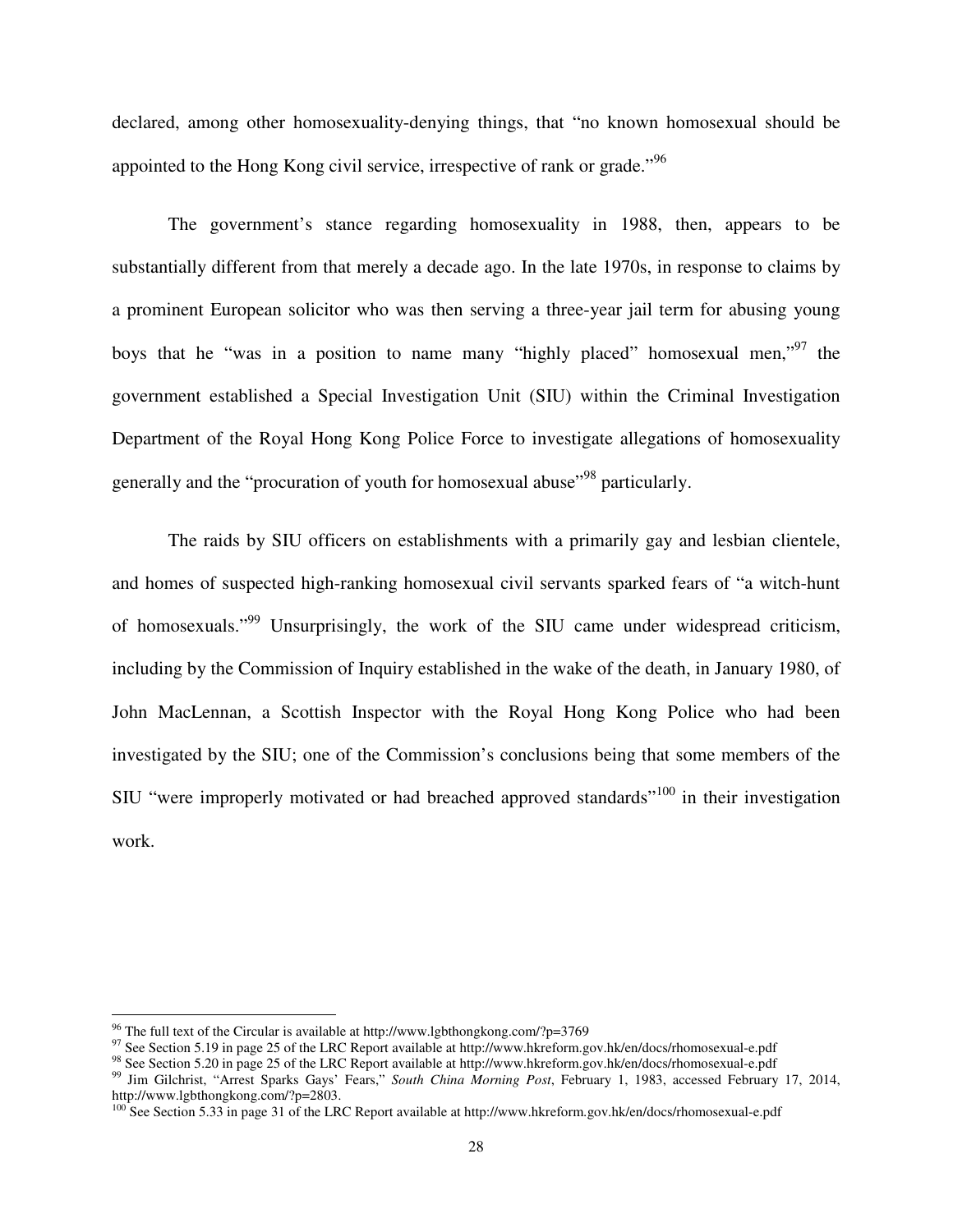#### *Transfer of sovereignty from Britain to China*

l

To reiterate, the Hong Kong government's stance regarding homosexuality appeared to be softening throughout the 1980s. In this regard, it is arguable that the 1985 Joint Declaration of the Government of the United Kingdom of Great Britain and Northern Ireland and the Government of the People's Republic of China on the Question of Hong Kong (hereafter "The Joint Declaration") influenced attitudes within the government. The Joint Declaration "created great concern in Hong Kong because most people would have preferred that Hong Kong remain a British-dependent territory."<sup>101</sup>

Indeed, "the people of Hong Kong generally feel very uncertain about their future as change appears inevitable. The middle class would prefer to emigrate, given the opportunity. At least they would like their children to study and settle abroad, so that the next generation will not be affected by the current uncertainties. Many have also begun to invest in real estate in countries like Canada and the United States."<sup>102</sup>

Specifically, a March 1982 survey commissioned by the Hong Kong Reform Club<sup>103</sup> revealed that 85% of respondents preferred Hong Kong to be under British administration, that is, to remain a British colony or become a British trust territory<sup>104</sup> after 1997 when the 99-year rent-free lease of the New Territories under the 1898 *Convention between the United Kingdom* 

<sup>&</sup>lt;sup>101</sup> Carole J. Petersen, "Values in Transition: The Development of the Gay and Lesbian Rights Movement in Hong Kong," in *Loyola of Los Angeles International and Comparative Law Review* 337 (1991): 345

<sup>102</sup> Joseph S. Cheng, "The Future of Hong Kong: Surveys of the Hong Kong People's Attitudes," in *The Australian Journal of Chinese Affairs* 12 (1984): 115

<sup>&</sup>lt;sup>103</sup> A political association, the Hong Kong Reform Club was formed in 1949 to contest in the 1952 elections to the Urban Council; partial elections to the Council date back to 1887 but were suspended immediately after the Second World War. For more information on the Reform Club, see Hong Kong Reform Club, *The 2nd Ten Years Anniversary Report 1959 – 1968* (Hong Kong: Reform Club of Hong Kong, 1969)

<sup>104</sup> Joseph S. Cheng, "The Future of Hong Kong: Surveys of the Hong Kong People's Attitudes," in *The Australian Journal of Chinese Affairs* 12 (1984): 117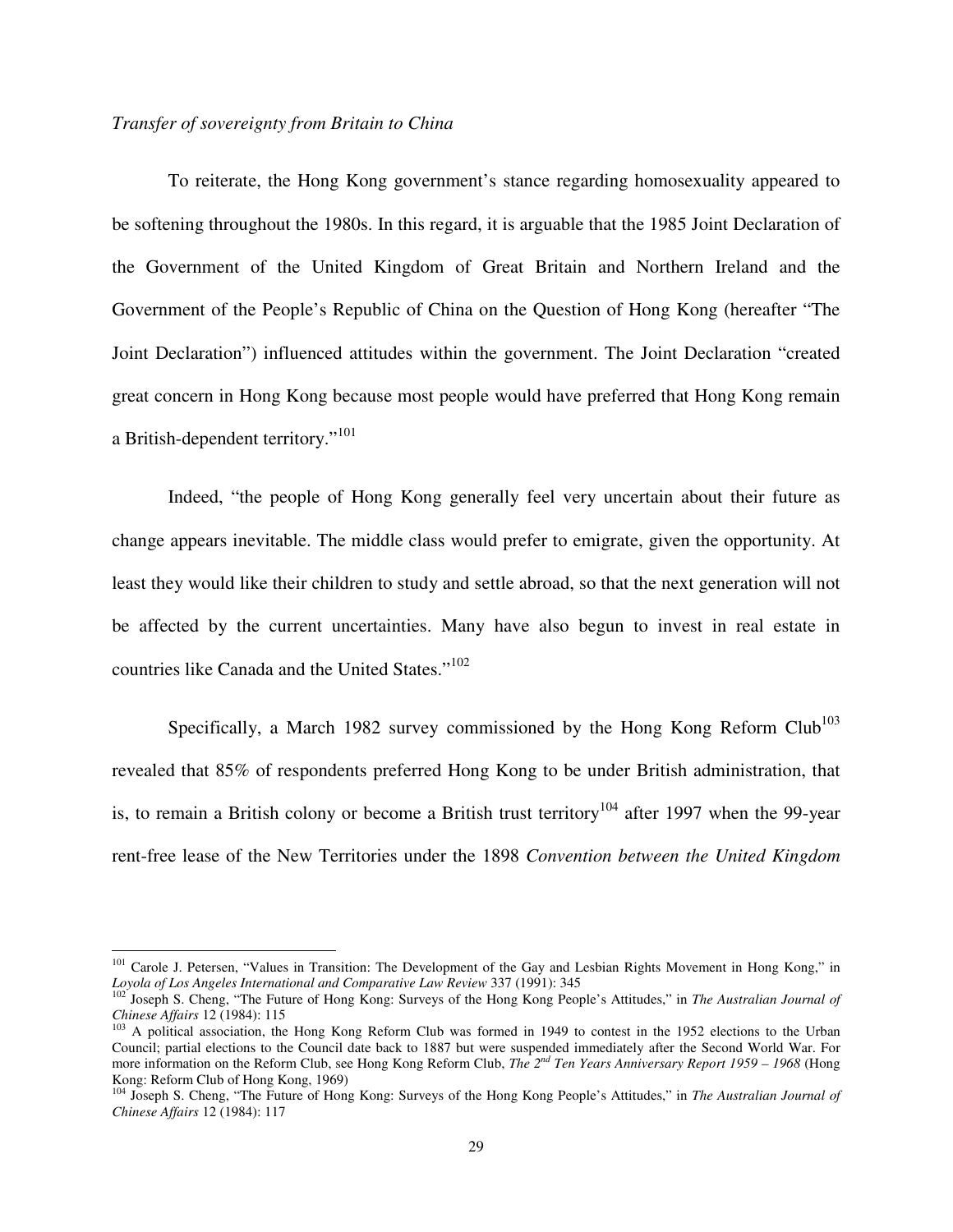and China, Respecting an Extension of Hong Kong Territory expires.<sup>105</sup> In a larger survey carried out in the same year, 80% and 82% of respondents expressed concern over the future of Hong Kong after 1997<sup>106</sup> and considered the expiration of the *Convention* as "a problem which needed solving."<sup>107</sup>

In a different survey of policymakers the private sector in the same year, "over 71% of the responding companies revealed that uncertainty over the political status of Hong Kong had an adverse effect on their investment planning, ranging from freezing their business expansion plans in Hong Kong to diverting some of their capital to other places."<sup>108</sup>

#### *The 1989 Tiananmen Square incident and majority support for human rights protection*

 The decided sense of uncertainty and apprehension of the Hong Kong people regarding the transfer of the territory's sovereignty to China was dramatically intensified by the Tiananmen Square incident of June 1989 in which communist authorities in Beijing forcibly dispersed peaceful student protesters and in so doing, drew sharp criticisms from the international community for gross human rights violations. In the aftermath of the bloody military crackdown in Tiananmen, confidence of the Hong Kong people in their government and the future of the territory sank "to an all-time low."<sup>109</sup> Indeed, the Tiananmen Square incident "changed the whole course of events"<sup>110</sup> regarding public and governmental attitudes toward the necessity and urgency of human rights legislation.

<sup>105</sup> A copy of the original convention is available at http://ebook.lib.hku.hk/HKG/B36227845.pdf

<sup>106</sup> Joseph S. Cheng, "The Future of Hong Kong: Surveys of the Hong Kong People's Attitudes," in *The Australian Journal of Chinese Affairs* 12 (1984): 123

<sup>107</sup> Ibid., pp. 123

<sup>108</sup> Ibid., pp. 132

<sup>109</sup> Norman Miners, *The Government and Politics of Hong Kong* (Hong Kong: Oxford University Press, 1991), pp. 27

<sup>110</sup> Phil C. W. Chan, "The Lack of Sexual-Orientation Anti-Discrimination in Hong Kong: Breach of International and Domestic Legal Obligations," in *The International Journal of Human Rights* 9 (2005): 71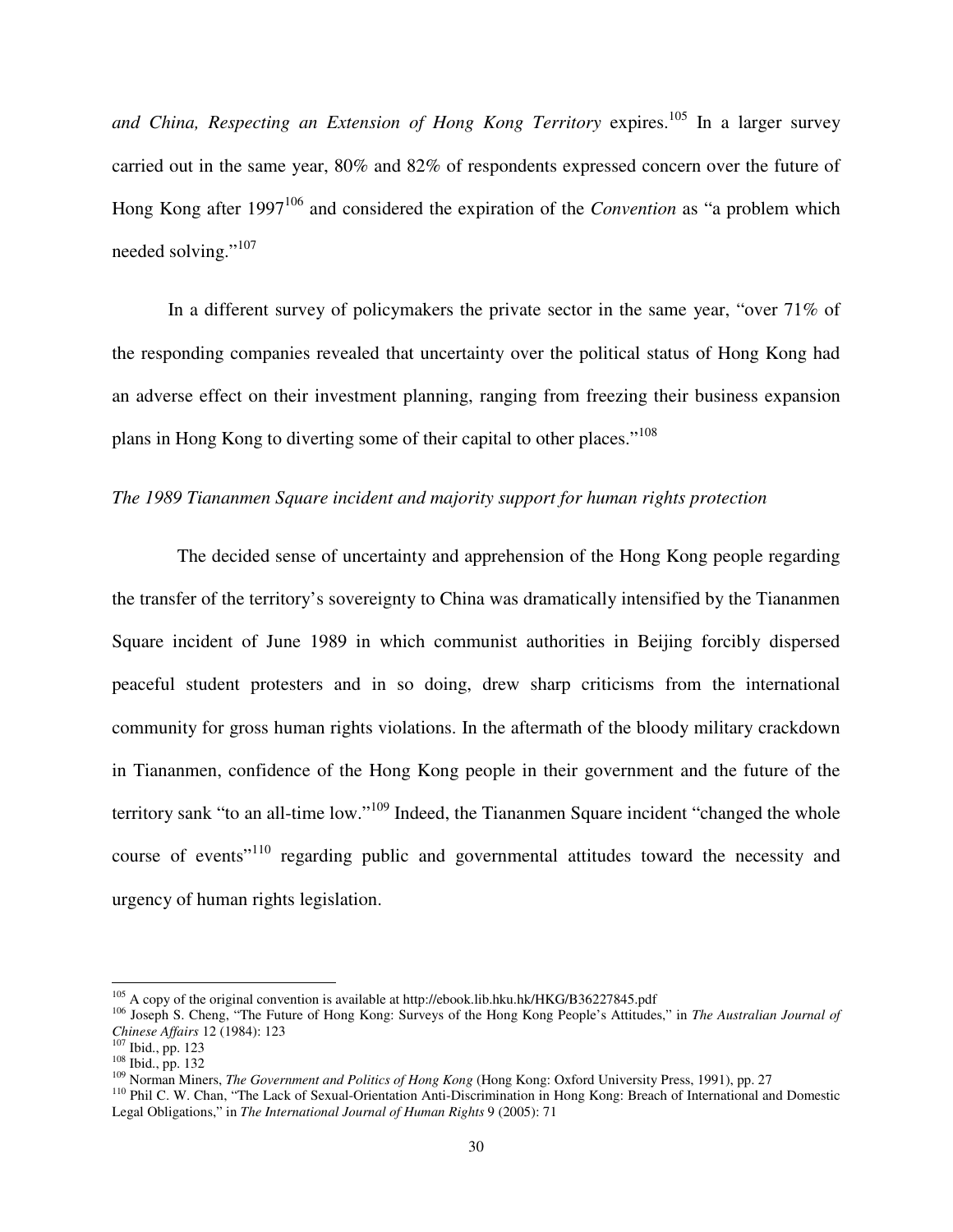In an effort to allay public concerns and rebuild confidence in Hong Kong's future, the government announced its intention to introduce a domestic human rights legislation, a draft of which was released for public consultation in March 1990.<sup>111</sup> While the idea of having domestic legislation to augment the ICCPR had been discussed previously, "most notably during local discussion of the first draft of the Basic Law in 1987… public support for such a Bill [only] increased" in 1989.<sup>112</sup>

In June 1990, Mrs Selina Chow, then a member of the Hong Kong LegCo and convener of the LegCo ad hoc group for the *Bill of Rights*, summed up the mood and motivations regarding the said bill:

*I am convinced a Bill of Rights, however imperfect, will boost the confidence of our people. It should be seen as an integral part of our democratic evolution. I cannot agree with the thinking that we should let well alone. Is that not a familiar tune that is re-sung from time to time whenever there is call for changes in our system? The fundamental flaw in the "Don't rock the boat" school of thought is a failure to recognize that the boat is rocking. We wish it to be clear of*  rough waters, but in order to do so we have to steer it, not to let go at the helm. We cannot *ignore the fact that we are in a time of change, and it is our job to see to it that Hong Kong be given the right system of checks and balances to handle that change. At the same time, we must heed the calls from our community to progress cautiously, taking a step-by-step approach, and explaining our case to China, who has repeatedly assured us that she is prepared to respect our autonomy. But progress we must. This Bill is a component of that progress*. 113

 In the course of the LegCo debate over the *Bill of Rights*, numerous other LegCo members echoed the themes embedded in the above excerpt. Although the Tiananmen Square incident was only mentioned once (by LegCo member James David McGregor) throughout the debate, China was mentioned 47 times, suggesting the enormous extent to which the Bill was

<sup>&</sup>lt;sup>111</sup> Carole J. Petersen, "Values in Transition: The Development of the Gay and Lesbian Rights Movement in Hong Kong," in *Loyola of Los Angeles International and Comparative Law Review* 337 (1991): 345

<sup>112</sup> See Paragraph 5 of Constitutional and Mainland Affairs Bureau's report, *An Introduction to Hong Kong Bill of Rights Ordinance* available at a state available at the state at a state at a state at a state at a state at a state at a state at a state at a state at a state at a state at a state at a state and a state at a state at a state

http://www.cmab.gov.hk/doc/en/documents/policy\_responsibilities/the\_rights\_of\_the\_individuals/human/BORO-InductoryChapterandBooklet-Eng.pdf

<sup>&</sup>lt;sup>113</sup> The full text of the LegCo proceedings on  $27<sup>th</sup>$  June 1990 is available at http://www.legco.gov.hk/yr89-90/english/lc\_sitg/hansard/h900627.pdf [Emphasis added.]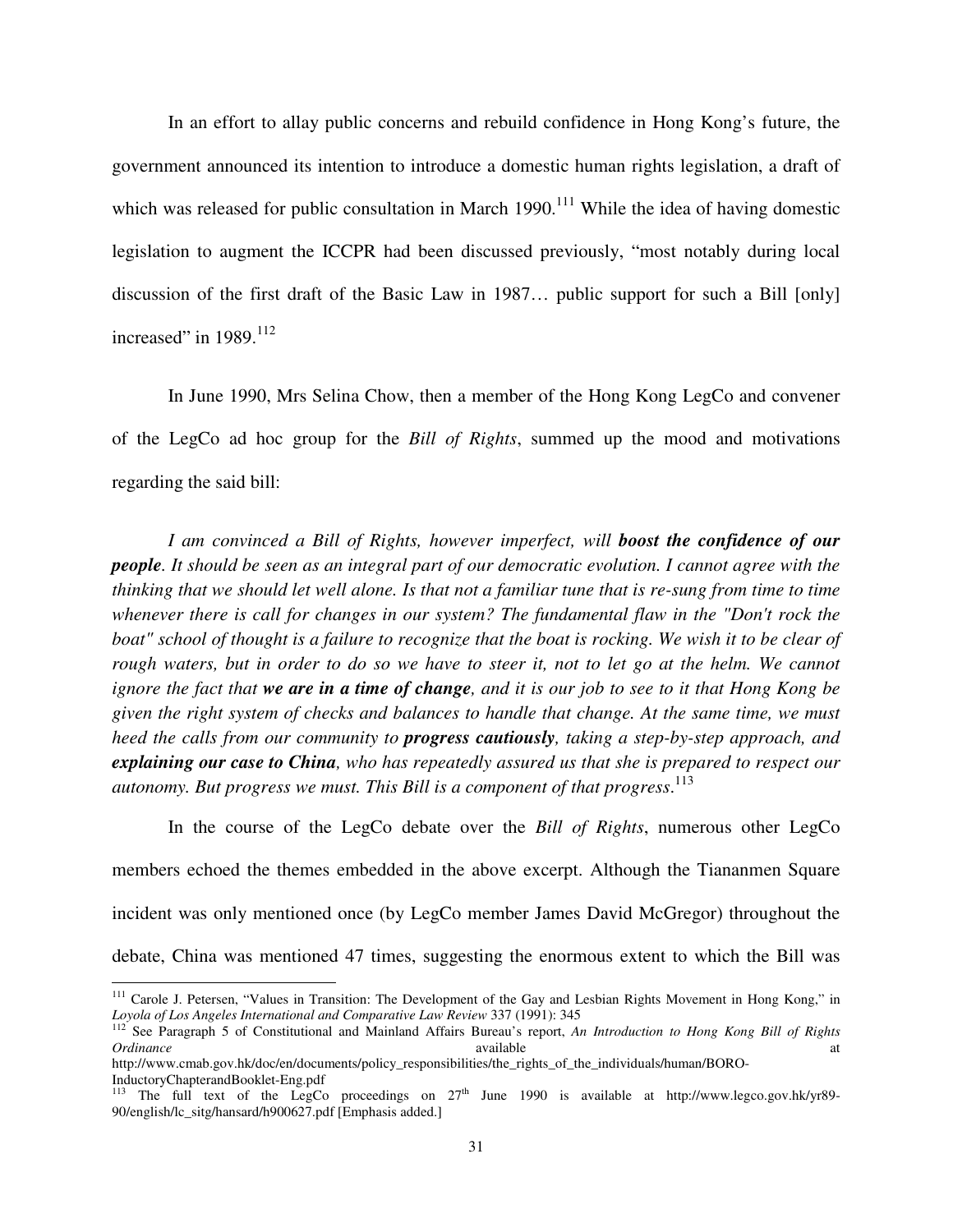introduced because of the widespread concerns surrounding Hong Kong's imminent return to the mainland.

Discarding diplomatic niceties, LegCo member Dr. Leong Che-Hung pointedly remarked that "allowing such a Bill is… the best and the simplest thing China can do for Hong Kong people and to maintain Hong Kong people's confidence… [Because] things are not going to be the same after 1997 unless something is done to ensure that they will."<sup>114</sup>

#### *Government support for decriminalization of same-sex acts as part of human rights*

 Although the legality of homosexual acts was not immediately linked to the *Bill of Rights*, it was clear that opponents of the decriminalization of same-sex acts knew what the implications were should the *Bill of Rights* be enacted. For instance, David Cheung Chi-Kong, a LegCo member who would go on to oppose the *Crimes (Amendment) Bill 1991* which decriminalizes homosexual acts, warned during the debate on the *Bill of Rights* of "the possible abuse of human right [in] the form of excessive freedom under the spirit of the Bill."<sup>115</sup> After approximately another year of revisions and deliberations, primarily about when the Bill should kick into operation after its enactment in the LegCo, the *Hong Kong Bill of Rights Ordinance* was enacted on  $6<sup>th</sup>$  June 1991.

Against the government's initial proposal for the Bill to have a one-year freeze period while extant legislation was updated for compliance, the finalized version of the Bill came into operation on  $8<sup>th</sup>$  June 1991 and marked, for Hong Kong's gay rights movement, "a

<sup>114</sup> *Ibid.* 

<sup>115</sup> Ibid.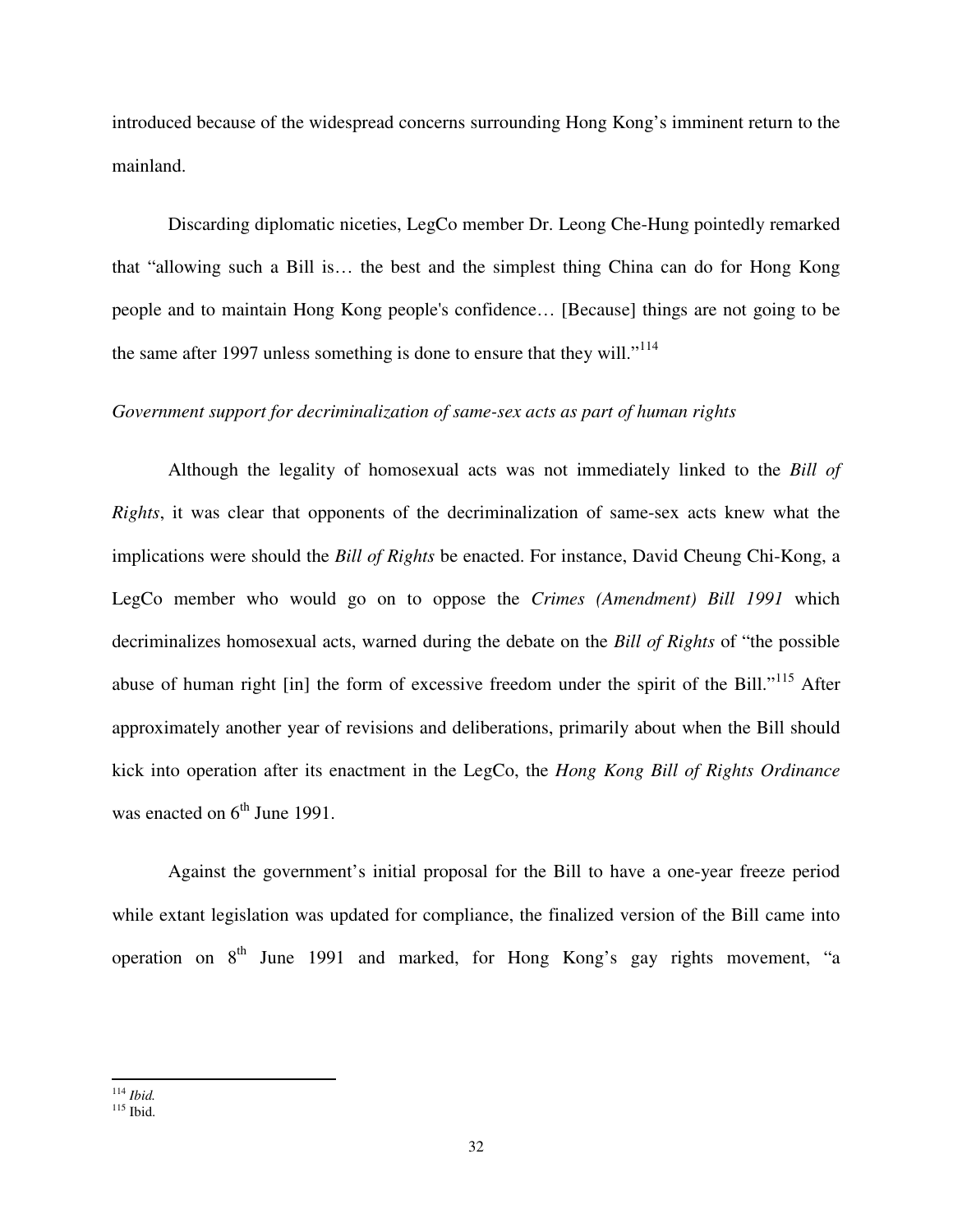watershed<sup>"116</sup>: Article 14 of the *Ordinance*—Protection of privacy, family, home, correspondence, honor, and reputation—declared the following:

*No one shall be subjected to arbitrary or unlawful interference with his privacy, family, home or correspondence, nor to unlawful attacks on his honor and reputation. Everyone has the right to the protection of the law against such interference or attacks.<sup>117</sup>*

Crucially, Section 3 of the *Ordinance* "obligated courts to interpret preexisting legislation in a manner consistent with the *Bill of Rights*, and if this proved impossible, to declare the offending provision invalid."<sup>118</sup> Furthermore, taking cue from the landmark *Dungeon v. United Kingdom* ruling in 1982 by the European Court of Human Rights which prioritized an individual's privacy rights, $119$  the Hong Kong government knew that the continued criminalization of same-sex acts between males in private violated the *Ordinance* and would not withstand judicial action in the new legal regime. $120$ 

In July 1990, when the *Bill of Rights* was simultaneously on the LegCo's agenda, the Chief Secretary, Sir David Robert Ford, moved a motion to debate the issue of homosexuality in which he predicted that the criminalization of private same-sex acts between consenting adults would soon "be open to challenge under the *Bill of Rights* endorsed by [LegCo]."<sup>121</sup> He also prefaced his support to decriminalize private same-sex acts between consenting adults an invocation of classical liberal principles:

<sup>&</sup>lt;sup>116</sup> Phil C. W. Chan, "The Gay Age of Consent in Hong Kong," in *Criminal Law Forum* 15 (2004): 280<br><sup>117</sup> The full text of the Bill of Rights Ordinance is

<sup>&</sup>lt;sup>117</sup> The full text of the Bill of Rights Ordinance is available at http://www.legislation.gov.hk/blis\_pdf.nsf/6799165D2FEE3FA94825755E0033E532/AE5E078A7CF8E845482575EE007916D8 /\$FILE/CAP\_383\_e\_b5.pdf

<sup>&</sup>lt;sup>118</sup> Carole J. Petersen, "Values in Transition: The Development of the Gay and Lesbian Rights Movement in Hong Kong," in *Loyola of Los Angeles International and Comparative Law Review* 337 (1991): 346

<sup>&</sup>lt;sup>119</sup> The full text of the judgment is available at http://hudoc.echr.coe.int/sites/eng/pages/search.aspx?i=001-57473#{"itemid":["001-57473"]}

<sup>&</sup>lt;sup>120</sup> Carole J. Petersen, "Values in Transition: The Development of the Gay and Lesbian Rights Movement in Hong Kong," in *Loyola of Los Angeles International and Comparative Law Review* 337 (1991): 349

<sup>&</sup>lt;sup>121</sup> The full text of the LegCo proceedings on  $11<sup>th</sup>$  July 1990 is available at http://www.legco.gov.hk/yr89-90/english/lc\_sitg/hansard/h900711.pdf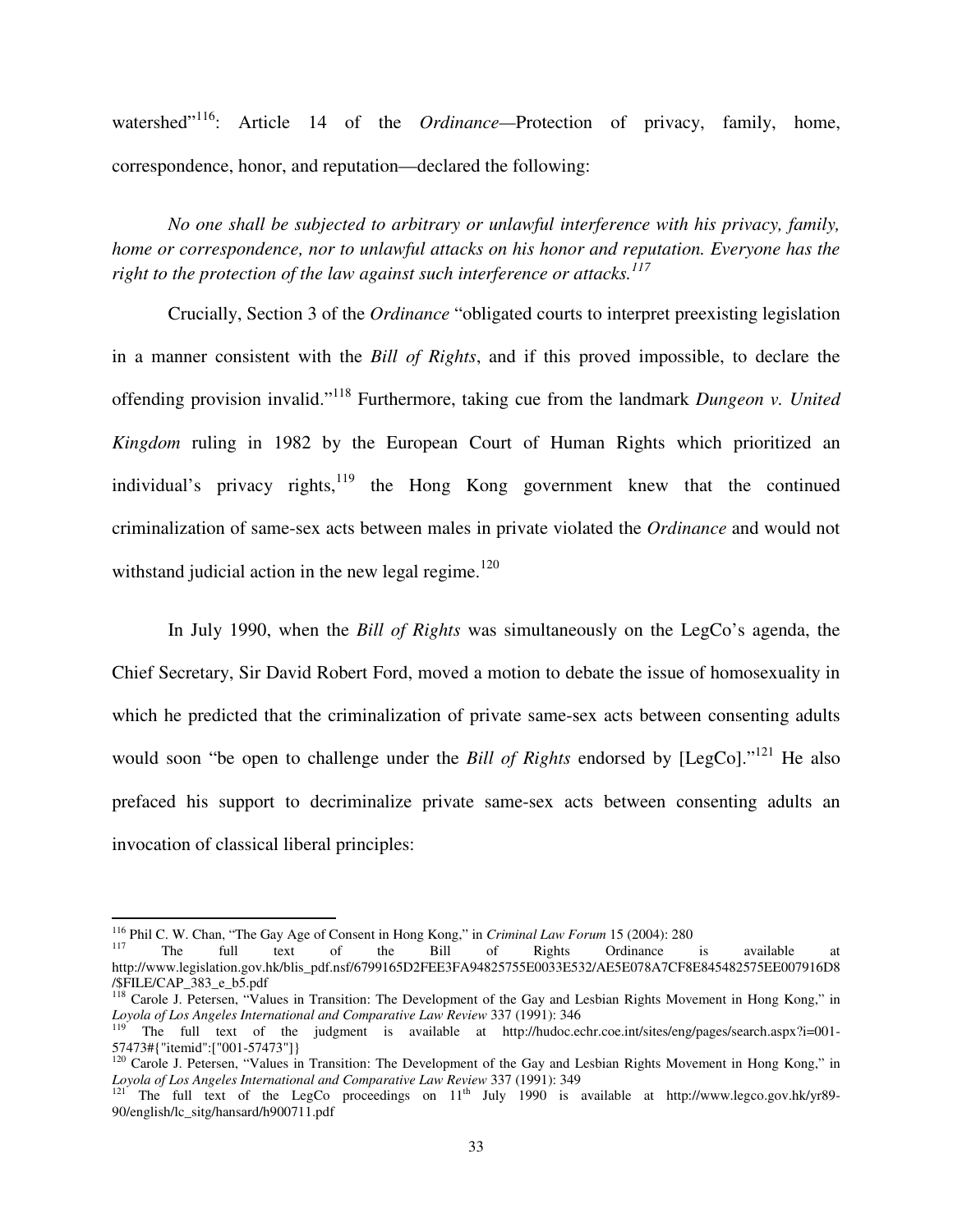*What is at issue today is not simply the decriminalization of private homosexual acts between adult males. What is at issue is a matter of principle: the dividing line between the moral and the legal codes, where the individual's right to privacy begins and the Government's duty to interfere ends. This is an important principle. Its implications extend beyond the immediate subject. And it is imperative that in addressing it we clear our minds of preconception, prejudice and emotion. If we do not, if we allow personal morality alone to dictate the scope of criminal law, then there is a real danger that the law will become an instrument for imposing moral values rather than preserving public order and protecting the citizen.<sup>122</sup>*

In a thinly-veiled threat to those who would oppose the motion and thus the decriminalization of same-sex acts, and prefer for the courts to interpret the constitutionality of criminalizing same-sex acts should such complaints be lodged, the Chief Secretary had this to say:

*To borrow the words of an eminent French statesman (Jean Baptiste Co Hert): "If you enact a law and do not enforce it, you are condoning what you condemn." A vote against the motion before this Council will be a vote against condoning and in favor of enforcement. And henceforth the Government would be obliged to seek out and prosecute all, both high and low, who infringe against this law, despite all the problems I have mentioned.<sup>123</sup>*

In effect, the Hong Kong government championed, as it were, the cause and "made it extremely difficult for the LegCo to vote against its motion" to debate the issue of homosexuality. Indeed, the motion passed with 31, 13, and six LegCo Members supporting, opposing, and abstaining respectively.<sup>124</sup> Throughout the course of the next year, the government drafted the *Crimes (Amendment) Bill* on which LegCo eventually passed in July 1991. The *Crimes (Amendment) Bill* repealed Sections 49 through 53—the section of "Abominable Offences"—of the *Offences Against the Person Ordinance*; same-sex acts in private between two consenting adults (defined as 21 years of age and above) of full mental capacity is no longer a

l <sup>122</sup> *Ibid.* 

<sup>123</sup> *Ibid.* 

<sup>124</sup> *Ibid.*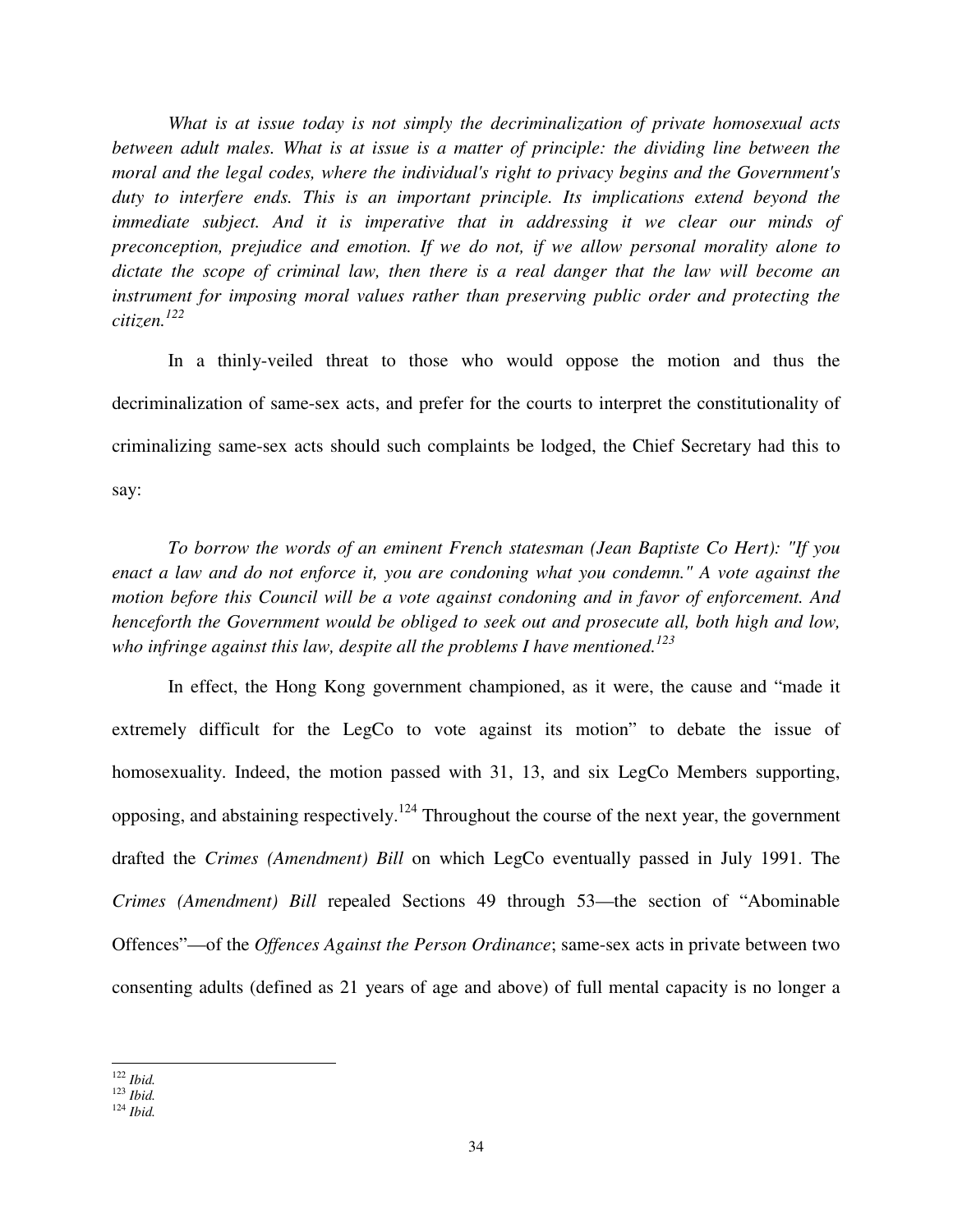crime. Under the amended penal code, the following types of male same-sex acts remained crimes:

- Section 118C: Homosexual buggery with or by man under 21
- Section 118F: Homosexual buggery committed otherwise than in private
- Section 118G: Procuring others to commit homosexual buggery<sup>125</sup>

It should be remarked that the legal age-of-consent for opposite-sex acts was 16 in 1991; men between 16 and 21 were thus effectively singled out to be the only class of persons "prone to emotional and material dependence," or "a limited and possibly distorted knowledge of homosexual activity." The laughable logic notwithstanding, decriminalization of private samesex act between consensual adults after 126 years was a watershed development in and of itself.

# *Beyond the negative right of decriminalization*

 $\overline{a}$ 

 The courts in Hong Kong have played an important role in widening the application and practical effects of the landmark 1991 *Bill of Rights* and *Crimes (Amendment) Bill*. In 2005, 20 year-old William Roy Leung became the plaintiff in a successful legal challenge of primarily Section 118C which, according to Leung's lawyers, adversely affects his ability to engage in "any fulfilling relationships... for fear of prosecution."<sup>126</sup> The legal victory was chiefly based on one's right to privacy and, more importantly, the principle of equality.<sup>127</sup>

When the Hong Kong Court of First Instance ruled that the differing age-of-consent between a private, consensual heterosexual and a homosexual intercourse was unconstitutional, the Hong Kong government—led by Donald Tsang, a devout Catholic—appealed, arguing that

<sup>125</sup> The full text of Hong Kong's *Crime Ordinance* is available at http://www.legislation.gov.hk/blis\_pdf.nsf/6799165D2FEE3FA94825755E0033E532/46A02C9D714527F1482575EE004C2BC1 /\$FILE/CAP\_200\_e\_b5.pdf

<sup>&</sup>lt;sup>126</sup> The full text of the 2006 Leung T C William Roy v. Secretary of Justice ruling is available at http://legalref.judiciary.gov.hk/lrs/common/ju/ju\_body.jsp?DIS=54227&AH=&QS=&FN=&currpage

<sup>127</sup> Phil C. W. Chan, "Male/Male Sex in Hong Kong: Privacy, Please?" in *Sexuality & Culture* 12 (2008): 100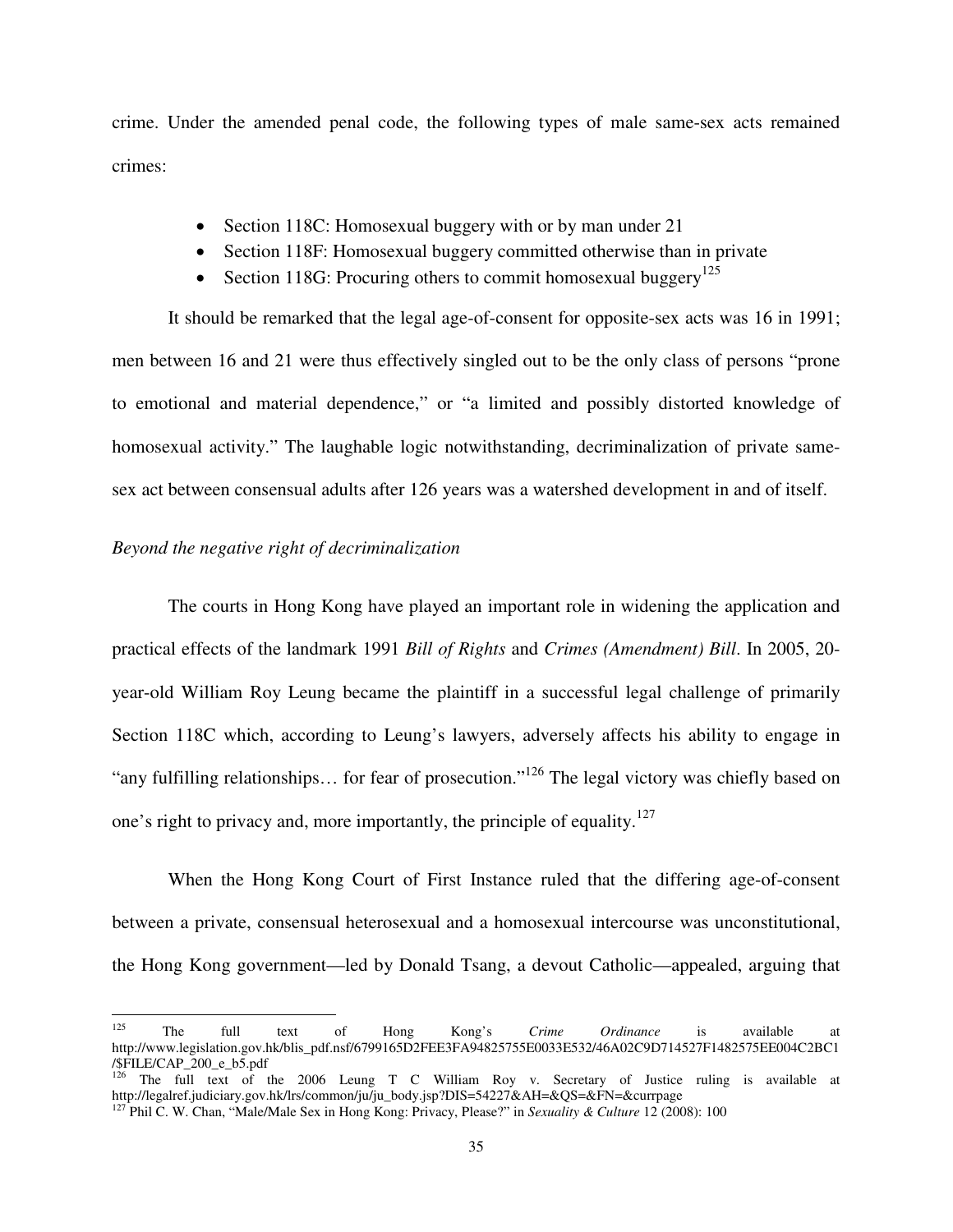judicial review should not have been granted Leung in the first place since Leung was not actually being prosecuted for committing same-sex relations deemed illegal.

 To the government's argument that for the courts to hear Leung's case would be to dabble in a mere "academic exercise"<sup>128</sup> and "irreversibly open the floodgates for persons to allege [other] statutory offences [to be] somehow unconstitutional, $v^{129}$  the Hong Kong Court of Appeal countered in its September 20, 2006 ruling that first, the legislation under scrutiny affects not just the Applicant but many persons in the same position as him; second, the questions raised in the appeal regarding the constitutionality of the laws affecting homosexuals are of significant public interest; third, the resolution of these questions involve pure points of law, unencumbered with the need to make findings of fact; and forth, where the constitutionality of laws (all the more so if they are criminal laws) is involved, the court should be more eager to deal with the matter—put bluntly, if a law is unconstitutional, the sooner this is discovered, the better.<sup>130</sup>

 While truly far-reaching positive rights such as same-sex civil unions or marriage are still elusive in Hong Kong, public opinion regarding the place of gay and lesbian Hong Kongers is rapidly changing. A 2006 survey—the first since Hong Kong became part of China in 1997 commissioned by the Home Affairs Bureau reported that 49% of the respondents either disagreed or strongly disagreed with the proposition that homosexuality contradict morals of community while 38.9% either agreed or strongly agreed.<sup>131</sup> More dramatically, in the same survey, 88.8% of the respondents either agreed or strongly agreed with the proposition that work

 $128$  See paragraph  $18(1)$  of the ruling available at http://legalref.judiciary.gov.hk/lrs/common/ju/ju\_body.jsp?DIS=54227&AH=&QS=&FN=&currpage <sup>129</sup> Phil C. W. Chan, "Male/Male Sex in Hong Kong: Privacy, Please?" in *Sexuality & Culture* 12 (2008): 100 <sup>130</sup> See paragraph 30 of the ruling available at http://legalref.judiciary.gov.hk/lrs/common/ju/ju\_body.jsp?DIS=54227&AH=&QS=&FN=&currpage [Emphasis added.] See Figure 3.2 in the full report of the survey available at http://www.legco.gov.hk/yr05-06/english/panels/ha/papers/ha0310cb2-public-homosexuals-e.pdf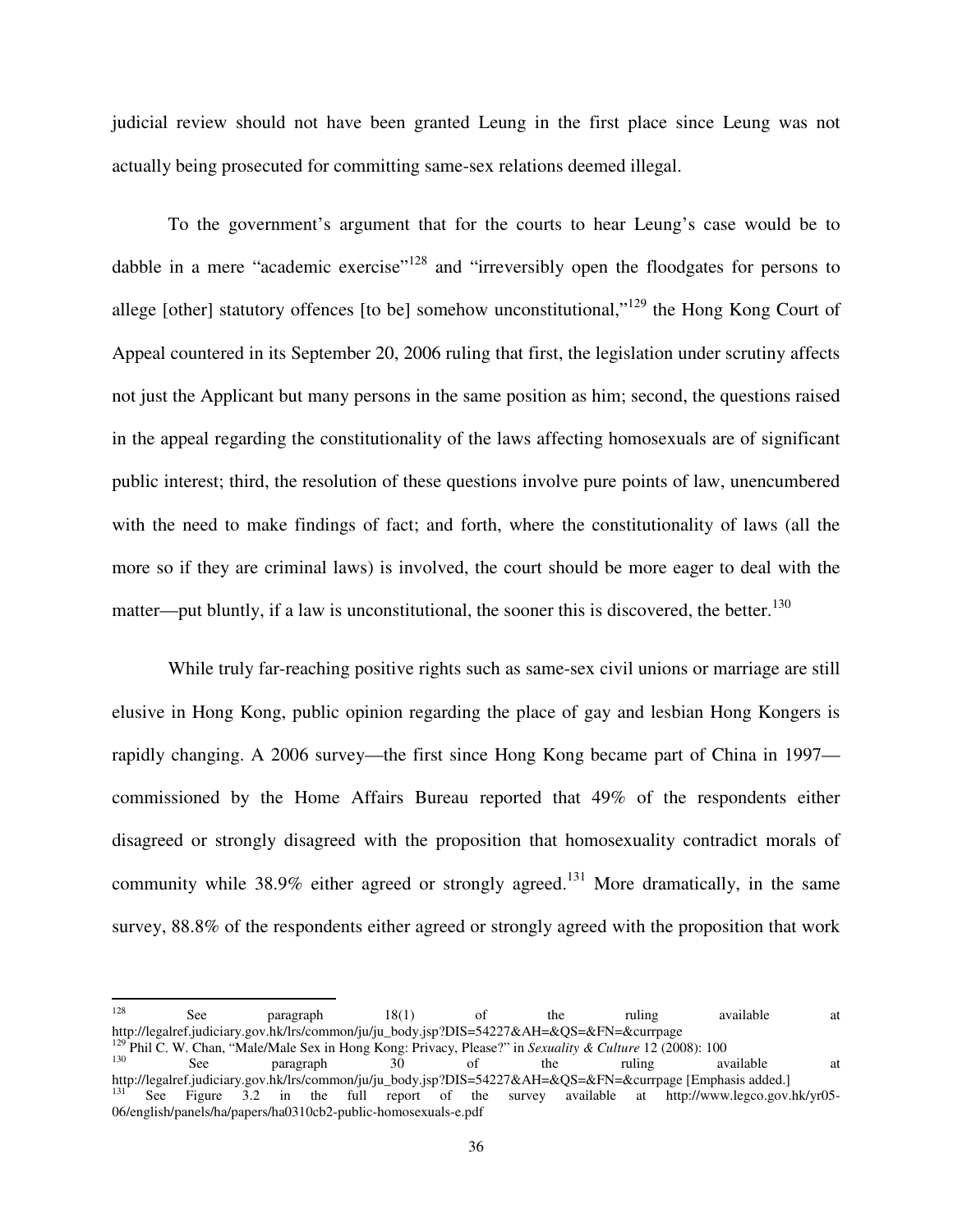ability is not directly related to homosexuality while only 3% either disagreed or strongly disagreed.<sup>132</sup>

In addition, a vast majority of the respondents (between 60% to 80%) found it either acceptable or strongly acceptable to have gays and lesbians as colleagues, neighbors, workplace superiors, friends, and teachers; the percentage of acceptability dipped, however, when it pertained to having gays and lesbians as family members.<sup>133</sup> Crucially, 61.6% of the respondents either disagreed or strongly disagreed that anti-discrimination legislation on the grounds of sexual orientation would encourage more homosexual behavior<sup>134</sup> and only 23.5% of the respondents either agreed or strongly agreed that existing means of public education were sufficient to address the problems of discrimination faced by gay and lesbian Hong Kongers.<sup>135</sup>

 In 2009, the LegCo included same-sex couples in the scope of the amended *Domestic and Cohabitation Relationships Violence Ordinance.*<sup>136</sup> The Ordinance, first enacted in 1986, previously only offered legal redress for victims of sexual violence in opposite-sex relationships. Even though this amendment merely recognizes the inescapable reality that same-sex partners do cohabit in Hong Kong despite the illegality of same-sex civil unions or marriage, opponents of the amendment decried that the widening of the Ordinance's coverage may lead to "potential negative impacts... on the existing institution of marriage<sup> $137$ </sup>—a coded way of speaking against homosexuality and its supposedly monstrous discontents.

<sup>132</sup> See Figure 3.3 in the survey

<sup>&</sup>lt;sup>133</sup> See Figure 3.2 in the survey

<sup>&</sup>lt;sup>134</sup> See Figure 3.6.1 in the survey

 $^{135}_{136}$  See Figure 3.5.1 in the survey

<sup>&</sup>lt;sup>136</sup> The full text of the Ordinance is available at http://www.legislation.gov.hk/blis\_pdf.nsf/6799165D2FEE3FA94825755E0033E532/2CD1B62629047F40482575EE004AF537/ \$FILE/CAP\_189\_e\_b5.pdf

<sup>&</sup>lt;sup>137</sup> See the transcript of Mr Tam Yiu-Chung's speech during the December 16, 2009 LegCo meeting available at http://www.legco.gov.hk/yr09-10/english/counmtg/hansard/cm1216-translate-e.pdf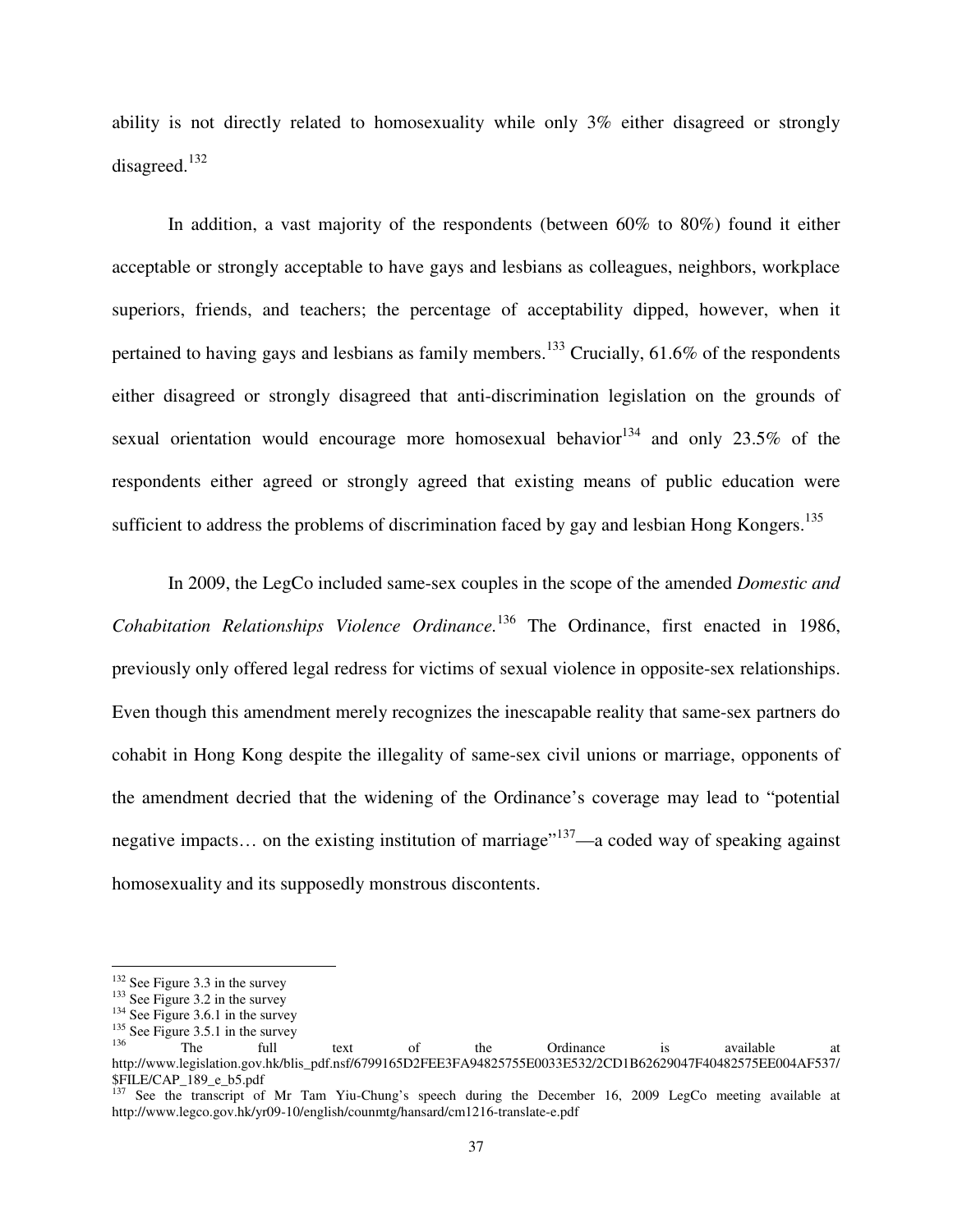At present, notwithstanding the fact that discrimination against non-heteronormative individuals at work is a widely documented phenomenon,  $^{138}$  laws banning discrimination on the basis of sexual orientation are "still a long way off."<sup>139</sup> Most of the inertia afflicting legislative efforts to enact anti-discrimination laws originates from the understandable though exaggerated fear of those who see in these laws an assault on their religious freedom to "preach according to their doctrines and beliefs" as well as a harbinger of one, more thoroughgoing positive gay and lesbian rights such as marriage equality and two, a dramatic surge in the numbers of complaints and lawsuits that government agencies and the courts will have to face.<sup>140</sup> At present, there are no plans to conduct public consultation regarding anti-discrimination laws.

 Currently under Chief Executive Leung Chun-Ying, the Hong Kong government claimed, as do all conservative forces around the world regarding same-sex rights, in 2013 that because of the "highly controversial" nature of the issue, public debate and legislative action should be avoided.<sup>141</sup> This stance is increasingly problematized not just by homosexuality-affirming activists but indeed by even the highest echelons of Hong Kong's famed financial and business sectors which are cognizant of the adverse economic implications of a homosexuality-denying legal framework and social climate, especially for "an international financial and commercial center" such as the Special Administrative Region (SAR). This echoes what America's Human Rights Campaign's first national corporate spokesperson and Goldman Sachs' chief, Lloyd

<sup>&</sup>lt;sup>138</sup> Community Business Limited. *Hong Kong LGBT Climate Study 2011-2012: Attitudes to and experiences of lesbian, gay, bisexual, and transgender employees.* Accessed March 25, 2014, *bisexual, and transgender employees.* Accessed March 25, 2014, http://www.communitybusiness.org/library/other\_publication/HKUPOP\_LGBTclimatestudy\_2012\_report.pdf

<sup>&</sup>lt;sup>139</sup> Kent Ewing, "In Hong Kong, a quiet advance for gay rights," in *Asia Times*, July 15, 2011, accessed March 25, 2014, http://www.atimes.com/atimes/China/MG15Ad01.html

<sup>&</sup>lt;sup>140</sup> Minutes of Third Meeting of the Advisory Group on Eliminating Discrimination against Sexual Minorities, accessed March 25, 2014, http://www.cmab.gov.hk/doc/issues/3rd\_mtg\_minutes\_e.pdf<br><sup>141</sup> The full text of Chief Executive Leung's

<sup>&</sup>lt;sup>141</sup> The full text of Chief Executive Leung's 2013 Policy Address is available at http://www.policyaddress.gov.hk/2013/eng/pdf/PA2013.pdf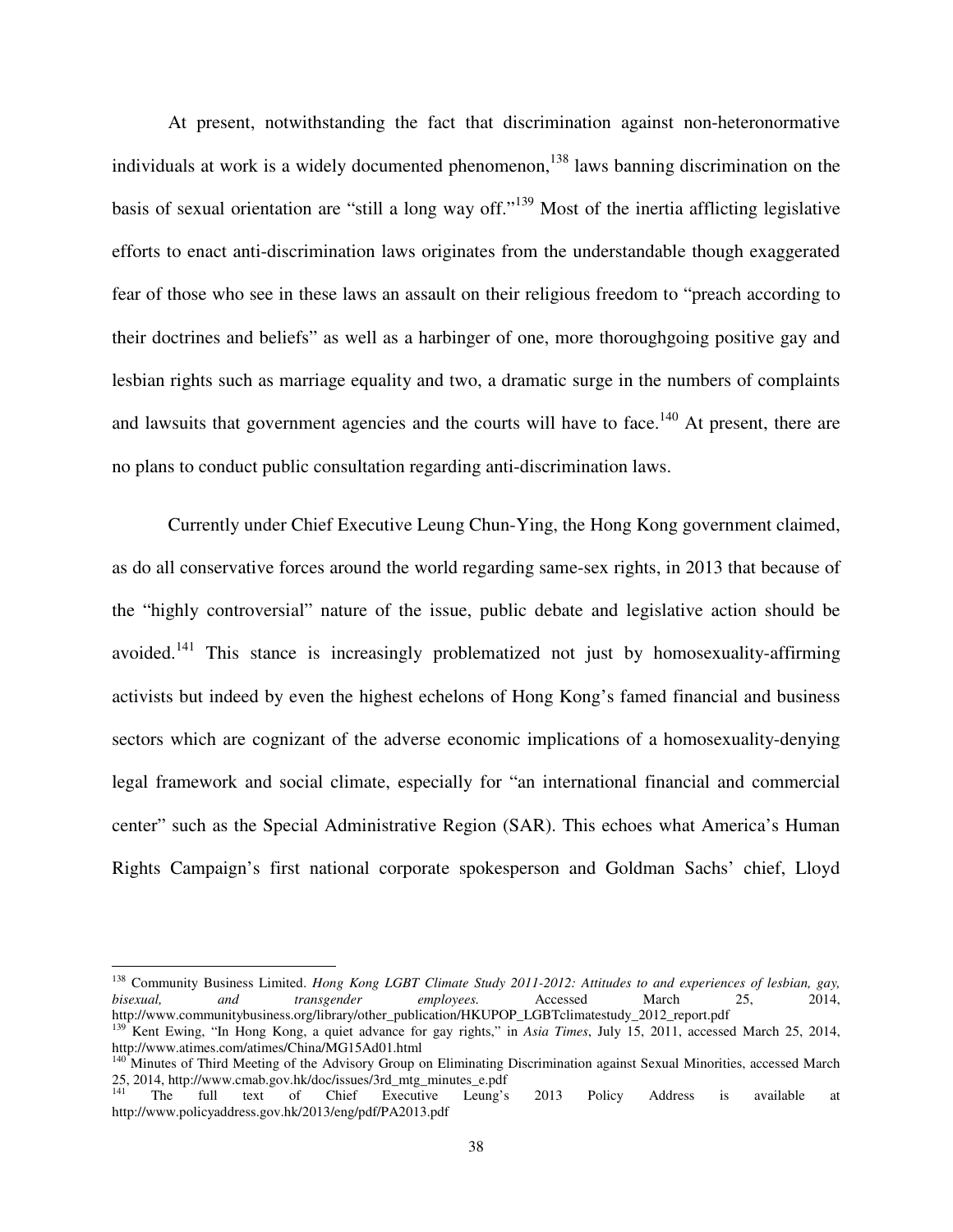Blankfein, said: "America's corporations learn long ago that equality is just good business and is the right thing to do. Join me and a majority of Americans who support marriage equality." $142$ 

To that end, Hong Kong played host to the first ever *Out on the Street* summit in the region during which senior business executives and government representatives like Dr. York Chow, chair of the SAR's Equal Opportunity Commission, discussed how best to address gay and lesbian issues in their workplaces and beyond.<sup>143</sup> The ostensibly economic rationale for greater legal recognition of gay and lesbian rights is matched by a rapidly shifting public opinion: in the latest survey of its kind, the Hong Kong University found that "74% of the public supported granting same-sex couples either all or some of the rights that are accorded to heterosexual couples."<sup>144</sup>

Despite these shifts in public opinion, Chief Executive Leung made no mention of the issue of same-sex rights in his 2014 Policy Address. Absent a dramatic reconfiguration of the electoral landscape in which active support for gay and lesbian rights will yield material electoral gains, it is unlikely that Leung will prioritize the issue. As Hong Kong's most unpopular Chief Executive since the island's sovereignty was transferred to China,  $145$  Leung has his plate absolutely full; given that marriage equality does not, at present, move and affect as many as say, Hong Kong's stubbornly growing income inequality and soaring housing prices, the agenda for positive gay and lesbian rights are unlikely to witness much government attention or backing.

l

<sup>&</sup>lt;sup>142</sup> As quoted from Human Rights Campaign video on Youtube, accessed March 26, 2014, http://www.youtube.com/watch?v=cSv5bXC2ANg

<sup>&</sup>lt;sup>143</sup> For more information on the inaugural summit, visit the organizer's website, accessed March 26, 2014, http://outleadership.org/oots-2/2014/oots-asia-2013/<br><sup>144</sup> A report is

<sup>144</sup> A report based on the survey is available at http://www.law.hku.hk/ccpl/Policy%20Paper%20(FINAL%20UPDATE%20- %20ENGLISH).pdf

<sup>145</sup> Hong Kong University's longitudinal data of previous Chief Executives' approval ratings available at http://hkupop.hku.hk/english/popexpress/ce2012/cy/cecomparison/datatables.html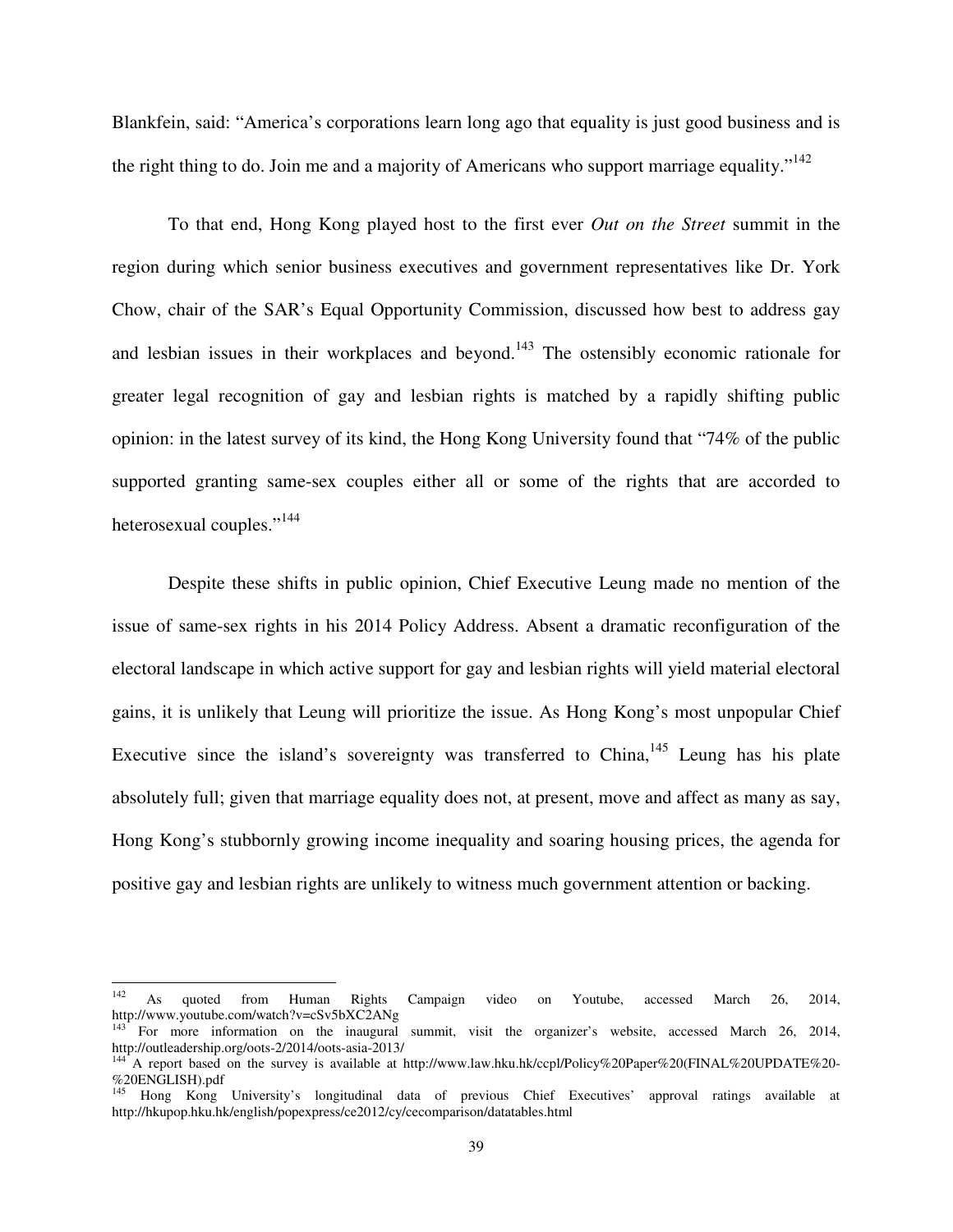#### **VI. Singapore:**

 $\overline{a}$ 

#### *The dynamics of a one-party soft authoritarian state*

 At first glance, Ian McKellen, the international Hollywood celebrity, would appear an unlikely authority in a discussion regarding Singapore's regulation of her citizens' (homo)sexual behaviours. However, during an interview with *Reuters* in 2007 when the award-winning artist visited Singapore as part of the Royal Shakespeare Company's touring production of "King Lear" and "The Seagull," McKellen revealed a nuanced grasp of not only the issue of criminalizing male same-sex acts in Singapore but indeed of the broader political milieu in which local discourses and activism on the issue occur:

*"It would be impertinent of me to comment on Singapore society but this happens to be a law that I find personally offensive and I don't think it should be on the statute books because it inhibits my free behavior as an openly gay man. I feel free to comment on behalf of people who do have to suffer laws which the British Empire invented and left behind. It's easier for a foreigner to come in and speak to truth as he sees it."* 146

Elsewhere in the interview, in response to the point that Lee Kuan Yew, "Singapore's first premier and its guiding spirit ever since,"<sup>147</sup> had said that male same-sex acts could not be decriminalized until the views of the country's conservative majority evolved, McKellen said:

*"Yes. Then he must expect gay people not to come here, he must expect gay people to emigrate, he must expect no company to have their gay employees work here. Under that pressure he will change the law, I guarantee you. I'll take a bet."*<sup>148</sup>

<sup>146</sup> Sebastian Tong, "Ian McKellen wades in Singapore's gay rights debate," *Reuters Life!*, July 19, 2007, accessed February 24, 2014, http://www.reuters.com/article/2007/07/19/us-mckellen-idUSSIN7694520070719 [Emphasis added.]

<sup>&</sup>lt;sup>147</sup> Henry Kissinger, foreword to *Lee Kuan Yew: The Grand Master's Insights on China, the United States, and the World, by* Graham Allison, Robert Blackwill and Ali Wyne (Massachusetts: Belfer Center for Science and International Affairs, 2013), vii.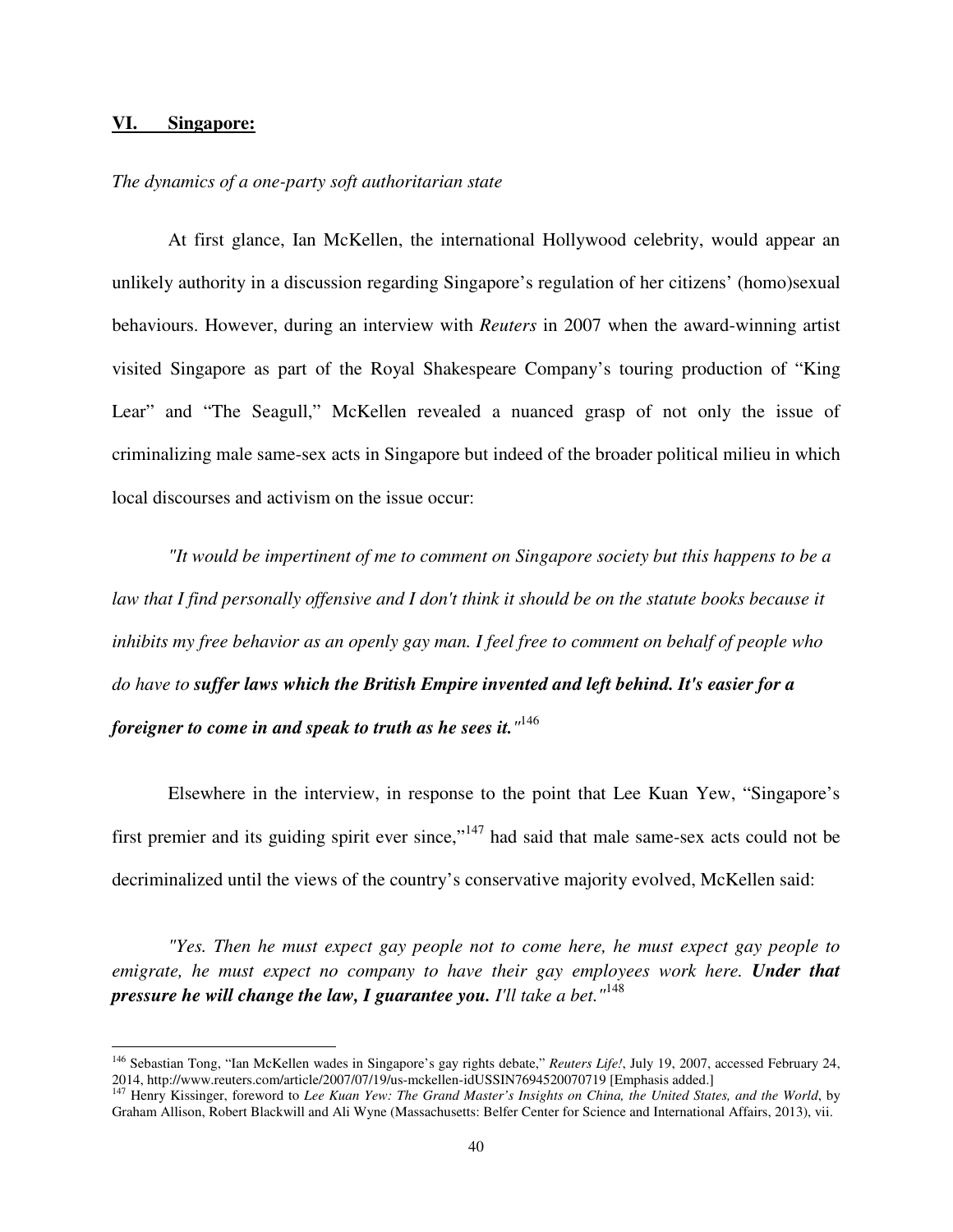As an openly gay individual, McKellen is understandably sympathetic to the movement of repealing Section 377A of the Southeast Asian city-state's Penal Code which, as mentioned earlier, criminalizes "any act of gross indecency"<sup>149</sup> between two males regardless of the ages or consent of the parties involved, and the location of the act. Importantly, the law does not define the precise meaning of such acts, relying instead on an open-ended understanding: In 1995, then-Chief Justice Yong Pung How stated that "what amounts to a grossly indecent act must depend on whether in the circumstances, and the customs and morals of our times, it would be considered grossly indecent by any right-thinking member of the public."<sup>150</sup> Nevertheless, based on past convictions, such acts are "usually fellatio and masturbation."<sup>151</sup>

 There are at least three significant takeaways from McKellen's comments. First, they underscore the fact that the criminalization of homosexual acts in Singapore is a legacy of British colonialism. Section 377A was written into Singapore's legal framework by unelected officials who were not, by any stretch of the imagination, acting as democratic representatives of the local populace. Indeed, such legislation regulating the expressions of an individual's sexuality in Singapore conforms to the colonialist logic, traceable to the  $19<sup>th</sup>$  century, which mandated that the native customs of Britain's disparate colonies needed to be corrected and civilized, that is, Christianized.<sup>152</sup> The colonialist impulse to control native populations—the "domestications of

<sup>148</sup> Sebastian Tong, "Ian McKellen wades in Singapore's gay rights debate," *Reuters Life!*, July 19, 2007, accessed February 24, 2014, http://www.reuters.com/article/2007/07/19/us-mckellen-idUSSIN7694520070719 [Emphasis added.]

<sup>&</sup>lt;sup>149</sup> The full text of the Sexual Offenses in Singapore's Penal Code is available at http://statutes.agc.gov.sg/aol/search/display/view.w3p;ident=c834c73a-3531-48b0-8040-

<sup>4450</sup>d41d1351;page=0;query=CompId%3Ae40d5913-c2dc-4284-bf68-eb315c55c8fa;rec=0#pr377A-he-.

<sup>150</sup> Lynette J. Chua, "Saying No: Sections 377 and 377A of the Penal Code," in *Singapore Journal of Legal Studies* (2003): 222 <sup>151</sup> *Ibid.*

<sup>152</sup> Alok Gupta, ""Sodomy," Colonialism, and Codification" in *This Alien Legacy: The Origins of "Sodomy" Laws in British Colonialism* (New York: Human Rights Watch, 2008), pp. 16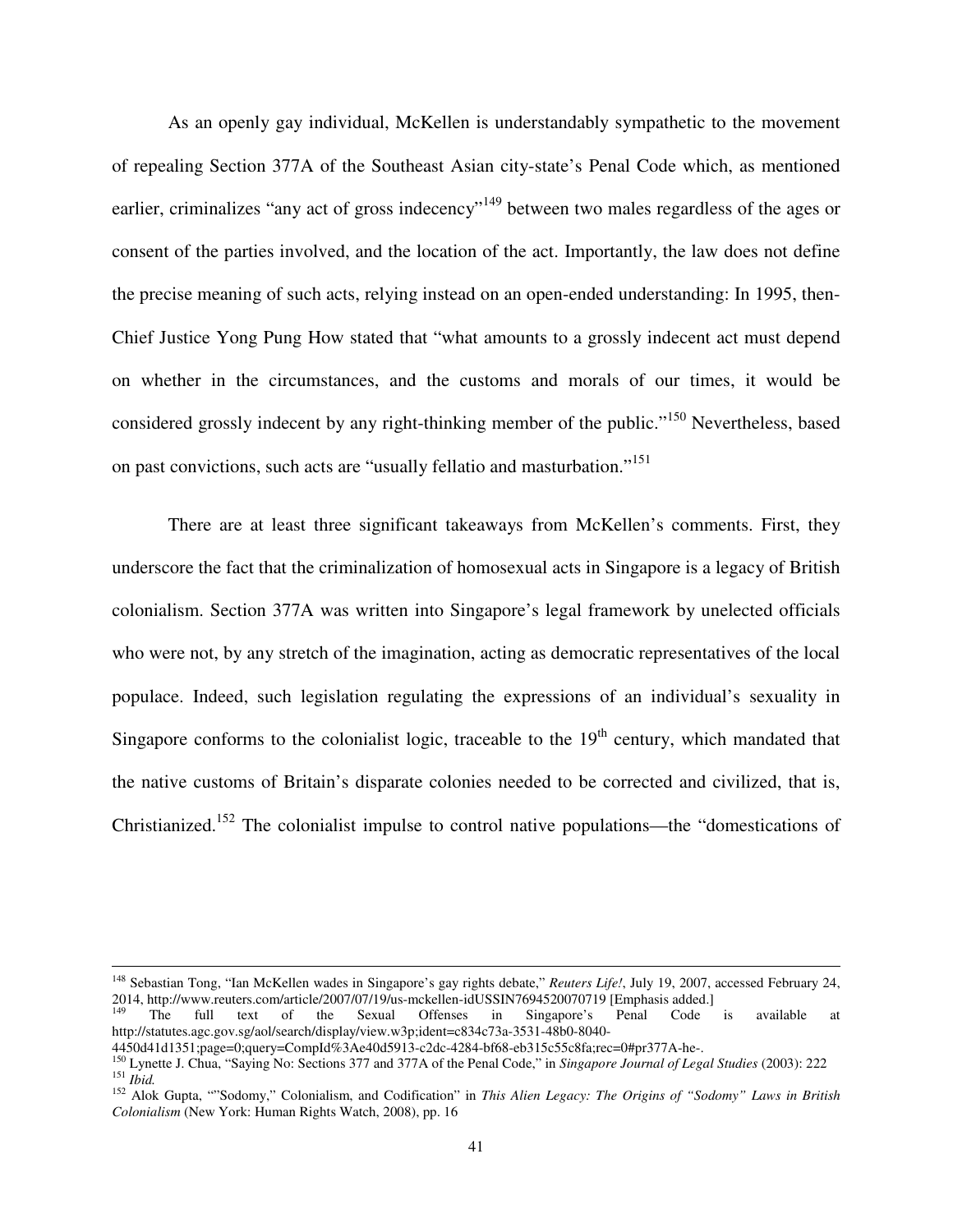the exotic," as Edward Said memorably said $153$ —manifested in the policing of the colonial subject's behaviour and body.

 Second, McKellen draws attention to the illiberal political system and climate that make it difficult for a citizen to "speak to truth as he sees it."<sup>154</sup> Whatever else it may be, this political landscape is one which the PAP has given birth to, claimed credit for, and unapologetically nurtured and defended over more than five decades of uninterrupted parliamentary hegemony.<sup>155</sup> Critically, it has also been strenuously justified by the state as a fundamental factor contributing to Singapore's rapid industrialization and economic growth "from Third World to First"<sup>156</sup> despite being located in a hostile and economically backward region.<sup>157</sup> Accordingly, Lee Kuan Yew opined that should Singapore "move towards a two-party system, [she would be] destined for mediocrity [and] become nothing more than a dull little red dot."<sup>158</sup> Put differently, political paternalism, with its attendant curbs on individual civic freedoms and rights that are otherwise considered quotidian in Western liberal democracies, is justified in the name of cultural relativism, technocratic competence, economic growth, and social stability.

 Third, and related to the above, is McKellen's prediction that the PAP will only expend its political capital among Singapore's vocal homosexuality-denying conservatives and repeal Section 377A should the continued criminalization of male same-sex acts carry material

l

<sup>153</sup> Edward Said, "Imaginative Geography and Its Representations: Orientalizing the Oriental," in *Orientalism, 25th Anniversary Edition* (New York: Random House Inc., 1994), pp.  $60$ 

 $154$  For a more comprehensive treatment of Singapore's illiberal political system and climate, especially as it pertains to the rights and freedoms of citizens, see Thio Li-Ann, ""Pragmatism and Realism Do Not Mean Abdication": A Critical and Empirical Inquiry into Singapore's Engagement with International Human Rights Law," in *Singapore Year Book of International Law and Contributors* (2004): 41—91

<sup>&</sup>lt;sup>155</sup> Throughout independent Singapore's history, the PAP has always been returned to power with overwhelming majorities. However, the PAP's popular vote dropped to 60.1% percent—its worst result—in the last General Elections in May 2011.

<sup>&</sup>lt;sup>156</sup> The full title of Lee's best-selling memoir, *From Third World to First: The Singapore Story 1965—2000* (New York: HarperCollins, 2000), has been adopted into everyday discourse and lexicon in Singapore.

<sup>&</sup>lt;sup>157</sup> Wong Kan Seng., "The Real World of Human Rights," (speech, Vienna, June 16, 1993), National Archives of Singapore, http://drm.a2o.nas.sg/DJVUServer/PdfStampServlet?app=stars&filepath=pdfdoc/19930616-MFA.pdf

<sup>158</sup> Lee Kuan Yew, "Singapore," in *One Man's View of the World* (Singapore: Straits Times Press, 2013), pp. 206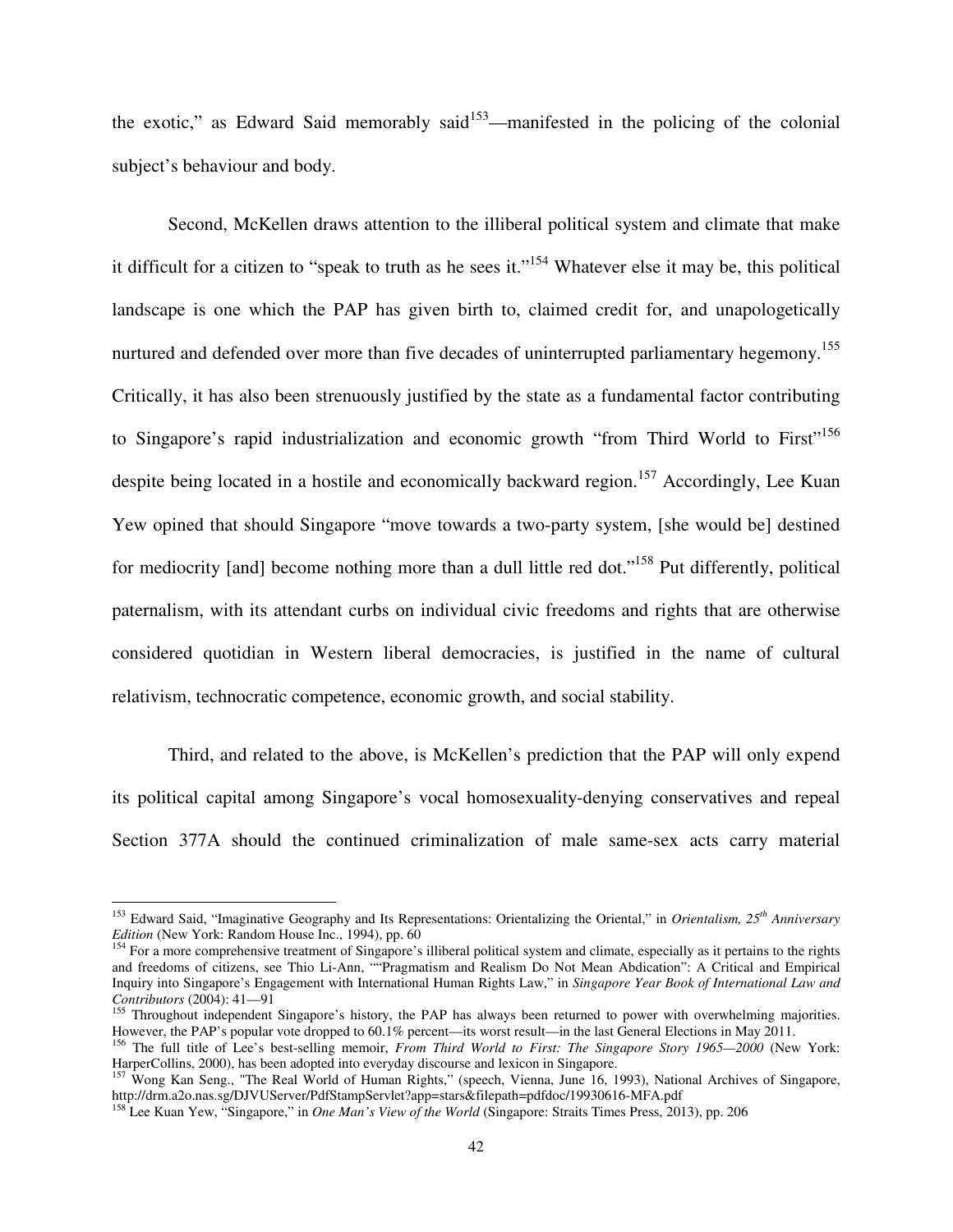economic liabilities. Put differently, repealing Section 377A is unlikely to be borne out of an ontological recognition on the part of the governing elites that homosexuality is both harmless and innate. Rather, male same-sex acts will be decriminalized if and only if the resultant economic and political benefits for Singapore and the PAP respectively outweigh those derived from a deeply heteronormative and patriarchal public culture amendable to "the transfer of the paternal signifier from the family to the state, the metaphor of state as family then rendering "natural" an "omnipresent government."<sup>159</sup>

 In sum, McKellen outlines some of the most salient features characterizing the political, cultural, and discursive framework that has hitherto kept Singapore, in the words of Lee Kuan Yew, "a few respectable steps behind"<sup>160</sup> the world regarding its legal classification of male same-sex acts as criminal. Elaborating on the logic of keeping pace with but not exactly matching external developments on this front, Prime Minister Lee Hsien Loong stated the following during the October 2007 parliamentary debate on the Penal Code (hereafter "the 2007 debate"):

*When it comes to issues like the economy, technology, education, we better stay ahead of the game, watch where people are moving and adapt faster than others, ahead of the curve, leading the pack. And when necessary on such issues, we will move even if the issue is unpopular or controversial… We moved on IRs<sup>161</sup> - it is a difficult subject, not everybody supports the Government, but we decide this is right, we move. On issues of moral values with consequences to the wider society, first we should also decide what is right for ourselves, but secondly, before we are carried away by what other societies do, I think it is wiser for us to observe the impact of radical departures from the traditional norms on early movers. These are* 

<sup>&</sup>lt;sup>159</sup> Geraldine Heng and Janadas Devan, "State Fatherhood: The Politics of Nationalism, Sexuality, and Race in Singapore," in *Nationalisms and Sexualities*, edited by Andrew Parker, Mary Russo, Doris Sommer, Patricia Yaeger (New York: Routledge, 1992), pp. 115

<sup>&</sup>lt;sup>160</sup> Simon Obendorf, "A Few Respectable Steps behind the World? Gay and Lesbian rights in contemporary Singapore," in *Human Rights, Sexual Orientation and Gender Identity in The Commonwealth: Struggle for Decriminalization and Change*, edited by Corinne Lennox and Matthew Waites (London: School of Advanced Study, University of London, 2013), pp. 231

<sup>&</sup>lt;sup>161</sup> The term "IRs" refers to "Integrated Resorts" which are casino-based vacation resorts. In April 2005, the Government announced that casinos, long banned in Singapore, had to be part of Singapore's broader project of urban rejuvenation in order to sharpen city-state's position as Asia's foremost global city and to boost tourism.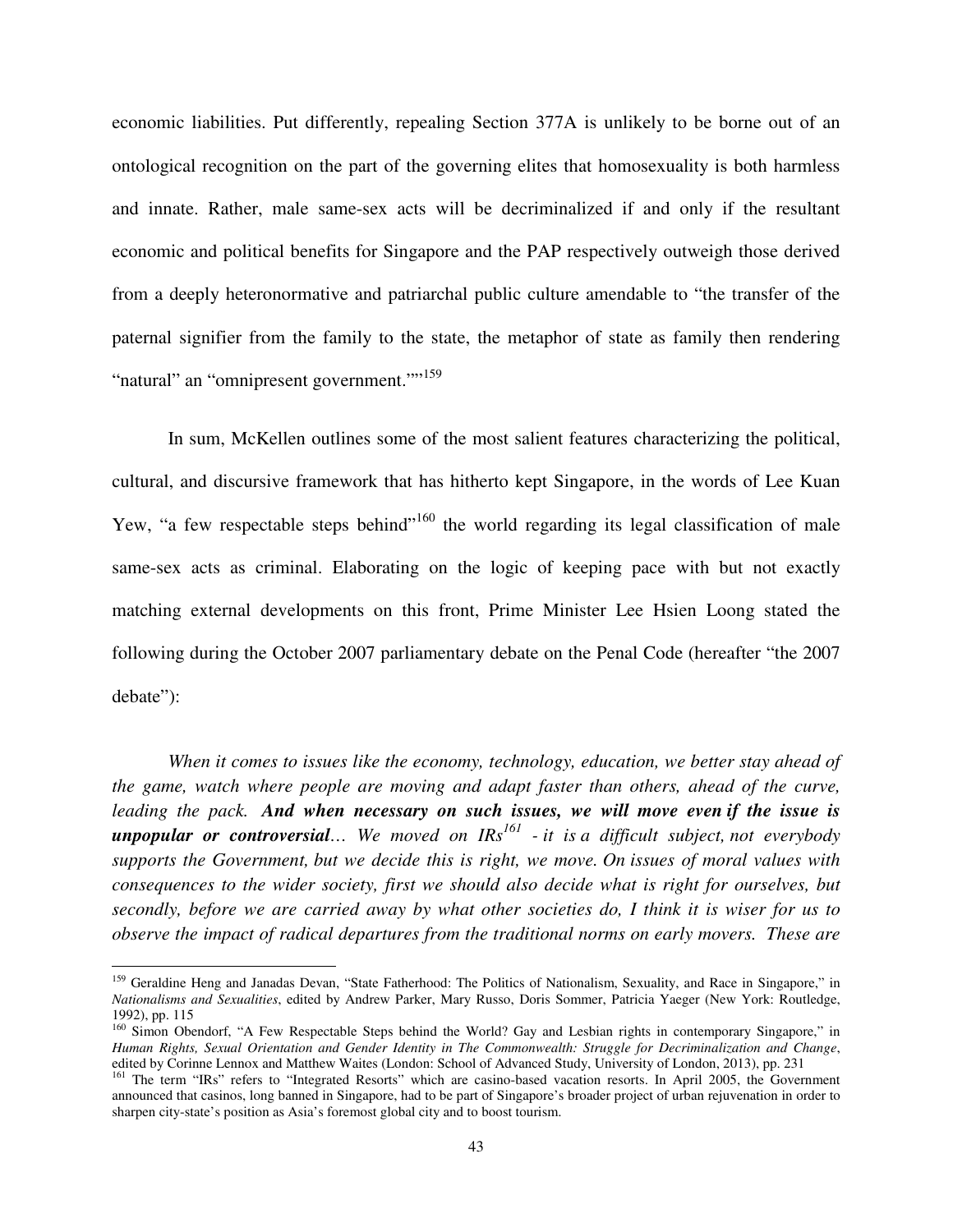*changes which have very long lead times before the impact works through, before you see whether it is wise or unwise. Is this positive? Does it help you to adapt better? Does it lead to a more successful, happier, more harmonious society? So, we will let others take the lead, we will stay one step behind the frontline of change; watch how things work out elsewhere before we make any irrevocable moves.*<sup>162</sup>

Notably, Lee Hsien Loong chose to situate the question of decriminalization in solely utilitarian terms, that is, whether or not allowing male same-sex acts will enhance Singapore's success, happiness, and harmony. Consequently, the Prime Minister made no mention of legal equality in his speech; *de jure* legal acceptance was deemed to be too herculean a leap for the majority of Singaporeans.

Supporting continued criminalization of male same-sex acts on this basis, MP Dr. Muhammad Faishal Ibrahim claimed that there was a "loud and clear" message that Singapore is "not ready for open homosexuality acts to be part of our way of life yet."<sup>163</sup> Notwithstanding Dr. Ibrahim's misguided and thus unfortunate characterization of what Section 377A actually proscribes—even *non-open* "homosexuality acts" are considered crimes under the current law his posture of conservatism was one that most PAP MPs struck during the debate.<sup>164</sup>

# *Situating "Asian Values" between the pragmatic and the prudish*

 Animating the conservatism on display during the 2007 debate is, as mentioned earlier, a curious brand of so-called "Asian values" through which claims to international human rights norms are defanged and confrontational activism, severely frowned upon. In 1993, then-Foreign Minister Wong Kan Seng told the international audience gathered at the World Conference on

<sup>&</sup>lt;sup>162</sup> The full text of the relevant 2007 parliamentary proceedings is available at http://sprs.parl.gov.sg/search/topic.jsp?currentTopicID=00002031-WA&currentPubID=00004748-WA&topicKey=00004748-WA.00002031-WA\_1%2B%2B [Emphasis added.]

<sup>163</sup> *Ibid.*

<sup>164</sup> As mentioned in footnote 58, only three PAP MPs–Baey Yam Keng, Hri Kumar, and Charles Chong–argued against the retention of Section 377A during the 2007 debate.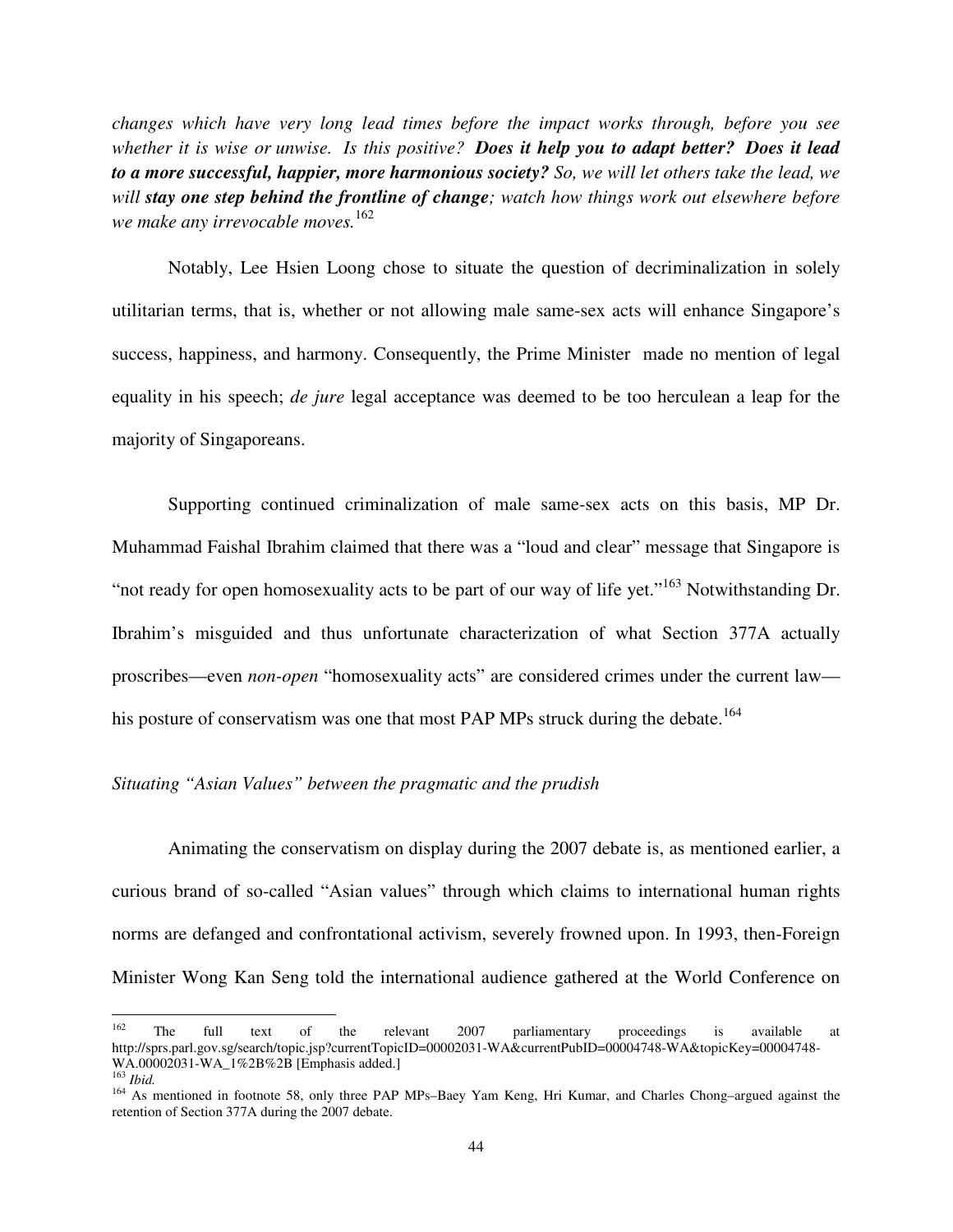Human Rights in Vienna that while "all cultures aspire to promote human dignity in their own ways… the hard core of rights that are truly universal is perhaps smaller than we sometimes like to pretend."<sup>165</sup>

Wong then proceeded to embellish his larger point of cultural relativism thus: "Singaporeans, and many people in many other parts of the world do not agree, for instance, that pornography is an acceptable manifestation of free expression or that homosexual relationships is just a matter of lifestyle choice. Most of us will also maintain that the right to marry is confined to those of the opposite gender."<sup>166</sup> Consequently, passionate efforts to "impose any political pattern or societal arrangement" were described as impractical and immodest "zealotry."<sup>167</sup>

 If Wong's counsel for pragmatism and gradualism in 1993 was directed squarely at foreign human rights activists given to articulate and habitual criticisms of Singapore's illiberal political system, as Home Affairs Minister in 2009 during the "AWARE saga,"<sup>168</sup> Wong had a completely different audience to admonish:

*The way for homosexuals to have space in our society is to accept the informal limits which reflect the point of balance that our society can accept, and not to assert themselves stridently as gay groups do in the West. We live in a diverse, multi-racial and multi-religious society. Every group, whether religious or secular, has to live and let live, to exercise restraint and show mutual respect and tolerance. If any group pushes its agenda aggressively, there will be strong reactions from the other groups.*<sup>169</sup>

<sup>&</sup>lt;sup>165</sup> The full text of the speech is available at http://drm.a2o.nas.sg/DJVUServer/PdfStampServlet?app=stars&filepath=pdfdoc/19930616-MFA.pdf  $166$  Ibid.

 $^{167}$  Ibid.

<sup>&</sup>lt;sup>168</sup> The "AWARE saga" refers to an unprecedented episode in the history of Singapore's civil society during which the country's foremost women advocacy group, the Association of Women for Action and Research (AWARE), witnessed a contentious and sensationalistic leadership tussle between a homosexuality-affirming "Old Guard" and a homosexuality-denying "New Guard." To learn more about the issue, see *The AWARE Sage: Civil Society and Public Morality in Singapore*, edited by Terence Chong (Singapore: National University of Singapore Press, 2011)

<sup>&</sup>lt;sup>169</sup> "Comments by DPM and Minister for Home Affairs Wong Kan Seng in response to media queries related to AWARE," Ministry of Home Affairs. Press release, May 15, 2009, on the Ministry of Home Affairs website, https://www.mha.gov.sg/news\_details.aspx?nid=MTQ0MA%3D%3D-H1aIkdI4Ksw%3D, accessed on February 25, 2014. [Emphasis added.]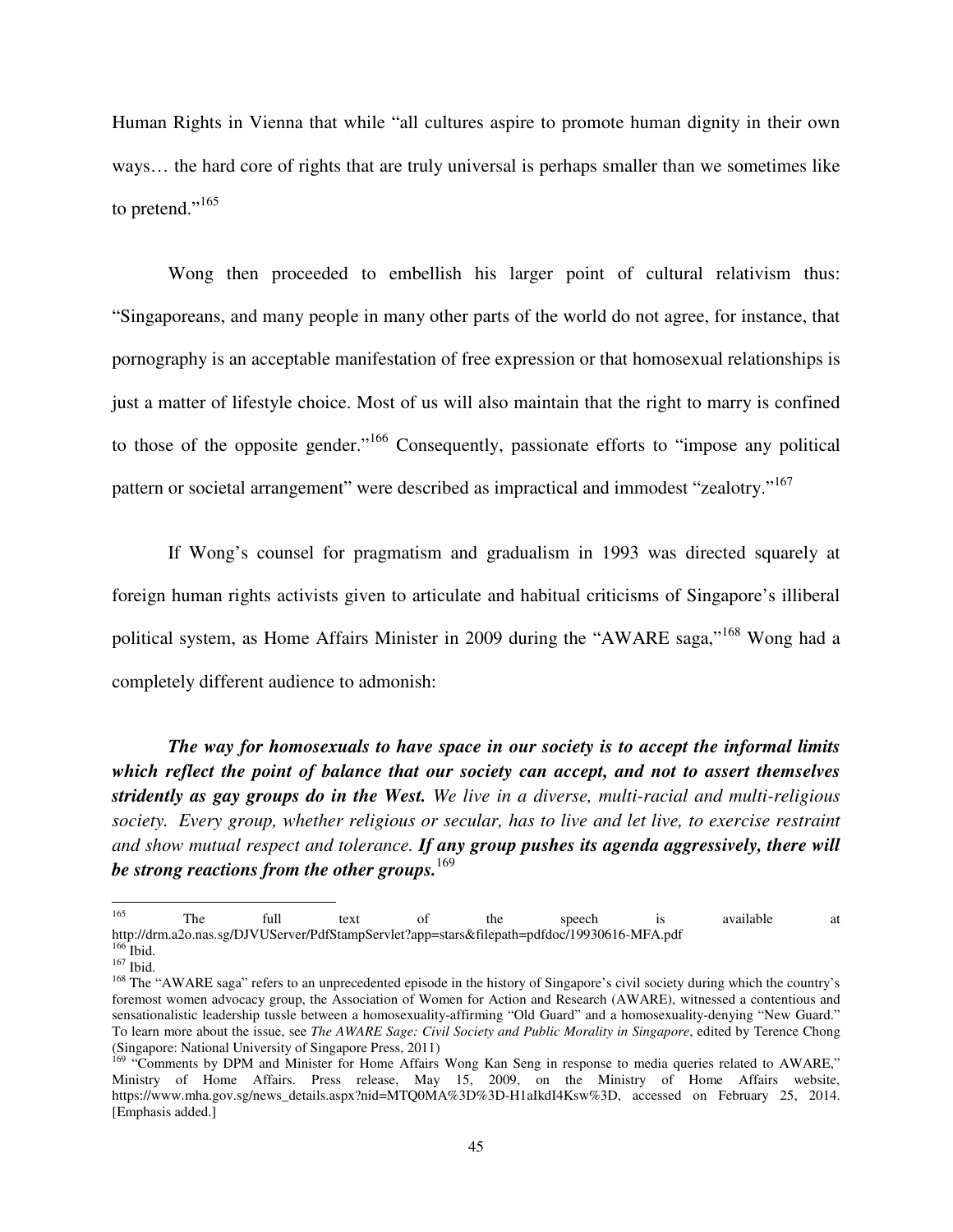In other words, while open to reviewing its stance on the criminality of male same-sex acts in the future when public opinion becomes more homosexuality-affirming, the PAP government will not brook the militant brand of gay activism otherwise common in many Western countries. Incidentally, and notwithstanding this particular articulation of government policy and supposed cultural conservatism, Singapore's first public and open-air congregation of homosexuality-affirming individuals in Hong Lim Park<sup>170</sup> was held just one day after Wong issued the statement on the "AWARE saga."

#### *Social movement, economic imperatives, and de facto tolerance*

Known as *Pink Dot*, this annual non-profit event very rapidly became and continues to be the city-state's most prominent example of (non-confrontational) gay activism. In 2013, it drew a crowd of over 21,000 people (the largest ever civil-society gathering),  $^{171}$  received sponsorships from major finance and multinational corporations with offices in Singapore, and was widely reported in the international media. $172$ 

This example illustrates at least three paradoxes in the Singaporean state's regulation of homosexuality: first, while resisting a culture of polling public opinion,  $173$  the government nevertheless confidently maintains that the silent majority prefers for the continued criminalization of private male same-sex acts; second, while resisting a culture of strident gay or human rights activism, the government nevertheless trusts that mainstream opinion will shift;

 $170$  Hong Lim Park is a public park located in Singapore's Central Business District. Since 2000, it has been designated as a Speakers' Corner in which citizens could speak their minds and/or organize public speaking events without applying for a license. The concept was drawn from London's history Speakers' Corner in Hyde Park.

<sup>&</sup>lt;sup>171</sup> "Gay Rights in South-east Asia: Fifty Shades of Pink" in *The Economist*, July 6<sup>th</sup>, 2013, accessed February 26, 2014, http://www.economist.com/news/asia/21580526-some-countries-consider-gay-marriage-elsewhere-attitudes-harden-fifty-shadespink

<sup>172</sup> For more information on *Pink Dot*, visit http://pinkdot.sg/

<sup>&</sup>lt;sup>173</sup> Lee Kuan Yew has been quoted to say "I ignore polling as a method of government. I think that shows a certain weakness of mind – an inability to chart a course whichever way the wind blows, whichever way the media encourages the people to go, you follow. You are not a leader." See Seah Chiang Nee, "Softening a Top-down Legacy," *The Star*, September 1, 2012, accessed February 25, 2014, http://www.littlespeck.com/content/politics/CTrendsPolitics-120901.htm.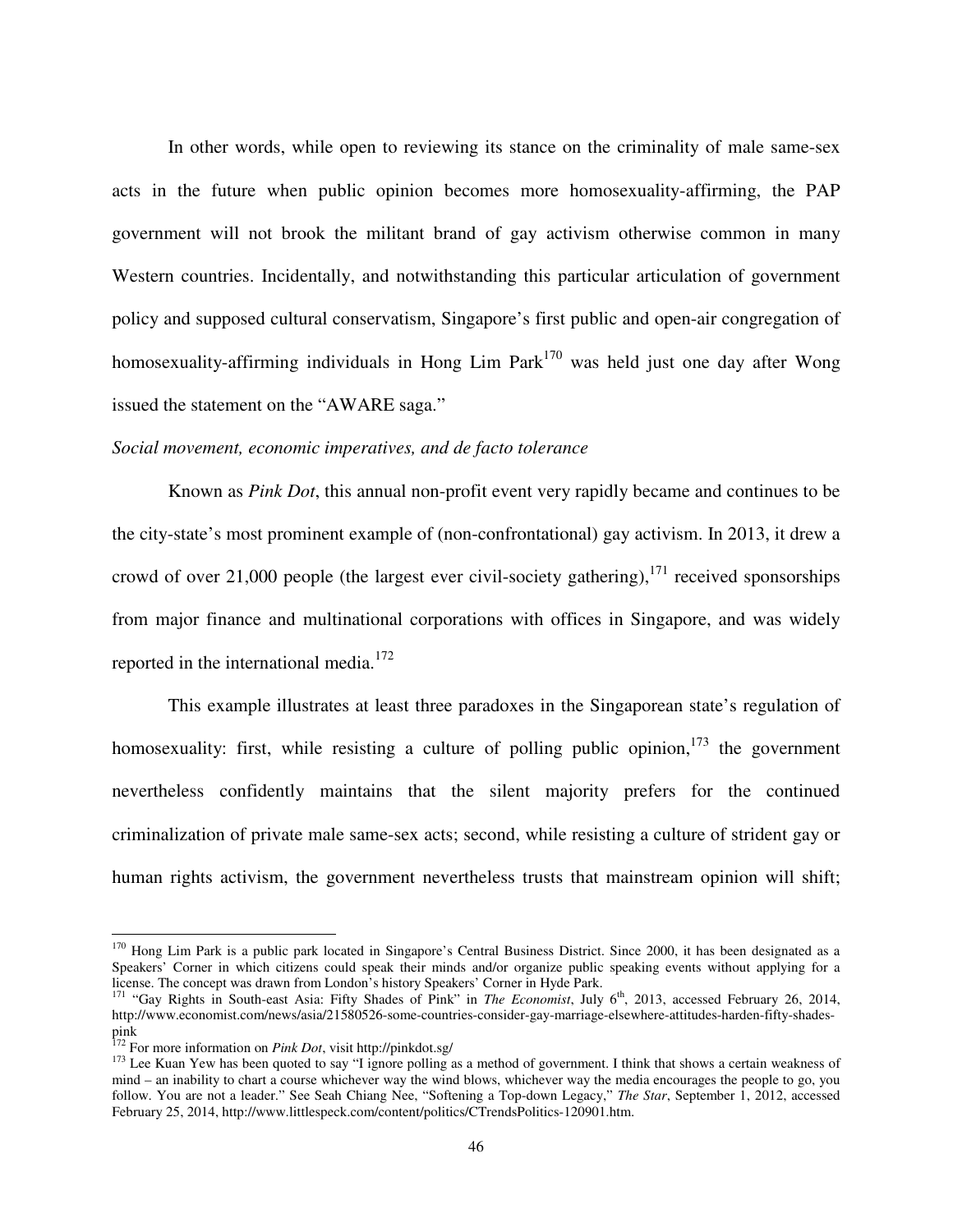third, while resisting a culture of Western liberalism and sexual liberation, the government nevertheless midwifed, quite deliberately, "Asia's new gay capital."<sup>174</sup>

Just as Rome was not built in a day, "Asia's new gay capital," too, took time and effort. Lee Hsien Loong's comment during the 2007 debate that "*de facto*, gays have a lot of space in Singapore… there are gay bars and clubs… they do not have to go underground… we do not proactively enforce Section 377A on them<sup>175</sup> demonstrates the government's calibrated policy shifts over time: since *Ng Huat v. Public Prosecutor* in 1995, "there has… been no reported case where 377A has been used for purely non-consensual homosexual activity."<sup>176</sup>

In July 2003, then-Prime Minister Goh Chok Tong surprised even the homosexualityaffirming community when he revealed that the Singaporean civil service "now allows gay employees into its ranks, even in sensitive positions."<sup>177</sup> More remarkably, perhaps, was Goh's reasoning that "some people are born that way… We are born this way and they are born that way, but they are like you and me."<sup>178</sup>

To be sure, the evolution of the government's view toward and use of Section 377A was not for the noble purpose of legal equality. As suggested earlier, state tolerance for homosexuals has largely been prompted by and contingent on the perceived economic benefits associated with making Singapore more attractive for global talent and capital—key prerequisites for the actualization of Singapore's vision to become "a leading Asian leisure destination" by  $2015^{179}$  as

l

<sup>&</sup>lt;sup>174</sup> Gail Wan, "Singapore Emerging as Asia's New Gay Entertainment Capital," *Agence France Presse*, September 14, 2003.<br><sup>175</sup> The full text of the relevant 2007 parliamentary proceedings is available

parliamentary proceedings is available at http://sprs.parl.gov.sg/search/topic.jsp?currentTopicID=00002031-WA&currentPubID=00004748-WA&topicKey=00004748-WA.00002031-WA\_1%2B%2B

<sup>176</sup> Michael Hor, "Enforcement of 377A: Entering the Twilight Zone," in *Queer Singapore: Illiberal Citizenship and Mediated Cultures* ed. Audrey Yue and Jun Zubillaga-Pow (Hong Kong: Hone Kong University Press, 2013), pp. 47

<sup>177</sup> Simon Elegant, "The Lion In Winter," *Time,* July 7, 2003, accessed February 15, 2014, http://www.singaporewindow.org/sw03/030707ti.htm.

<sup>178</sup> Ibid.

<sup>&</sup>lt;sup>179</sup> "Singapore Sets Out To Triple Tourism Receipts To S\$30 Billion by 2015," Singapore Tourism Board. Press release, January 11, 2005, on the Singapore Tourism Board website, https://app.stb.gov.sg/asp/new/new03a.asp?id=2483, accessed February 25, 2014.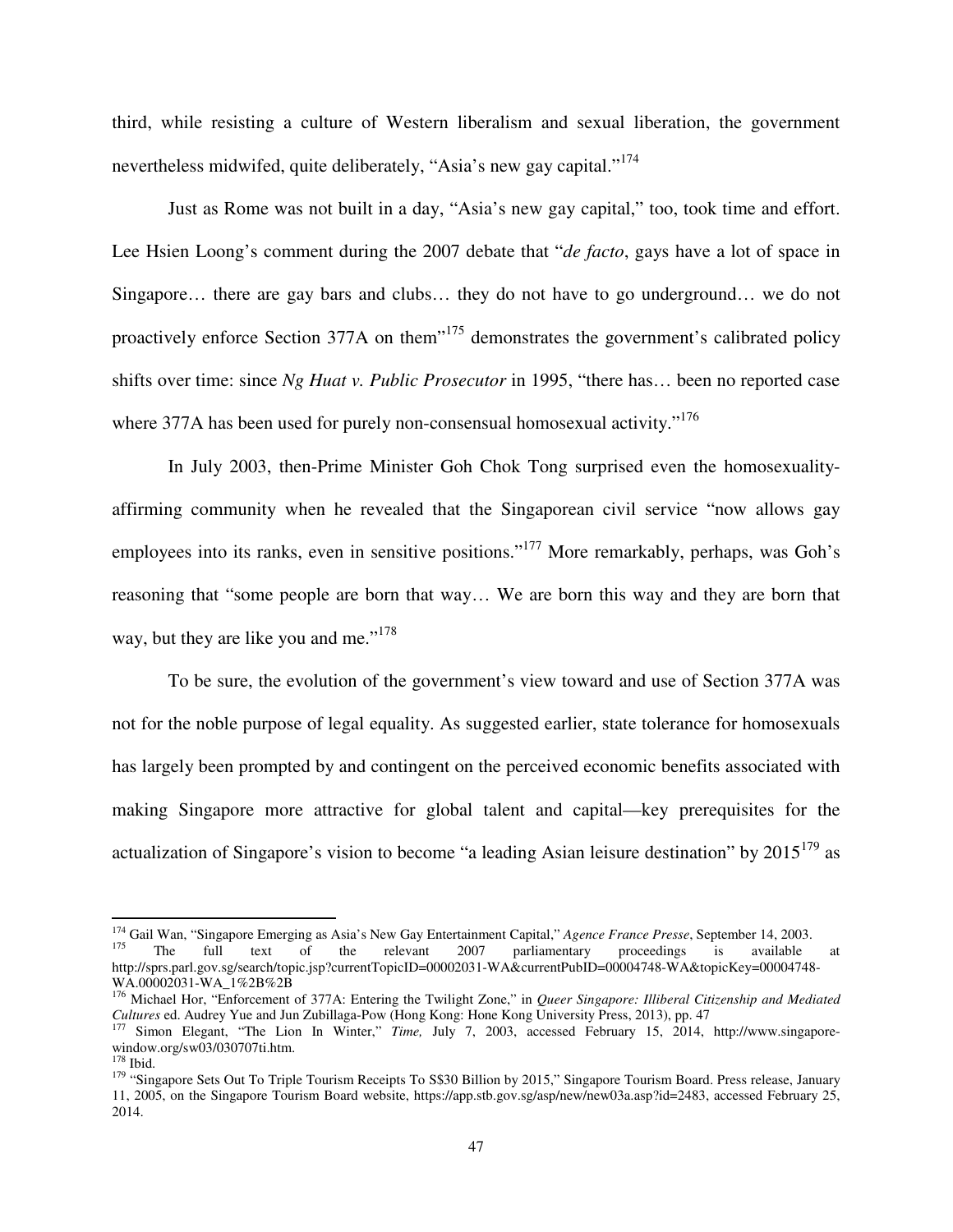well as "a global arts city" able "to join New York and London in the top rung of cultural cities."<sup>180</sup>

Indeed, in the same interview referenced earlier, then-Prime Minister Goh intimated that "the change in policy [was] inspired at least in part by the desire not to exclude talented foreigners who are gay."<sup>181</sup> In this regard, Singapore's governing elites show themselves to be faithful and competent students of Richard Florida's influential urban studies theory of "The Rise of the Creative Class":

*The economic need for creativity has registered itself in the rise of a new class… the Creative Class… whose economic function is to create new ideas, new technology and/or new creative content… these people engage in complex problem solving that involves a great deal of independent judgment and requires high levels of education or human capital... the key difference between the Creative Class and other classes lies in what they are primarily paid to do: to create and have considerably more autonomy and flexibility than [either the Working Class or the Service Class.]<sup>182</sup>*

More pertinently, Florida wrote that "a place that welcomes the gay community welcomes all kinds of people… gays can be said to be the "canaries of the Creative Age"… a place that is open and tolerant [is] important to high-tech workers and Creative Class people [who] all want places where they can fit in and live as they please without raising eyebrows."<sup>183</sup> Lee Kuan Yew's observation, then, that "if [Singapore is] unable to keep pace with the rest of the world, [she] will not be able to attract talent… and talented people will not want to go to a repressive place"<sup>184</sup> conforms neatly to Florida's insights.

<sup>180</sup> Ministry of Information and the Arts, *Renaissance City Report: Culture and the Arts in Renaissance Singapore*, Singapore: Government Printing Office, 2000, http://www.nac.gov.sg/docs/resources/2\_finalren.pdf, accessed February 25, 2014.

<sup>181</sup> Simon Elegant, "The Lion In Winter," *Time,* July 7, 2003, accessed February 15, 2014, http://www.singaporewindow.org/sw03/030707ti.htm.

<sup>&</sup>lt;sup>182</sup> Richard Florida, "The Transformation of Everyday Life," in *The Rise of the Creative Class: And How It's Transforming Work, Leisure, Community and Everyday Life* (New York: Basic Books, 2004), pp. 8

<sup>&</sup>lt;sup>183</sup> Ibid, "Technology, Talent and Tolerance: The 3 T's of Economic Development," pp. 255 – 258

<sup>&</sup>lt;sup>184</sup> Lee Kuan Yew's interview with Susan Yu on *STAR TV's Focus Asia 2001* https://www.youtube.com/watch?v=-zKilvtVgg4, accessed February 25, 2014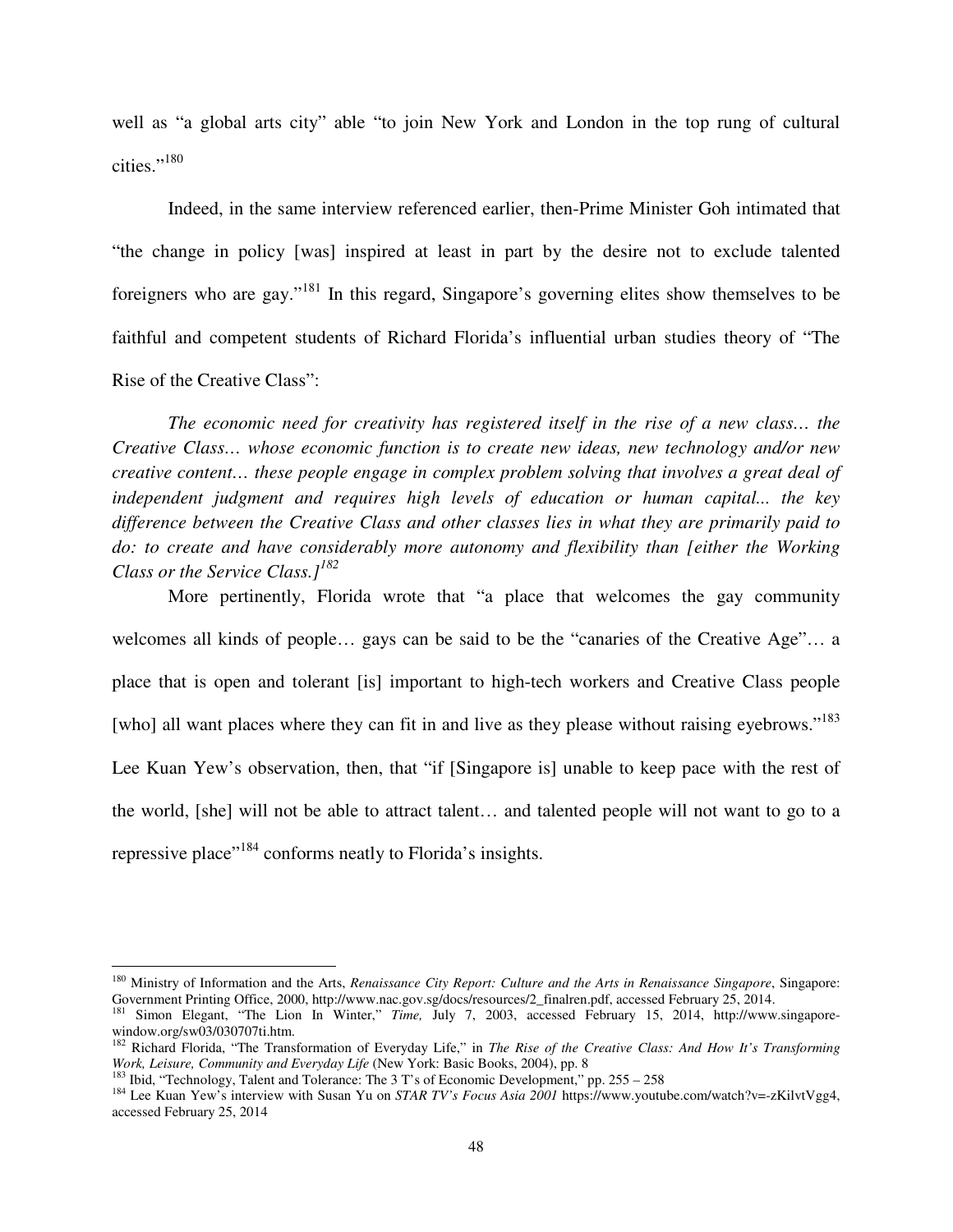This apparent obsession with revamping Singapore's international image from that of a clean, safe, and straitlaced "Nanny State"<sup>185</sup> to one of a vibrant, cosmopolitan, and exciting global city<sup>186</sup> is very much generated by the government's clear-eyed assessment that as a small and open economy, Singapore has no choice but to imagine "new growth paths less vulnerable to external business cycles than the export-driven model on which it had relied."<sup>187</sup> To the extent that these "new growth paths" rely heavily on the Creative Class, the government has vowed to "do 'whatever it takes' to attract talent."<sup>188</sup> As a journalist with the city-state's biggest English daily, *The Straits Times,* pithily noted at the end of her editorial commenting on the aforementioned change in the civil service: "Remember, this is not about gay rights. This is about economic competitiveness."<sup>189</sup>

# *Conservative religious-moral entrepreneurs and the "silent majority" leitmotif*

If, for all the reasons cited above, the government appears to be tacitly heading in a more homosexuality-affirming direction, and creating, as it were, gay-friendly "facts on the ground,"<sup>190</sup> the liberalization project is not without its critics who, by and large, interpret it through sanctimoniously religious lenses. For example, "Pentecostals have joined conservative evangelicals, with Pentecostals from mainstream denominational churches often taking the lead,

<sup>&</sup>lt;sup>185</sup> Over the years, Singapore's peculiarly paternalistic brand of governance has prompted many foreign commentators to label her as the quintessential "Nanny State." For example, Wayne Arnold, "Nanny state Singapore shows some ankle," in *The New York Times*, May 22, 2006, accessed February 25, 2014, http://www.nytimes.com/2006/05/22/business/worldbusiness/22ihtcasino.html?pagewanted=all&\_r=0

<sup>&</sup>lt;sup>186</sup> Singapore's efforts to liberalize (her nightlife scene in particular) have been widely reported in the international media. For example, John Arlidge, "Why Singapore is now the place where the wealthy stay up all night to get lucky," in *Spear's*, February 6, 2014, accessed February 25, 2014, http://www.spearswms.com/news/why-singapore-is-now-the-place-where-the-wealthy-stayup-all-night-to-get-lucky-4173156#.Uw1InvldVHQ

<sup>187</sup> Lim Eng-Beng, "The Global Asian Queer Boys of Singapore," in *Brown Boys and Rice Queens: Spellbinding Performance in the Asias* (New York: New York University Press, 2014), pp. 125

<sup>188</sup> Ibid., pp. 127

<sup>189</sup> Chua Mui Hoong, "It's Not About Gay Rights – It's Survival," in *The Straits Times*, July 9, 2003, accessed February 25, 2014, http://www.yawningbread.org/apdx\_2003/imp-098.htm

<sup>&</sup>lt;sup>190</sup> The phrase is derived from discussions over Israeli settlements constructed in the parts of the West Bank with politically contested sovereignty. It refers to a given situation in reality as opposed to that in theory. In Singapore today, there are at least eight saunas or massage centres catering exclusively to gay clients—a rather remarkable "fact on the ground" considering the small size of the country. See Lim Eng-Beng, "The Global Asian Queer Boys of Singapore," in *Brown Boys and Rice Queens: Spellbinding Performance in the Asias* (New York: New York University Press, 2014), pp. 124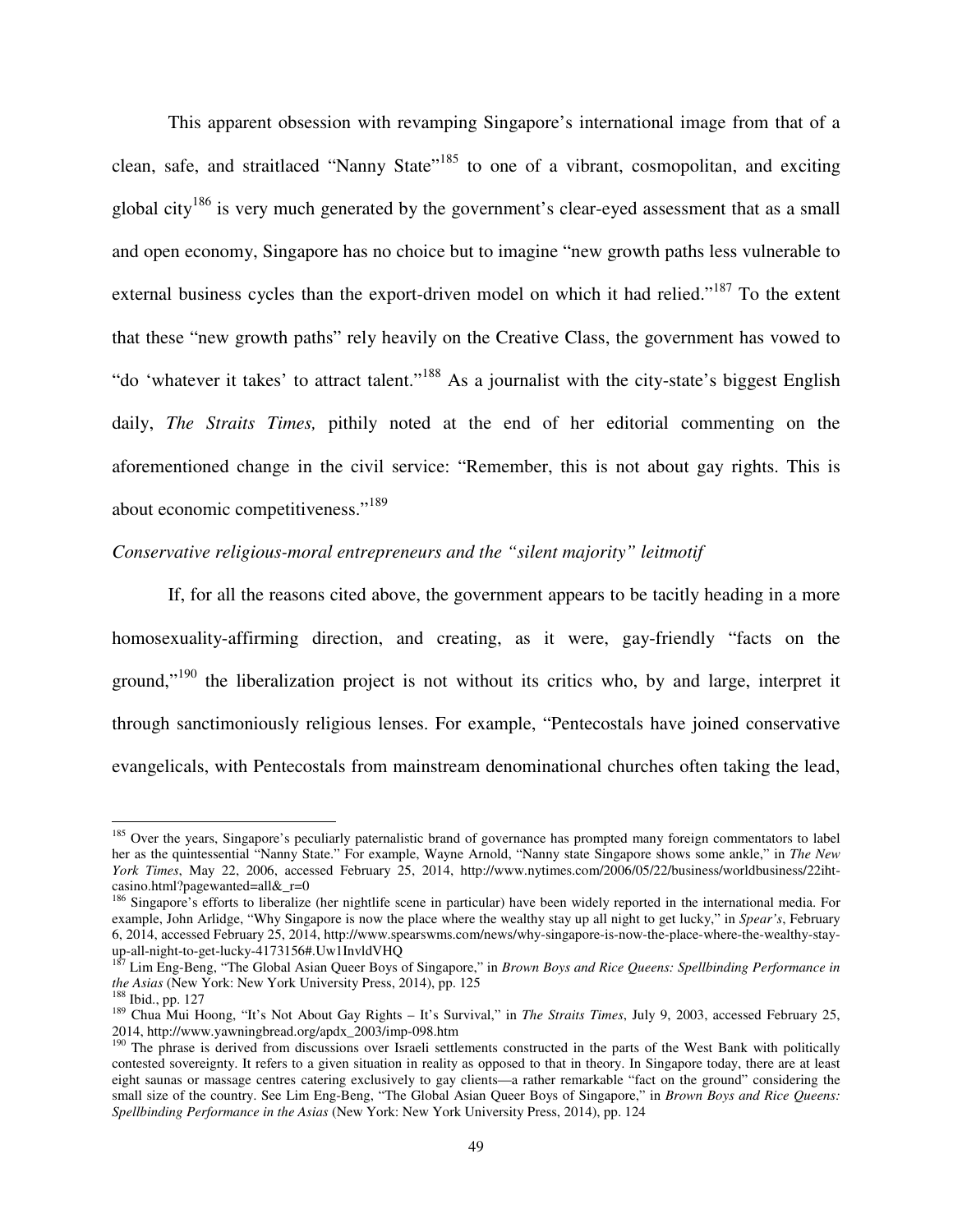to oppose liberalizing moves by the state to recreate Singapore as a global city with a cosmopolitan and open culture, which they see as encouraging sinful behavior detrimental to the well-being of Singapore society."<sup>191</sup>

Being the first time in Singapore's independent history in which the presence of homosexual Singaporeans was openly recognized, $192$  the 2007 debate nevertheless brought deepseated and religiously-mediated homophobia to the fore as when then-Nominated Member of Parliament  $(NMP)^{193}$  Thio Li-Ann, in arguing for the continued criminalization of male same-sex acts, pontificated the following:

*377A serves public morality; the argument from community reminds us we share a way of life which gives legal expression to the moral repugnancy of homosexuality. Heterosexual sodomy, unlike homosexual sodomy, does not undermine the understanding of heterosexuality as the preferred social norm. To those who say that 377A penalizes only gays, not lesbians, note there have been calls to criminalize lesbianism too. Public sexual morality must buttress strong families based on faithful union between man and wife, the best model for raising children. The state should not promote promiscuity nor condone sexual exploitation. New section 376D criminalizes the organization of child-sex tours. Bravo!<sup>194</sup>*

Most arrestingly, perhaps, is her description that "anal-penetrative sex is inherently damaging to the body and a misuse of organs, like shoving a straw up your nose to drink."<sup>195</sup> Speaking immediately after Thio, MP Alvin Yeo, a Christian, described the lobbying efforts against Section 377A to be "minority views" that were unapologetically "vocal…

<sup>191</sup> Daniel P.S. Goh, "State and Social Christianity in Post-Colonial Singapore," in *Sojourn: Journal of Social Issues in Southeast Asia* 25 (2010): 83

<sup>192</sup> Chua Beng Huat, "Singapore in 2007: High Wage Ministers and the Management of Gays and Elderly," in *Asian Survey* 48 (2008): 60

<sup>&</sup>lt;sup>193</sup> The NMP scheme was started in 1990 by then newly-appointed Prime Minister Goh Chok Tong in order to bring more independent, non-partisan voices to Parliament and thereby widening its representative claims in the face of the PAP's hegemony in the House. Each NMPs are recommended by a Special Select Committee chaired by the Speaker of Parliament and officially appointed by the President for a two-and-a-half-year term; they do not have to stand for elections and do not have a geographically-based constituency. They have full parliamentary voting rights except when it pertains to votes of no confidence, constitutional amendments, presidential impeachment, and motions regarding public funds (i.e. voting to pass the Budget).

<sup>&</sup>lt;sup>194</sup> The full text of the relevant 2007 parliamentary proceedings is available at http://sprs.parl.gov.sg/search/topic.jsp?currentTopicID=00072393-ZZ&currentPubID=00075231-ZZ&topicKey=00075231-ZZ.00072393-ZZ\_1%2B%2B [Emphasis added.]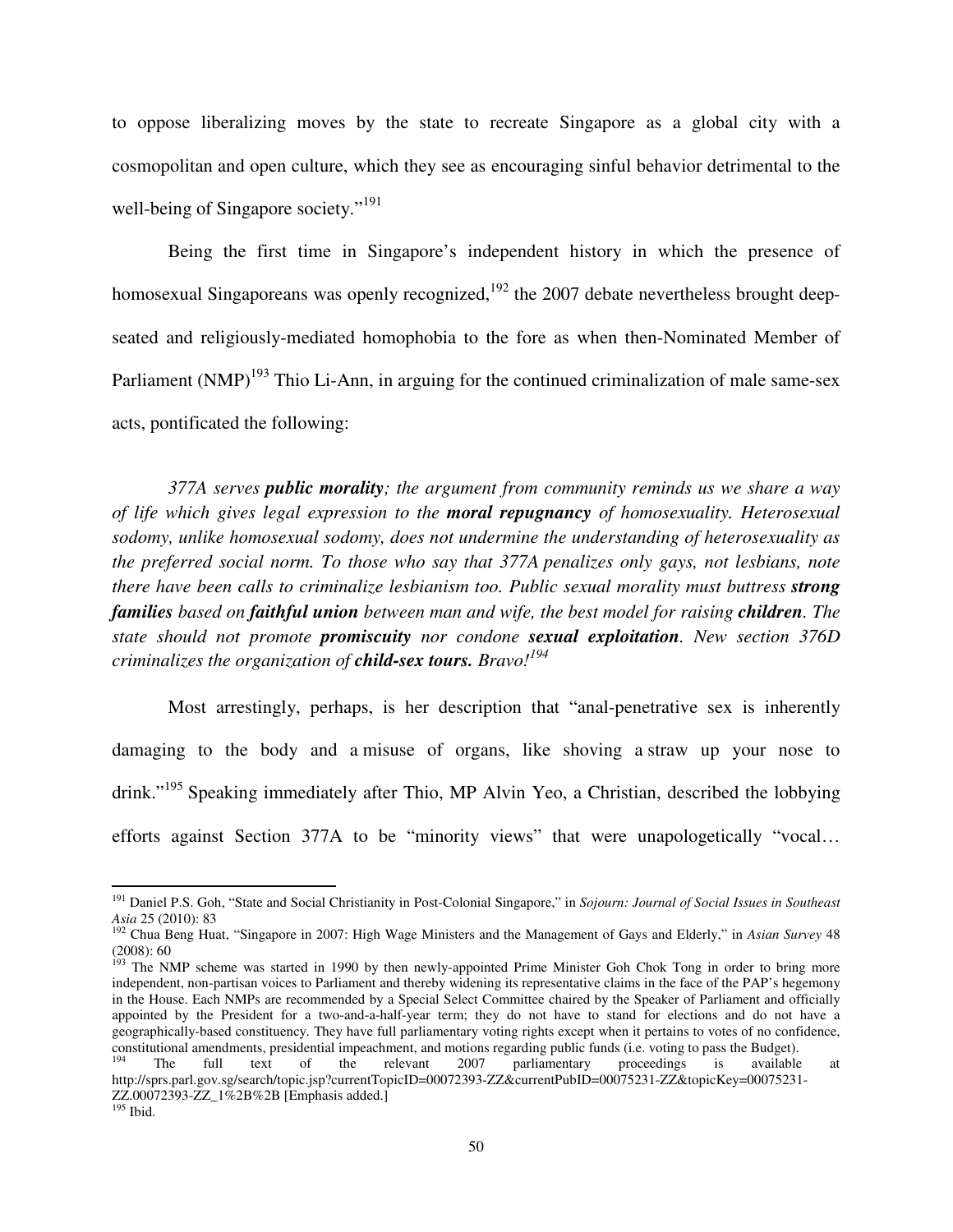articulate… high profile," and thus callous toward the "views of the vast and silent segments of the population."<sup>196</sup>

Another Christian MP, Indranee Rajah, a rose to argue that "the stance which the Government is taking is, in fact, **an exact reflection** of what Singapore society in general thinks… And I think that many liberal groups have, for a long time, thought that the Government was exaggerating the extent of the conservatives in Singapore, but that is not so."<sup>197</sup> Such assertions that Singapore remains, at its core, a deeply conservative society "uncomfortable with, even troubled by, homosexual behavior<sup>198</sup> continue to claim rhetorical and ideological validity by references to two surveys—*Our Singapore Conversation Survey (OSCS)* in 2013 and *Institute of Policy Studies Survey on Social Morality* in 2014—that supposedly show Singaporeans to be in overwhelming support of retaining Section 377A.

The first survey showed that 35% of the respondents strongly "reject gay lifestyles," 12% of the respondents "reject gay lifestyles," 27% of the respondents were neutral, 14% of the respondents "accept gay lifestyles," and 12% of the respondents strongly "accept gay lifestyle."<sup>199</sup> The second survey reported that  $78.2\%$  of the respondents said sexual relations between two adults of the same sex were either always or almost always wrong while 72.9% said the same of gay marriage. $200$ 

Glaringly, these surveys do not actually poll Singaporeans on their opinions regarding the retention or repeal of Section 377A, that is, the legality of *being* rather than *behaving* gay.

<sup>196</sup> Ibid.

<sup>&</sup>lt;sup>197</sup> Ibid. [Emphasis added.]

<sup>198</sup> Ibid.

<sup>&</sup>lt;sup>199</sup> The full report of the OSCS is available at http://www.reach.gov.sg/Portals/0/Microsite/osc/OSC-Survey.pdf

<sup>200</sup> Maryam Mokhtar, "Most Singaporeans conservative: IPS Survey," in *The Straits Times – Singapolitics*, January 28, 2014, accessed February 26, 2014, http://www.singapolitics.sg/news/most-singaporeans-conservative-ips-survey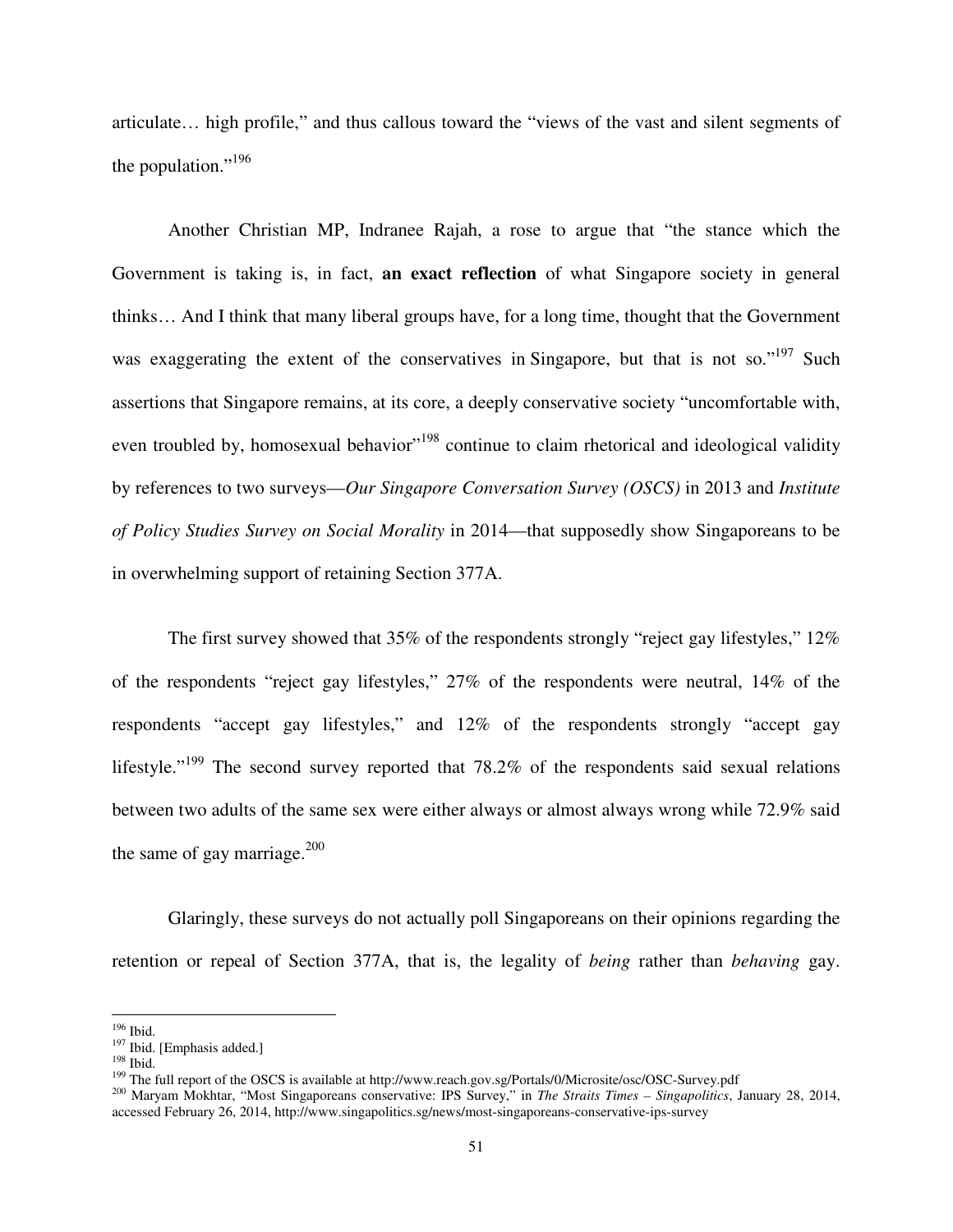Equally unfortunate is the surveys' employment of terminologies—for example, "the gay lifestyle"—pregnant with and indeed originating from the rightwing conservative Christian movements in the  $US^{201}$  Furthermore, the inclusion of the question regarding same-sex marriage when same-sex acts themselves remained crimes punishable by a jail term is curious at best and cynical at worst for it plays straight into the moral panic and dystopian fear-mongering that homosexuality-denying voices like Thio's have traditionally amplified in their efforts to uncover a sinister and so-called "homosexual agenda" that will inexorably normalize other sexual acts such as bestiality, incest, and pedophilia. $202$ 

# *Political imperatives of a hegemonic ruling party*

l

A critical interpretation of such survey results must at least be cognizant of the mammoth yet naturalized ideological strictures that the PAP has, over the past five decades in power, assiduously put in place in Singapore's public discourse and imagination; "ideological hegemony [works in tandem with delivering] economic growth and needs to be continually produced $v^{203}$  to ensure the centrality and longevity of a dominant and no-nonsense state, that is, the PAPgoverned state. The "entrenched [and] dependable practice" of "generating narratives of crisis at intervals"—eloquently captured in Lee Hsien Loong's warning that "overnight, an oasis may

<sup>&</sup>lt;sup>201</sup> The reduction, simplistic at best and cynical at worst, of homosexuality from either a sociobiological predisposition or an innate genetic makeup to a "lifestyle" connoting total agency is commonly linked to Reverend Jerry Falwell's *Moral Majority*  movement of the 1980s. See Austin Carty, "Jerry Falwell 9/11 Remarks: A Former Liberty University Student Reflects" in *Huffington Post*, September 13, 2011, accessed February 26, 2014, http://www.huffingtonpost.com/austin-carty/jerry-falwell-911-remarks-reflection\_b\_960571.html

 $202$  In her parliamentary speech, Thio outlined what she believed were the five prongs of the radical gay agenda. The full text of her speech is available at http://sprs.parl.gov.sg/search/topic.jsp?currentTopicID=00072393-ZZ&currentPubID=00075231-ZZ&topicKey=00075231-ZZ.00072393-ZZ\_1%2B%2B

<sup>203</sup> Youyenn Teo, "Gender Disarmed: How Gendered Policies Produce Gender-Neutral Politics in Singapore," in *Signs* 34 (2009): 536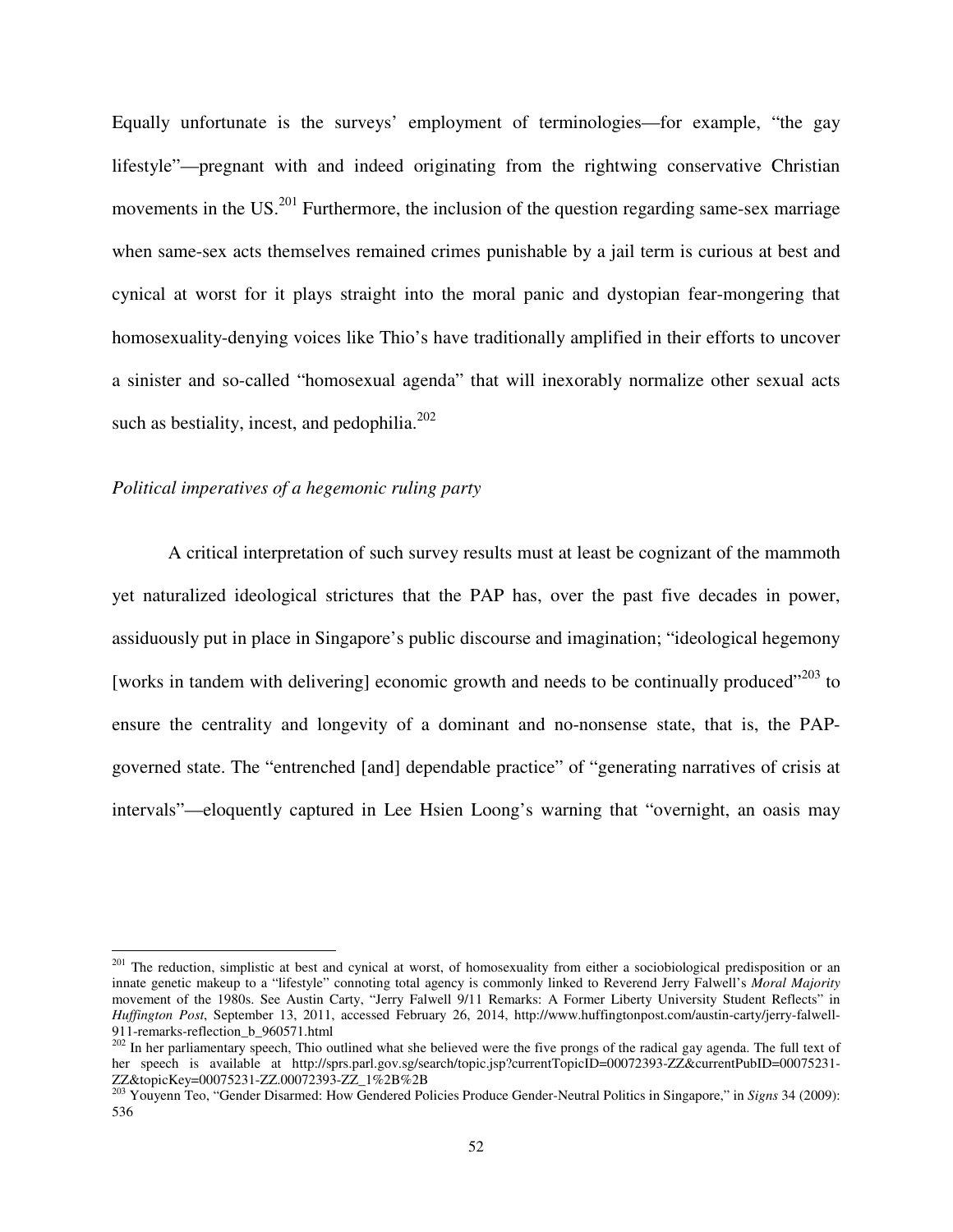become a dessert<sup>"204</sup>—is married with the PAP's self-conception that it alone can secure Singapore's prosperity and be all things to all people.<sup>205</sup>

To be sure, these narratives of crisis are fueled by threats from within and without; Singapore's multiracial and polyglot population<sup>206</sup> reliably affords the state with a credible script that dramatizes the supposed inevitability of internecine racial strife in the event that an alternative political order with looser societal arrangements emerges. Consequently, rather than blurring ethnic divisions, Singapore's "nation-building strategy—particularly since the 1980s has been to retain [and] exaggerate[e] them."<sup>207</sup>

In a word, "more often than not, [racial] diversity has been seen as a threat."<sup>208</sup> Beyond race, another fault line that the PAP is wont to highlight is that between, on the one hand, liberal Singaporeans characterized as "'creative' subjects whose horizons lie further away" and, on the other, conservative Singaporeans characterized as "'loyal' subjects whose horizons are local."<sup>209</sup> Wong Kan Seng, during the "AWARE Sage" warned:

*The debate on Sec 377A of the Penal Code showed how the homosexuality issue polarized our society. Advocates on both sides were passionate and vocal. In the recent AWARE* 

<sup>204</sup> Michael Leifer, "Singapore: The Foreign Policy of an Exceptional State," in *Singapore's Foreign Policy: Coping with Vulnerability* (London: Routledge, 2000), pp. 19

<sup>&</sup>lt;sup>205</sup> As Chairman of a committee set up to establish the youth wing of the PAP in 1985, Lee Hsien Loong said that the PAP ought to continue representing "the population of Singapore, not just a part of it but all of it." See the Young PAP website, accessed February 26, 2014, http://www.youngpap.org.sg/about/history/

<sup>&</sup>lt;sup>206</sup> Singapore's current population is  $74.1\%$  ethnic Chinese, 13.4% ethnic Malays, 9.2% Indians; the remaining 3.3% is classified, rather unceremoniously, as "Others." See Department of Statistics, Ministry of Trade and Industry, *Census of Population 2010 Statistical Release 1*, Singapore: Government Printing Office, 2011, http://www.singstat.gov.sg/publications/publications\_and\_papers/cop2010/census\_2010\_release1/cop2010sr1.pdf, accessed February 26, 2014

<sup>207</sup> Kenneth Paul Tan, "Censorship in Whose Name?" in *Renaissance Singapore?: Economy, Culture, and Politics*, edited by Kenneth Paul Tan (Singapore: National University of Singapore Press, 2007), pp. 83<br><sup>208</sup> Kirnal Singh, "Vessilin M", C

<sup>208</sup> Kirpal Singh, "Keeping Vigil: Openness, Diversity, and Tolerance," in *Renaissance Singapore?: Economy, Culture, and Politics*, edited by Kenneth Paul Tan (Singapore: National University of Singapore Press, 2007), pp. 122 – 123

<sup>209</sup> Kenneth Paul Tan, "Censorship in Whose Name?" in *Renaissance Singapore?: Economy, Culture, and Politics*, edited by Kenneth Paul Tan (Singapore: National University of Singapore Press, 2007), pp. 72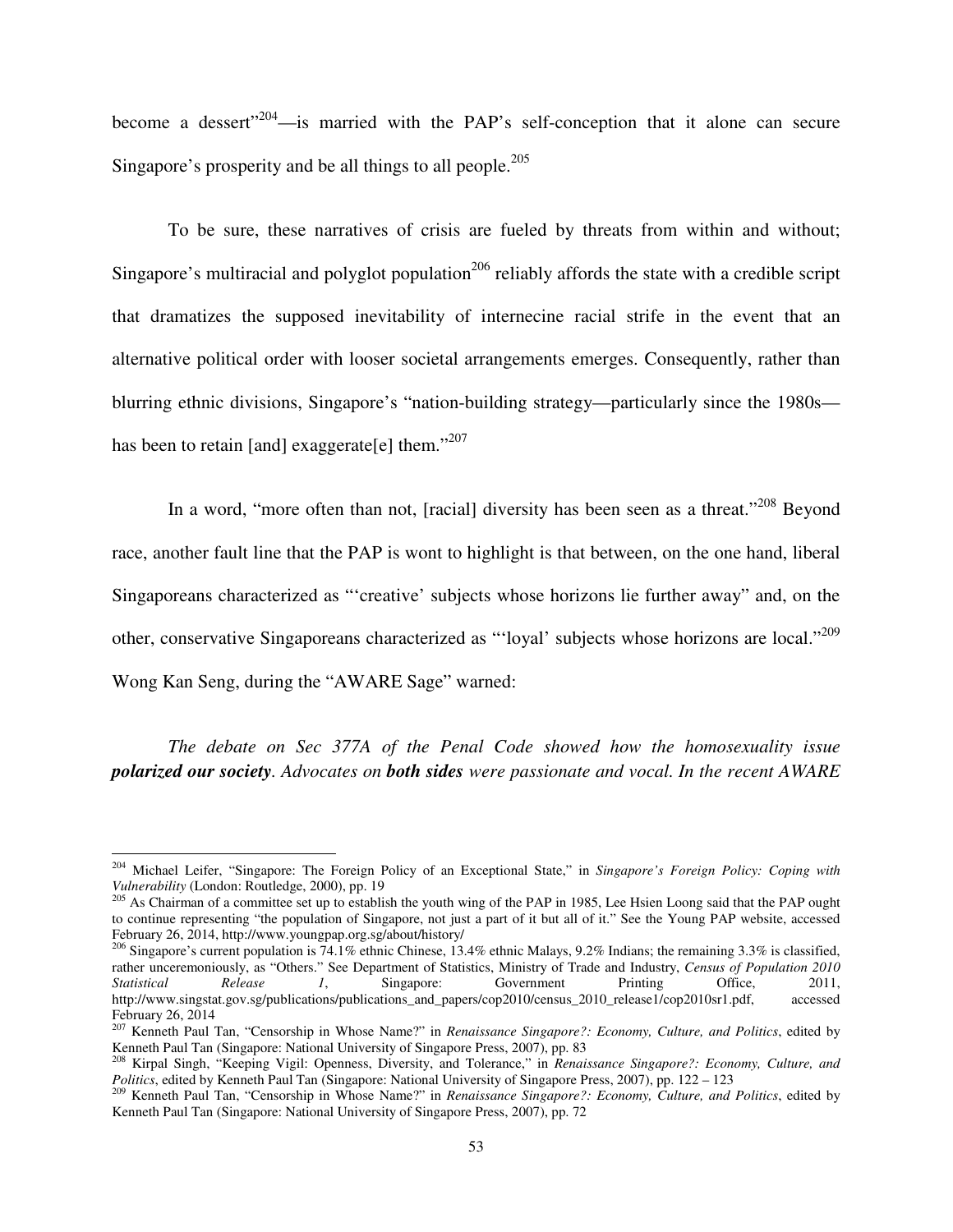*tussle, homosexuality was clearly a major issue to both sides. This is unproductive and divisive. Our society will not reach consensus on this issue for a very long time to come.<sup>210</sup>*

Presumably, the "both sides" Wong referred to are the homosexuality-affirming liberals and the homosexuality-denying conservatives. Deputy Prime Minister Teo Chee Hean said as much when he listed "sexual orientation" as one of the many new possible fault lines besieging Singapore.<sup>211</sup> Relatedly, Wong's assertion that consensus will elude Singaporean society "for a very long time to come" was calculated to reinforce, yet again, the need for Singapore to have "a strong enough government to coordinate the separate advantages that can be reaped from [both sides], while keeping the peace between them. $"^{212}$ 

In other words, through particular interpretations of domestic affairs, in this instance the "AWARE Saga," the PAP deftly arrogates unto itself the seemingly indispensable role of an impartial ring-holder that will ward off "intemperate activism [threatening Singapore's] social fabric."<sup>213</sup> Indeed, "in communicating reasons against change, the government has sometimes insinuated that the conservative majority of Singaporeans are ignorant, close-minded, prudish… intolerant… parochial—but, it claims, there is absolutely nothing [it] can do about it."<sup>214</sup> Put differently, by locating itself as merely a helpless mediator between competing groups, the PAP shields itself from blame and simultaneously deepens Singaporeans' instincts that the party is the

<sup>&</sup>lt;sup>210</sup> "Comments by DPM and Minister for Home Affairs Wong Kan Seng in response to media queries related to AWARE," Ministry of Home Affairs. Press release, May 15, 2009, on the Ministry of Home Affairs website, https://www.mha.gov.sg/news\_details.aspx?nid=MTQ0MA%3D%3D-H1aIkdI4Ksw%3D, accessed on February 26, 2014.

 $^{211}$  Teo Chee Hean, "Opening Speech to  $11<sup>th</sup>$  National Security Seminar" (speech, Singapore, September 24, 2013), Ministry of Home Affairs, https://www.mha.gov.sg/news\_details.aspx?nid=Mjk1OQ%3D%3D-gbW8gkKO2tc%3D

<sup>212</sup> Kenneth Paul Tan, "Censorship in Whose Name?" in *Renaissance Singapore?: Economy, Culture, and Politics*, edited by Kenneth Paul Tan (Singapore: National University of Singapore Press, 2007), pp. 72

<sup>&</sup>lt;sup>213</sup> "Comments by DPM and Minister for Home Affairs Wong Kan Seng in response to media queries related to AWARE," Ministry of Home Affairs. Press release, May 15, 2009, on the Ministry of Home Affairs website, https://www.mha.gov.sg/news\_details.aspx?nid=MTQ0MA%3D%3D-H1aIkdI4Ksw%3D, accessed on February 26, 2014.

<sup>214</sup> Kenneth Paul Tan, "Censorship in Whose Name?" in *Renaissance Singapore?: Economy, Culture, and Politics*, edited by Kenneth Paul Tan (Singapore: National University of Singapore Press, 2007), pp. 73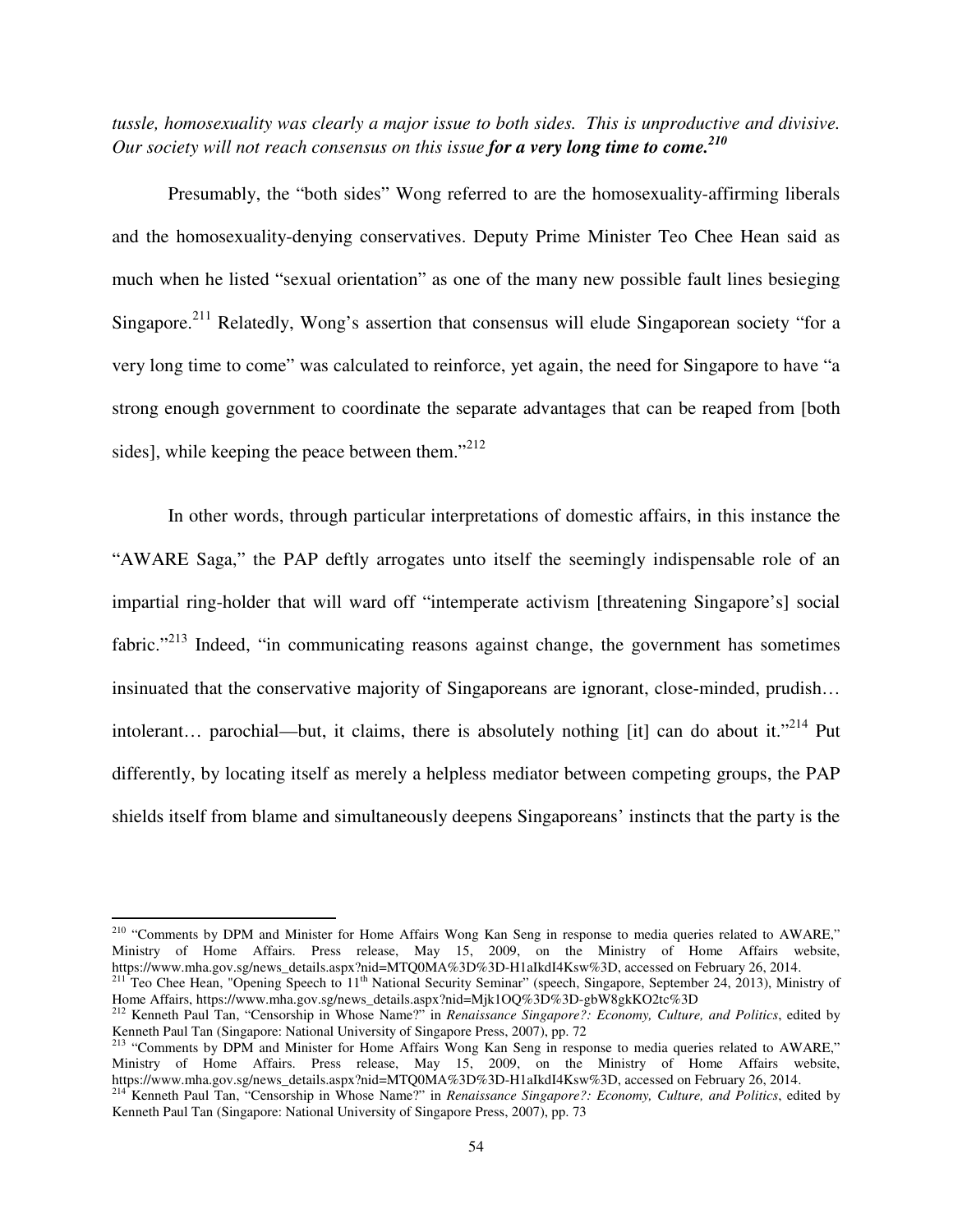only reason preventing society—constructed as fundamentally and forever fractious—from descending into a Hobbesian abyss.

A critical appreciation of the aforementioned surveys' results, notwithstanding their leading and thus problematic phraseology, therefore needs to recognize that the sustained stateled production and performance of differences (and their penalties) $^{215}$  has contributed to Singaporeans' almost kneejerk aversion to deviance. To ignore this would be to ignore the fact that Singapore and Singaporeans, as "creation[s] of the PAP, [have been] made to its image and likeness"<sup>216</sup> and that, paraphrasing Karl Marx and Antonio Gramsci, "powerful individuals and groups tend to monopolize the interpretation of cultural norms and manipulate them to their own advantage."217

While the percentage of Christians in Singapore's population has grown from 14.6% in 2000 to 18.3% in 2010<sup>218</sup>—the single biggest increase in any major religion—and assuming, incorrectly, that all Christians support Section 377A, it would nevertheless be simplistic to argue that it is this trend of heightened religiosity that keeps Section 377A on the books; Singaporean society is not unique in containing groups with drastically different cosmologies according to which they live their lives and make sense of the world. The stark difference between Singapore

<sup>&</sup>lt;sup>215</sup> To take a comical but telling example, in the mid-1970s, Singapore instituted a ban against males having long hair. Visitors were either denied entry or told to trim their hair before they would be allowed to enter the country. Public services were also authorized to attend to such individuals last in the event of a queue. The hairdo was seen as unwholesome "Western hippie drug culture." See Kenneth Whiting, "No Long Hairs Wanted in Singapore—They Mean It!" in *Daytona Beach Sunday News Journal*, February 9, 1975, accessed February 27, 2014, http://news.google.com/newspapers?nid=1873&dat=19750209&id=9UUfAAAAIBAJ&sjid=fdEEAAAAIBAJ&pg=3721,29981 75

<sup>216</sup> Catherine Lim, "The PAP and the people—A Great Affective Divide," in *The Straits Times*, September 3, 1994, accessed February 27, 2014, http://catherinelim.sg/1994/09/03/the-pap-and-the-people-a-great-affective-divide/

<sup>217</sup> An-Naim, A. A., "Toward a Cross-Cultural Approach to Defining International Standards of Human Rights," in *Human Rights in Cross-Cultural Perspectives: A Quest for Consensus*, edited by An-Naim, A. A., (Philadelphia: University of Pennsylvania Press, 1992), pp. 27 – 28

<sup>218</sup> Department of Statistics, Ministry of Trade and Industry, *Census of Population 2010 Statistical Release 1*, Singapore: Government 2011, Printing Printing Christian Communication Communication Communication Communication Communication Communication Communication Communication Communication Communication Communication Communication Communica http://www.singstat.gov.sg/publications/publications\_and\_papers/cop2010/census\_2010\_release1/cop2010sr1.pdf, accessed

February 26, 2014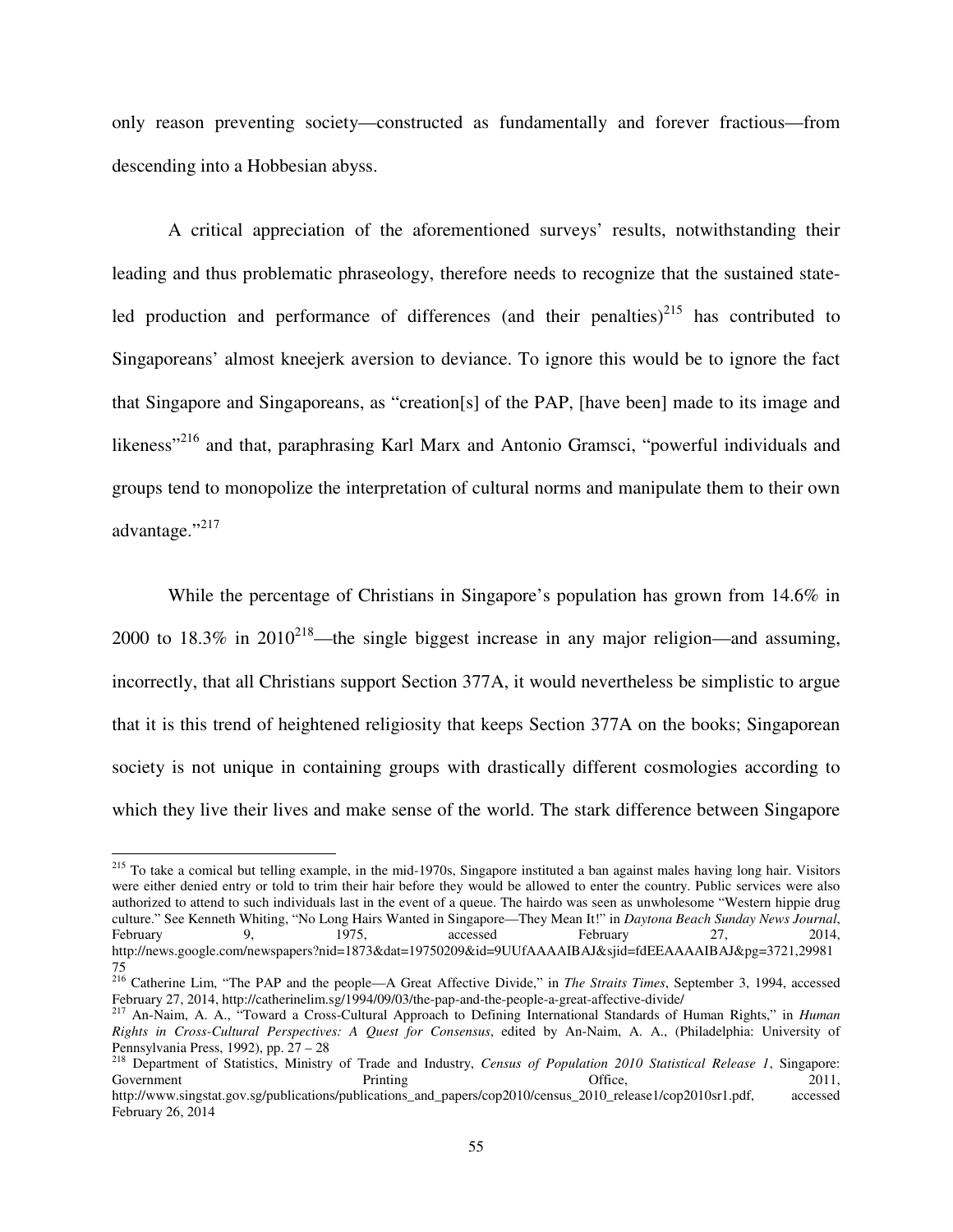and many other countries that have decriminalized same-sex acts, then, is the dynamic of a oneparty soft-authoritarian state intent on not rocking any boats in service of its political longevity and the supposed attendant benefits.

To conclude, Singapore's continued criminalization of sex between consensual adult males in private is, above all else, linked to the political imperatives that the PAP faces in its effort to retain power and control in Singapore's increasingly variegated political landscape. "Not… truly concerned with morality," the PAP is instead worried that "a polarized population would less likely vote consensually and repeatedly for the same party."<sup>219</sup>

To be sure, and to its credit, by permitting "social change…without any alteration to formal laws affecting same-sex sexual conduct or expression,"<sup>220</sup> the PAP is arguably anticipating the likely global and generational shifts in attitudes regarding homosexuality. Yet, given that the PAP's traditionally heteronormative worldview has been so diffused and popularized—a hegemon in the Gramscian sense—over the course of its uninterrupted half-acentury rule, it is not unthinkable that what had been historically relaxed and tolerant societal attitudes regarding homosexuality have in fact hardened. Put differently, even if the PAP is indeed as prescient and pragmatic as Lee Kuan Yew's statements over the years imply, it has bred a populace that now expects the state to be all things to all people, including therefore playing the contradictory roles of, on the one hand, conservative moral policemen and, on the other, progressive and cosmopolitan elite.

l

<sup>&</sup>lt;sup>219</sup> Lynette Chua, "Pragmatic Resistance, Law, and Social Movements in Authoritarian States: The Case of Gay Collective Action in Singapore" in *Law & Society Review* 46 (2012): 728

 $220$  Ibid., pp.  $742$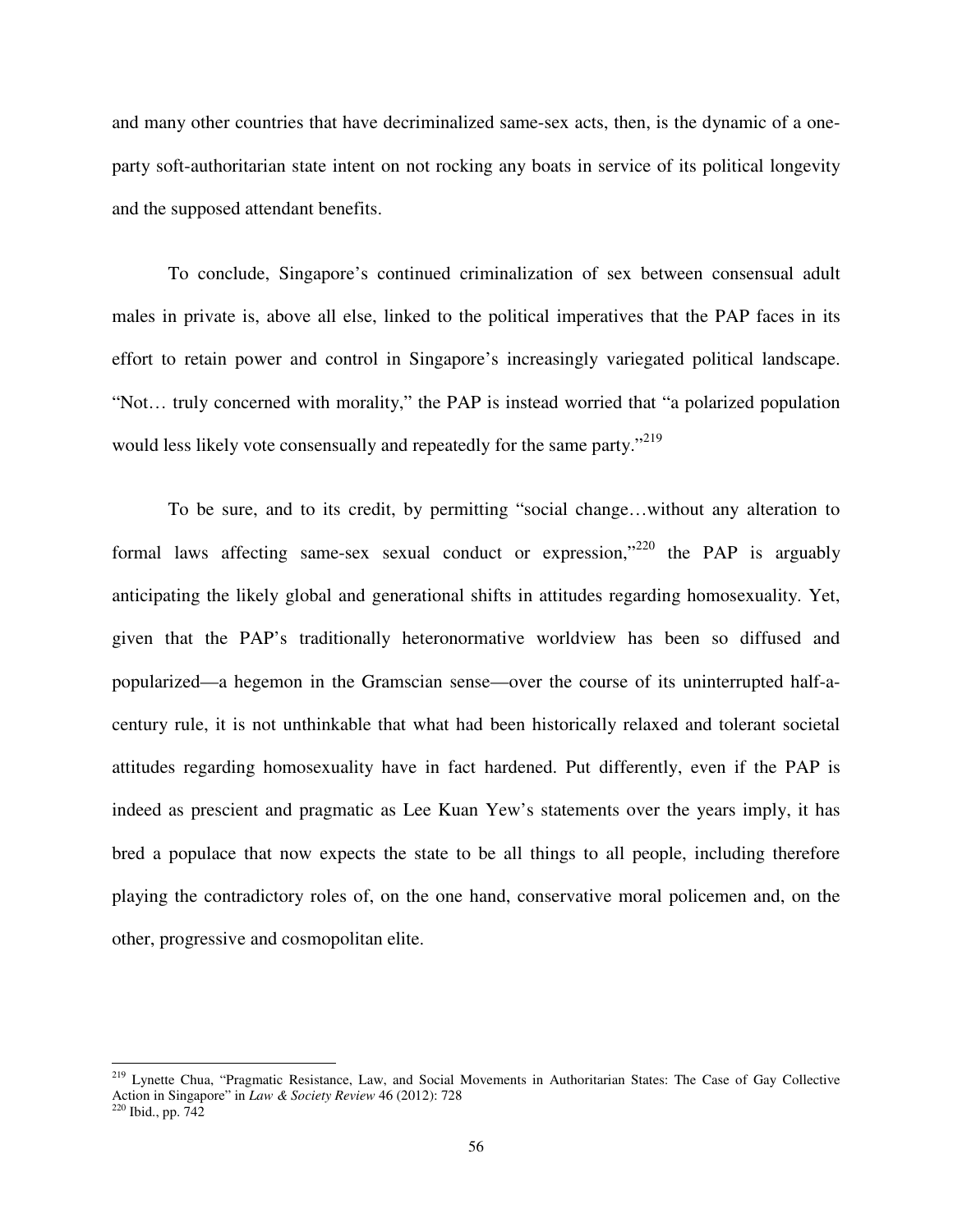#### **VII. Taiwan:**

 $\overline{a}$ 

# *Japanese colonial legacy*

 In contrast to both Hong Kong and Singapore, homosexual acts were never criminalized in Taiwan because of its different colonial history; Taiwan was never a British colony. Consequently, its moral and cultural ecology was never suffused with the strongly homophobic Judeo-Christian tradition. Under the 1895 *Treaty of Shimonoseki*, control over Taiwan (along with the Penghu Islands and parts of the Liaodong Peninsula) was ceded over from the Qing Empire in China to the Empire of Japan.<sup>221</sup> Notably, Japanese colonial rule over Taiwan was the first time the entire island has been governed as a single entity.<sup>222</sup>

For the next half a century, Japan would fastidiously remake Taiwanese society to resemble, if only superficially, herself; "conscious efforts were made to wipe out Chinese influence in the cultural sphere," including populating the island with Japanese immigrants<sup>223</sup> and governing Taiwan according to the Meiji Constitution.<sup>224</sup> Accordingly, a sense of how Japan perceived and treated homosexuality would be helpful to a discussion regarding homosexuality in Taiwan and, in particular, why homosexuality was not criminalized both in colonial and postcolonial Taiwan.

 Like Chinese culture, Japanese culture did not historically conceive of a "normative connection… between gender and sexual preferences because all men, whether samurai, priest,

<sup>221</sup> The full text of the *Shimonoseki Treaty* is available at http://www.taiwandocuments.org/shimonoseki01.htm

<sup>&</sup>lt;sup>222</sup> David Blundell, "Introduction," in *Taiwan Since Martial Law: Society, Culture, Politics, Economy*, edited by David Blundell (Taiwan: University of California Berkeley and National Taiwan University Press, 2012), xxxv<br>
<sup>223</sup> A. J. Graidonau: <sup>433</sup>

<sup>223</sup> A. J. Grajdanzev, "Formosa (Taiwan) Under Japanese Rule," in *Pacific Affairs* 15 (1942): 316

<sup>224</sup> Tay-Sheng Wang and I-Hsun Sandy Chou, "The Emergence of Modern Constitutional Culture in Taiwan," in *National Taiwan University Law Review* 5 (2010): 5 - 13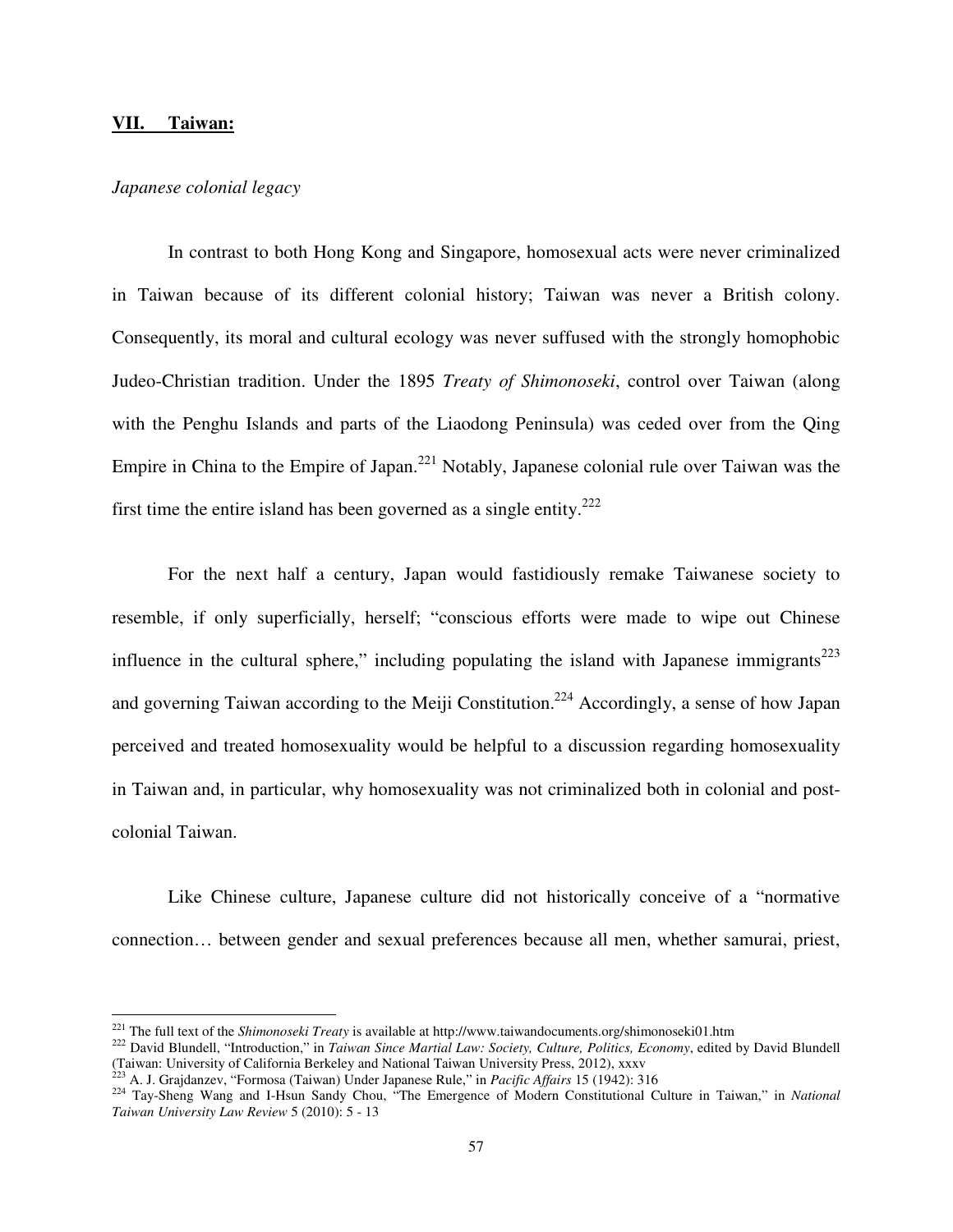or commoner, were able to engage in both same- and opposite-sex affairs."<sup>225</sup> More generally, "the expression of private sexual practice has tended to be overlooked by both state and religious authorities<sup> $226$ </sup> in Japanese history. Again, analogous to China, especially during the Yuan and Ming Dynasties (1264 to 1644),<sup>227</sup> male homoeroticism in traditional Japan was often an expression and extension of one's social standing and power. For example, in Japan, "elite men were able to pursue boys and young men who had not yet undergone their coming-of-age ceremonies" in the context of a code of ethics termed *nanshoku* (male eroticism) and *shudo* (the way of youths). $228$ 

 Just as China under Mao Zedong's and the Communist Party's authoritarianism was "eager to instill social and moral order"<sup>229</sup>—revolutions depend on stable and reproductive family units—"Japan's descent into militarism in the early 1930s saw the government tighten its hold on sexual discourse and practice."<sup>230</sup> Ironically, however, imperial Japan's large-scale preparations for the war effort actually created many more opportunities for greater intimacy between men who, because of the military draft, were placed in an environment privileging homo-social brotherhood for the purposes of inspiring valiant and selfless military exploits.<sup>231</sup>

l

<sup>&</sup>lt;sup>225</sup> Mark McLelland and Katsuhiko Suganuma, "Sexual Minorities and Human Rights in Japan: A Historical Perspective," in *Protection of Sexual Minorities since Stonewall: Progress and Stalemate in Developed and Developing Countries*, edited by Phil C. W. Chan (New York: Routledge, 2010), pp. 197

 $226$  Ibid.

<sup>227</sup> Bret Hinsch, "Husbands, Boys, Servants: Yuan and Ming Dynasties (1264 to 1644)" in *Passions of the Cut Sleeve: The Male Homosexual Tradition in China* (Los Angeles: University of California Press, 1990), pp. 118 – 138

<sup>&</sup>lt;sup>228</sup> Mark McLelland and Katsuhiko Suganuma, "Sexual Minorities and Human Rights in Japan: A Historical Perspective," in *Protection of Sexual Minorities since Stonewall: Progress and Stalemate in Developed and Developing Countries*, edited by Phil C. W. Chan (New York: Routledge, 2010), pp. 197

<sup>&</sup>lt;sup>229</sup> Chou Wah-shan, "A World Without Homo-Hetero Duality: Rewriting the Traditional Chinese History of Same-Sex Eroticism," in *Tongzhi: Politics of Same-Sex Eroticism in Chinese Societies* (New York: The Haworth Press, 2000), pp. 54

<sup>230</sup> Mark McLelland and Katsuhiko Suganuma, "Sexual Minorities and Human Rights in Japan: A Historical Perspective," in *Protection of Sexual Minorities since Stonewall: Progress and Stalemate in Developed and Developing Countries*, edited by Phil C. W. Chan (New York: Routledge, 2010), pp. 198

<sup>&</sup>lt;sup>231</sup> Ibid., pp. 199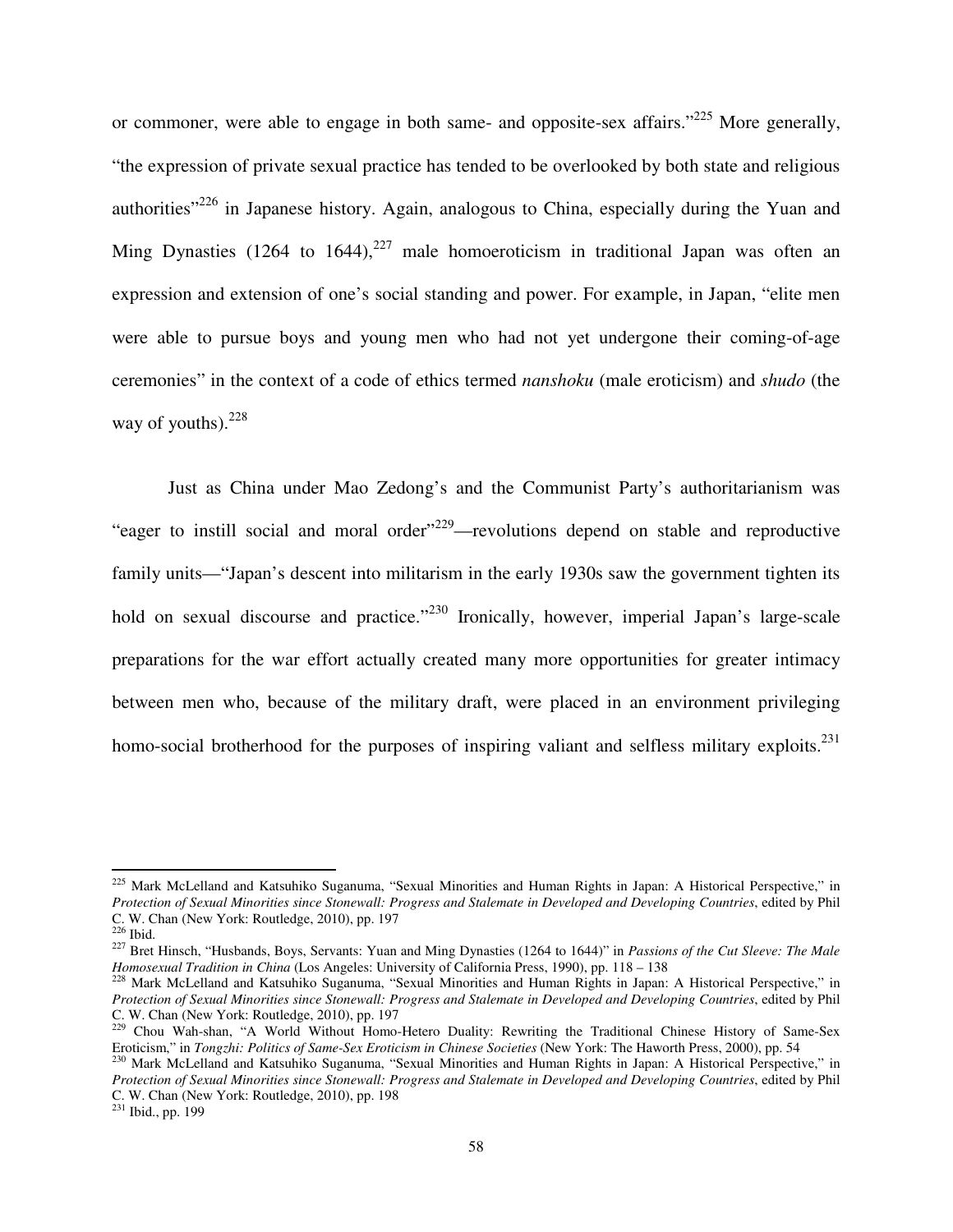Unlike its Allied counterparts, homosexuality was not perceived by the Japanese military establishment as an enervation or an aberration meriting swift and unequivocal condemnation.<sup>232</sup>

 This backdrop of, at best, colonial acceptance or, at worst, colonial indifference regarding homosexuality helps explain why Taiwan never had laws explicitly targeting same-sex relations. Nevertheless, Taiwan's current reputation for having "the most openly gay life in the Chinese world"<sup>233</sup> was anything but inevitable. Indeed, Taiwan under the autocratic rule of the Kuomintang (KMT) from 1949 to her democratization in the late 1980s and early 1990s was in many ways intolerant of homosexuality although to be sure "there has never been systematic persecution of homosexuals."<sup>234</sup>

# *Kuomintang's authoritarian project and intolerance of homosexuality*

 $\overline{a}$ 

 This state-led intolerance of homosexuality in the early period of Taiwan's history was intimately bound up with the KMT's political project of consolidating its grip on power over the island, continuing the abortive fight against the so-called "Communist Rebellion"<sup>235</sup> in continental China, and "constructing Taiwan as a model Chinese province."<sup>236</sup> Consequently, the KMT under strongman Chiang Kai-Shek sought to aggressively "heterosexualize" Taiwanese society.<sup>237</sup> For example, Article 66 of the *Law for Punishment of Police Offences* prohibiting the

<sup>232</sup> A. Berube, *Coming Out Under Fire: The History of Gay Men and Women in World War Two* (New York: Free Press, 1990)

<sup>233</sup> *Gay Histories & Cultures: An Encyclopedia*, edited by George E. Haggerty (New York: Garland Publishing, 2000), pp. 187 <sup>234</sup> Ibid., pp. 188

<sup>235</sup> Bo Tedards, "Opening Essay: Trajectories of Democratization," in *Taiwan Since Martial Law: Society, Culture, Politics, Economy*, edited by David Blundell (Taiwan: University of California Berkeley and National Taiwan University Press, 2012), lxvii

<sup>236</sup> Jens Damm, "Discrimination and Backlash against Homosexual Groups," in *Politics of Difference in Taiwan*, edited by Tak-Wing Ngo and Hong-zen Wang (Oxon: Routledge, 2011), pp. 152

<sup>237</sup> Jens Damm, "Same Sex Desire and Society in Taiwan, 1970 – 1987," in *The China Quarterly* 181 (2005): 68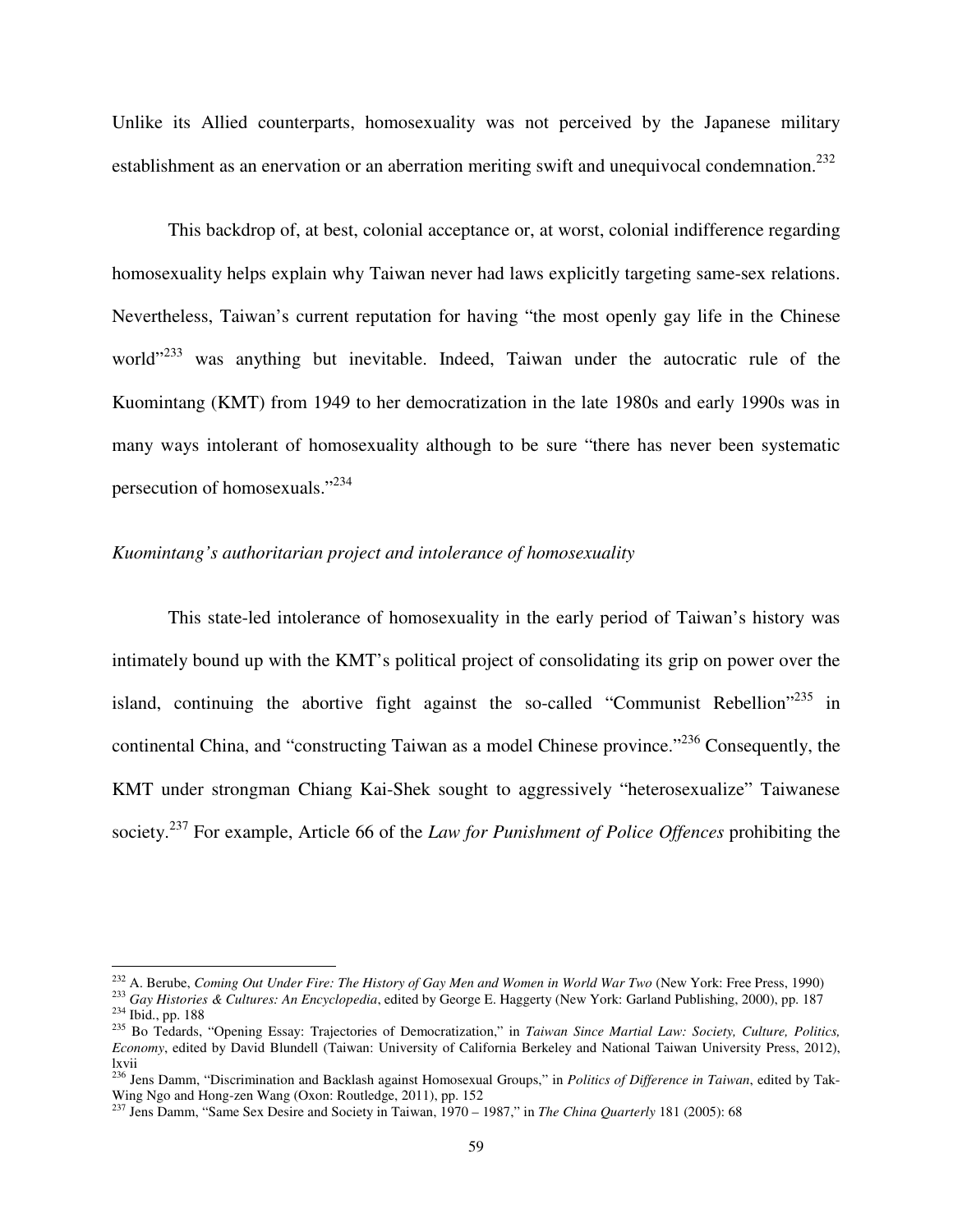"wearing of odd/inappropriate outfits" was "primarily directed against men with long hair or women wearing trousers."<sup>238</sup>

In addition, "Confucianism was invoked essentially as a set of stripped down ethical values which had a specific role in the service of the state. As a generalized moral philosophy, Confucianism entailed… respect for social authority."<sup>239</sup> This emphasis on Confucianism served the KMT in much the same way as it did the PAP in Singapore. In both cases, a one-party state needed an ostensibly indigenous ideology to naturalize the omnipresence of the state.

 In this climate, homosexuality was marginalized and rendered invisible. Only rarely did homosexuality make it into the interstices of public discourse and even then, homosexuality was portrayed negatively as a "mental illness" or a "relatively rare occurrence… in Chinese societies."<sup>240</sup> Furthermore, even "regulations governing censorship did not mention same-sex contacts."<sup>241</sup> Police raids of locales popular with homosexuals and the subsequent sensationalistic media coverage were regular affairs. $242$ 

To be sure, this silencing of homosexuality-affirming voices was part of the larger illiberal political regime sustained by Martial Law that, among other things, "banned formation of any new political parties, gave the military wide censorship powers and was used by military courts to convict thousands of civilians of sedition and other crimes."<sup>243</sup> In aggregate, because the period between 1950s and early 1970s was especially unconducive for any form of civic

l

<sup>238</sup> Ibid., pp. 70

<sup>239</sup> Allen Chun, "From Nationalism to Nationalizing," in *Chinese Nationalisms*, edited by Jonathan Unger (Armonk: M. E. Sharpe, 1996), pp. 137

<sup>240</sup> Jens Damm, "Same Sex Desire and Society in Taiwan, 1970 – 1987," in *The China Quarterly* 181 (2005): 71

<sup>241</sup> Ibid., pp. 69

 $242$  Ibid., pp. 74 – 77

<sup>243</sup> "Taiwan Ends 4 Decades of Martial Law," *The New York Times*, July 15, 1987, accessed March 5, 2014, http://www.nytimes.com/1987/07/15/world/taiwan-ends-4-decades-of-martial-law.html.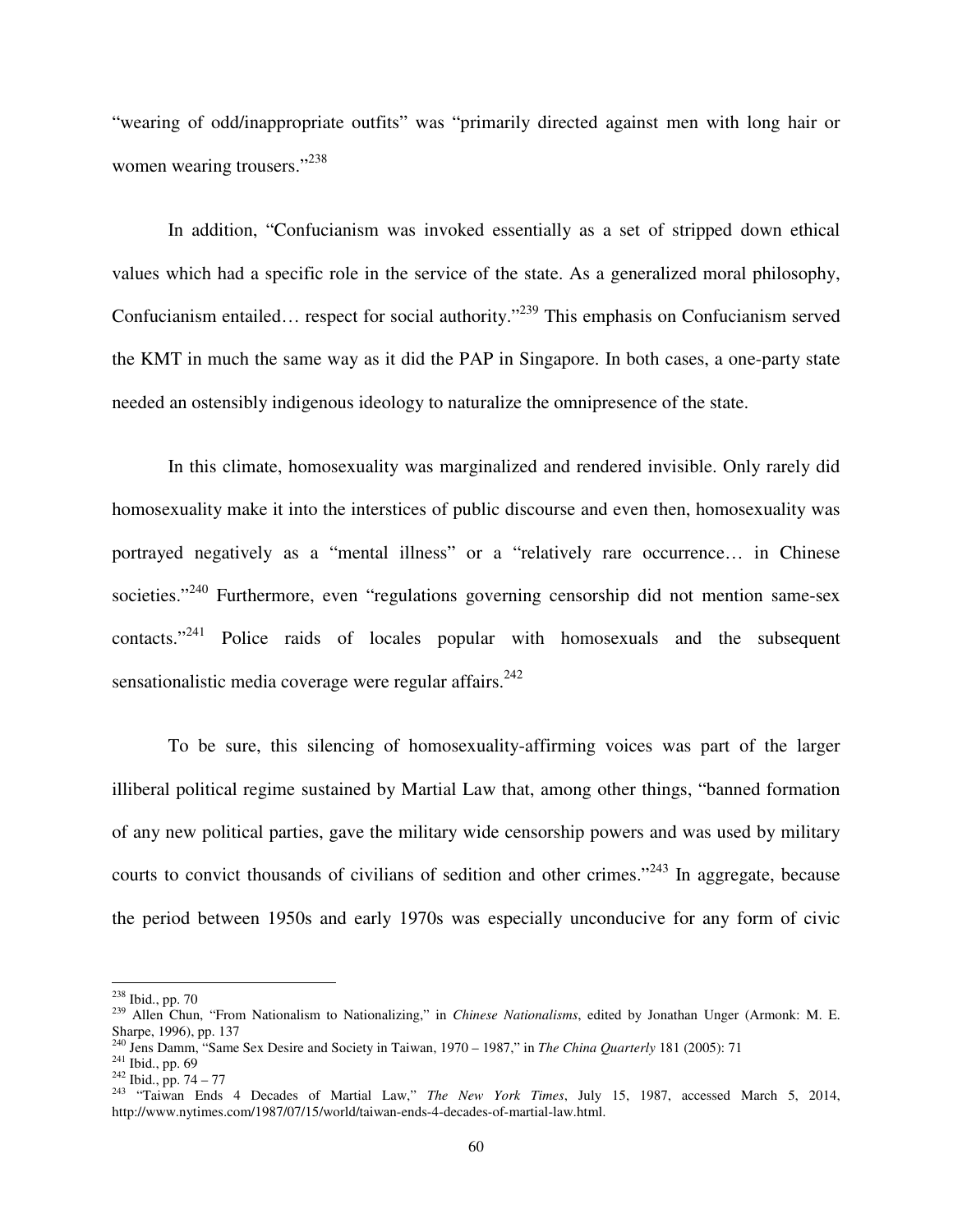activism, "oppositional and marginalized voices"<sup>244</sup> of which homosexuality-affirming ones are a part were, for all intents and purposes, silent.

 In the late 1970s, with the demise of Chiang Kai-Shek, political strictures relaxed slightly in response to an emboldened and enlarged Taiwanese urban middle class which was no longer singularly concerned with economic livelihood<sup>245</sup> but rather was "blatant in [its] demand for democracy and political diversity."<sup>246</sup> This trend persisted into the 1980s during which "the first cracks began to appear in the vast control structure of the  $KMT$ .<sup> $247$ </sup> Notably, in 1986, the Democratic People's Party (DPP) was founded as Taiwan's first major opposition party and one that enjoys the support of the rapidly proliferating civil society groups. In 1987, Martial Law was lifted. In 1988, hitherto suffocating government regulations and censorship over print publications eased.<sup>248</sup>

### *Political liberalization after Martial Law*

 While homosexuality-affirming voices existed frailly on the margins in general and in literature in particular before the late  $1980s$ ,  $249$  a coherent and active social movement—the *Tongzhi* movement<sup>250</sup>—working for greater legal and political rights for homosexuals in Taiwan came of age only with the broader political liberalization of Taiwanese society. This transition

<sup>&</sup>lt;sup>244</sup> Chou Wah-shan, "Going Beyond "Cultural Carnival versus Political Confrontation": Pluralities of Contemporary Taiwanese *Tongzhi* Discourses," in *Tongzhi: Politics of Same-Sex Eroticism in Chinese Societies* (New York: The Haworth Press, 2000), pp. 143

<sup>&</sup>lt;sup>245</sup> Ibid., pp. 144

<sup>246</sup> Ibid., pp. 142

<sup>247</sup> Jens Damm, "Same Sex Desire and Society in Taiwan, 1970 – 1987," in *The China Quarterly* 181 (2005): 70

<sup>248</sup> Jens Damm, "Discrimination and Backlash against Homosexual Groups," in *Politics of Difference in Taiwan*, edited by Tak-Wing Ngo and Hong-zen Wang (Oxon: Routledge, 2011), pp. 157

 $^{249}$  Ibid., pp. 156

<sup>&</sup>lt;sup>250</sup> The term '*Tongzhi'* refers to "comrade" in Mandarin. It was first used by scholars and activists in Hong Kong to refer to individuals with same-sex attraction.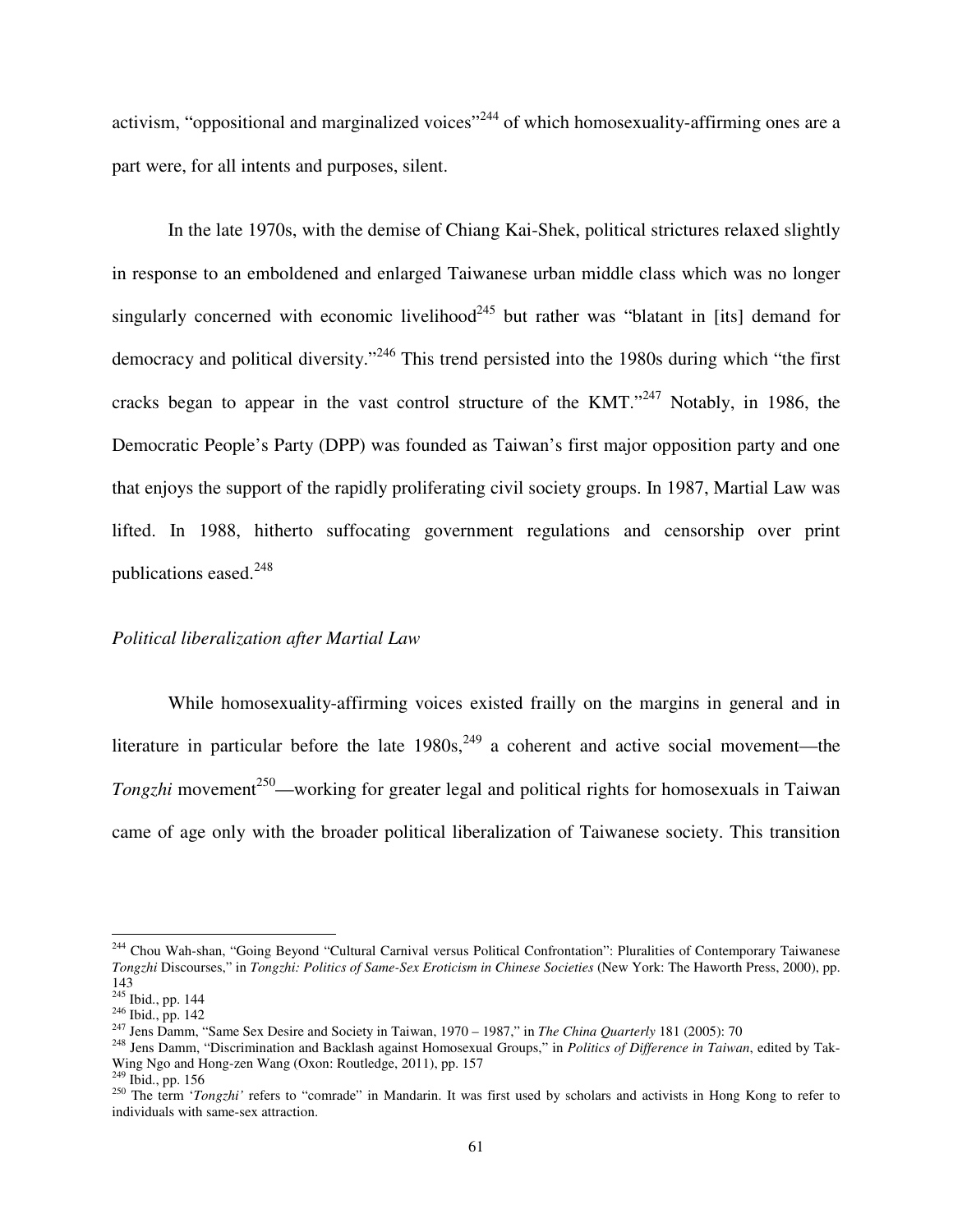from "dictatorship"<sup>251</sup> to democracy provided the *Tongzhi* movement with "a new catalogue of social values... based on pluralism and individualism."<sup>252</sup> Universities, in particular, played a critical role in the dissemination of queer theories and the congregation of like-minded activists. Other feminist and HIV/AIDS self-help groups also contributed to the visibility and vigor of the *Tongzhi* movement in Taiwan.

 When Chen Shui-Bian, against "angry rhetoric from Beijing," became the first non-KMT President of Taiwan in a "truly historic" episode in the island's democratization, $^{253}$ multiculturalism was promulgated as "the basic national policy."<sup>254</sup> Chen's election and subsequent "frequent references to human rights" were encouraging signs for *Tongzhi* groups, one of which—the Taiwan Gay Hotline—became, during Chen's administration, "the first national group to register legally with the Ministry of Interior."<sup>255</sup>

Barely six months into his presidency, Chen held a meeting with international activists and representatives of the *tongzhi* groups in Taiwan.<sup>256</sup> In November 2003, Taipei, the island's capital city, became the first territory in the Chinese world to host a state-sanctioned gay Pride parade during which then-Taipei Mayor and current President Ma Ying-Jeou was quoted as

<sup>251</sup> Tay-Sheng Wang and I-Hsun Sandy Chou, "The Emergence of Modern Constitutional Culture in Taiwan," in *National Taiwan University Law Review* 5 (2010): 18

<sup>252</sup> Jens Damm, "Discrimination and Backlash against Homosexual Groups," in *Politics of Difference in Taiwan*, edited by Tak-Wing Ngo and Hong-zen Wang (Oxon: Routledge, 2011), pp. 157<br> $^{253}$  Terry McCerthy "Chan's Triumph", in Time

<sup>253</sup> Terry McCarthy, "Chen's Triumph," in *Time*, March 27, 2000, accessed March 5, 2014, http://content.time.com/time/world/article/0,8599,2054994,00.html

<sup>254</sup> Wang Lijung, "Multiculturalism in Taiwan: Contradictions and Challenges in Cultural Policy," in *International Journal of Cultural Policy* 10 (2004): 301

<sup>255</sup> Jens Damm, "Discrimination and Backlash against Homosexual Groups," in *Politics of Difference in Taiwan*, edited by Tak-Wing Ngo and Hong-zen Wang (Oxon: Routledge, 2011), pp. 160  $256$  Ibid.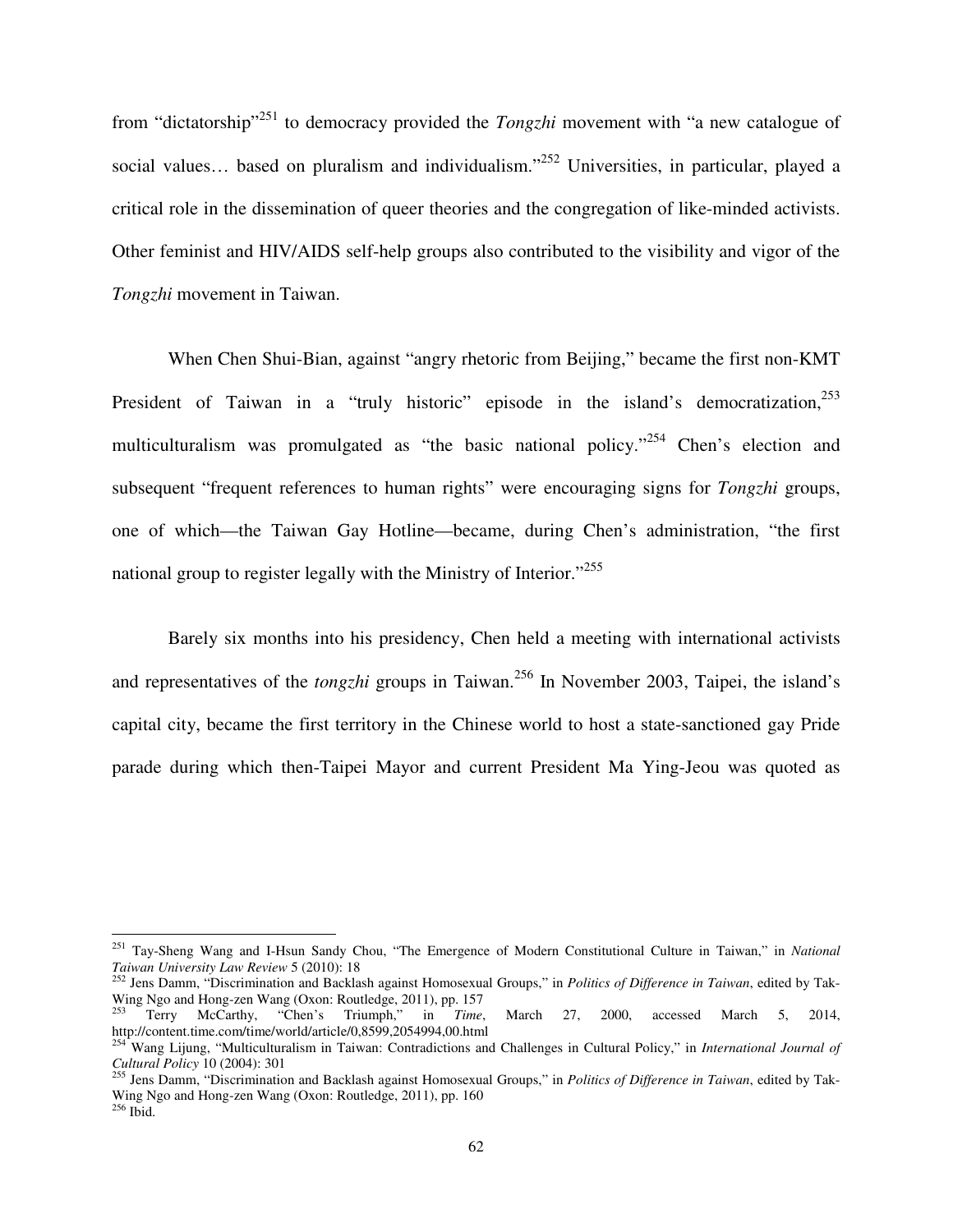saying: "I want to tell our homosexual friends: If you live in Taipei, you won't be discriminated against."<sup>257</sup>

#### *Geopolitical imperatives in the face of "One China" policy*

l

 Animating the efforts to project Taiwan in general and Taipei in particular as gayfriendly is the island's arguably existential geopolitical need to "gain global legitimacy"<sup>258</sup> and positively differentiate itself from an undemocratic but incomparably stronger China which insists that Taiwan is "a renegade province"<sup>259</sup> belonging to China. While Taiwan is by no means unique in drumming up domestic developments for foreign consumption,  $260$  there is a particularly performative aspect of Taiwan's pursuit of democracy in general and homosexualityaffirming policy stance in particular. For example, in his inaugural address in 1996 after Taiwan's first presidential elections, President Lee Teng Hui declared the following:

*Today, we in Taiwan firmly tell the world, with great pride and self-confidence: We now stand on the apex of democratic reform and will remain there resolutely. We have proved eloquently that the Chinese are capable of practicing democracy; we have effectively expanded the influence of the international democratic camp and made significant contributions to the cause of freedom and democracy. Therefore, this gathering of today does not celebrate the victory of any candidate, or any political party for that matter. It honors a triumph of democracy for the 21.3 million people. It salutes the confirmation of freedom and dignity—the most fundamental human values—in the Taiwan, Penghu, Kinmen and Matsu area.<sup>261</sup>*

<sup>257</sup> Cindy Friedman, Transcript of *This Way Out* radio program #814, November 3, 2003, accessed March 5, 2014, http://thiswayout.org/summary/newswrap/2003/N814-11.03.2003

<sup>258</sup> Jens Damm, "Discrimination and Backlash against Homosexual Groups," in *Politics of Difference in Taiwan*, edited by Tak-Wing Ngo and Hong-zen Wang (Oxon: Routledge, 2011), pp. 153

<sup>259</sup> James Pomfret, "China's Xi says political solution for Taiwan can't wait forever," in *Reuters*, October 6, 2012, accessed March 15, 2014, http://www.reuters.com/article/2013/10/06/us-asia-apec-china-taiwan-idUSBRE99503Q20131006

<sup>&</sup>lt;sup>260</sup> For example, then-President Chen Shui Bian announced his government's long-awaited proposal to introduce the Human Rights Basic Law while on his way to New York to receive an award from the International League for Human Rights. In addition, then-Taipei Mayor Ma Ying Jeuo announced that he has earmarked NT\$1 million of the city's budget for homosexuality-affirming programs while he met with Berlin's then-openly gay and leftist mayor, Klaus Wowereit, in 2000. For more examples, see Jens Damm, "Discrimination and Backlash against Homosexual Groups," in *Politics of Difference in Taiwan*, edited by Tak-Wing Ngo and Hong-zen Wang (Oxon: Routledge, 2011), pp. 162 – 163.

<sup>&</sup>lt;sup>261</sup> The full text of President Lee's address is available at http://www.taiwantoday.tw/ct.asp?xItem=14224&CtNode=122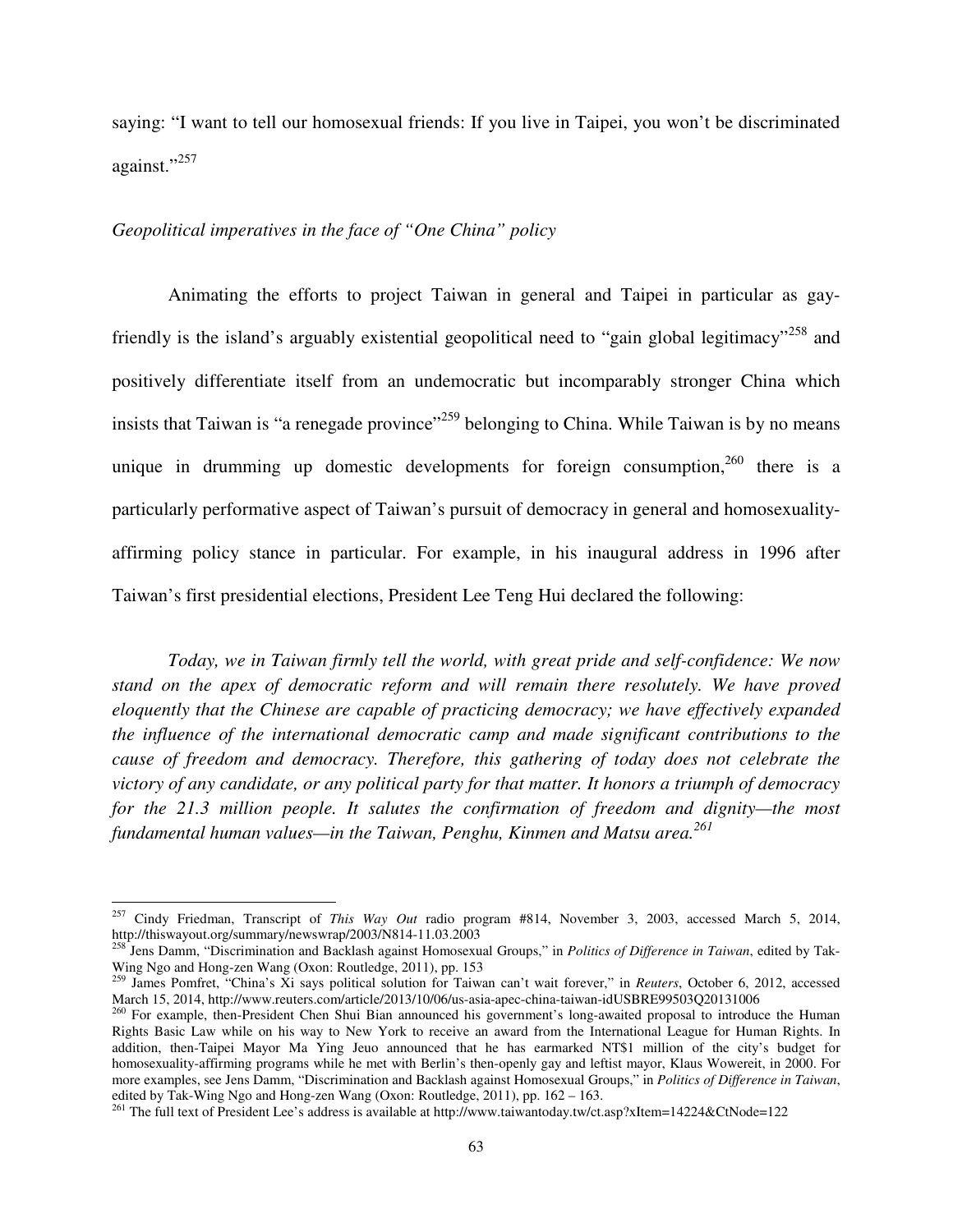In his inaugural presidential address in 2008, President Ma Ying-Jeou adopted a similar, performative tone:

*This remarkable experience has let Taiwan become "a beacon of democracy to Asia and the world." We, the people of Taiwan, should be proud of ourselves. The Republic of China is now a democracy respected by the international community.<sup>262</sup>* 

 The enthusiastic embrace of democracy by Taiwan's ruling elites is, as suggested above, a deliberate foreign policy strategy to sustain and cement America's commitment to the 1979 *Taiwan Relations Act*<sup>263</sup> and to expand its international space. It must be recalled that the Carter Administration's decision to normalize relations with China was a "massive blow" to and "traumatized" Taiwan.<sup>264</sup> To be sure, this does not mean that Taiwan's democracy is in any way a farce calculated only to convince the world to offer sympathy and support for the island's bid for either continued autonomy or, more radically and unrealistically, independence. Nevertheless, the politics of gay and lesbian rights in Taiwan cannot be understood without an appreciation of the larger geopolitical environment in which Taiwan exists.

While Taiwan has had an internationally ambiguous status since 1971 when China officially replaced it in the UN, it was not until the spectacular rise of China in the early 1980s as well as the end of the Cold War that its national security as an illiberal polity became truly fragile: just as Taiwan's dependence on the US became even more acute with a militarily and economically resurgent China, its undemocratic system hinders the sustenance of eager American support. Therefore, in order to consolidate its position under the American security umbrella, it "has repositioned itself as a political and economic model, one that espouses a

<sup>&</sup>lt;sup>262</sup> The full text of President Ma's address is available at http://www.chinapost.com.tw/taiwan/2008/05/21/157332/Full-text.htm <sup>263</sup> The full text of the Taiwan Relations Act is available at https://www.govtrack.us/congress/bills/96/hr2479/text

<sup>264</sup> Shelley Rigger, "American is Boring at Night," in *Why Taiwan Matters: Small Island, Global Powerhouse* (Plymouth: Rowman & Littlefield Publishers, Inc., 2011), pp. 111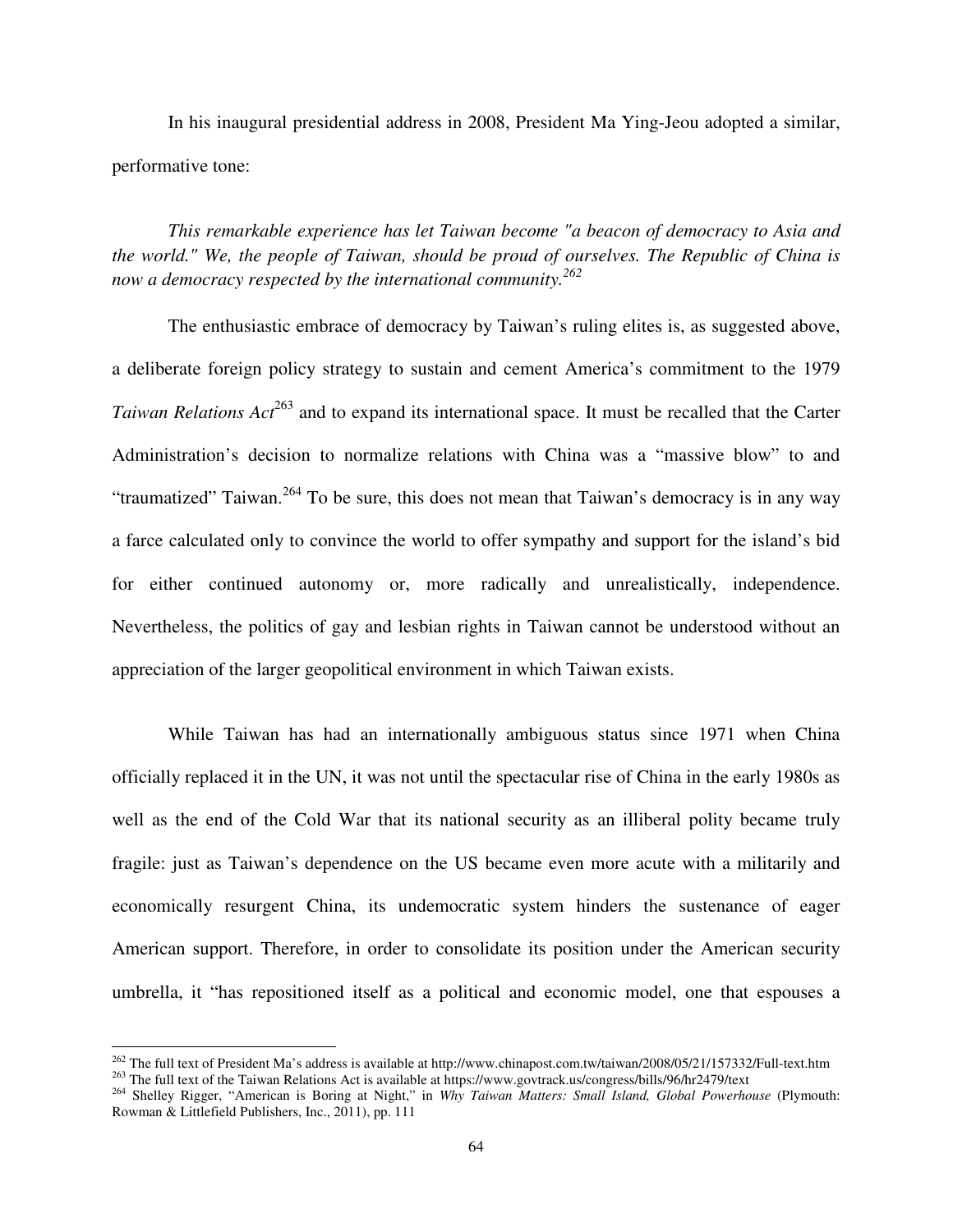democratic political order and a dynamic market economy… making it more difficult for China to use force to unite Taiwan with the mainland."<sup>265</sup>

As Harvard Professor Joseph Nye puts it, "as long as Taiwan stands for democracy and human rights, [selling out Taiwan for something the US wants from China] will be impossible in American political culture."<sup>266</sup> Put differently, Taiwan must position itself in such a way as to enable the American political, military, business, and academic establishment to continually declare, without serious contradictions, the following: "Our enduring relationship under the *Taiwan Relations Act* represents a unique asset for the United States and is an important multiplier of our influence in the region. This friendship is grounded in history, shared values, and our common commitment to democracy, free markets, rule of law, and human rights."<sup>267</sup>

Accordingly, both the DPP and the KMT have pursued policies that, at least on surface, afforded greater legal equality to gays and lesbians. For instance, in 2001, the Ministry of Justice produced a draft of the *Basic Law on the Protection of Human Rights* in which an article stipulated that homosexuals shall be allowed to have families and legally adopt.<sup>268</sup> Two years later, the Executive Yuan proposed legislation—*Basic Law on Human Rights*—to permit marriage between same-sex couples which would have made Taiwan indisputably the most homosexuality-affirming place in the whole of Asia.<sup>269</sup>

l

<sup>265</sup> Elizabeth Freund Larus, "Taiwan's Quest for International Recognition," in *Issues and Studies* 42 (2006): 24

<sup>266</sup> Ko Shu-Ling, "Soft power behind cross-strait peace," in *Taipei Times*, December 9, 2010, accessed March 15, 2014, http://www.taipeitimes.com/News/taiwan/print/2010/12/09/2003490480

<sup>&</sup>lt;sup>267</sup> Kin Moy, "The Promise of the Taiwan Relations Act," (Testimony, Washington, DC, March 14, 2014), US Department of State, http://www.state.gov/p/eap/rls/rm/2014/03/223461.htm

<sup>&</sup>lt;sup>268</sup> Daniel Bowman, "Righting the Wrongs of the Past? The Human Rights Policies of Chen Shui-Bian and Ma Ying-Jeou," in *Taiwan Since Martial Law: Society, Culture, Politics, Economy*, edited by David Blundell (Taiwan: University of California Berkeley and National Taiwan University Press, 2012), 495

<sup>269</sup> Chris Hogg, "Taiwan move to allow gay unions," in *BBC News*, October 28, 2003, accessed March 15, 2014, http://news.bbc.co.uk/2/hi/asia-pacific/3219721.stm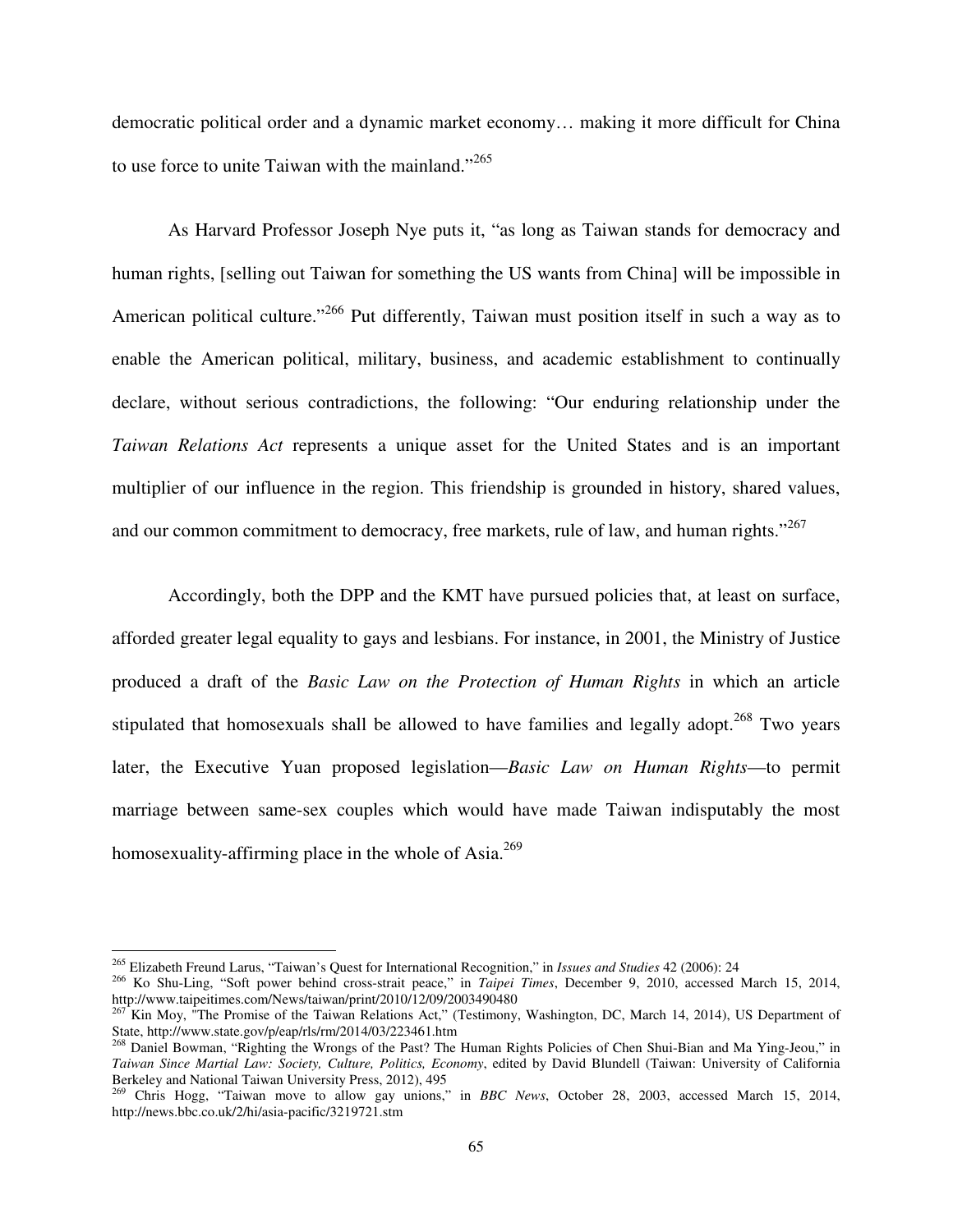Indeed, Chen's desire to "make [Taiwan] a pioneer in the progressive introduction of new, so-called 'third-generation' human rights" would have "grant[ed] rights that many Western countries had not approved."<sup>270</sup> However, the radical scope of the draft of the *Basic Law on Human Rights*—for example, Article 2 concerned Taiwan's right of self-determination while Article 5 called for the abolishment of the death penalty, above and beyond the requirements of the ICCPR—coupled with the fact that the KMT still had control of the Legislative Yuan meant that the Chen administration's attempts to ratify a human rights legislation was, if not doomed from the outset, destined to face vigorous opposition.<sup>271</sup> Ultimately, the draft *Basic Law on Human Rights* never survived backroom dealings, public murmurings, and legislative opposition; it was neither debated nor voted on during Chen's first term.<sup>272</sup>

However, shortly after Chen won the controversial 2004 presidential elections by a razorthin margin,<sup>273</sup> his administration successfully passed the *Gender Equity Education Act* that aimed to "promote substantive gender equality, eliminate gender discrimination, [and] uphold human dignity." To that end, it stipulated that schools "shall respect the gender temperaments and sexual orientation of students, faculty and staff," and shall "affirmatively provide assistance to students who are disadvantaged due to their gender or sexual orientation in order to improve their situation."<sup>274</sup>

<sup>&</sup>lt;sup>270</sup> Daniel Bowman, "Righting the Wrongs of the Past? The Human Rights Policies of Chen Shui-Bian and Ma Ying-Jeou," in *Taiwan Since Martial Law: Society, Culture, Politics, Economy*, edited by David Blundell (Taiwan: University of California Berkeley and National Taiwan University Press, 2012), 496

 $271$  Ibid.

<sup>272</sup> Ibid., pp. 498

<sup>&</sup>lt;sup>273</sup> For more on the 2004 Taiwanese presidential elections, see Steve Chan, "Taiwan in 2004: Electoral Contests and Political Stasis," in *Asian Survey* 45 (2005): 54 – 58<br><sup>274</sup> The full text of

<sup>274</sup> The full text of the *Gender Equity Education Act* is available at https://www.wcwonline.org/pdf/lawcompilation/TaiwanGenderEquityEducation%20Act.pdf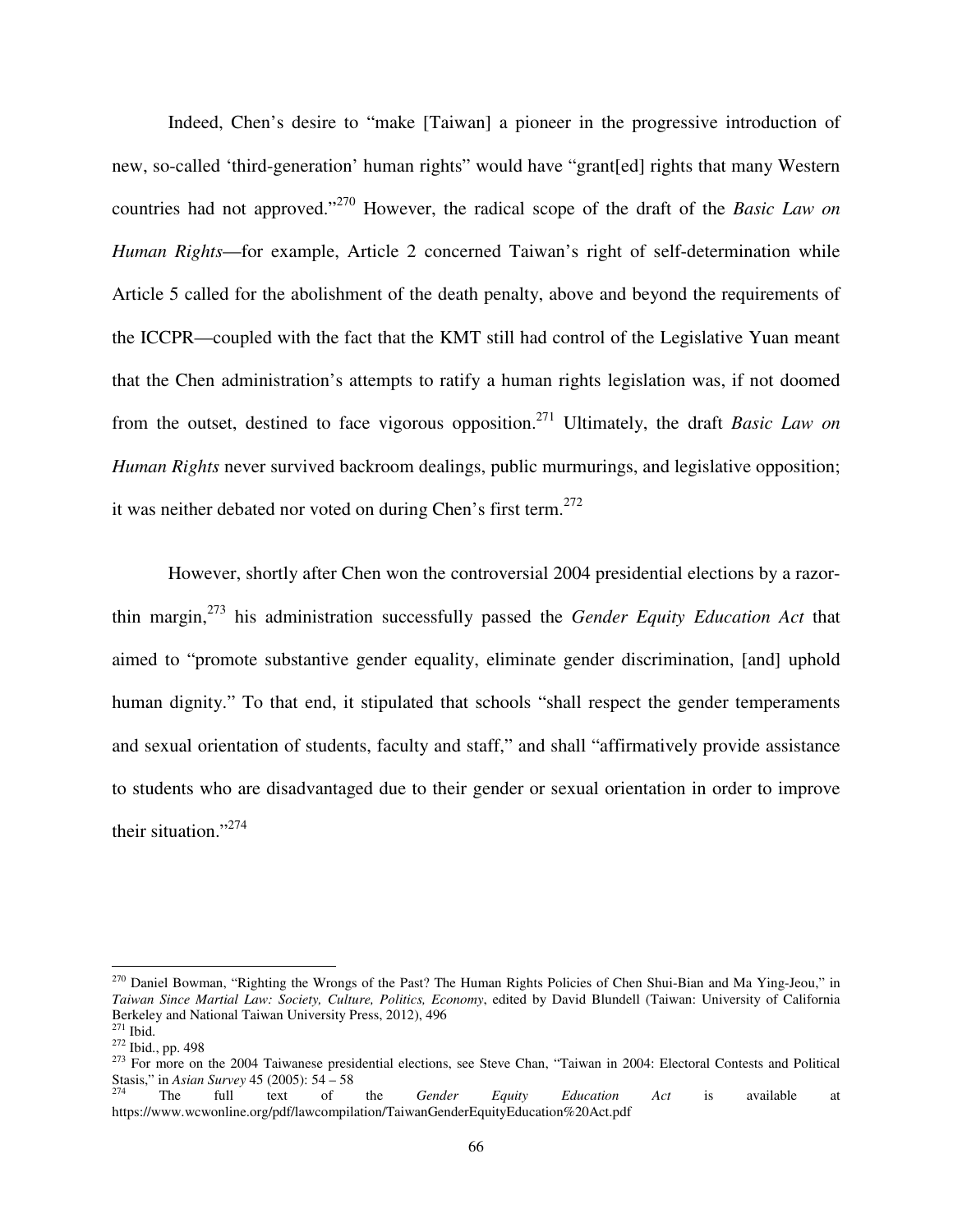In 2007, the *Employment Service Act* of 1992 was amended to include birth place, age, and sexual orientation as grounds on which discrimination is illegal<sup>275</sup> while the *Gender Equality in Employment Act* of 2002 was amended to stipulate that "employers shall not discriminate against applicants or employees because of their gender or sexual orientation in the course of recruitment, screening test, hiring, placement, assignment, evaluation and promotion."<sup>276</sup>

The same trend of institutionalizing human rights continued after May 2008 when KMT's Ma was inaugurated as Taiwan's third democratically elected President. In December 2008, while delivering the keynote address at the Asia Democracy and Human Rights Award Ceremony, Ma reiterated his campaign promise to have the ICCPR and the International Covenant on Economic, Social, and Cultural Rights  $(ICESC)^{277}$  ratified, noting that while Taiwan had signed unto both Covenants before losing its UN membership, its subsequent diplomatic isolation and domestic Martial Law conspired to prevent their ratification in the Legislative Yuan.<sup>278</sup> Notably, the ratification of both Covenants was one of Chen's legislative priorities during his two terms although the DPP's lack of a legislative majority from 2000 to 2008 proved to be veritable obstacles for Chen's agenda.

### *Ratification of international covenants*

 $\overline{a}$ 

On March 31, 2009, the Legislative Yuan ratified both the ICCPR and the ICESC, as well as mandated all governmental entities to review laws, regulations, directives and administrative measures within their respective jurisdiction with the aim of bringing them into conformance

<sup>275</sup> Cing-Kae Chiao, "Employment Discrimination in Taiwan," in *New Developments in Employment Discrimination Law*, edited by Roger Blanpain, Hiroya Nakakubo, Takashi Araki (The Netherlands: Kluwer Law International, 2008), pp. 175 – 231

<sup>&</sup>lt;sup>276</sup> The full text of the *Gender Equality in Employment Act* is available at http://law.moj.gov.tw/Eng/LawClass/LawAll.aspx?PCode=N0030014<br><sup>277</sup> The full to the SCESC in the set of the SCESC in the set of the SCESC in the set of the SCESC in the set of the SCESC in the set of the SCESC in the set o

<sup>277</sup> The full text of the ICESC is available at http://www.ohchr.org/EN/ProfessionalInterest/Pages/CESCR.aspx

<sup>&</sup>lt;sup>278</sup> "Ma calls for Human Rights Endorsement" in *The China Post*, December 11, 2008, accessed March 16, 2014, http://www.chinapost.com.tw/print/187079.htm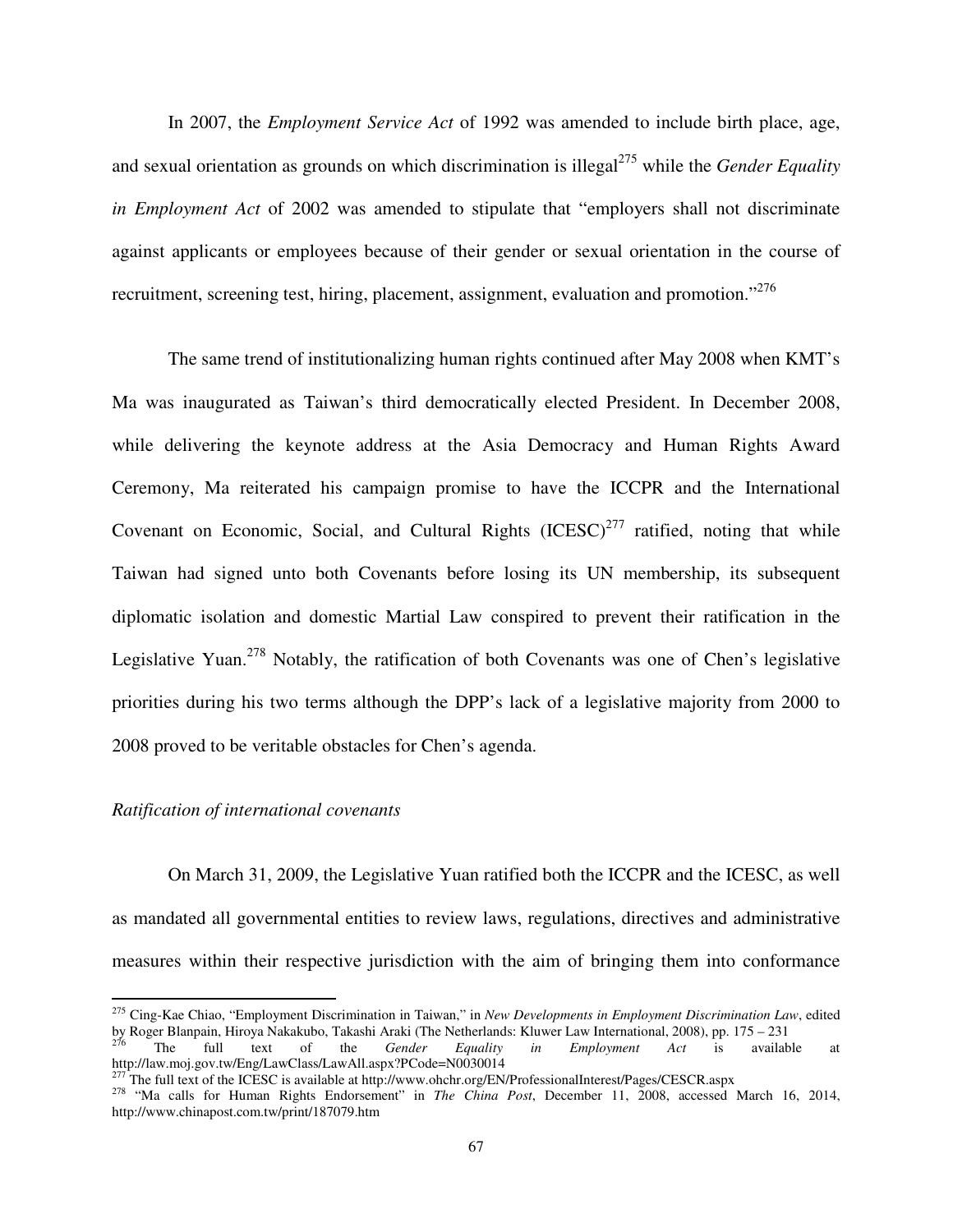with the covenants. On December 10, 2010, the ICCPR and ICESC came into force, and the Presidential Office Human Rights Consultative Committee was established to monitor and ensure the steady implementation of the terms of both Covenants.<sup>279</sup>

From 2011 to 2013, the Ma administration prepared detailed reports regarding the implementation of both Covenants in Taiwan and invited a group of independent experts to review these reports. The expert group published their report—*Review of the Initial Reports of the Government of Taiwan on the Implementation of the International Human Rights Covenants*—in March 2013 and noted that it was "deeply impressed by the dramatic progress that has been made since 1987, when Taiwan began to emerge from a long and dark period of martial law."<sup>280</sup>

The report was effectively a vote of confidence for how the Taiwanese government has dealt with the legal rights of gays and lesbians in that it only called for greater awareness of transgenderism which, strictly speaking, is unrelated to homosexuality, and expressed concern that "as in many other countries, [lesbian, gay, bisexual, transgender, and intersex persons] frequently face…marginalization…by large parts of the general population."<sup>281</sup> In other words, the report suggests that the key challenge for the gay and lesbian community in Taiwan is not so much state-sanctioned discrimination as it is societal attitudes that unfortunately though unsurprisingly take a longer time to evolve and often persist despite homosexuality-affirming policy stances by the government.

<sup>279</sup> Office of Information Services, *The Republic of China Yearbook 2012,* Taiwan: Executive Yuan, 2012, http://www.ey.gov.tw/en/cp.aspx?n=EC1A79D64983E21F, accessed March 16, 2014.

<sup>&</sup>lt;sup>280</sup> The full text of the report is available at http://www.humanrights.moj.gov.tw/public/Data/335164448594.pdf <sup>281</sup> Ibid.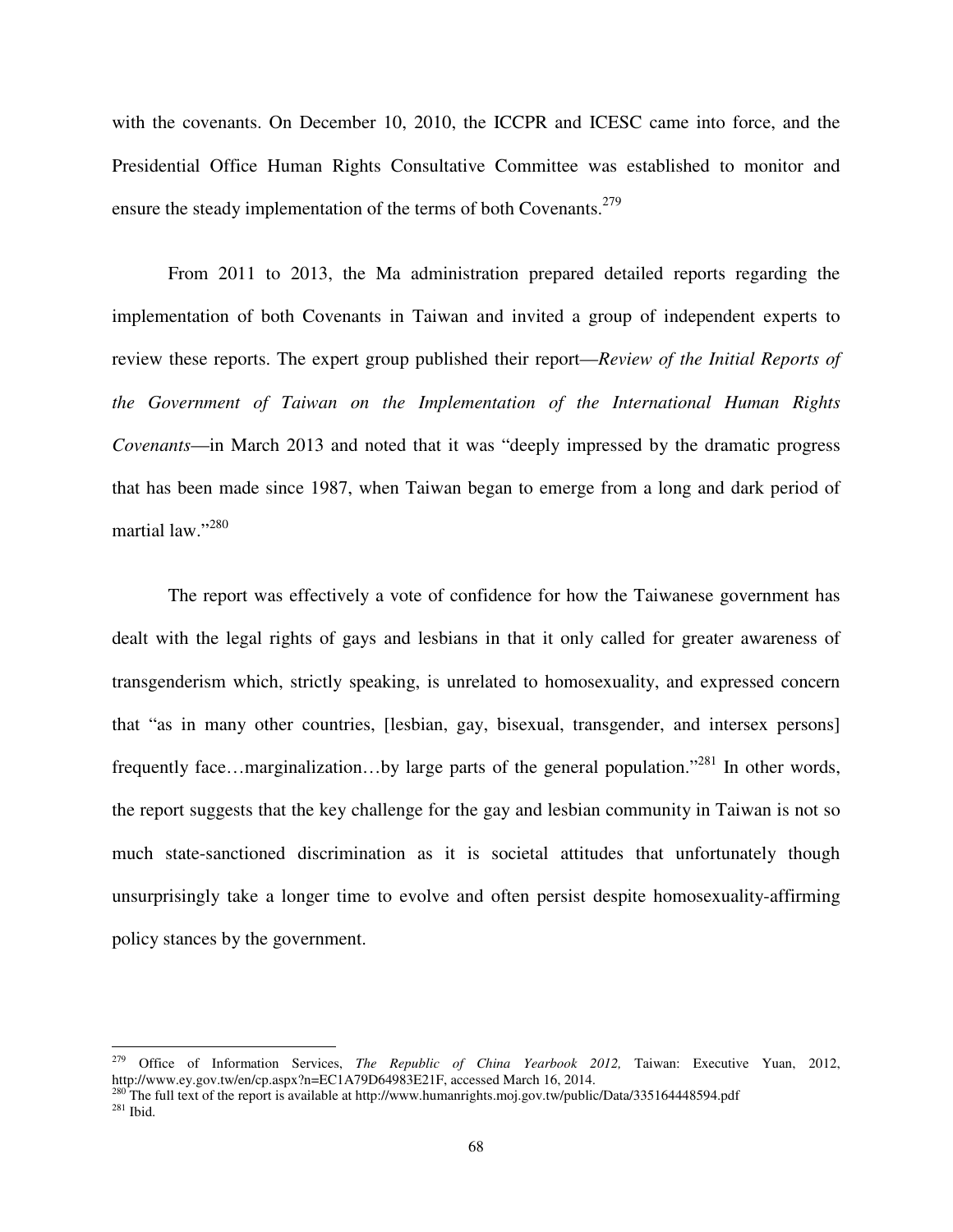### *Conservative pushback*

l

Of course, many in the homosexuality-affirming camp would challenge the suggestion that public attitudes stand resolutely in the way of marriage equality which is seen as the ostensibly ultimate positive gay and lesbian right. While various survey results "show a constant increase in the support for same-sex marriage, $^{3282}$  the legislative move by various DPP lawmakers allied with civil society organizations such as the Taiwan Alliance to Promote Civil Partnership Rights in late 2013 to amend the *Taiwan Civil Code<sup>283</sup>* governing marriage currently defined as between a man and a woman—provoked a fierce backlash that saw over 150, 000 take to the streets of Taipei to protest against legalizing same-sex marriage.<sup>284</sup>

Many legislators were present at the anti-same sex marriage demonstration including Wang Chien-shien, President of Taiwan's Control Yuan, a governmental organ charged with impeachment, audit, censure and other functions. Wang was quoted to have said that a referendum should be held on the matter given its far-reaching implications.<sup>285</sup> At present, while the draft 'Marriage Equality' bill has passed the first reading in the Legislative Yuan on Christmas Day 2013, its fate is inconclusive. Still, the preceding discussion shows why Taiwan is the most homosexuality-affirming of the three case studies.

<sup>282</sup> Chang Sheng-en, "Is Taiwan not ready for gay marriage?" in *Taipei Times*, December 17, 2013, accessed March 16, 2014, http://www.taipeitimes.com/News/editorials/archives/2013/12/17/2003579186/1

<sup>&</sup>lt;sup>283</sup> The full text of the relevant portions of the *Taiwan Civil Code* is available at http://www.internationaldivorce.com/taiwan\_marriage\_contract.htm

<sup>284</sup> "Gays in Taiwan: Going nuclear" in *The Economist*, December 7, 2013, accessed March 16, 2014, http://www.economist.com/news/asia/21591232-move-legalise-same-sex-marriage-provokes-surprisingly-large-backlash-goingnuclear

<sup>285</sup> "Tens of thousands march in Taiwan against same-sex-marriage bill" in *South China Morning Post*, November 30, 2013, accessed March 16, 2014, http://www.scmp.com/news/china/article/1369672/tens-thousands-march-taiwan-against-same-sexmarriage-bill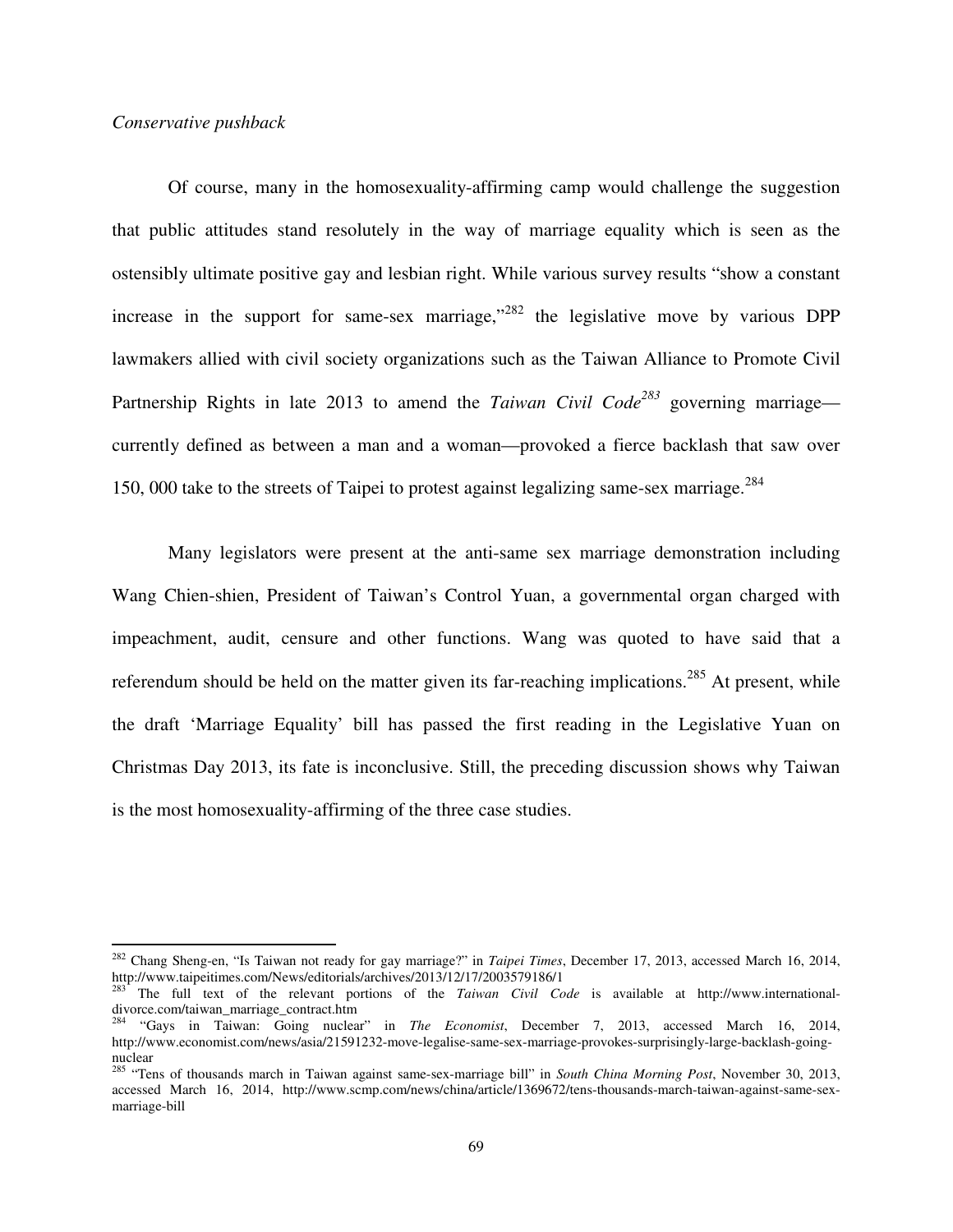# **VIII. Conclusion:**

 This paper has shown that, despite the apparent historical, geographic, cultural, demographic, and economic similarities, gay and lesbian rights in Hong Kong, Singapore, and Taiwan have developed largely independently and rather differently. To reiterate, the discussion's emphasis for Hong Kong and Singapore has been on the politics regarding negative gay and lesbian rights, that is, the decriminalization of consensual same-sex acts between adults in private. This emphasis is informed by history—both Hong Kong and Singapore inherited sodomy laws from the British—as well as the indisputable importance of the legality of same-sex acts for any subsequent (or consequent) positive gay and lesbian rights to even be possible.

 To the chagrin of Singaporean conservatives, economic imperatives confronting the city-state have drastically expanded the space within which gay and lesbian Singaporeans can somewhat freely live their lives. Hong Kong, too, has evolved with the times but in a much more official fashion: in 1991, the sodomy laws were repealed; in 2006, the differing age-of-consent between heterosexual and homosexual intercourse was equalized (to 16); and in 2009, same-sex couples were included under the amended *Domestic and Cohabitation Relationships Violence Ordinance* that gestures, however obliquely, toward greater legal recognition of their existence and rights as Hong Kong citizens.

While it was the then-impending return to China that jolted Hong Kong into adopting a comprehensive human rights bill that incidentally brought down its sodomy laws, today, both Singapore and Hong Kong—economic competitors across various sectors—see gay and lesbian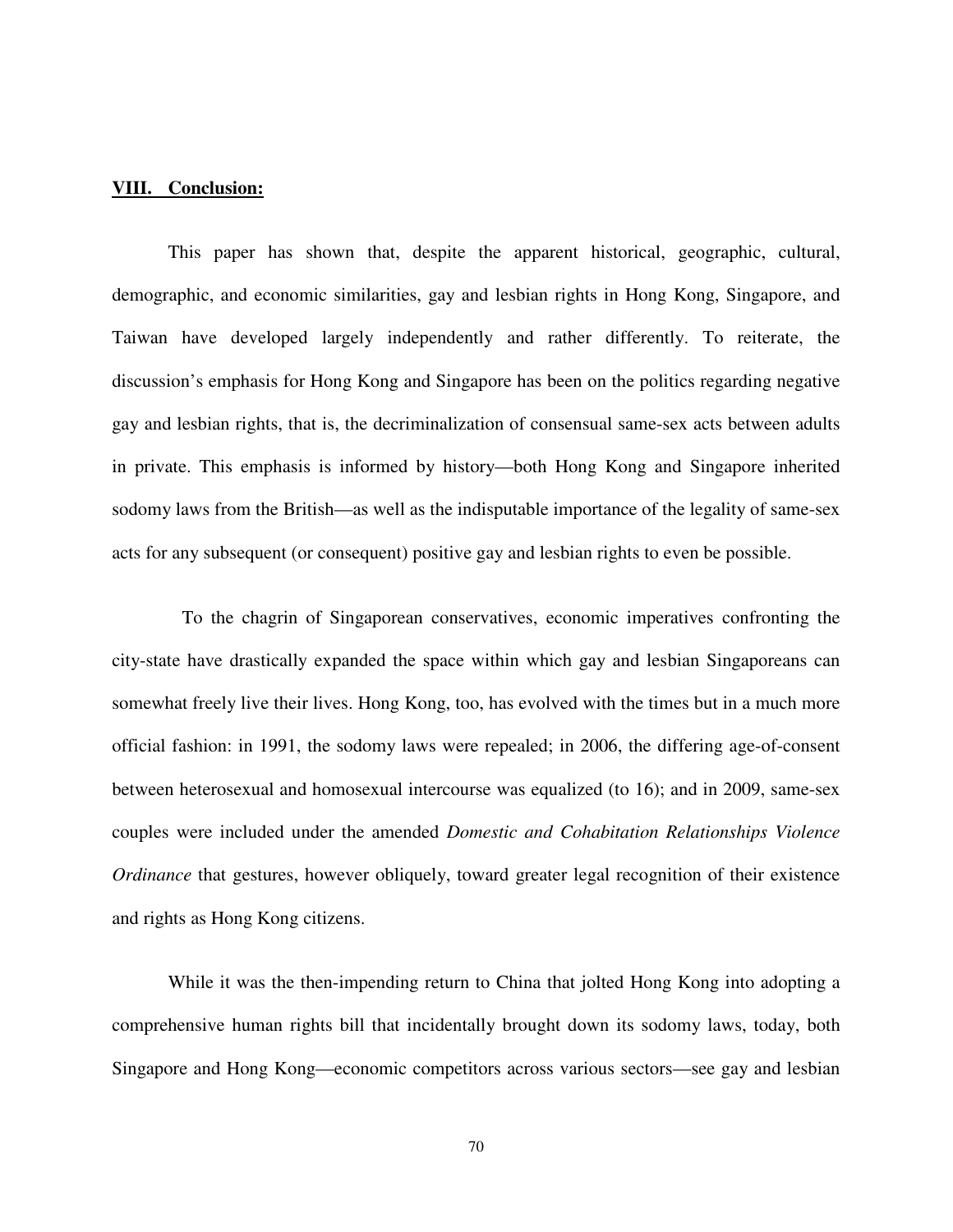rights in a largely conservative if economically pragmatic light: each holds off making irreversible legislative changes wherever possible, lest, in the case of Singapore, a polarized society threatens the PAP's hegemony and, in the case of Hong Kong, a radically liberal and rights-based society unnecessarily complicates relations with Beijing.

Facing a different and arguably more unforgiving set of geopolitical conditions, Taiwan has emerged from the shadows of her Martial Law years with a renewed determination to, as it were, make up for lost time in her democratic and human rights development. Her need to become a model 21<sup>st</sup> century nation—democratic, well-governed, cosmopolitan, capitalistic deserving of continued American security guarantee in the context of the "One China" principle has greatly aided the development of gay and lesbian positive rights. It bears recalling that the island's Japanese colonial masters never criminalized same-sex acts; negative gay and lesbian rights were technically always present. Still, the debate on same-sex marriage wages on in the context of a Taiwan drawn inexorably into China's enormous economic orbit.

In the final analysis, Singapore stands out as a particularly conservative outlier—as far as its legal classification of same-sex acts goes—among the three case studies. Of relevance is the fact that among the three case studies, Singapore is the only sovereign nation with official membership in various regional and international organizations. Since membership in such organizations can, at least in theory, mediate domestic legal and political situations, it is useful to briefly discuss how Singapore's involvement in the Association of Southeast Asian Nations (ASEAN) further hinders the advancement of gay and lesbian rights in the city-state.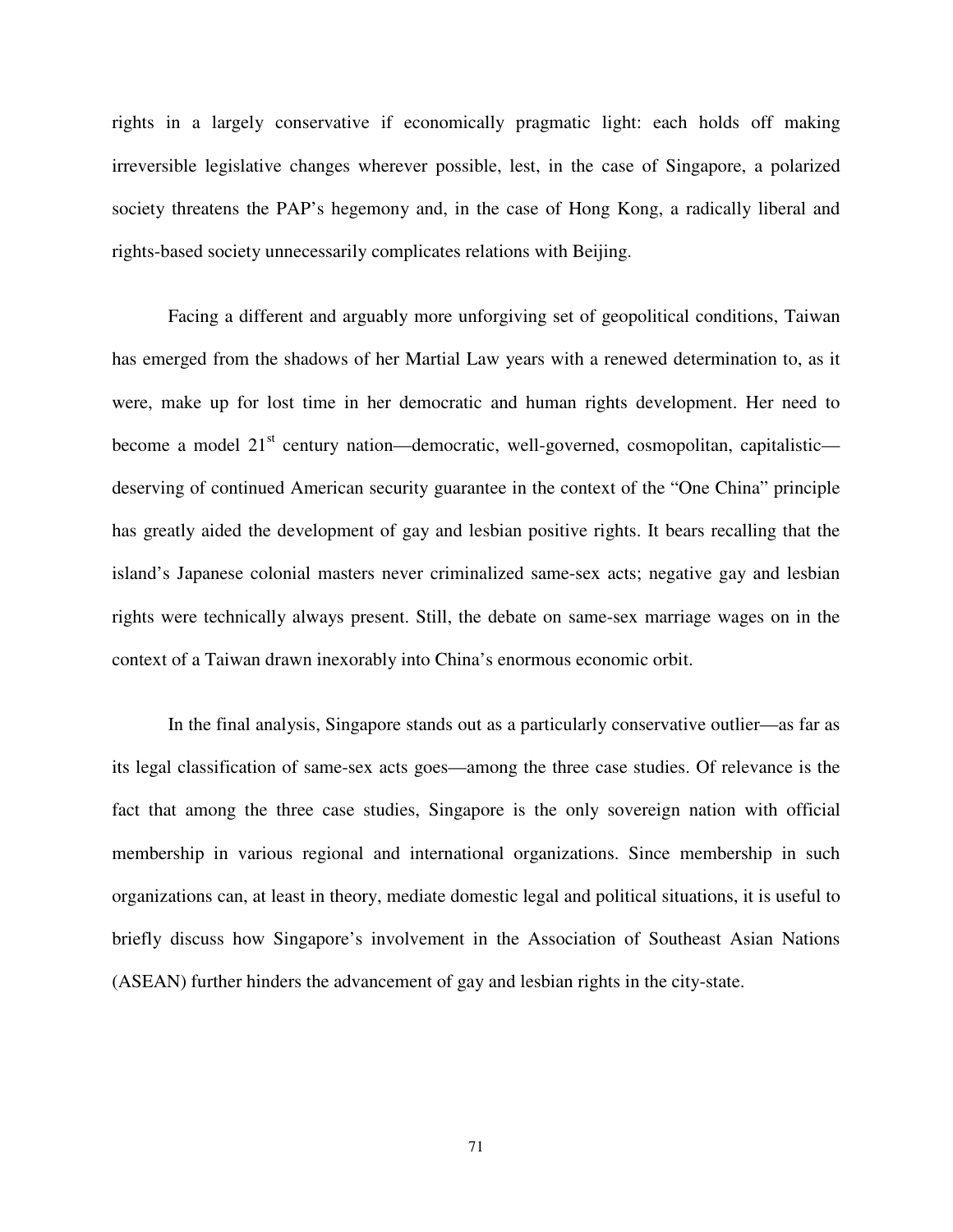Historically speaking, regional organizations like the European Union  $(EU)^{286}$  have played critical roles in the advancement of both positive and negative gay and lesbian rights in the West. For instance, the landmark 1981 *Dudgeon v. The United Kingdom* ruling by the Council of Europe's European Court of Human Rights successfully pressurized Northern Ireland's government to bring its laws in conformity with the other countries within the UK.<sup>287</sup> Additionally, membership conditionality of the EU has been very useful in steering, as it were, "national developments in the candidate countries in order to assure that the new-comers comply with the pre-accession requirements of article 6(1) EU, including *inter alia*, democracy, the rule of law, and the protection of human rights (gay rights included)."<sup>288</sup>

 Beyond the legal recourse and suasion associated with regional organizations, they also enable domestic non-governmental organizations "to bring pressure on their states from outside [and tap on] new resources, opportunities, and alternative targets."<sup>289</sup> This is especially crucial when the domestic political opportunity structure is particularly inhospitable to gay and lesbian activism, as was the case in the UK in the 1950s and 1960s because of, among others, the continued salience of class, the somewhat closed nature of British political system, and the lack of elite allies.<sup>290</sup>

 In this light, it is noteworthy that "there is currently no Asia Pacific human rights treaty, no regional human rights commission, and no regional human rights court that is even remotely

 $\overline{a}$ 

<sup>286</sup> For more information on the EU, visit http://europa.eu/index\_en.htm

<sup>287</sup> Robert Wintemute, *Sexual Orientation and Human Rights: The United States Constitution, the European Convention, and The Canadian Charter* (New York: Oxford University Press, 1995), 93.

<sup>&</sup>lt;sup>288</sup> Dimitry Kochenov, "Democracy and Human Rights–Not for Gay People?: EU Eastern Enlargement and its Impact on the Protection of the Rights of Sexual Minorities." *Texas Wesleyan Law Review* 13 (2007): 465.

<sup>&</sup>lt;sup>289</sup> Ronald Holzhacker. "State-Sponsored Homophobia and the Denial of the Right of Assembly in Central and Eastern Euopre: The "Boomerang" and the "Ricochet" between European Organizations and Civil Society to Uphold Human Rights." *Law & Policy* 35 (2013): 6.

<sup>&</sup>lt;sup>290</sup> Kelly Kollman and Matthew Waites, "United Kingdom: Changing Political Opportunity Structures, Policy of Success and Continuing Challenges for Lesbian, Gay and Bisexual Movements," in *The Lesbian and Gay Movement and the State,* edited by Manon Tremblay, David Paternotte and Carol Johnson (Surrey: Ashgate Publishing Limited, 2011), 183.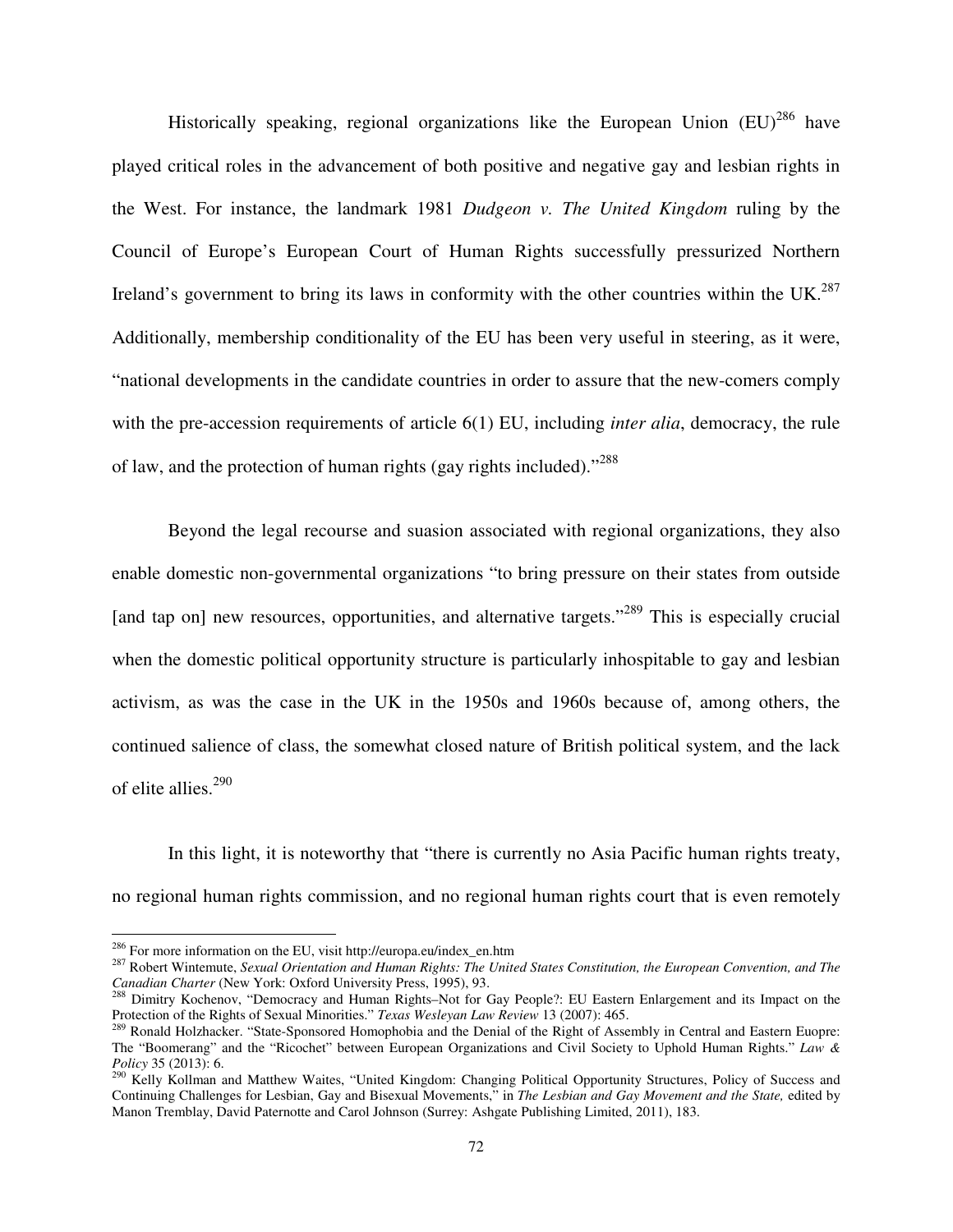comparable to the institutions in the European, Inter-American, and African systems."<sup>291</sup> Nevertheless, a sub-regional human rights body was established by ASEAN in 2009. Named the ASEAN Intergovernmental Commission on Human Rights (AICHR), the primarily promotional and advisory body produced the 2012 ASEAN Human Rights Declaration  $(AHRD)^{292}$  that was however roundly criticized by homosexuality-affirming groups such as the International Gay and Lesbian Human Rights Commission:

*As the most recent in the region to develop a rights monitoring body, the drafters of the ASEAN Human Rights Declaration are out of step with developments in the broader human rights arena. Thus far they have missed the opportunity to adopt a progressive vision of human rights. Instead, AICHR has blamed religion and culture for holding back its commitment to recognizing that all human beings have human rights and that LGBT rights are human rights.*<sup>293</sup>

 Separately, the UN Human Rights Council released an *Open Letter* to the drafters of the AHRD which strongly implied that the document fell short of international standards.<sup>294</sup> In addition, the US State Department expressed its deep concern that the AHRD "could weaken and erode universal human rights and fundamental freedoms as contained in the United Nations Declaration of Human Rights."<sup>295</sup>

Indeed, several months before the AHRD was adopted on November 19, 2012, criticisms regarding the drafting process of the Declaration had already surfaced: over 130 regional human rights organizations issued a *Joint Statement* criticizing the lack of public consultation,

l

 $^{291}$  Carole J. Petersen, "Bridging the Gap?: The Role of Regional and National Human Rights Institutions in the Asia Pacific," in *Asian-Pacific Law & Policy Journal* 13 (2011): 191

<sup>&</sup>lt;sup>292</sup> The full text of the Declaration is available at http://www.asean.org/news/asean-statement-communiques/item/asean-humanrights-declaration

<sup>&</sup>lt;sup>2</sup> "On the Exclusion of Sexual Orientation Gender Identity (SOGI) Non-discrimination in the ASEAN Human Rights Declaration," International Gay and Lesbian Human Rights Commission (IGLHRC). Press release, September 13, 2012, on the IGLHRC website, http://iglhrc.org/press-room/press-releases/exclusion-sexual-orientation-gender-identity-sogi, accessed March  $17, 2014.$ 

<sup>&</sup>lt;sup>294</sup> The full text of the Open Letter is available at http://www.ohchr.org/en/NewsEvents/Pages/DisplayNews.aspx?NewsID=12796&LangID=E

<sup>&</sup>lt;sup>295</sup> "ASEAN Declaration on Human Rights," US Department of State. Press release, November 20, 2012, on the Department of State website, http://www.state.gov/r/pa/prs/ps/2012/11/200915.htm, accessed March 17, 2014.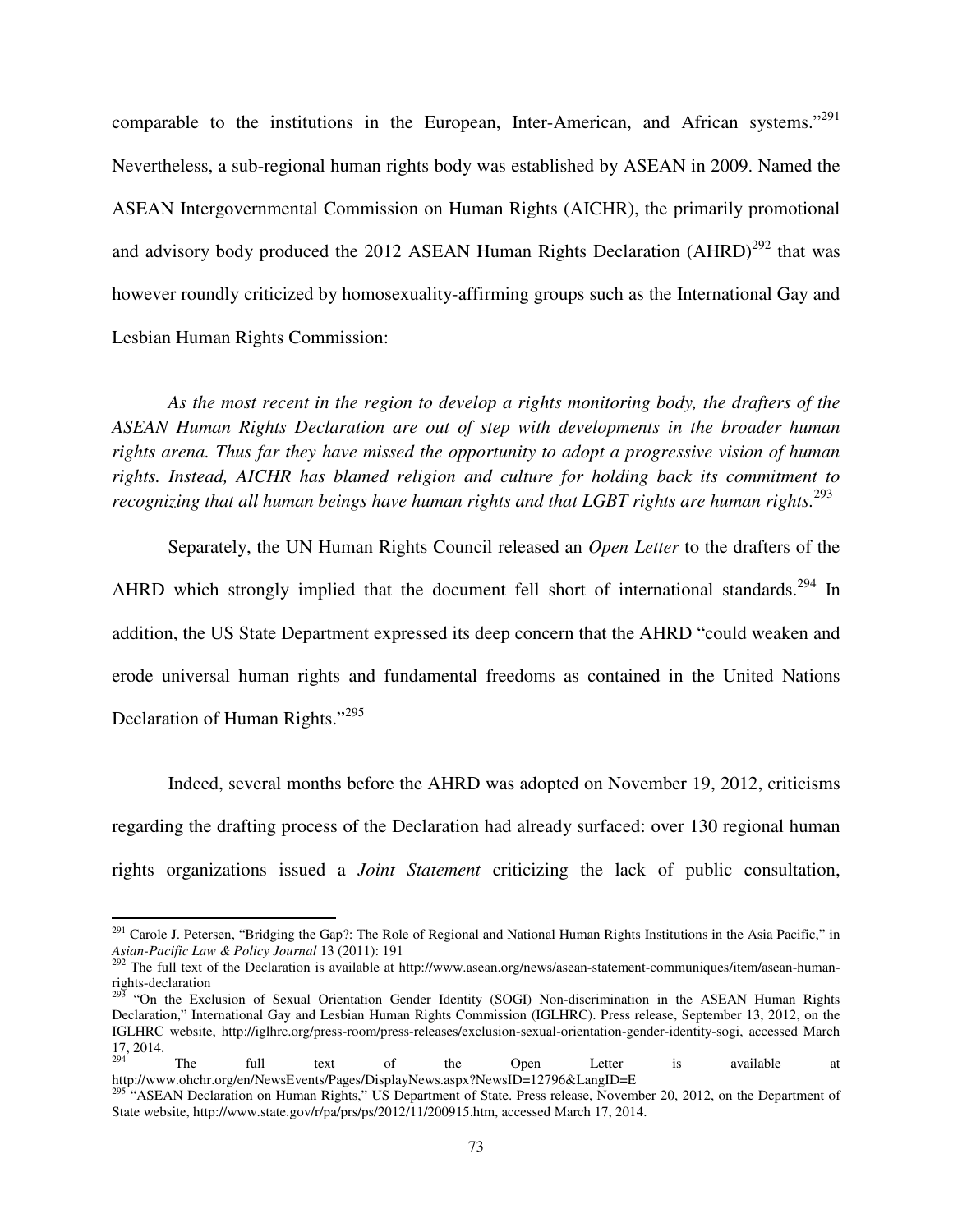transparency, and accountability surrounding the drafting process.<sup>296</sup> In a *Joint Letter*, fourteen other international human rights organizations echoed the Joint Statement.<sup>297</sup>

 To be sure, given that the nonintervention in the internal affairs of member states is a cardinal principle of  $ASEAN<sub>1</sub><sup>298</sup>$  any expectation that AICHR and AHRD would substantively advance either negative or positive gay and lesbian rights in the region was at best starry-eyed and at worst delusional. In this context, coupled with the fact that unlike both Hong Kong and Taiwan, Singapore is not a signatory to either the ICCPR or the ICESC, Section 377A of the Singaporean Penal Code is thoroughly shielded from any external monitoring or enforcement legal mechanism. Moreover, the comparatively more punitive reprisals and intolerant attitudes toward gays and lesbians in neighboring Malaysia also take the negative spotlight off Singapore. $299$ 

Last, Singapore's considerable Malay/Muslim population  $(13.4\%)^{300}$  also represents another religiously-mediated bastion of homosexuality-denying forces that both Hong Kong and Taiwan do not face. While it is not within the scope of this paper to adequately discuss Islamic attitudes toward homosexuality, it bears noting that some of the most homosexuality-denying countries today are Islamic ones<sup>301</sup> even though historically speaking, "strict religious codes regarding sex have always rubbed shoulders with more permissive cultural expressions."<sup>302</sup> Indeed, in the traditional societies of Malaysia and Indonesia—the two Southeast Asian states

 $\overline{a}$ 

<sup>&</sup>lt;sup>296</sup> The full text of the Joint Statement is available at http://www.forum-asia.org/?p=12451

 $^{297}$  The full text of the Joint Letter is available at http://www.hrw.org/news/2012/05/07/joint-letter-asean-human-rightsdeclaration

<sup>&</sup>lt;sup>298</sup> See Article 2 of the ASEAN Charter, available at http://www.asean.org/archive/publications/ASEAN-Charter.pdf

<sup>&</sup>lt;sup>299</sup> For instance, an individual found guilty of committing sodomy in Malaysia can be punished with "imprisonment for a term which may extend to twenty years, and shall also be liable to whipping." See Section 377A and 377B of the Malaysian Penal Code available at http://www.agc.gov.my/Akta/Vol.%2012/Act%20574%20-%20Penal%20Code.pdf

<sup>300</sup> 98.7% of all Malays in Singapore identify as Muslims. See census report available at http://www.singstat.gov.sg/publications/publications\_and\_papers/cop2010/census\_2010\_release2/indicators.pdf <sup>301</sup> See ILGA State-Sponsored Homophobia Report at http://ilga.org/ilga/en/article/o5VlRM41Oq

<sup>302</sup> Pierre Hurteau, "Islam," in *Male Homosexualities and World Religions* (New York: Palgrave Macmillan, 2010), pp. 136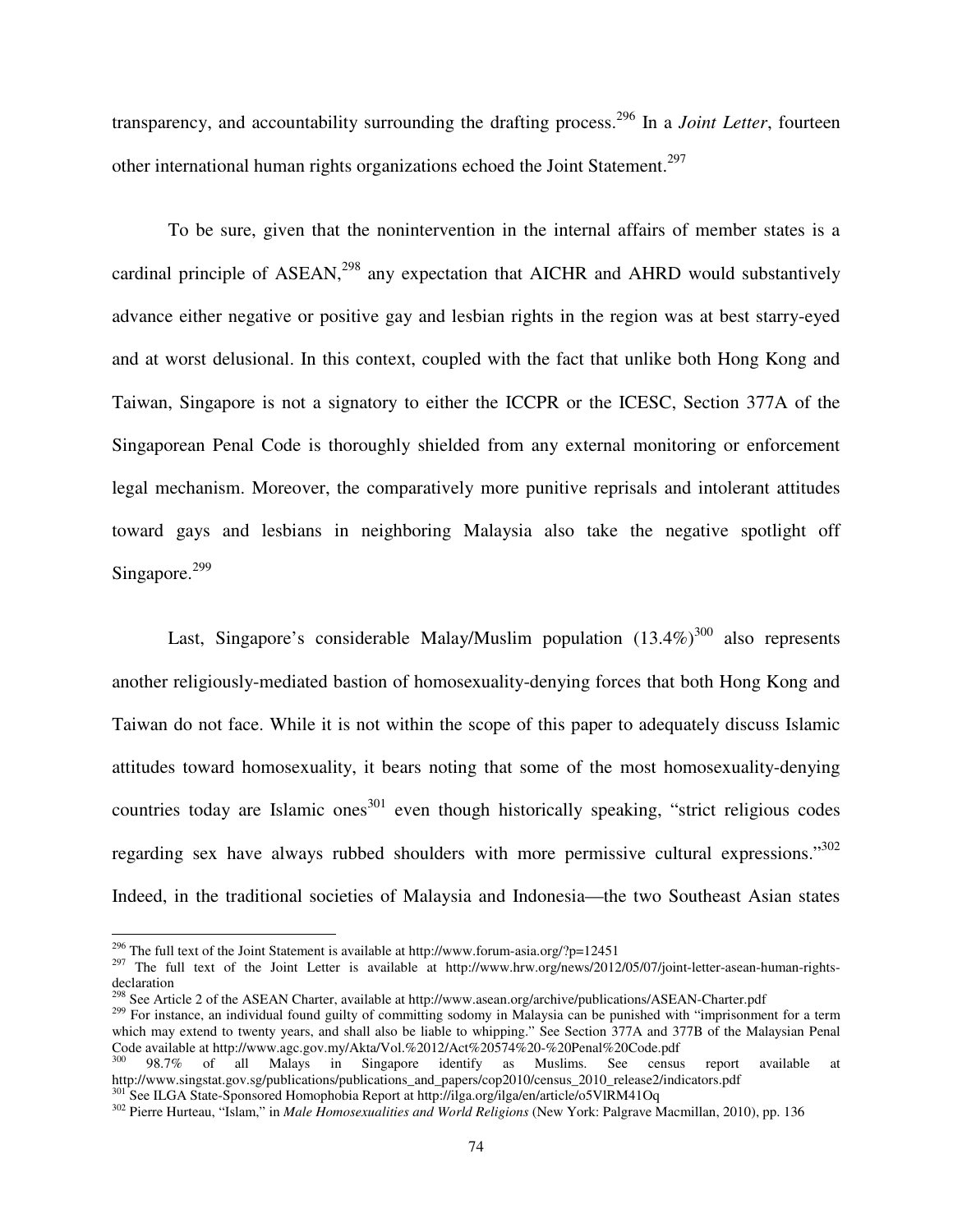that are predominantly Muslim—"gender categories are not dualistic and transgressive gender behavior or gender pluralism has many centuries of history with often pre-Islamic origins related to shamanistic practices."<sup>303</sup>

Nevertheless, Western colonialism and its pathologizing of same-sex attraction at the turn of the  $20<sup>th</sup>$  century materially "overruled a tradition of social tolerance vis-à-vis homosexual practices" in many Islamic societies such as the Ottoman Empire.<sup>304</sup> To acknowledge this historical point is not to overlook the numerous Quranic passages that, directly or otherwise, condemn sodomy and same-sex attraction. Indeed, one of the most homophobic statements in Singapore's recent public discourse regarding greater societal tolerance for gays and lesbians came from a Malay Studies academic at the National University of Singapore, Dr. Syed Muhd Khairudin Aljunied, who likened lesbianism to "cancers" and "diseases."<sup>305</sup>

In the midst of the furor sparked by Dr. Aljunied's controversial statements, the university's Fellowship of Muslim Students Association issued a statement supporting him, and expressed concern over what the Association deemed, rather inventively, as "the Neo-Sodom-Gomorrah community in Singapore and their efforts to mainstream and legalize LGBT values and lifestyles."<sup>306</sup> The Singapore Islamic Scholars and Religious Teachers Association also

l

<sup>303</sup> Ibid., pp. 146

<sup>304</sup> Ibid., pp. 145

<sup>305</sup> Pearl Lee, "NUS prof's comments on lesbians spark protests from past and present students," *Straits Times*, February 28,  $2014$ , accessed March 26, 2014<br>See scanned

<sup>&</sup>lt;sup>306</sup> See scanned copy of FMSA's official statement available at https://www.facebook.com/photo.php?fbid=594992057249562&set=pcb.594992950582806&type=1&theater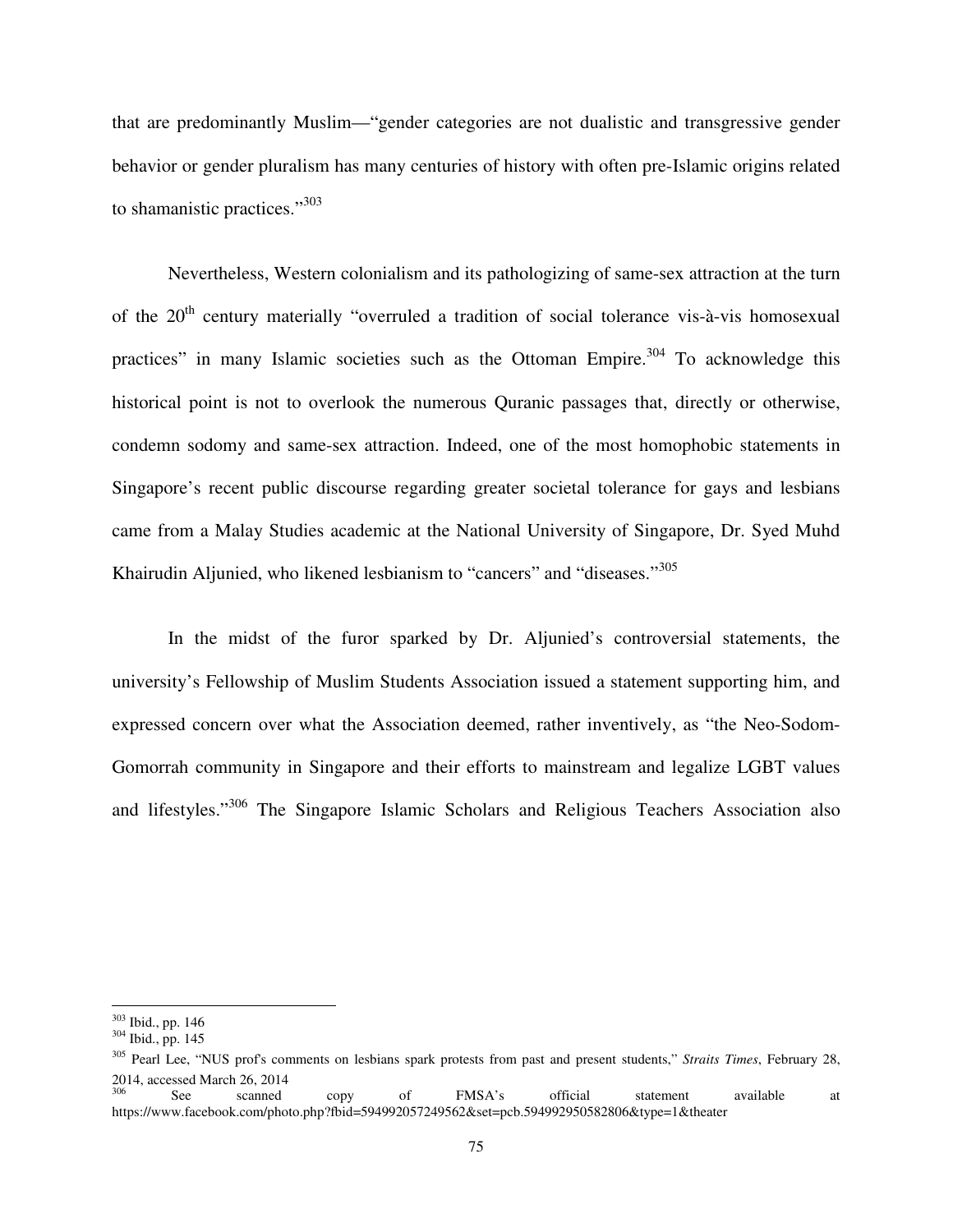voiced its displeasure at the HPB for presenting what it considered to be unrepresentatively homosexuality-affirming public health information on its website. $307$ 

In the 2007 debate on Singapore's Penal Code, two Malay/Muslim MPs who spoke against the repeal of Section 377A—Mr. Zaqy Mohamad and Dr. Muhammad Faishal Ibrahim cited strongly homosexuality-denying sentiments from their Malay constituents.<sup>308</sup> Additionally, of the three PAP MPs who spoke for decriminalization of same-sex acts between consensual adults in private, none was Malay/Muslim; one was Indian and two were Chinese of whom one was a Christian and the other, non-religious.<sup>309</sup>

In closing, it is perhaps appropriate to underscore that the so-called *Kulturkampf<sup>310</sup>* over gay and lesbian rights appears to be largely over in the West; a generational shift in public opinion has decidedly come of age.<sup>311</sup> More generally, recent developments in gay and lesbian rights in the West support the sanguine claim that there is certain inexorable logic behind how human rights begin and expand within societies:

*"Mainstream groups, that is, males of the dominant ethnic group, are likely to gain increased rights as arbitrary state power collapses. Later, other forms of civil and political rights emerged, such as freedom of the press and the right to vote. While mainstream groups are securing basic rights, nonmainstream groups tend to be ignored. In due course, as the government abandons military and police methods for dealing with minorities, the status of minorities improves. As a government develops a welfare state, women's rights improve. After* 

 $\overline{a}$ 

<sup>307</sup> "Islamic association calls HPB's FAQ insensitive to prevailing view on homosexuality," *Today*, February 15, 2014, accessed arch 26, 2014, http://www.todayonline.com/singapore/islamic-association-calls-hpbs-faq-insensitive-prevailing-viewhomosexuality

<sup>308</sup> The full text of the relevant Parliamentary proceedings is available at http://sprs.parl.gov.sg/search/topic.jsp?currentTopicID=00002031-WA&currentPubID=00004748-WA&topicKey=00004748-WA.00002031-WA\_1%2B%2B

<sup>309</sup> Information from the Singapore Parliament website at http://www.parliament.gov.sg/list-of-current-mps

<sup>&</sup>lt;sup>310</sup> Republican Patrick Buchanan famously said at the 1992 Republican National Convention that gay and lesbian activism, among other developments in American society, equated to the waging of a kind of "cultural war." The transcript of Buchanan's speech is available at http://voicesofdemocracy.umd.edu/buchanan-culture-war-speech-speech-text/

<sup>&</sup>lt;sup>311</sup> The PewResearch Religion & Public Life Project data on changing public attitudes on same-sex marriage is available at http://features.pewforum.org/same-sex-marriage-attitudes/slide2.php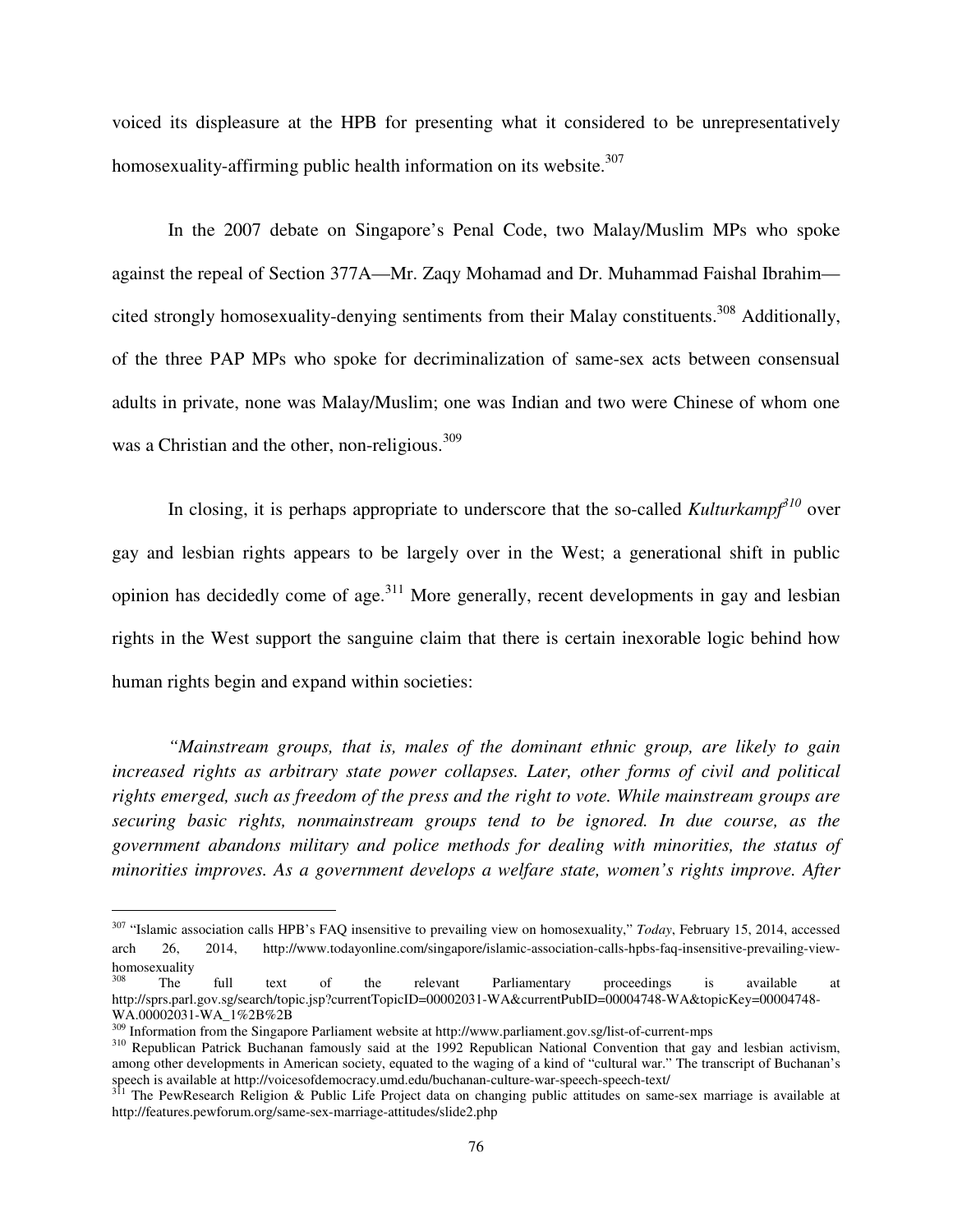*minorities and women enjoy victories in their struggle for equal civil and political rights, gays and lesbians begin to enjoy success in achieving equal rights."<sup>312</sup>* 

 While the above pattern is most visible in Taiwan, as two of the freest economies in the world, Hong Kong and Singapore are anything but immune from the global winds of change regarding gay and lesbian rights. As in everywhere else, progress that upsets the status quo will inevitably unleash conservative forces that will gleefully ascribe "to the least oscillations of sexuality… an imaginary dynasty of evils." In addition, from the foregoing discussion, it is arguably the case that the drama regarding gay and lesbian rights is, paradoxically, not merely about whom one can legally bed or marry; the politics of sexual liberation have and will always implicate larger structures of power-relations. It is only by putting these structures—specifically their rhetoric, logics, ironies, and pathologies—on trial can one properly make sense of the politics of gay and lesbian rights in Hong Kong, Singapore, and Taiwan.

l

<sup>312</sup> Michael Haas, "Quantitative Dimensions," in *International Human Rights: A Comprehensive Introduction* (New York: Routledge, 2008), pp. 186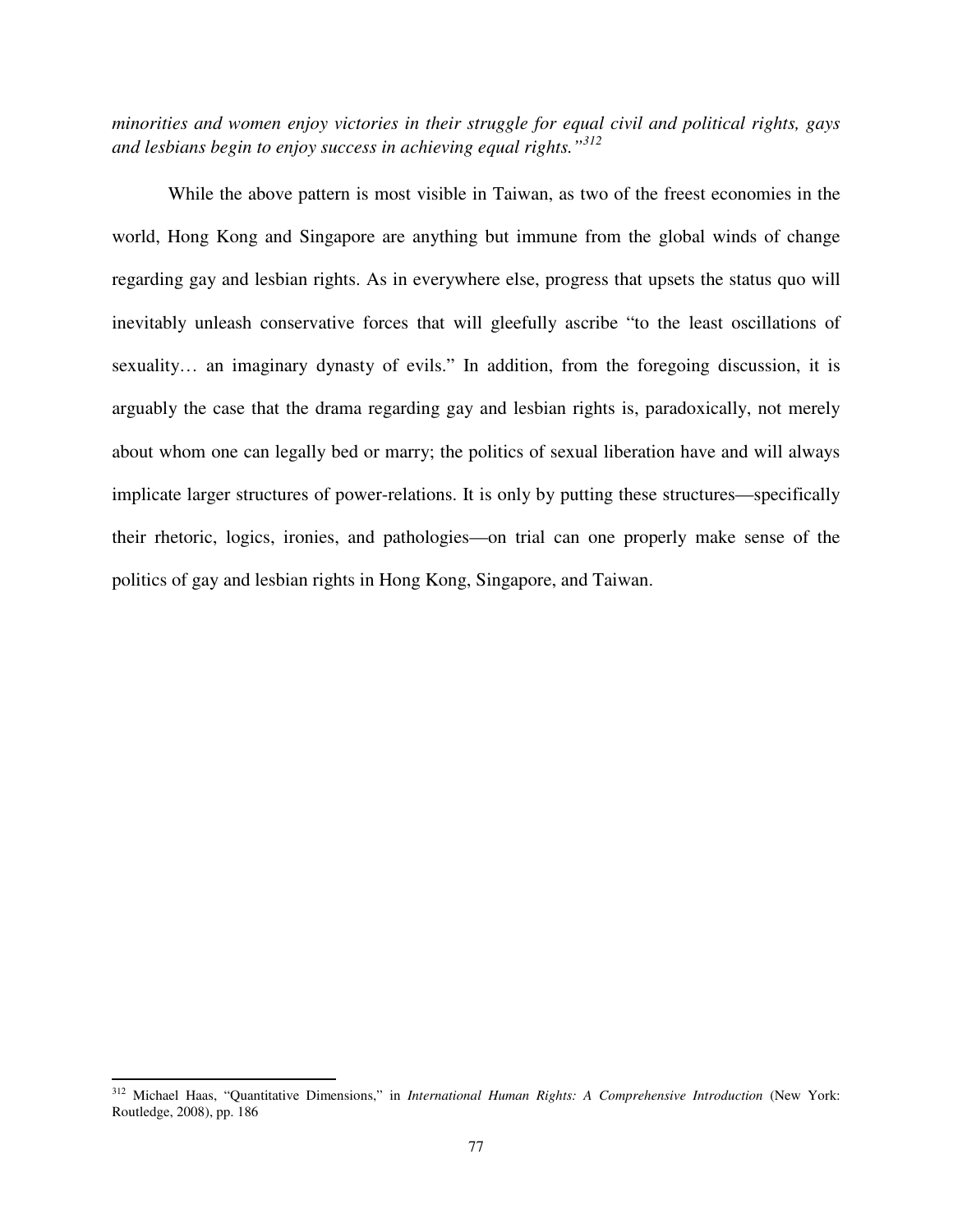## **BIBLIOGRAPHY**

Allison, Graham, Robert Blackwill and Ali Wyne (2013) *Lee Kuan Yew: The Grand Master's Insights on China, the United States, and the World*. Massachusetts: Belfer Center for Science and International Affairs.

Altman, Dennis (1996) "Rupture of Continuity? The Internationalization of Gay Identities," *Social Text* 48: 78.

An-Naim, A. A. ed. (1992) *Human Rights in Cross-Cultural Perspectives: A Quest for Consensus.* Philadelphia: University of Pennsylvania Press.

Ann Quon (1986) "Gays Stranded in a Legal Twilight Zone," *Hong Kong Standard*, April 13.

Arlidge, John (2014) "Why Singapore is now the place where the wealthy stay up all night to get lucky," in *Spear's*, February 6.

Asal, Victor, Udi Sommer, and Paul G. Harwood (2013) "Original Sin: A Cross-National Study of the Legality of Homosexual Acts," *Comparative Political Studies* 46: 320 – 351.

Bamfort, Nicholas (1997) *Sexuality, Morals, and Justice: A Theory of Lesbian and Gay Rights Law*. London: Cassell.

Berry, Chris (1994) *A Bit on the Side: East-West Topographies of Desire*. Sydney: EMPress.

Berube, A. (1990) *Coming Out Under Fire: The History of Gay Men and Women in World War Two*. New York: Free Press.

Blanpain, Roger, Hiroya Nakakubo, and Takashi Araki, eds. (2008) *New Developments in Employment Discrimination Law*. The Netherlands: Kluwer Law International.

Blundell, David, ed. (2012) *Taiwan Since Martial Law: Society, Culture, Politics, Economy*. Taiwan: University of California Berkeley and National Taiwan University Press.

Carpenter, Dale (2012) *Flagrant Conduct: The Story of Lawrence v. Texas – How a Bedroom Arrest Decriminalized Gay Americans*. New York: W. W. Norton & Company, Inc.

Carter, David (2010) *Stonewall: The Riots That Sparked the Gay Revolution*. New York: St Martin's Griffins.

Carty, Austin (2011) "Jerry Falwell 9/11 Remarks: A Former Liberty University Student Reflects" *Huffington Post*, September 13.

Chan, Phil C. W. (2004) The Gay Age of Consent in Hong Kong," *Criminal Law Forum* 15: 280

Chan, Phil C. W. (2005) "The Lack of Sexual-Orientation Anti-Discrimination in Hong Kong: Breach of

International and Domestic Legal Obligations," *The International Journal of Human Rights* 9: 71

Chan, Phil C. W., ed. (2010) *Protection of Sexual Minorities since Stonewall: Progress and Stalemate in Developed and Developing Countries.* New York: Routledge, 2010.

Chan, Steve (2005) "Taiwan in 2004: Electoral Contests and Political Stasis," *Asian Survey* 45: 54 – 58.

Chang, Sheng-en (2013) "Is Taiwan not ready for gay marriage?" in *Taipei Times*, December 17.

Cheng, Joseph S. (1984) "The Future of Hong Kong: Surveys of the Hong Kong People's Attitudes," *The Australian Journal of Chinese Affairs* 12: 115.

Chong, Terence, ed. (2011) *The AWARE Sage: Civil Society and Public Morality in Singapore.* Singapore: National University of Singapore Press.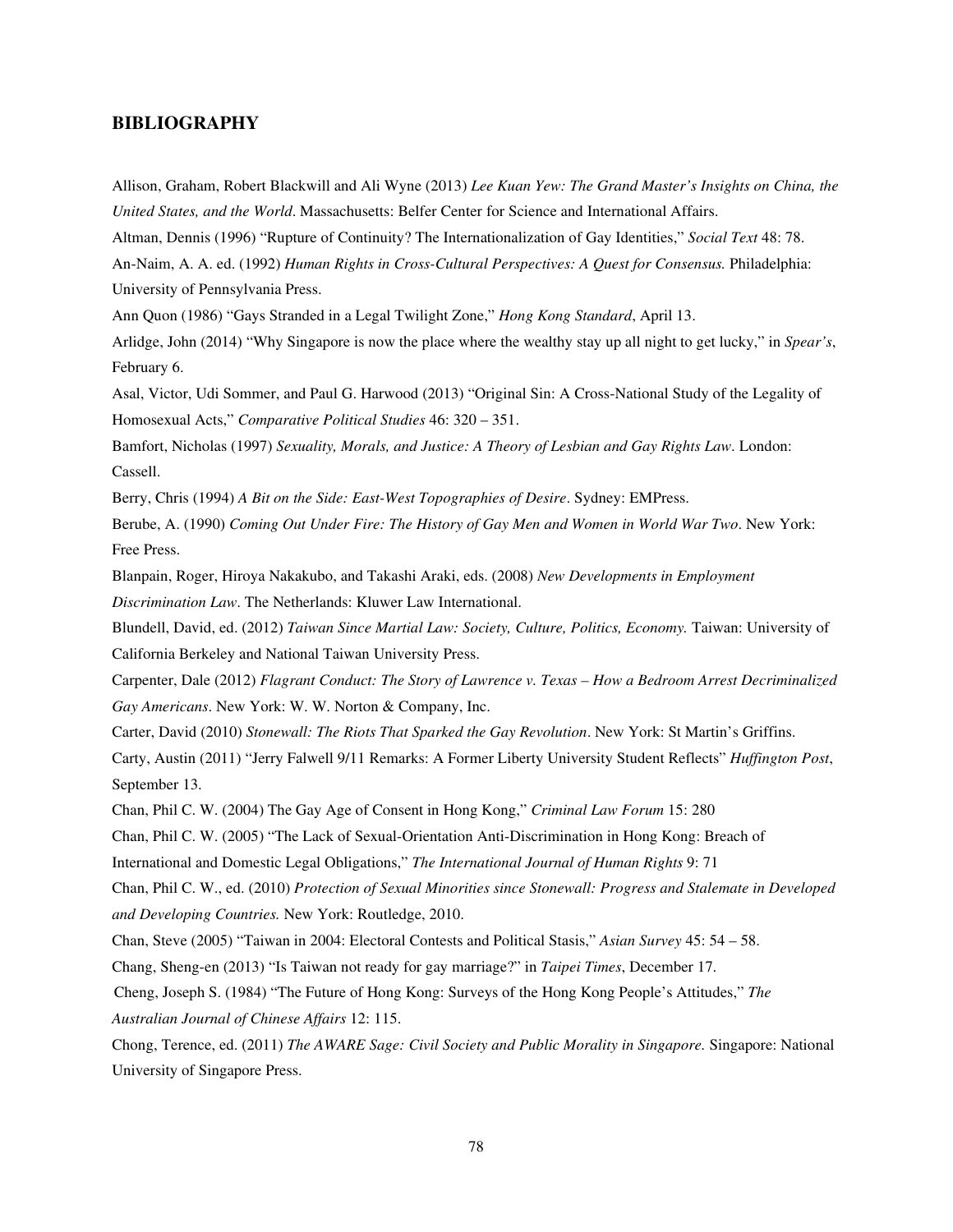Chou Wah-shan (2000) *Tongzhi: Politics of Same-Sex Eroticism in Chinese Societies*. New York: The Haworth Press.

Chua, Beng Huat (2008) "Singapore in 2007: High Wage Ministers and the Management of Gays and Elderly," *Asian Survey* 48: 60

Chua, Lynette (2012) "Pragmatic Resistance, Law, and Social Movements in Authoritarian States: The Case of Gay Collective Action in Singapore," *Law & Society Review* 46: 728

Chua, Lynette J. (2003) "Saying No: Sections 377 and 377A of the Penal Code," *Singapore Journal of Legal Studies*: 216.

Chua, Mui Hoong (2003) "It's Not About Gay Rights – It's Survival," in *The Straits Times*, July 9.

Corinne Lennox and Matthew Waites, eds. (2013) *Human Rights, Sexual Orientation and Gender Identity in The Commonwealth: Struggle for Decriminalization and Change*. London: School of Advanced Study, University of London.

Cott, Nancy F. (1978) "Passionlessness: An Interpretation of Victorian Sexual Ideology, 1790 – 1850," *Signs: Women in Culture and Society* 2: 219 – 236.

Craighill, Peyton and Clement, Scott (2014) "Support for same-sex marriage hits new high; half say Constitution guarantees right," *The Washington Post*, March 5.

Damm, Jens (2005) "Same Sex Desire and Society in Taiwan, 1970 – 1987," *The China Quarterly* 181: 68.

De Bary, WM. Theodore and Richard Lufrano (2000) *Sources of Chinese Tradition: From 1600 through the Twentieth Century.* New York: Columbia University Press.

Duberman, Martin (2002) *Cures: A Gay Man's Odyssey, Tenth Anniversary Edition.* Colorado: Westview Press.

Elegant, Simon Elegant (2003) "The Lion In Winter," *Time,* July 7.

Eskridge Jr., William N. (2008) *Dishonorable Passions: Sodomy Laws in America 1861-2003*. New York: Viking Penguin.

Ewing, Kent (2011) "In Hong Kong, a quiet advance for gay rights," *Asia Times*, July 15.

Florida, Richard (2004) *The Rise of the Creative Class: And How It's Transforming Work, Leisure, Community and Everyday Life.* New York: Basic Books.

Gilchrist, Jim (1983) "Arrest Sparks Gays' Fears," *South China Morning Post*, February 1.

Goh, Daniel P.S. (2010) "State and Social Christianity in Post-Colonial Singapore," *Sojourn: Journal of Social Issues in Southeast Asia* 25: 83

Grajdanzev, A. J. (1942) "Formosa (Taiwan) Under Japanese Rule," *Pacific Affairs* 15: 316

Gupta, Alok (2008) *This Alien Legacy: The Origins of "Sodomy" Laws in British Colonialism*. New York: Human Rights Watch.

Haas, Michael (2008) *International Human Rights: A Comprehensive Introduction*. New York: Routledge.

Haggerty, George (2000) *Gay Histories & Cultures: An Encyclopedia*. New York: Garland Publishing.

Hinsch, Bret (1990) *Passions of the Cut Sleeve: The Male Homosexual Tradition in China*. Los Angeles: University of California Press.

Hogg, Chris (2003) "Taiwan move to allow gay unions," *BBC News*, October 28.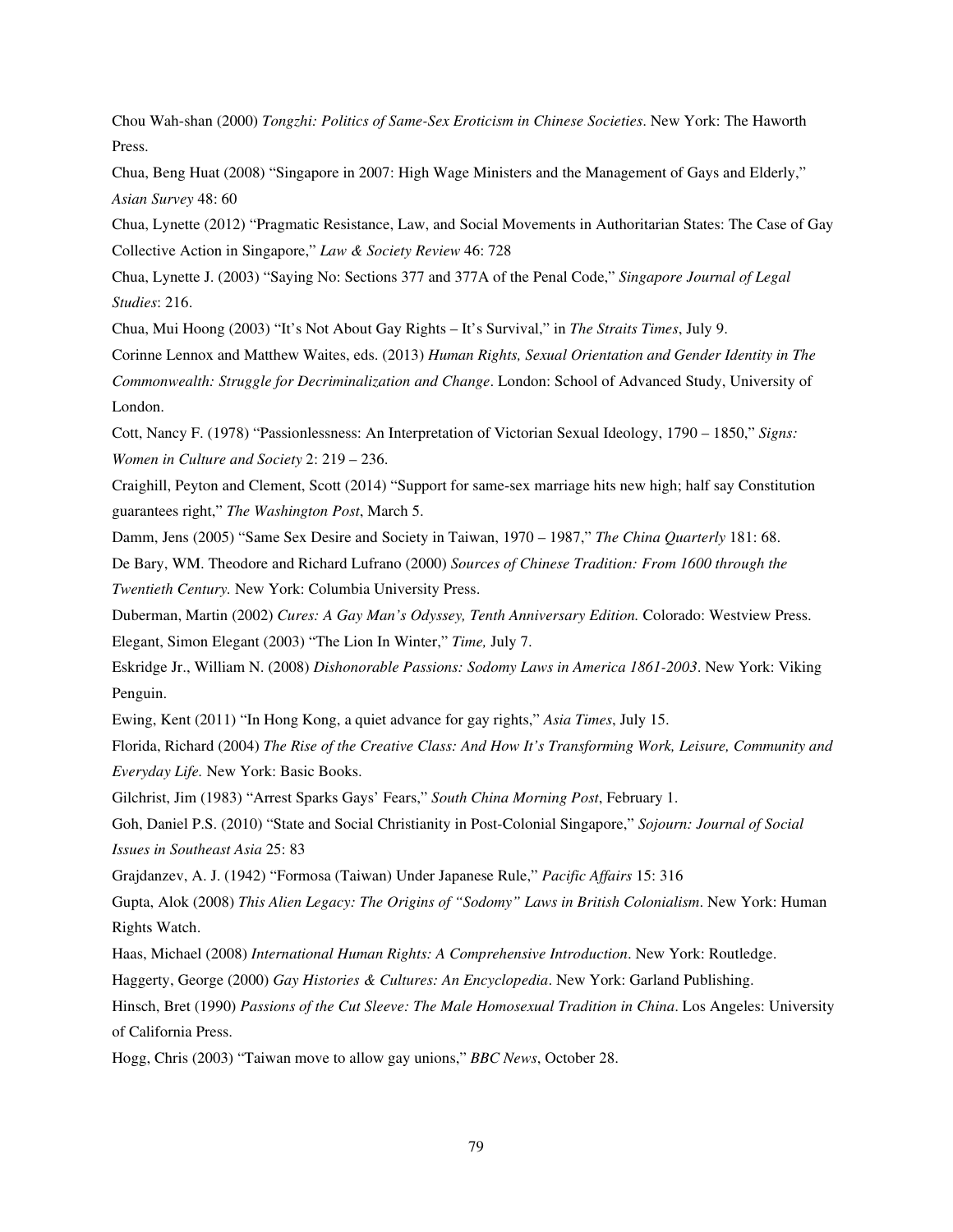Holzhacker, Ronald (2013) "State-Sponsored Homophobia and the Denial of the Right of Assembly in Central and Eastern Euopre: The "Boomerang" and the "Ricochet" between European Organizations and Civil Society to Uphold Human Rights," *Law & Policy* 35: 6.

Hurteau, Pierre (2010) *Male Homosexualities and World Religions.* New York: Palgrave Macmillan.

Hyde, H. Montgomery (1970) *The Other Love: A Historical and Contemporary Survey of Homosexuality in Britain*. London: Heinemann.

Jackson, Peter A. (2001) *Gay and Lesbian Asia: Culture, Identity, Community.* New York: Harrington Park Press. Jackson, Peter A. and Sullivan, Gerard, eds. (2001) *Gay and Lesbian Asia: Culture, Identity, Community.* New York: Harrington Park Press.

Kenneth Chan (2008) "Gay Sexuality in Singaporean Chinese Popular Culture: Where Have All the Boys Gone?" *China Information* 2: 305 – 329.

Ko, Shu-Ling (2010) "Soft power behind cross-strait peace," in *Taipei Times*, December 9.

Kochenov, Dimitry (2007) "Democracy and Human Rights–Not for Gay People?: EU Eastern Enlargement and its Impact on the Protection of the Rights of Sexual Minorities," *Texas Wesleyan Law Review* 13: 465.

Kuah-Pearce Khun Eng (2009) *State, Society, and Religious Engineering: Towards a Reformist Buddhism in Singapore.* Singapore: ISEAS Publishing.

Lafitte, Francois (1958) "Homosexuality and the Law," *British Journal of Delinquency* 9: 13.

Larus, Elizabeth Freund (2006) "Taiwan's Quest for International Recognition," *Issues and Studies* 42: 24.

Lee, Kuan Yew (2000) From Third World to First: The Singapore Story 1965-2000. New York: HarperCollins.

Lee, Kuan Yew (2013) *One Man's View of the World.* Singapore: Straits Times Press.

Lee, Pearl (2014) "NUS prof's comments on lesbians spark protests from past and present students," *The Straits Times*, February 28.

Leifer, Michael (2000) *Singapore's Foreign Policy: Coping with Vulnerability.* London: Routledge.

Lethbridge, Henry (1976) "The quare fellow: Homosexuality and the law in Hong Kong," *Homosexuality and the Law* 6: 292 – 326.

Lim, Catherine (1994) "The PAP and the people—A Great Affective Divide," in *The Straits Times*, September 3 Lim, Eng-Beng (2014) *Brown Boys and Rice Queens: Spellbinding Performance in the Asias*. New York: New York University Press.

Macklin, Simon (1986) "Civil Service Ban on Gays Revoked," *South China Morning Post*, February 11. Martin, Fran, Peter A. Jackson, Mark McLelland, and Audrey Yue, eds. (2008) *AsiaPacifiQueer: Rethinking Genders and Sexualities.* Illinois: University of Illinois Press.

McCarthy, Terry (2000) "Chen's Triumph," in *Time*, March 27.

Michel Foucault (1990) *The History of Sexuality, Volume I: An Introduction*. New York: Vintage Books.

Miners, Norman (1991) *The Government and Politics of Hong Kong*. Hong Kong: Oxford University Press.

Mokhtar, Maryam (2014) "Most Singaporeans conservative: IPS Survey," *The Straits Times – Singapolitics*, January 28.

Moore, R. I. (2007) *The Formation of a Persecuting Society*. Singapore: Blackwell Publishing.

Ngo, Tak-Wing and Hong-zen Wang (2011) *Politics of Difference in Taiwan*. Oxon: Routledge.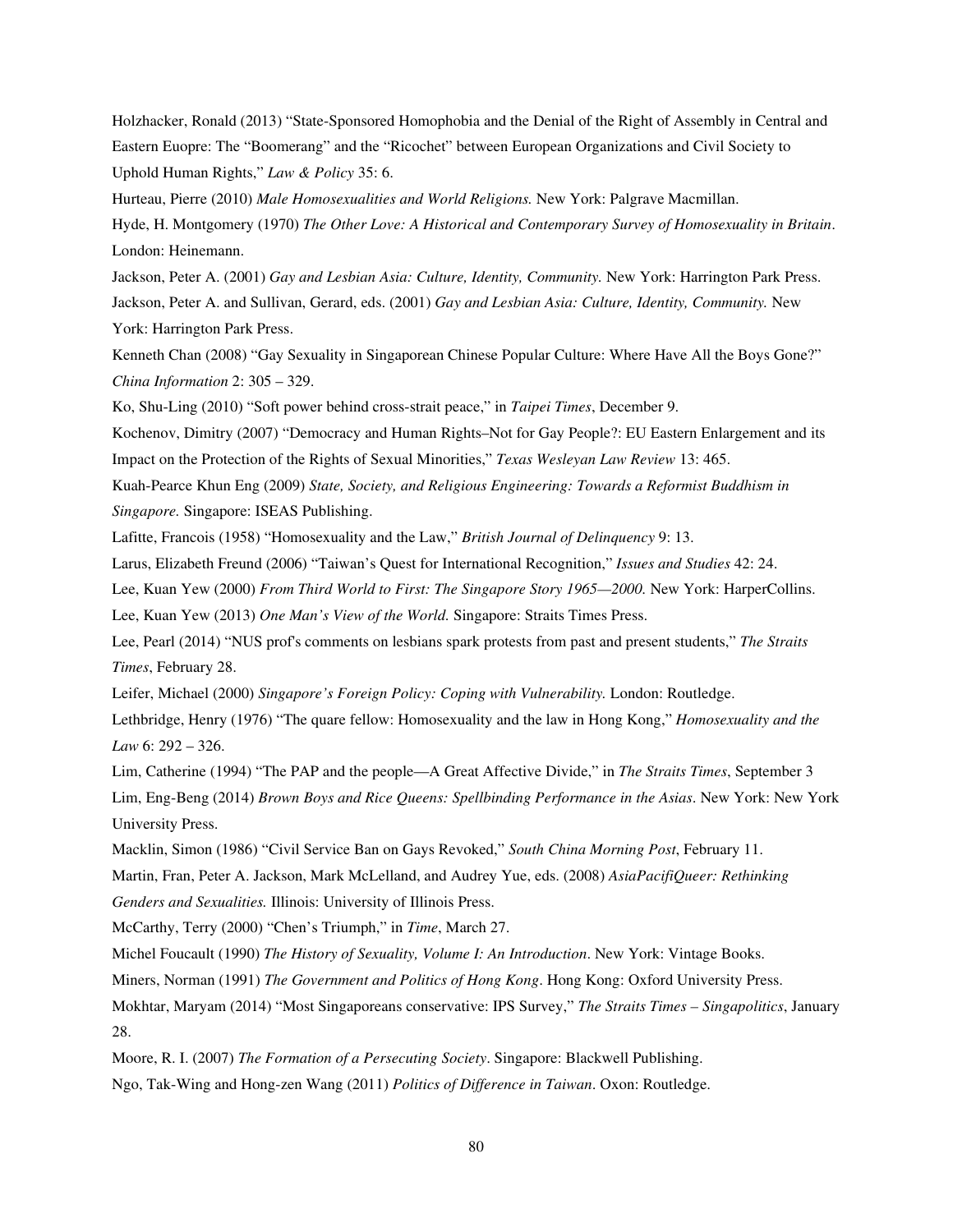Offord, Baden and Leon Cantrell (2001) "Homosexual Rights as Human Rights in Indonesia and Australia," *Journal of Homosexuality* 40: 233.

Parker, Andrew, Mary Russo, Doris Sommer, and Patricia Yaeger (1992) *Nationalisms and Sexualities*. New York: Routledge.

Petersen, Carole J. (1991) "Values in Transition: The Development of the Gay and Lesbian Rights Movement in Hong Kong," *Loyola of Los Angeles International and Comparative Law Review* 337: 339.

Petersen, Carole J. (1991) "Values in Transition: The Development of the Gay and Lesbian Rights Movement in Hong Kong," *Loyola of Los Angeles International and Comparative Law Review* 337: 340.

Petersen, Carole J. (2011) "Bridging the Gap?: The Role of Regional and National Human Rights Institutions in the Asia Pacific," *Asian-Pacific Law & Policy Journal* 13: 191

Pomfret, James (2012) "China's Xi says political solution for Taiwan can't wait forever," *Reuters*, October 6. Richards, David A. J. (2009) *The Sodomy Cases: Bowers v. Hardwick and Lawrence v. Texas.* Kansas: University Press of Kansas.

Rigger, Shelley (2011) *Why Taiwan Matters: Small Island, Global Powerhouse*. Plymouth: Rowman & Littlefield Publishers, Inc.

Robert Aldrich (2006) *Gay Life and Culture: A World History*. New York: Universe Publishing.

Said, Edward (1994) *Orientalism, 25th Anniversary Edition.* New York: Random House Inc.

Seah, Chiang Nee (2012) "Softening a Top-down Legacy," *The Star*, September 1.

Siau Ming En (2014) "'Disappointed' MP criticizes HPB for its FAQ on sexuality," *Today*, February 7.

Skrentny, John David (2002) *The Minority Rights Revolution.* Massachusetts: The Belknap Press of Harvard University Press.

Tan, Kenneth Paul, ed. (2007) *Renaissance Singapore?: Economy, Culture, and Politics.* Singapore: National University of Singapore Press.

Tay-Sheng Wang and I-Hsun Sandy Chou (2010) "The Emergence of Modern Constitutional Culture in Taiwan," *National Taiwan University Law Review* 5: 5 – 13.

Teo, Youyenn (2009) "Gender Disarmed: How Gendered Policies Produce Gender-Neutral Politics in Singapore," *Signs* 34: 536.

Tong, Sebastian (2007) "Ian McKellen wades in Singapore's gay rights debate," *Reuters Life!* July 19.

Thio, Li-Ann (2004) ""Pragmatism and Realism Do Not Mean Abdication": A Critical and Empirical Inquiry into Singapore's Engagement with International Human Rights Law," *Singapore Year Book of International Law and Contributors*: 41—91.

Tremblay, Manon, David Paternotte and Carol Johnson, eds. (2011) *The Lesbian and Gay Movement and the State.*  Surrey: Ashgate Publishing Limited.

Unger, Jonathan (1996) *Chinese Nationalisms*. Armonk: M. E. Sharp.

Wan, Gail (2003) "Singapore Emerging as Asia's New Gay Entertainment Capital," *Agence France Presse*, September 14.

Wang, Lijung (2004) "Multiculturalism in Taiwan: Contradictions and Challenges in Cultural Policy," *International Journal of Cultural Policy* 10: 301.